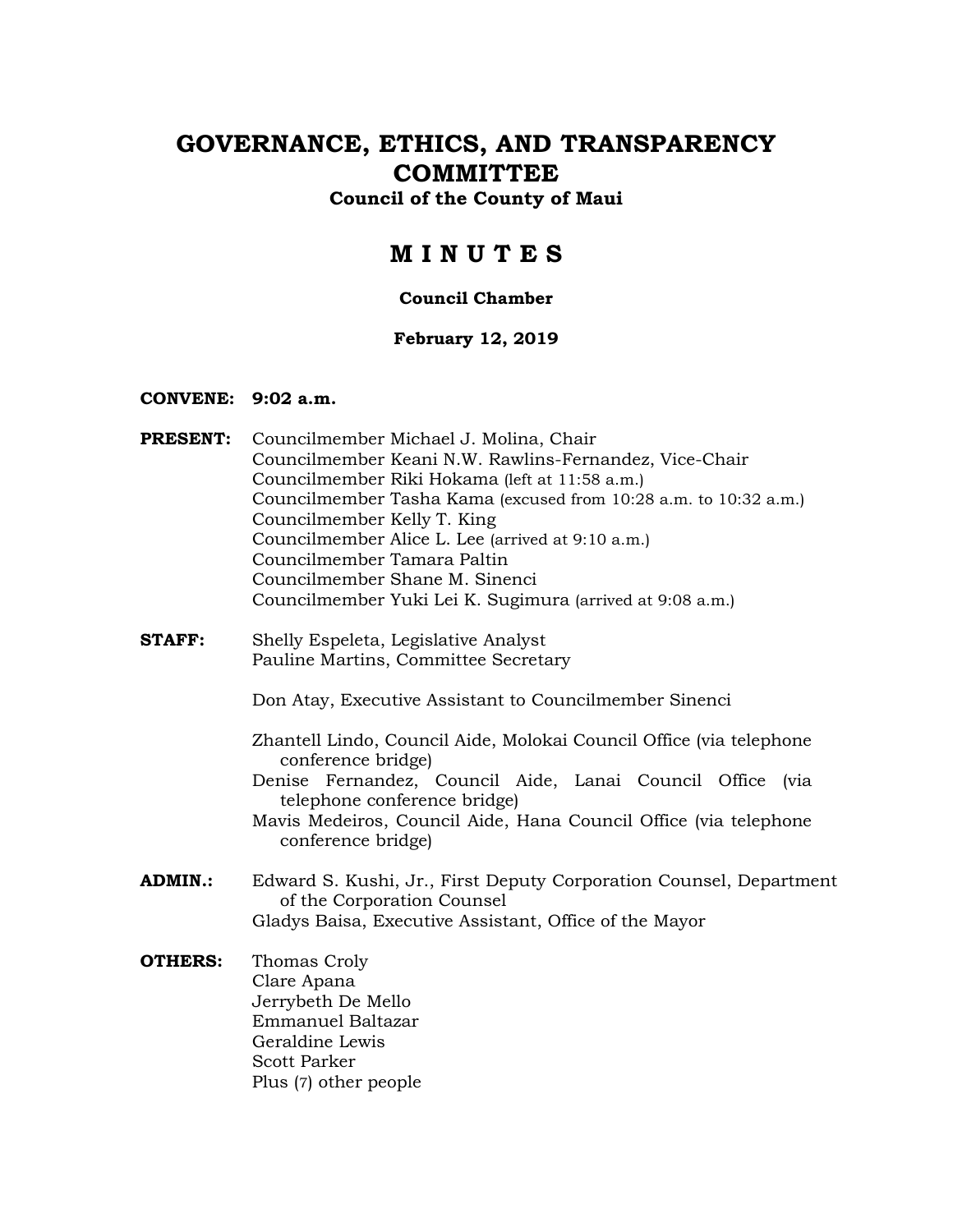#### **February 12, 2019**

#### **PRESS:** *Akaku Maui Community Television, Inc.*

- - - - - - - - - - - - - - - - - - - - - - - - - - - - - - - - - - - - - - - - - - - - - - - - - - - - - - - - - - - - - - - -

#### **GET-32 NOMINATIONS TO BOARDS, COMMITTEES, AND COMMISSIONS (VARIOUS) (CC 19-24)**

CHAIR MOLINA: . . . *(gavel)* . . . The Governance, Ethics, and Transparency Committee meeting for February 12, 2019 is now in session. Good morning, Members. It is just after 9:00 a.m. It is Tuesday. Thank you for being here. For the record, we have seven Members in attendance, with two excusals. On their way is Councilmember Lee and Councilmember Sugimura. We have from the Corporation Counsel's Office, Mr. Kushi; and also from the Mayor's Office, Ms. Gladys Baisa. And we have our hardworking reliable Staff members, Analyst Shelly Espeleta; as well as Secretary Pauline Martins. Members, we have a large agenda but the Chair doesn't anticipate any recess dates--we hope--but anyway, Chair appreciates you all for being here this morning. We're gonna commence today first with public testimony. Rules of public testimony for today is three minutes. At the two-and-a-half minute mark, if you decide to testify, you'll see a light flashing to warn you that you have 30 seconds to complete your testimony. Staff, do we have anyone signed up for public testimony here in the Chambers at the moment? Okay. We do have one member from the public, and also we'll be going out to Molokai, Hana, and Lanai to see if there are other testifiers as well. Okay. We'll start first with Tom Croly, and Mr. Croly will be testifying on of course, our one big agenda item, which is GET-2(1). Good morning, Mr. Croly. And again, please state your full name for the record, and if you are a lobbyist, please inform the Committee that you are one, and if you represent any particular organization. Proceed, Mr. Croly.

#### *. . . BEGIN PUBLIC TESTIMONY . . .*

MR. CROLY: Aloha, Chair. Aloha, Councilmembers, my first time addressing this Council. I'm Tom Croly and I am nominated to serve on the Real Property Tax Appeals [*sic*] Board. And I'm available here for any of your questions. It's a service that I'm happy to do and look forward to serving on. Because one resource that we have at the County that is really an exceptional resource, and I recommend it to everyone, is the real property tax records that can be accessed online at *realpropertytax.com* [*sic*]. You can learn about your own property. You can learn about the assessment's values of other properties. You can see what classifications, the tax classification the properties are in. And I would say that the general public doesn't understand much about property taxes but you can learn a lot from that real property tax website about our property taxes. And you guys get a…an update once a year from the real property tax people formally done by Scott Teruya. I guess it will be somebody else in the future now that Scott has been confirmed as Finance Director. But that update really gives you a lot of great information about what is going on in the County. It's not just about the assessment values of properties. You can learn an awful lot from that. So, I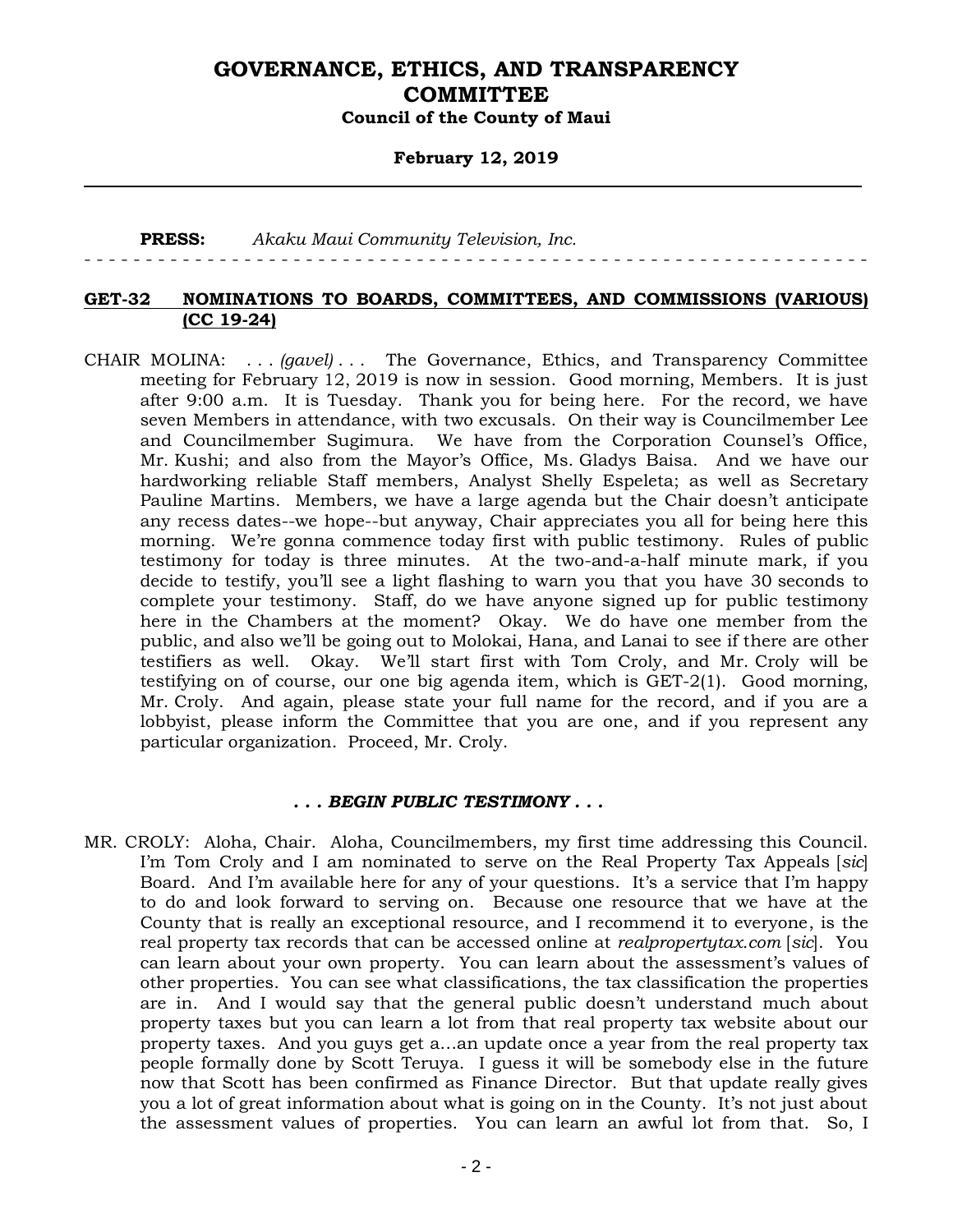#### **February 12, 2019**

encourage you to take a look at that. And I've learned a lot from Scott and from the real property tax people who do an exceptional job I think at the assessments that they do. However, the reason I wanna serve on this commission is so many of the people in the public don't understand real property taxes and they'll appeal for one reason or another primarily because their taxes went up and they don't like that, but they don't understand that it's a combination of things that make up your taxes be it the assessment amount, be it the category that you're in, be it the rate that's set by this Council. So, there's a lot of components to that. And I hope to use my knowledge to help educate the public in that way and also to serve the Department so that what they do is seen by the public as fair. If you have any questions, I'm here. I'm going down the Planning Commission. There's some items on the Planning Commission that I wanna see but I'll be nearby in case you would have any questions for me. Thank you.

CHAIR MOLINA: Thank you very much, Mr. Croly. Members, if you need to clarify his testimony, you can do so now. If you have additional questions about his nomination per se, I would ask that you wait 'til we get into the Q&A phase. So, any need to clarify the testimony Mr. Croly just gave? Councilmember Sugimura, by the way Chair recognizes your attendance this morning.

COUNCILMEMBER SUGIMURA: Thank you.

CHAIR MOLINA: Thank you.

- COUNCILMEMBER SUGIMURA: Thank you, Chair. Nice to see you, Mr. Croly. And I know a lot of times you're here talking to us about, you know, some of the things you do in the community. So, appreciate you also volunteering to do this. How long has that real property tax website been available? I'm just curious how long you've been using it.
- MR. CROLY: You know, it's always been available as far as I can remember back real...*Mauipropertytax.com*. And it's only in the past few years that I became aware of Scott Teruya's reports that again give you an analysis of some of those things. But at least ten years we've had that real…*Mauipropertytax.com* online.

COUNCILMEMBER SUGIMURA: Thank you. It helps us be transparent --

MR. CROLY: Yeah.

COUNCILMEMBER SUGIMURA: --to what the community needs. So, thank you very much, Mr. Croly.

MR. CROLY: Yeah.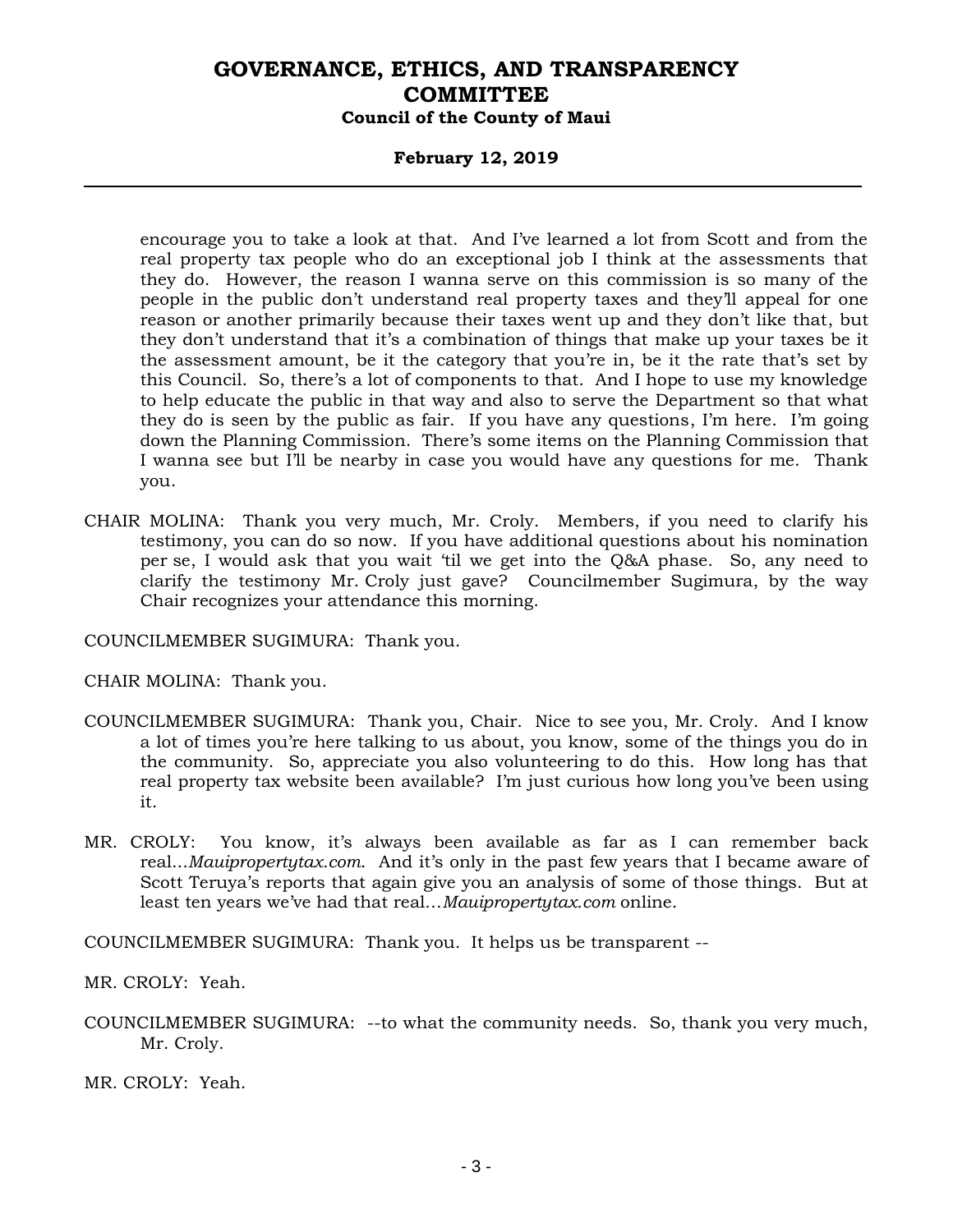#### **February 12, 2019**

- CHAIR MOLINA: Okay. Members, any other need to clarify Mr. Croly's testimony? Council Chair King?
- COUNCILMEMBER KING: Thank you. Thank you, Chair. Actually, I had a question for him on the nomination. So, but are you planning to come back when we…
- MR. CROLY: Yeah, I'm gonna go down to planning commission and then I'll come back up if you need me. In the meantime, Chair has my telephone number and you can --

COUNCILMEMBER KING: Okay.

MR. CROLY: --text me --

COUNCILMEMBER KING: No, I just have --

MR. CROLY: --or whatever.

COUNCILMEMBER KING: --a question for you when your --

MR. CROLY: Yeah.

COUNCILMEMBER KING: --nomination comes up.

MR. CROLY: Okay.

COUNCILMEMBER KING: But I can hold it.

MR. CROLY: Thank you.

- CHAIR MOLINA: Okay. All right. Thank you very, Mr. Croly. Okay. Staff, do we have any other individuals that would like to testify on our agenda items this morning? We do have one more? Okay. Chair would like to call up Clare Apana to the podium. Good morning, Ms. Apana.
- MS. APANA: Good morning. Good morning. I am testifying on item number 21. And I would like to say on behalf of Daniel Kanahele, who's nominated for the CRC, that I wholeheartedly support this nomination, and he's a very committed and knowledgeable individual who's also kanaka. So, I think it's very good when we can step forward into the CRC and be part of hearing and making decisions. And so, he asked me to say thank you all for the nomination and that he would be honored to serve. Thank you.
- CHAIR MOLINA: Okay. Thank you, Ms. Apana. Members, any need to clarify Ms. Apana's testimony? Seeing none, thank you very much for taking the time to be here, Clare. Any others in the gallery that would like to testify? Okay. In the meantime, we've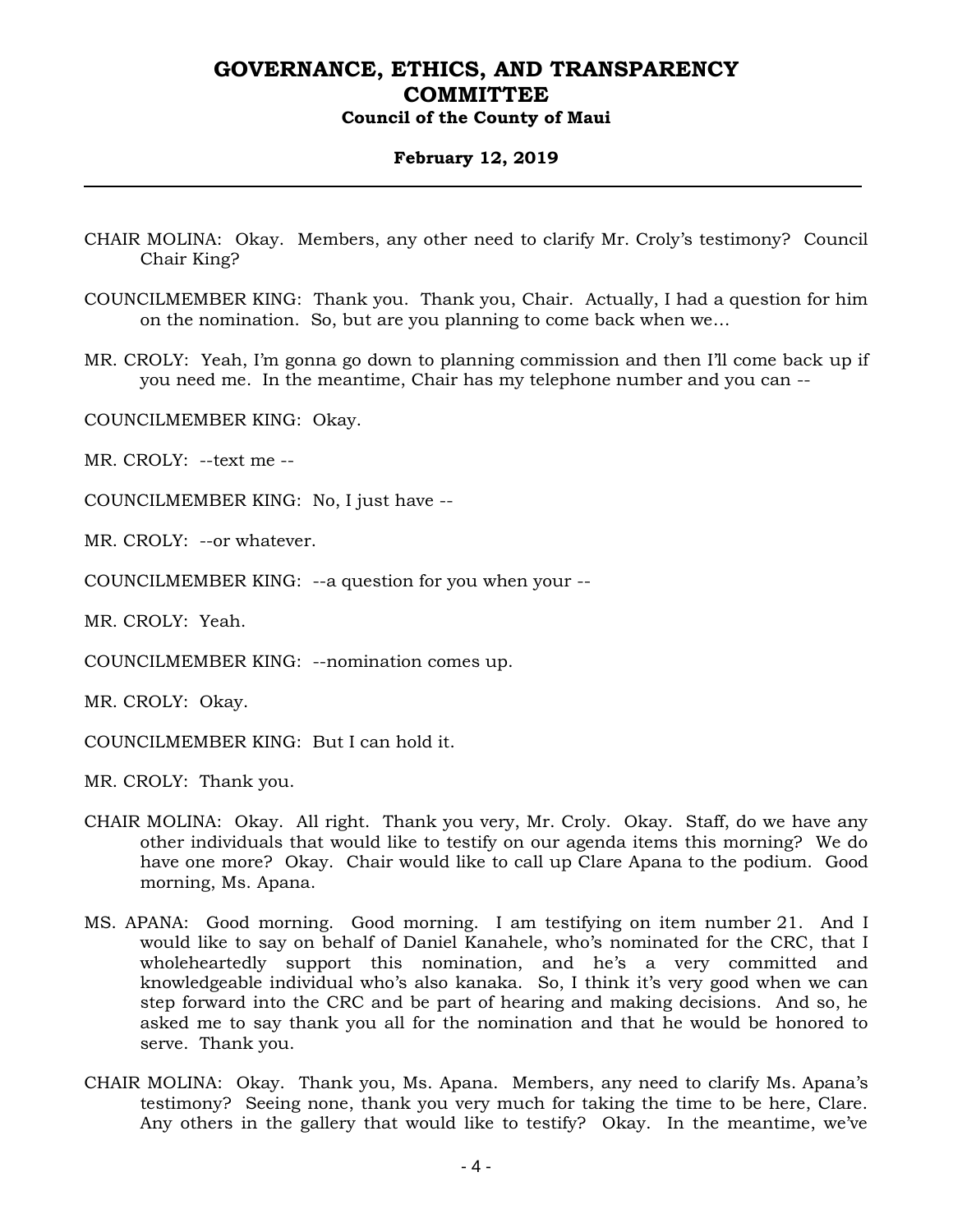#### **February 12, 2019**

been informed that out in Hana, there's some technical glitches going on; however, we have been told via e-mail that there is no one at the moment prepared to testify on our agenda items. In the meantime right now, let's go out to Molokai. Do we have any testifiers out in Molokai?

- MS. LINDO: Aloha, Chair. This is Zhan from Molokai Office, there are no testifiers.
- CHAIR MOLINA: Okay. Thank you very much, Zhan. So, so far, no testifiers in Molokai. Lanai, do we have any testifiers on our agenda item today?
- MS. FERNANDEZ: Good morning, Chair. This is Denise Fernandez at the Lanai Office, and there is no one waiting to testify.
- CHAIR MOLINA: Okay. Thank you very much, Denise. Okay. One last call for testimony for our agenda items? Seeing none, Members, if there are no objections, we will close public testimony on our agenda item today.
- COUNCILMEMBERS VOICED NO OBJECTIONS.
- CHAIR MOLINA: Okay. No objections, public testimony is closed.

#### *. . . END OF PUBLIC TESTIMONY . . .*

- CHAIR MOLINA: All right, as I mentioned earlier, we have Ms. Baisa from the Mayor's Office. We have approximately 34 nominees for 19 various boards and commissions to consider this morning. I'd like to open up first by asking Ms. Baisa to give some opening comments. And the Chair, after she's finished with her comments, the Chair did invite three of our nominees for questioning by not only the Chair but by yourself as well. So, Ms. Baisa, you have the mic.
- MS. BAISA: Thank you very much, Chair and Members. It's a great opportunity and a pleasure to be here with you this morning. It's my first time coming before this new Council, and I have to admit I'm nervous but I'll do the best I can. My name is Gladys Baisa, and I'm the Community Liaison with the Mayor's Office. Working on boards and commissions is one of my duties. I'm here today to answer any questions you may have in regard to the nominees to boards and commissions that have been submitted by the Mayor…that have been submitted by Mayor Victorino for your review and confirmation. I'm the messenger. I represent the Mayor. These are his choices. And although I did work on getting them ready, he had the final say. To explain how we got here, when I began work with the Mayor on January  $2<sup>nd</sup>$ , I was presented with a files of applications received by the December  $31<sup>st</sup>$  deadline, and made aware of the deadline by which our list of nominees had to be submitted to the Council for confirmation. After sorting the applications by applicant's first priority, we created a spreadsheet to assist in our selection process. We were looking at about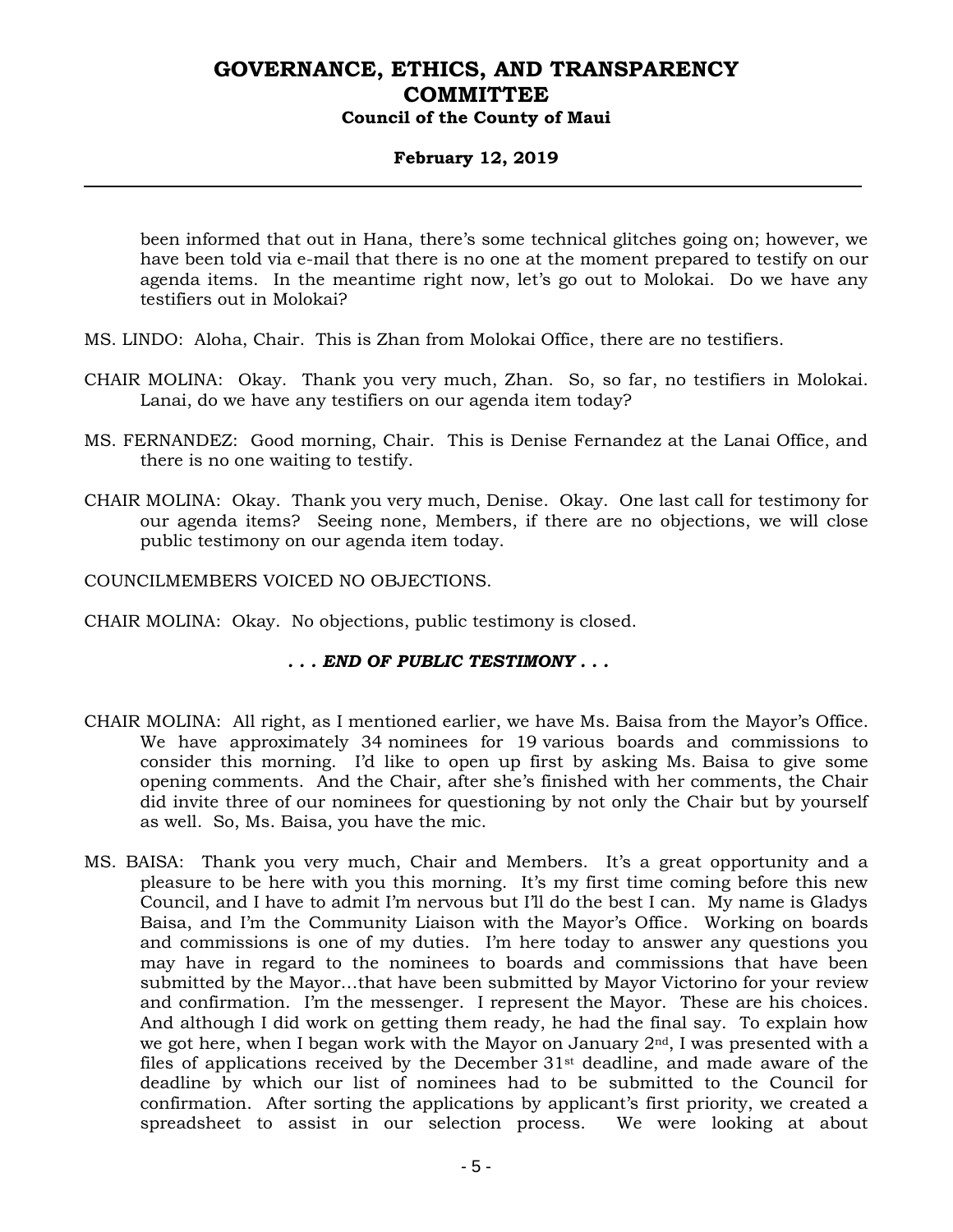#### **February 12, 2019**

268 applications. So, it was a lot of paper and I was very fortunate to have a very good woman who helps me with this. The application states that applicants state at…that they would like to be…they state what they like to be on in order of priority. So, that was why I sorted them according to their first priority. Using the list of openings to be filled, I reviewed the applications looking for qualifying requirements such as gender, residence, political party, experience, technical or cultural licensing or experience, ability to serve, and other relevant qualifications. Mayor extended the deadline for submitting applications to January 15. So, we also received more applications and reviewed them along with the original ones. I then contacted possible nominees and completed a phone interview. Some applicants had changed their contact information and we had to chase them around, and required many phone calls, many follow-ups, text, and e-mails to establish contact. Others were easily available and very enthusiastic. I was amazed at the amount of volunteerism that we have in our community. People were explaining about how their lives are busy and whatever, but felt this great urgency that they need to help. Some applicants withdrew their applications and didn't want further consideration, and some accepted right away. I spent almost two weeks on the phone to fill most of the open slots. I've never been on the phone so much in my entire life. I then discussed my findings with the Mayor. He suggested some revisions, which I made, and then authorized me to submit our list to Corp. Counsel for further review. They reviewed it. We met the deadline and we submitted our list to Council on January 28. I will try to answer any questions you may have about the nominees. I also wanna tell you that I wanna take this beyond just being the person who finds nominees. I am committed to monitoring commissions. I'm committed to making sure that they're trained. And I'm also going to monitor attendance 'cause I think it's really important. It is sad when we have commissions that cannot meet because they do not have quorum. And so, this is just the first step in the job that I hope to do. I also will continue this process and I'll be working with you all year as vacancies occur or we make recommendations to make changes. So, any time, you know, I'm here to answer any questions you might have. Thank you.

CHAIR MOLINA: Okay. Thank you very much, Ms. Baisa. Members, if you do have questions for the moment, Ms. Baisa will be here throughout this meeting. As you know, the Chair did call in three nominees for an interview, and a couple of our nominees do have some other pressing matters that they need to address. So, the Chair would indulge your patience at a later point during this meeting. Once we're complete with our interviews with the three nominees, I'll then open the floor for Ms. Baisa if you choose to ask her questions and then we'll address the --

COUNCILMEMBER KING: Chair?

CHAIR MOLINA: --rest of the nominees. Yes, Council Chair King?

COUNCILMEMBER KING: Thank you. Yeah, no, I understand about the scheduling. I just had some questions of Ms. Baisa about the process --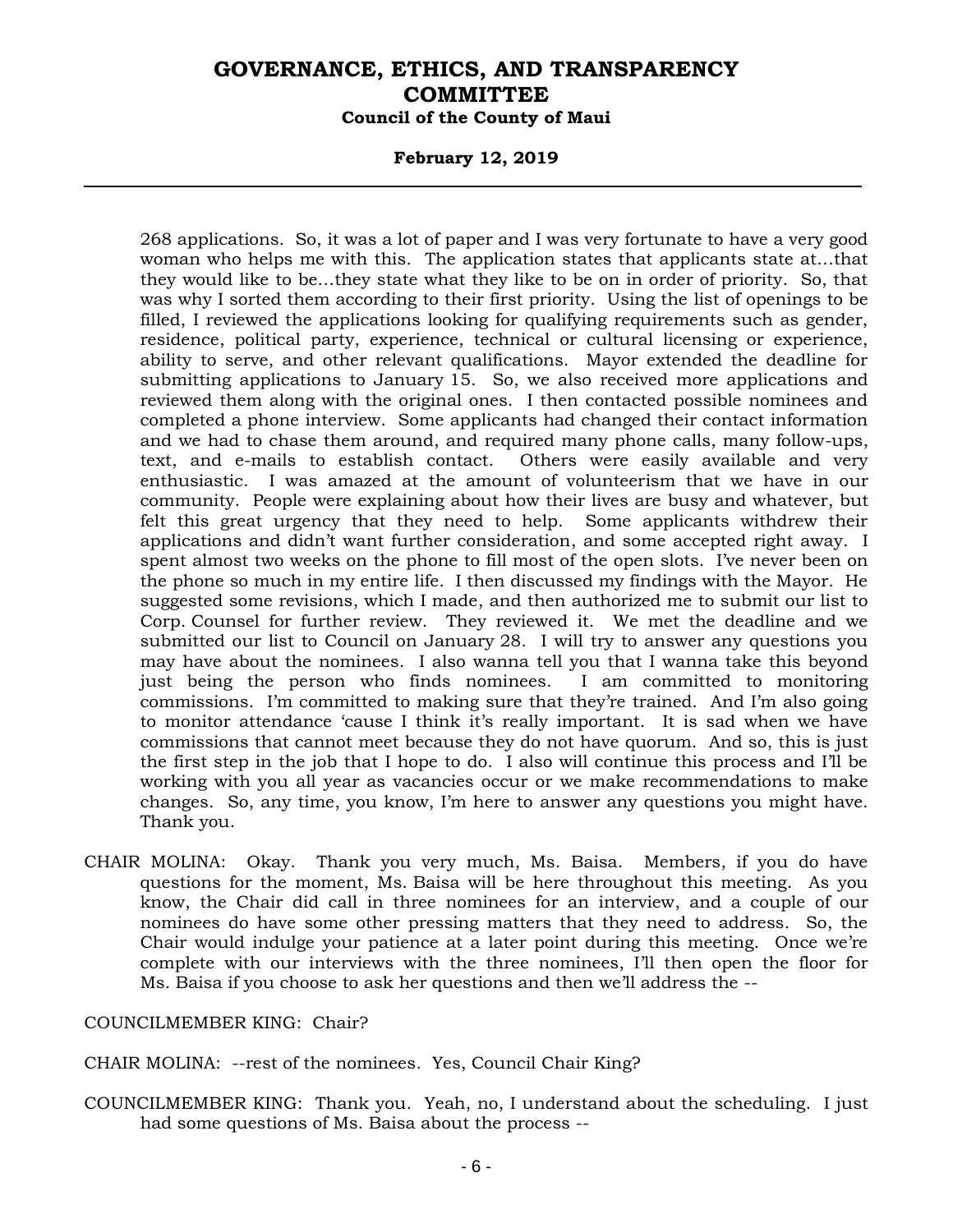#### **February 12, 2019**

CHAIR MOLINA: Okay.

COUNCILMEMBER KING: --*. . .(inaudible). . .*

CHAIR MOLINA: Again, I would like to ask if you could wait on that, and once we're done with the nominees and then I'll recognize you first upon the completion of our nominees that are being interviewed. Again, this is just to, out of consideration that they have some pressing matters. One of 'em needs to leave real soon. So, if you would just indulge the Chair on that, and I assure you I'll recognize you first. So, with that being said, Members, any objections to the Chair's --

COUNCILMEMBERS: No objections.

CHAIR MOLINA: --recommendations? Okay. All right, I'd like to call upon first for the interview, I'd like to call Ms. Jerrybeth De Mello, who's the nominee for the Liquor Control Commission. Ms. Baisa, as Ms. De Mello comes up to the podium, please provide us some opening remarks. Chair recognizes Member Lee to our Committee meeting as well. So, we have all nine Members here this morning. Good morning, Ms. De Mello.

MS. De MELLO: Good morning.

CHAIR MOLINA: All right. If you could please go ahead and --

MS. BAISA: Chair?

CHAIR MOLINA: --share some opening remarks. Oh, sorry, and then, Ms. Baisa, go ahead.

- MS. BAISA: Okay. Thank you very much, Chair. I want to say that I'm very happy here to present Jerrybeth De Mello to you. She comes very highly recommended. She has served on the Salary Commission. She served on the Liquor Adjustment [*sic*] Board. And she will be ending her term there and has been recommended for the Liquor Commission. Her attendance is stellar. And I understand that she is a commissioner that comes well-prepared to the meetings and works very, very hard, and is sought after as a commissioner. I'm sure she'll do a great job for us on the Liquor Commission.
- CHAIR MOLINA: Okay. Thank you very much, Ms. Baisa. Okay. Ms. De Mello, you can go ahead and address the Committee with, you know, a brief summary of why you wanna serve on this commission, and anything else you'd like to add.
- MS. De MELLO: Thank you, Chair, for allowing me to be the first speaker. My name is Jerrybeth De Mello, and I come from Lahaina. And I also serve on the Liquor Adjudication Board for three terms, which is 15 years. I'm learning all the aspects of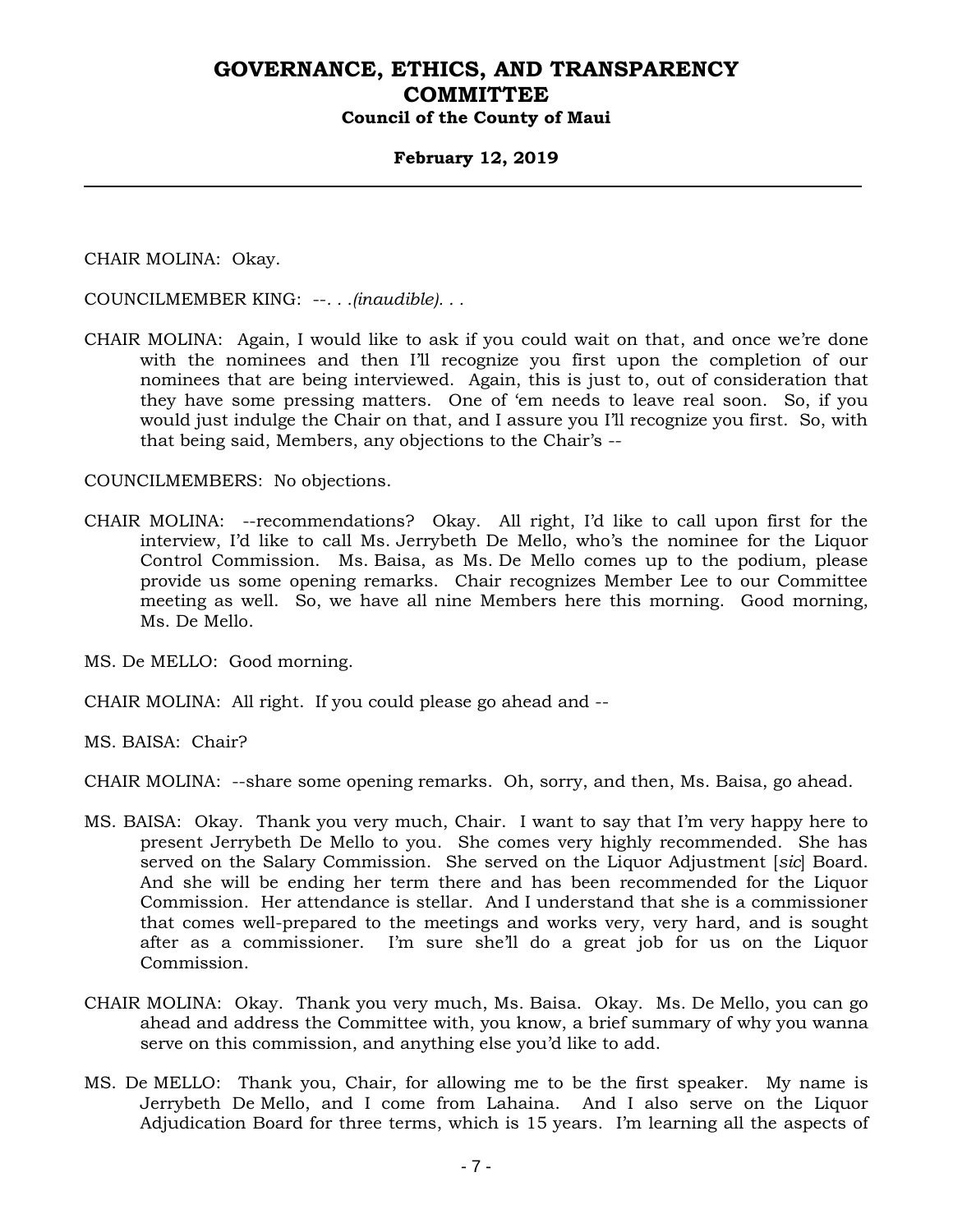#### **February 12, 2019**

the liquor findings that we have with out there and being a very concerned community member. I watch out for the license plus how they enforce…act…how they enforce on asking people for their IDs, because the IDs can be mistaken for when it's oblong and horizontal. So, I wanted to serve on the Liquor Commission long time ago but wasn't able to because it was always filled. But now I would have the opportunity and be nominated to serve on it since they have a seat open and I hope that you would consider me for that nomination.

- CHAIR MOLINA: Okay. Thank you very much, Ms. De Mello. Members, the Chair did request Ms. De Mello's presence to our Committee meeting this morning primarily because she's being considered for a very high-profile and important commission. And, Ms. De Mello, as you know this Commission has been in the news a lot. Last term, the Council ordered an audit of the Department. I believe Councilmember Sugimura led the charge on doing an audit, and the findings with the audit was very interesting to say the least. So, Chair will take the privilege of asking you the first question or two. Have you had a chance to review the audit and any thoughts on what you would do should you be confirmed as a Liquor Commissioner?
- MS. De MELLO: Yeah. Weighing out the audit that came forward, yes, I know that the Commission has been under the gun. And reviewing the whole audit itself, and it's very precise, very precise. Even with our members that sits on the board, we question the company of what they do, how they do it, the training and everything with their workers. And, you know, sad to say because some of 'em get terminated, and they're out there, but we would like to see as they move forward trying to educate them and retrain them because everybody is here to make the business work out for the County.
- CHAIR MOLINA: Okay. And, Ms. De Mello, my last question or comment, and it is my hope that should you be confirmed that you be a very independent-minded Commission member and not be afraid to ask the hard questions. And I know you already have some expertise with liquor matters on the Adjudication Board. So, can I get that commitment from you?
- MS. De MELLO: Definitely.
- CHAIR MOLINA: All right. Thank you very much. Members, the floor is open for questions. Member Sugimura as the Member who initiated the audit I'll recognize you first if you have any questions for Ms. De Mello.
- COUNCILMEMBER SUGIMURA: Thank you, Chair. Hi, Ms. De Mello. Nice to see you here, and I'm glad to hear…I didn't realize it was 15 years that you were on the Adjudication Board. And I just want to say that I think this is a perfect natural step for you that you can help the community. And based upon what you saw with Adjudication, what you've learned for the last 15 years, and the role of the Liquor Commission, you will be listening now to the people who are gonna be coming to you, asking you for their liquor licenses, right? So, the role a little bit switches. So, do you have any words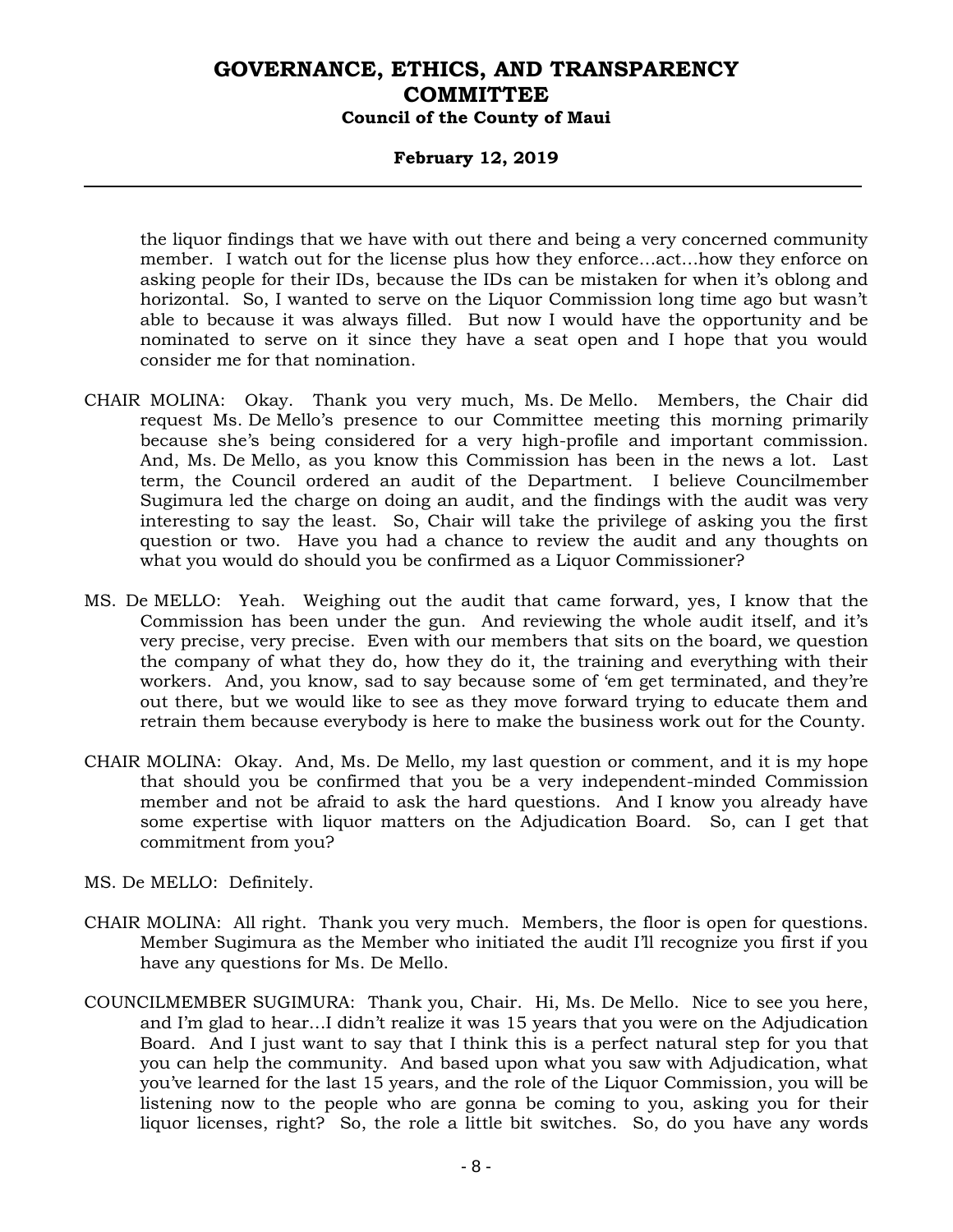#### **February 12, 2019**

that you can share with us to show or to help, you know, the Commission improve its services or to do things based upon what you've learned from your last 15 years with the Adjudication Board?

- MS. De MELLO: The law has changed many times with the adjudication. Now, today, the Liquor Department happens to be the Liquor Department of Maui County, the most strictest Department out of the whole State, and which is good. Because out there, I can go shopping, I see kids in the parking lot handing money over to customers to go in and buy them alcohol, you know, and they come out, they bring it, they give it to them, and they're underage. And there's a lot of accidents out there has to do with alcohol and how the companies enforce their property, how to take care of the customer when they're consuming alcohol. So, coming back to the Commission, now, yes, it's a…the table turns. So, now, I…if I'm nominated, I will be looking at the license coming in and most of them starting off business where they at, the community itself, how they're gonna keep the alcohol combined to the business.
- COUNCILMEMBER SUGIMURA: One last question. Thank you. So, I appreciate what you're saying. Because actually, what you're providing is something that I believe in, which is education of underage drinking, and it is one of my side passions that I've also worked on. So, the Commission does have I think \$25,000 that they give to a community, a nonprofit for liquor education for, you know, underage drinking prevention. So, I hope to see you continue support for that. And I don't know how, Chair, but I would love to see that amount increased. I don't know if it's mandated by statute or whatever the 25,000, if it could be more. But thank you, thank you very much. I appreciate --

MS. De MELLO: Thank you.

- COUNCILMEMBER SUGIMURA: --your experience.
- CHAIR MOLINA: Okay. Thank you, Councilmember Sugimura. I believe Council Chair King --
- COUNCILMEMBER KING: Okay.
- CHAIR MOLINA: --had a question.
- COUNCILMEMBER KING: Thank you, Chair. Thanks for being here. I appreciate the…your time. So, I didn't get a clear sense, did you actually review the audit, the Liquor Commission audit?

MS. De MELLO: Yes, I was going over --

COUNCILMEMBER KING: Okay.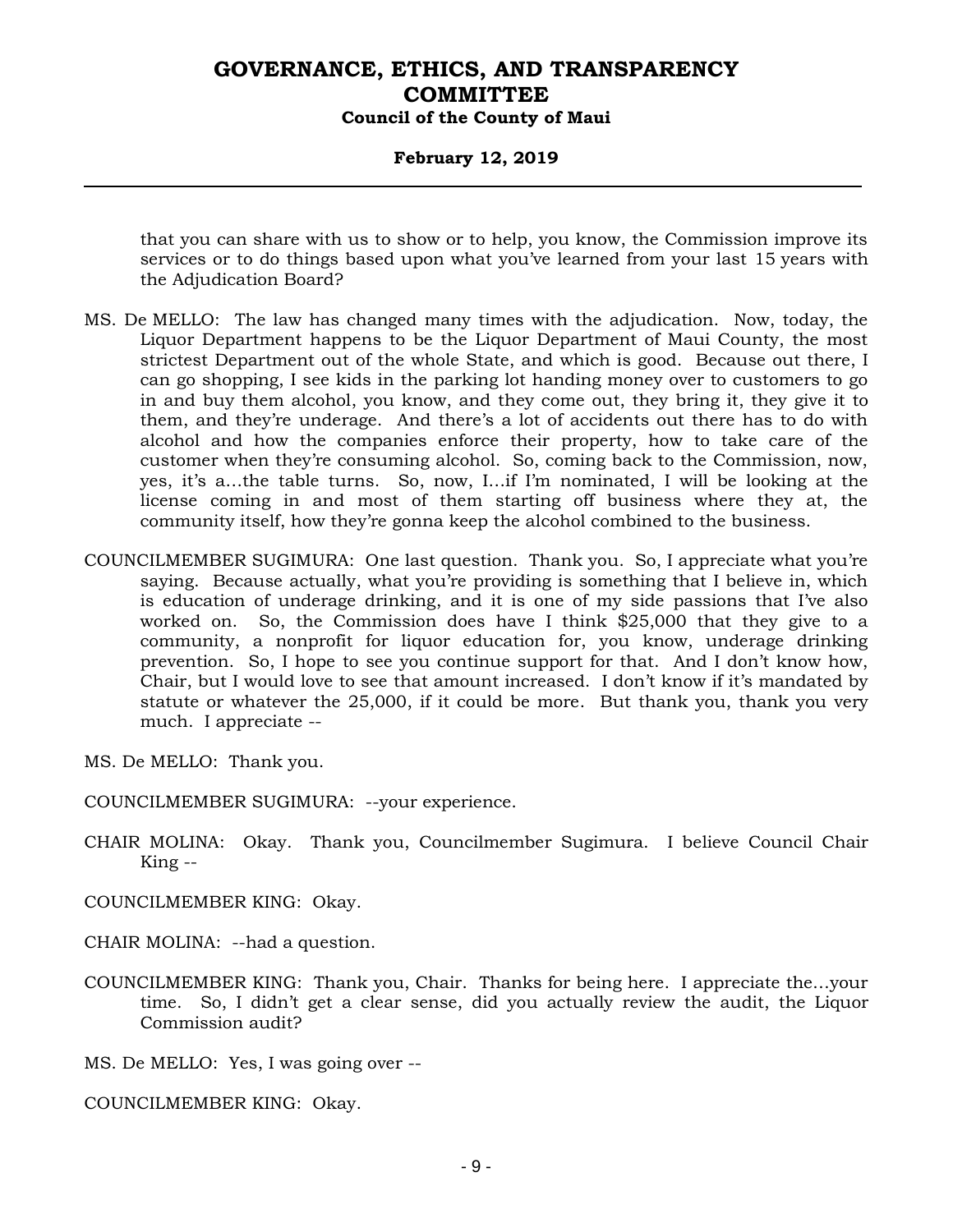#### **February 12, 2019**

- MS. De MELLO: --the audit, and just by looking at it, basically, it's accurate.
- COUNCILMEMBER KING: Okay. So, what would your top priority be as far as addressing the recommendations in the audit?
- MS. De MELLO: For the Liquor Commission?

COUNCILMEMBER KING: Right.

- MS. De MELLO: That the Commission take a look at the vendors that come in for license and where they're…in the community, where they're at, because there's a lot of children, young kids, the markets, just to make sure that it's not overflowing in areas of open up a new business for servicing.
- COUNCILMEMBER KING: Okay. Great, great answer. And, the other…only the other question I had because I think the questions were, that you asked, Chair, were very good, were my questions as well. But, you know, I had some concerns with the way the Liquor Commission has handled their meetings and has noticed their meetings, and, you know, it's been in the news. So, do you have any thoughts about, you know, any --
- MS. De MELLO: Hopefully…
- COUNCILMEMBER KING: --changes to the way the Liquor Commission does business and does public hearings?
- MS. De MELLO: Hopefully, we wouldn't be in the media if I'm…if, you know, I'm selected. Because the Adjudication hasn't been in the media because we try to do everything accordingly, and we have a lot of discussion among our self of what to take place, how to educate the company, and how to…for them to ask the Department, we could…they can send people out to help. So, hopefully, we're not in the media.

COUNCILMEMBER KING: Okay. Well, yeah, I'm hoping that your meetings will be noticed --

MS. De MELLO: Yeah.

COUNCILMEMBER KING: --to the public and we won't have those issues. I think that was one of my big issues with what came out of that report was needing to make sure that the public knows when you're having meetings and what the…what those…what the subject matter of those meetings is. That was the issue, Chair. Thank you very much.

MS. De MELLO: Thank you.

CHAIR MOLINA: Okay.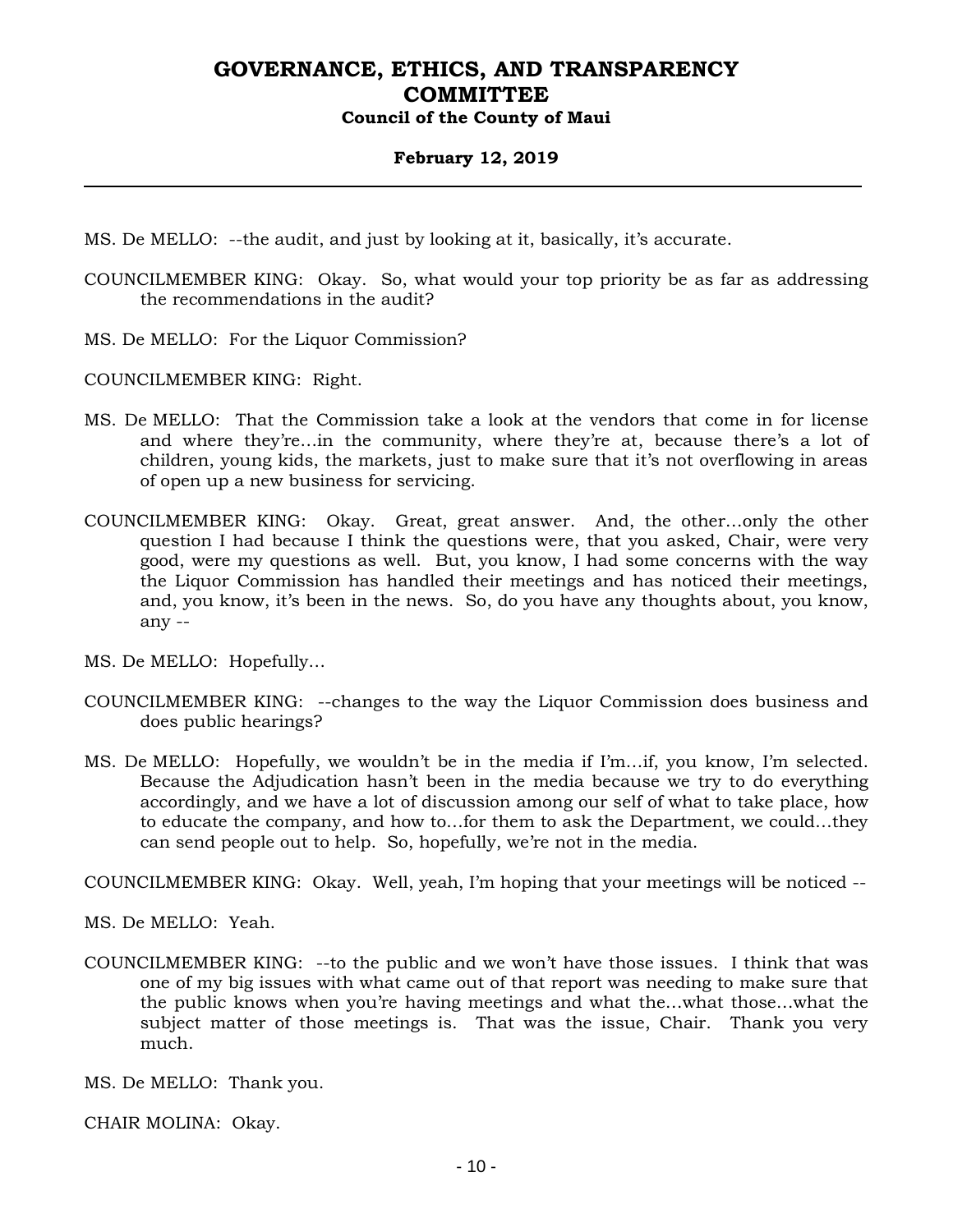#### **February 12, 2019**

COUNCILMEMBER SUGIMURA: So, Chair?

- CHAIR MOLINA: Thank you, Member King. Okay. Hang on. I believe Member…Member…Ms. Baisa, do you have anything, you wanted to clarify something that was asked of Ms. De Mello?
- MS. BAISA: Yes, thank you. I wanted to let the Councilmembers know that Ms. De Mello is so, you know, she's so serious about doing this job. She actually contacted me for a copy of the audit to be prepared. And also, I want you to know that we made a special effort this year to try to deal with the gender balance. So, wherever we could find a qualified woman, we tried to see if they could serve. So, we really worked hard at this and I was very impressed that she actually asked and read it.
- CHAIR MOLINA: Okay. Thank you very much, Ms. Baisa. Councilmember Sugimura?
- COUNCILMEMBER SUGIMURA: So, just on the Sunshine part, I just wanna let the Committee know that we had the Liquor audit presented to us in December. And the Liquor Department sent to us a, I don't know, ten-page letter of all the things that they were working on and notice all the things that we do as Councilmember, they do. And that they had actually a meeting that addressed some of the concerns that were brought up in the audit in December, and it was…there was nobody in the audience. I mean it was empty according to *The Maui News*. So, they are doing the things that they need to do. And I just wanna clarify that because I think this came up during confirmation, and it's not that they don't Sunshine or that the, you know, Corp. Counsel is not doing their job 'cause they are. And I think that they answered it in a letter and I just want to bring that up, you know, as we question this. So, it is happening, so.

MS. De MELLO: Yeah, I saw the letter.

COUNCILMEMBER SUGIMURA: Yeah.

MS. De MELLO: Yeah, and it is happening.

COUNCILMEMBER SUGIMURA: Yeah.

MS. De MELLO: And even more so now that I know the in-depth that I can contact Glenn and to follow up.

COUNCILMEMBER SUGIMURA: Yeah, very good.

CHAIR MOLINA: Okay.

COUNCILMEMBER SUGIMURA: Thank you.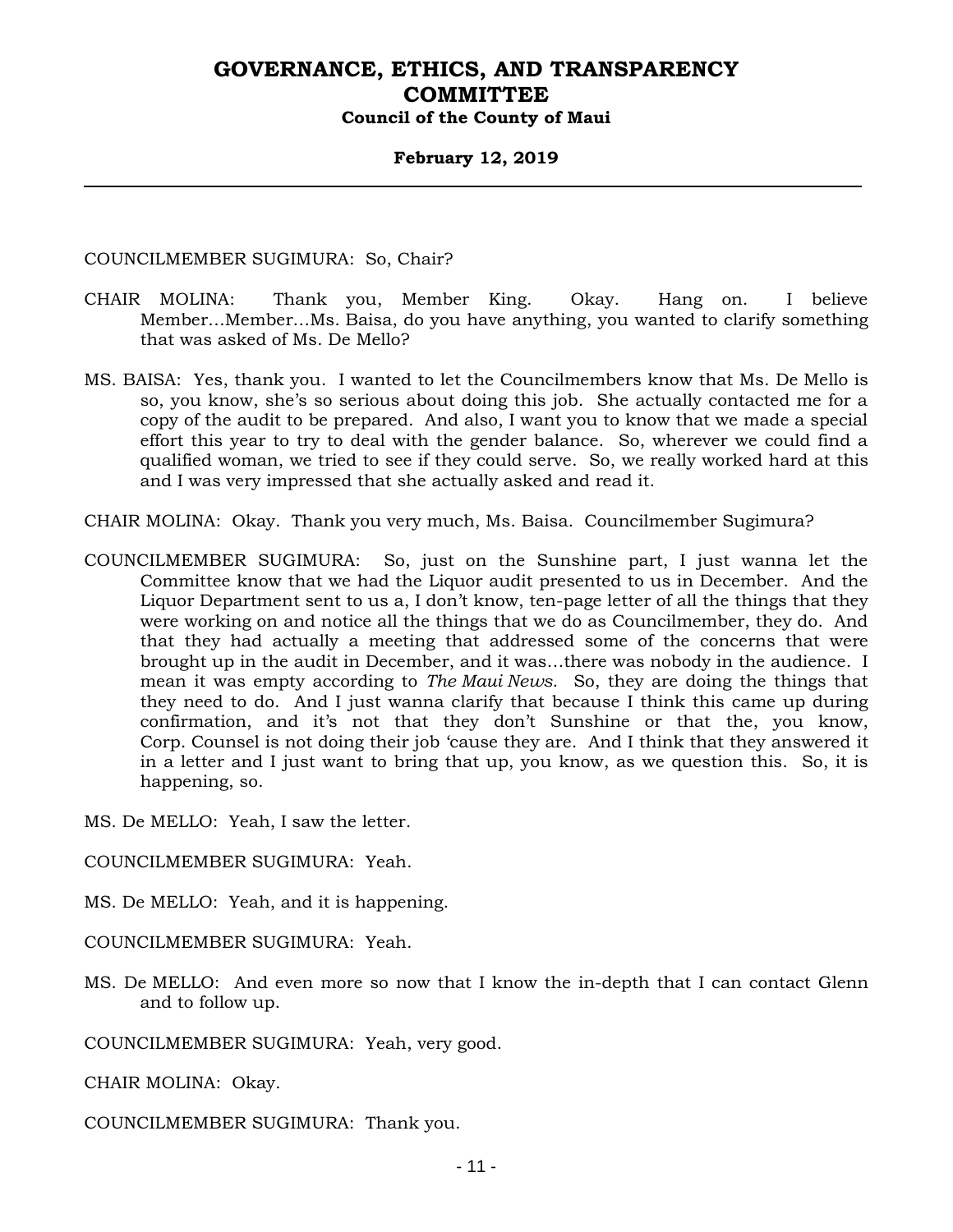#### **February 12, 2019**

CHAIR MOLINA: All right. Thank you, Member Sugimura. Mr. Sinenci?

- COUNCILMEMBER SINENCI: Chair, yeah, just a question for clarification. So, Ms. De Mello, she would be…looks like her expiration date for the Liquor Control Adjudication Board is coming up. And then, so, she'll be if appointed today, she would be taking the outgoing member, is that correct?
- MS. BAISA: Yes, yes.
- CHAIR MOLINA: Miss…
- COUNCILMEMBER SINENCI: Okay. Thank you.
- CHAIR MOLINA: Yeah, thank you. And typically, what will happen is well, the Council has well, the Commission member's term that Ms. De Mello will be replacing expires March 31st, and the replacement commissioner would come on board for the first meeting in April where he would be sworn in and everything else. And, Members, so, as with all nominees in your Granicus, there are the applications of all of our nominees. So, if you do have questions for our other two interviewees as well, you can review the applications. And as much as possible, confine your questions to not only related to the commission that they're applying for itself but also what's on their application about their background and so forth. Okay. Any other questions for Ms. De Mello before we excuse her? We'll recognize Committee Vice-Chair Rawlins-Fernandez followed by Councilmember Kama. Proceed.

VICE-CHAIR RAWLINS-FERNANDEZ: Mahalo, Chair. Aloha, Ms. De Mello.

- MS. De MELLO: *. . .(inaudible). . .*
- VICE-CHAIR RAWLINS-FERNANDEZ: Mahalo for coming today. I attended one of the audit meetings. It was actually the one in Kihei. And a lot of community members talked about preferential treatment and favoritism and it was cited in the audit. How do you plan to prevent that type of bad behavior from continuing to occur?
- MS. De MELLO: Well, I don't like preferential treatment. If you're gonna give one, you give the other. And if you don't give that person then so be it, then you don't let it go. Everybody should be treated equally especially with the license. Alcohol is the biggest thing. It's bad in the community right now.
- VICE-CHAIR RAWLINS-FERNANDEZ: One last question. So, the…like there is also comments about how some of the rules don't really make sense and for permits such as not allowing dancing at places that have liquor permits. What is your position on that?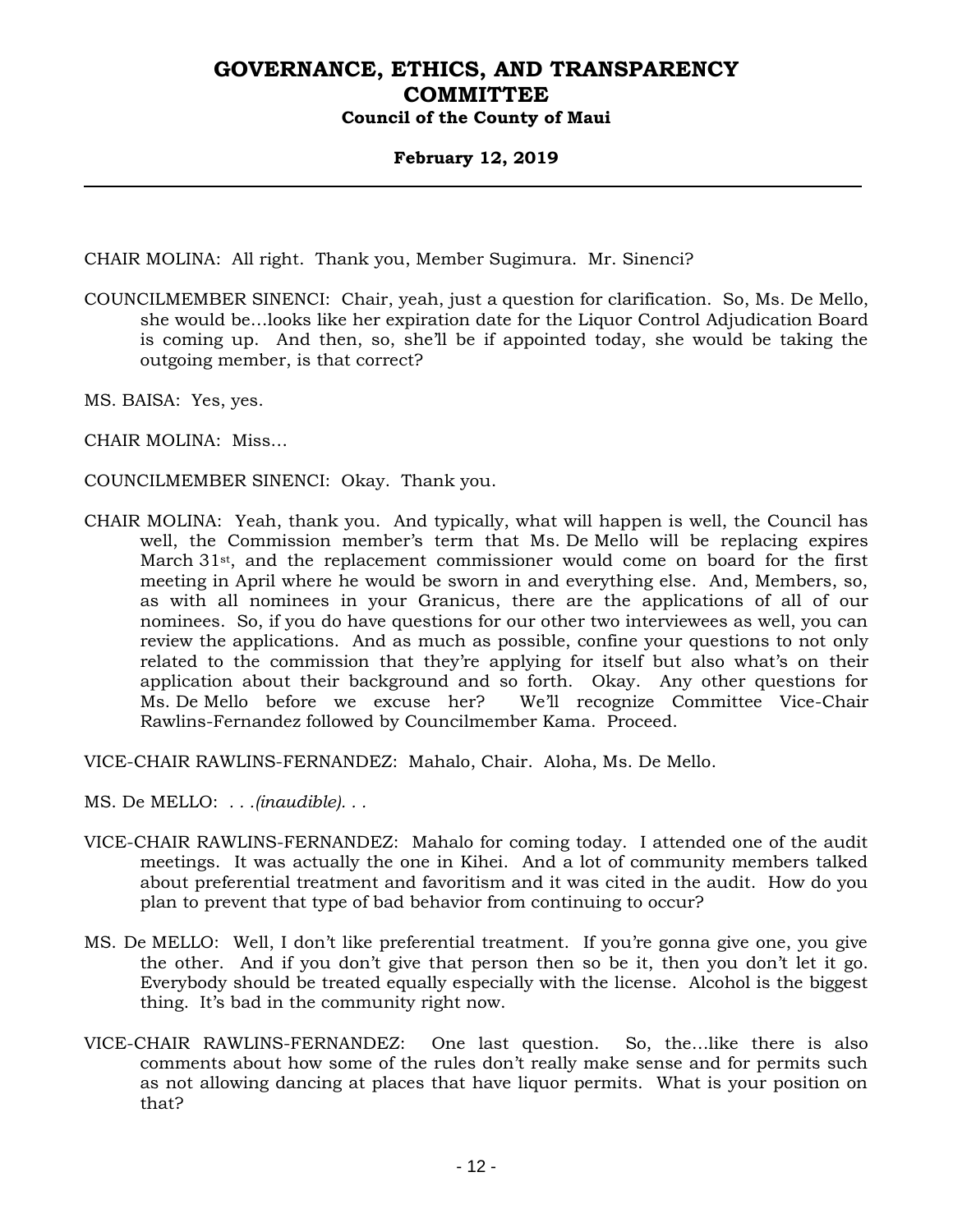#### **February 12, 2019**

- MS. De MELLO: If they have a function and I don't know why, because if you have a wedding in an area and then of course, you know, it's gonna have dancing and everything, that they should apply for all the permits. And I didn't realize if you've applied for a function and you didn't apply for a cabaret, then you cannot have it. So, the Liquor Department should let them know on all the application that they need.
- VICE-CHAIR RAWLINS-FERNANDEZ: So, like in one instance, there was a company that was fined where someone in a wheelchair kinda just moved his hands. Would you support fining an…a place for that kind of action?
- MS. De MELLO: What was that? The wheelchair?
- CHAIR MOLINA: Ms. Rawlins-Fernandez, can you clarify your question --
- VICE-CHAIR RAWLINS-FERNANDEZ: Sure.
- CHAIR MOLINA: --for Ms. De Mello?
- VICE-CHAIR RAWLINS-FERNANDEZ: There was an establishment where a gentleman who was in a wheelchair kinda moved his hands a little bit, and that establishment was then fined because that was considered dancing. Would you support that kind of…
- MS. De MELLO: You know how long ago that was?
- VICE-CHAIR RAWLINS-FERNANDEZ: No.
- MS. De MELLO: Because as far as I know, it didn't ever come forward to us because we're the one enforce the penalty.
- VICE-CHAIR RAWLINS-FERNANDEZ: Okay. Okay. Thank you.
- CHAIR MOLINA: Okay. Thank you. Councilmember Kama?
- COUNCILMEMBER KAMA: Good morning, Ms. De Mello, and thank you --
- MS. De MELLO: Good morning.
- COUNCILMEMBER KAMA: --very much for your years of service to the Liquor Adjudication Commission. And…but you had mentioned earlier that your desire was actually to serve on the Liquor Commission, not necessarily Adjudication. But you went there nonetheless, and then you waited and now you get to sit on the Liquor Commission. What was that desire about that made you want to sit on the Liquor Commission?
- MS. De MELLO: When I sat on the first Adjudication, it gave me the urge to learn because we were the finers [*sic*]. I wanted to learn how they would issue out the license. So,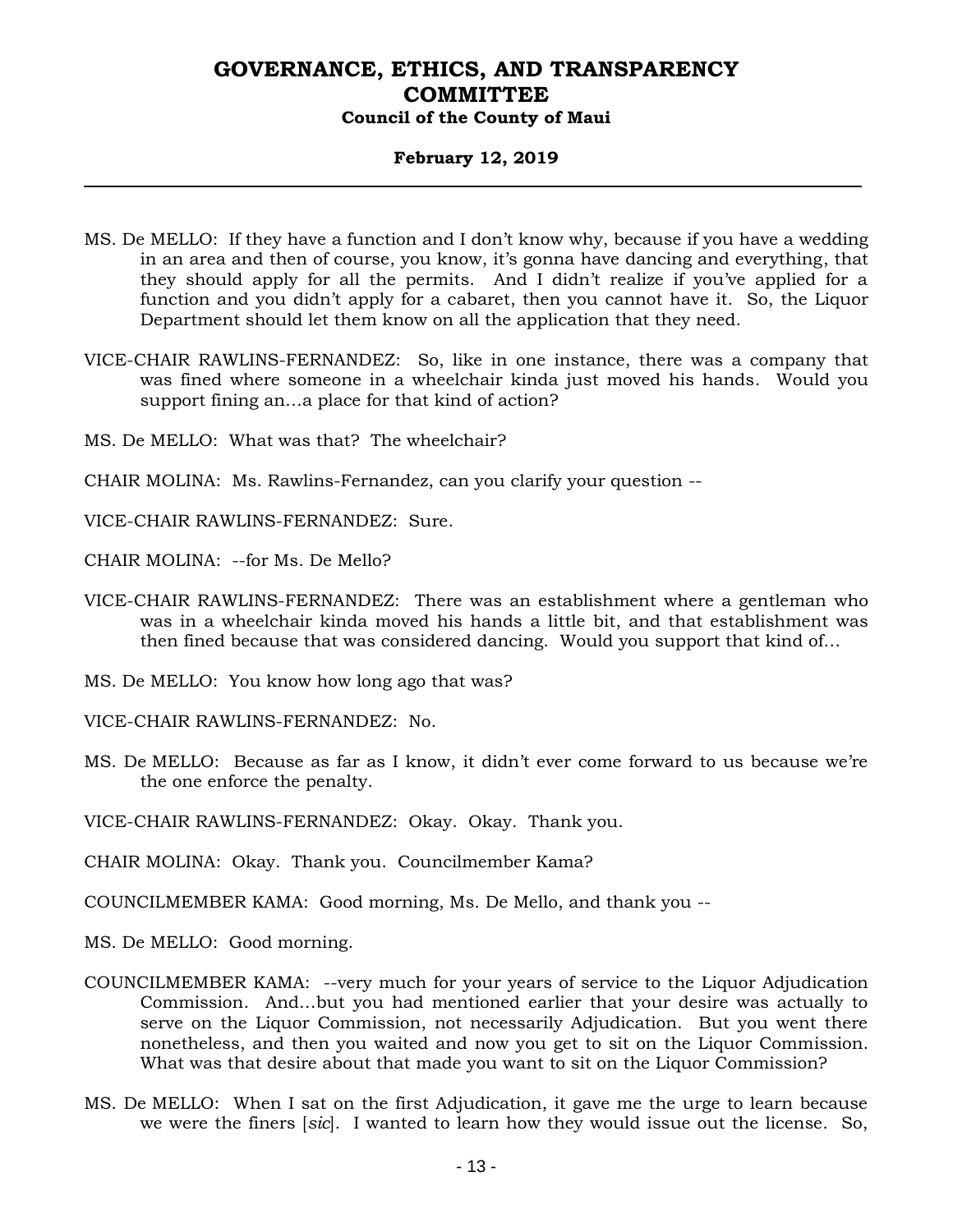#### **February 12, 2019**

when I put in for the second time, I…it was already filled. And then of course, the third time it was filled. So, now I have an opportunity.

- COUNCILMEMBER KAMA: So, I think my question is so, what was your motivation? What made you desire to want to do the job?
- MS. De MELLO: I wanted to see…yeah, I wanted to see the companies that apply for their license, and if they know what the law requires and where it's gonna be and how they're gonna educate the…their employees.

COUNCILMEMBER KAMA: Thank you.

- MS. De MELLO: You're welcome.
- CHAIR MOLINA: Okay. Members, any other questions for Ms. De Mello before we excuse her from the podium? Seeing none, thank you very much for taking the time --

MS. De MELLO: Thank you.

- CHAIR MOLINA: --Ms. De Mello --
- MS. De MELLO: Thank you.
- CHAIR MOLINA: --to share your thoughts with the Committee. Okay. Next to come up, I'd like to call upon Mr. Emmanuel Baltazar, who is the nominee to the Board of Variances and Appeals. And, Ms. Baisa, if you could give us a quick overview of Mr. Baltazar?
- MS. BAISA: Yes, thank you very much, Chair. Mr. Baltazar is our nomination for the BVA, the Board of Variances and Appeals. And the work that they do I think is a good match for his skills, and he'll talk about that. He is a current employee of the ILWU, Maui division, and involved with so many community boards and committees, everything from ethnic things to religious things, to…he's everywhere. He's a…just a all-around volunteer. He also has a master of arts in education and a bachelor in elementary education. So, he not only has the training and the desire and a wonderful personality but he also has the education.

CHAIR MOLINA: Okay. Thank you, Ms. Baisa. Good morning, Mr. Baltazar.

- MR. BALTAZAR: Good morning --
- CHAIR MOLINA: Good morning.
- MR. BALTAZAR: --Mr. Committee Chair --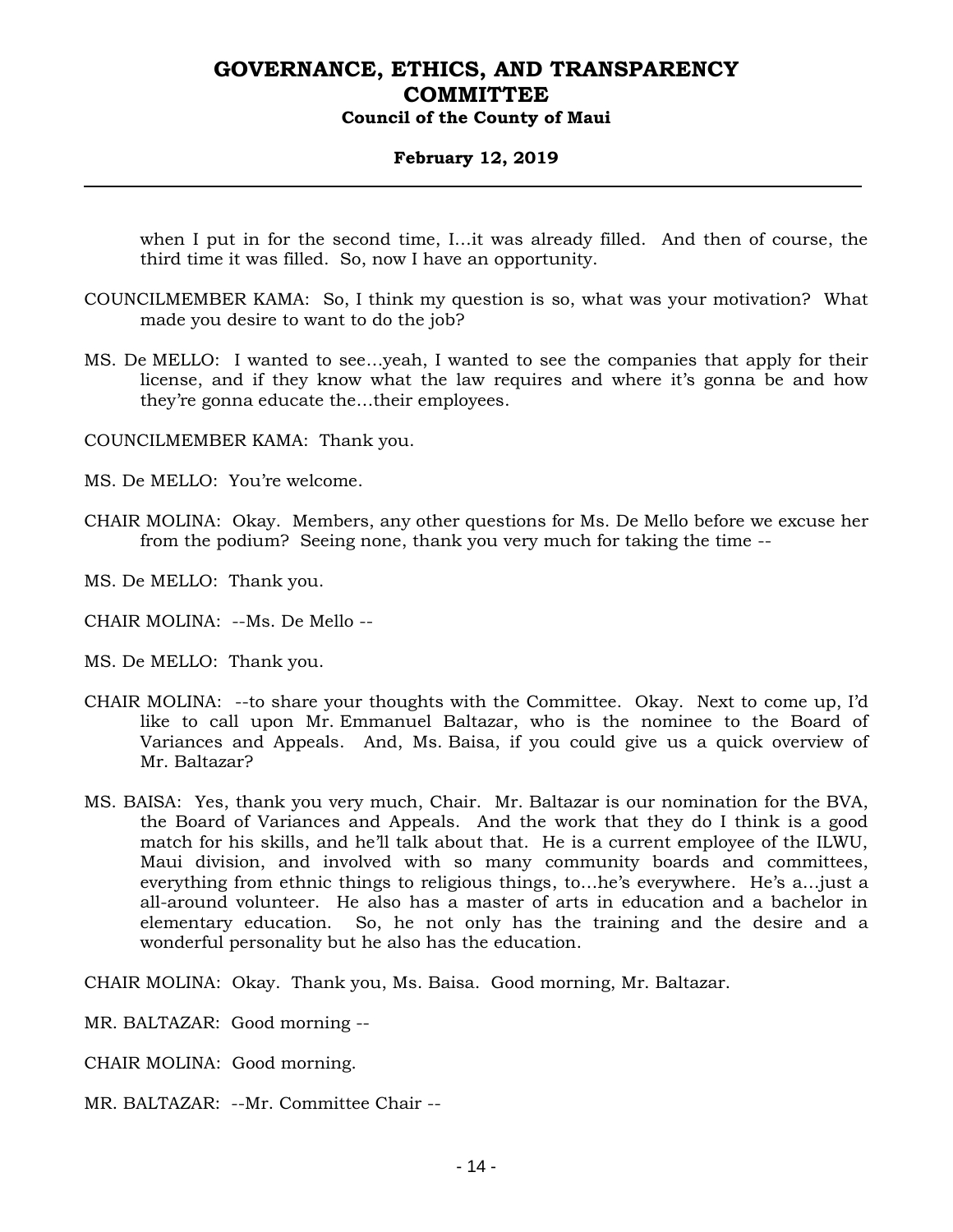#### **February 12, 2019**

CHAIR MOLINA: Okay. And we…

- MR. BALTAZAR: --respected and distinguished Members of the Council. A blessed and grateful morning to everyone. I'm Emmanuel Manny Baltazar. I'm here in your presence in front of you to ask for your approval for my nomination for the board and commissions for Variances and Appeals. As Ms. Baisa told us earlier that I have been involved with the community since I immigrated in Maui way back in 2006, until now, because way back home in the Philippines, my family is people and community-oriented, and most of us in the family are serving our community and our city as well. Being a former schoolteacher, public school principal, I know what is the essence of education to our community members. That's why when I came in Maui, I don't have any hesitant when they called me to serve the community and the church. I'll do it willingly with the innermost desire, commitment, passion to do it because I firmly believe to myself that I can make a big difference working with the community people and you, respected Members of the Council, being elected, because I firmly believe that the most serving people is the…in the righteous way and appropriate way is the best avenue to serve God, that's my maxim that I'm always keep in my heart. That's why when they asked me to serve this board and commission, I don't have any hesitant to do it. I served in the other boards and commission in Cost of Government for one year. I never finished the term because of my work schedule in Grand Wailea Resort and Spa. I take off from work just to attend the meeting. But because of some reasons, they will not allow me to come at the meeting, I voluntary asked with our Mayor Alan Arakawa, with Mike Molina, who is and then in charge of this, to resign because I cannot do my job with the…'cause of my schedule. At this time in point, I'm now a full-time officer of the ILWU. This is a part of our life because ILWU is not just thinking about the members. We are thinking more about our community as a whole. I know that if you can take the consideration for me to be a nomination for this board and commission, I can work with you. The only thing that we have is we work as one family. We work with one hands and one hearts that we can say that we can make a good things that we can say that Maui is the best place to live and stay for our young people and the next generation to come. Thank you, Mr. Council…Mr. Chair.
- CHAIR MOLINA: Okay. Thank you very much, Mr. Baltazar. And the Chair did request Mr. Baltazar's appearance this morning. And then you mentioned that in your opening remarks about formally serving on the Cost of Government Commission. And then of course, because of your previous employer, you were not able to attend the meetings and you did the right thing by resigning. So, basically, the Chair would just want a reaffirmation from you or an assuredness that you can attend these meetings because the Board of Variances and Appeals is a very important commission where you have to make some decisions when our citizens appeal the decisions made on them by our County directors. So, just briefly, what can you bring to the Board of Variances and Appeals?
- MR. BALTAZAR: Okay. I'm new in this boards and commissions. It's a learning curve for me. If you have the willingness to learn, then by the mentorship of these people who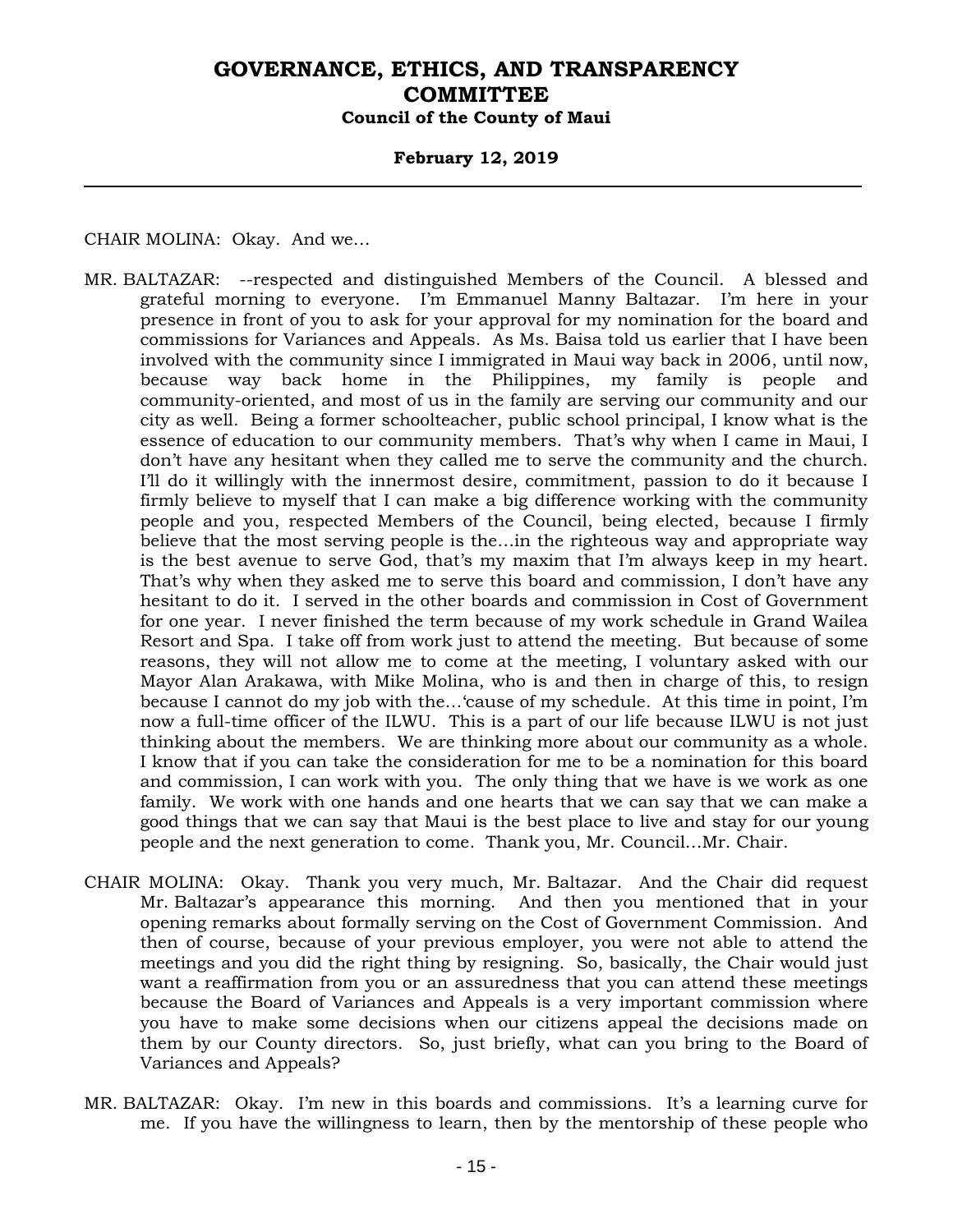#### **February 12, 2019**

have been in the board and commission in the Variance and Appeal, we can work together.

- CHAIR MOLINA: Okay. Thank you. And, Mr. Baltazar, I presume the Administration did give you a sampling of what you'll be doing on that --
- MR. BALTAZAR: Yes, exactly.
- CHAIR MOLINA: --board? Okay. Members, the floor is open for any questions for Mr. Baltazar. Are there any…

COUNCILMEMBER KING: Chair?

CHAIR MOLINA: Council Chair King?

- COUNCILMEMBER KING: Thank you, Chair. Thank you for being here, Mr. Baltazar. So, I wanted to ask you, I noticed by your application that you applied for eight different boards or commissions, and this was your first choice. So, what makes this your first choice of all those?
- MR. BALTAZAR: My…thank you, Council Chair. My first choice is because Variance and Appeals, I want to learn what are the things that's going on with this Variance and Appeals. What are the things that we can do to improve all these things. That's my point. Because when I applied in Cost and Government, first choice way back in is Variance and Appeals way back two years from now. So, I get it back again because I want a learning curve. I want a learning experience with Variance and Appeal.
- COUNCILMEMBER KING: Okay. And then you feel confident that you'll be able to separate any interest of ILWU with the interest of the --

MR. BALTAZAR: Exactly.

COUNCILMEMBER KING: --County?

- MR. BALTAZAR: Because I'm working as whole in the community.
- COUNCILMEMBER KING: Okay. And then I just want to follow up on something the Chair said that the time commitment. Because you had a previous issue with time commitment, do you feel confident you'll be able to meet the time commitment --

MR. BALTAZAR: Yes.

COUNCILMEMBER KING: --with this one?

MR. BALTAZAR: Yes.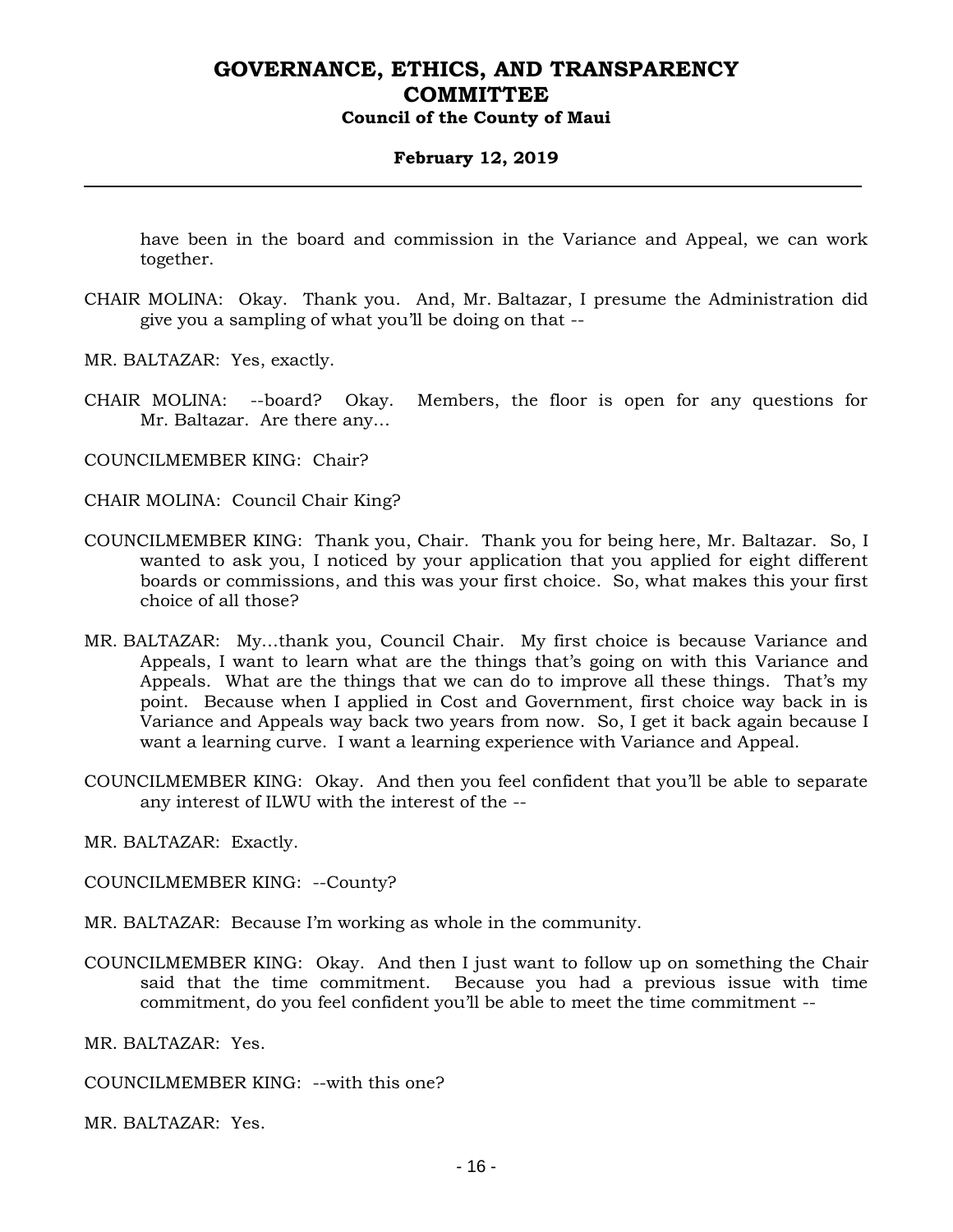#### **February 12, 2019**

COUNCILMEMBER KING: Has your schedule change or is it just…

MR. BALTAZAR: No, because I'm working already as a full-time in ILWU, not in the Grand Wailea Resort and Spa.

COUNCILMEMBER KING: Okay. So, you have a --

MR. BALTAZAR: Yeah.

COUNCILMEMBER KING: --different job than --

MR. BALTAZAR: Yes.

COUNCILMEMBER KING: --you had at the…at --

MR. BALTAZAR: Yeah.

COUNCILMEMBER KING: --previous. Okay.

MR. BALTAZAR: Thank you --

COUNCILMEMBER KING: All right. Thank you.

MR. BALTAZAR: --Madam Chair.

CHAIR MOLINA: Okay. Thank you Chairman King. Committee Members, any other questions for Mr. Baltazar? Councilmember Paltin?

COUNCILMEMBER PALTIN: Thank you, Chair. Thank you, Mr. Baltazar --

MR. BALTAZAR: Yes.

- COUNCILMEMBER PALTIN: --for coming today and for your willingness to serve the community. I just had a question. It's my understanding that the Board of Variances and Appeals grants exception to the County Code in the Public Works and Planning Departments. And I was wondering like how you would base your decisions on when we should grant exceptions to the County Code?
- MR. BALTAZAR: Okay. Thank you, Councilmember Paltin. I'll take a look on it, detailed study in everything that come to the table should have to do it. You cannot just make instant decision on it. So, I will study part of it, all these things by working hand-in-hand with the other commissioners so that we can make the best decision for that thing. Thank you.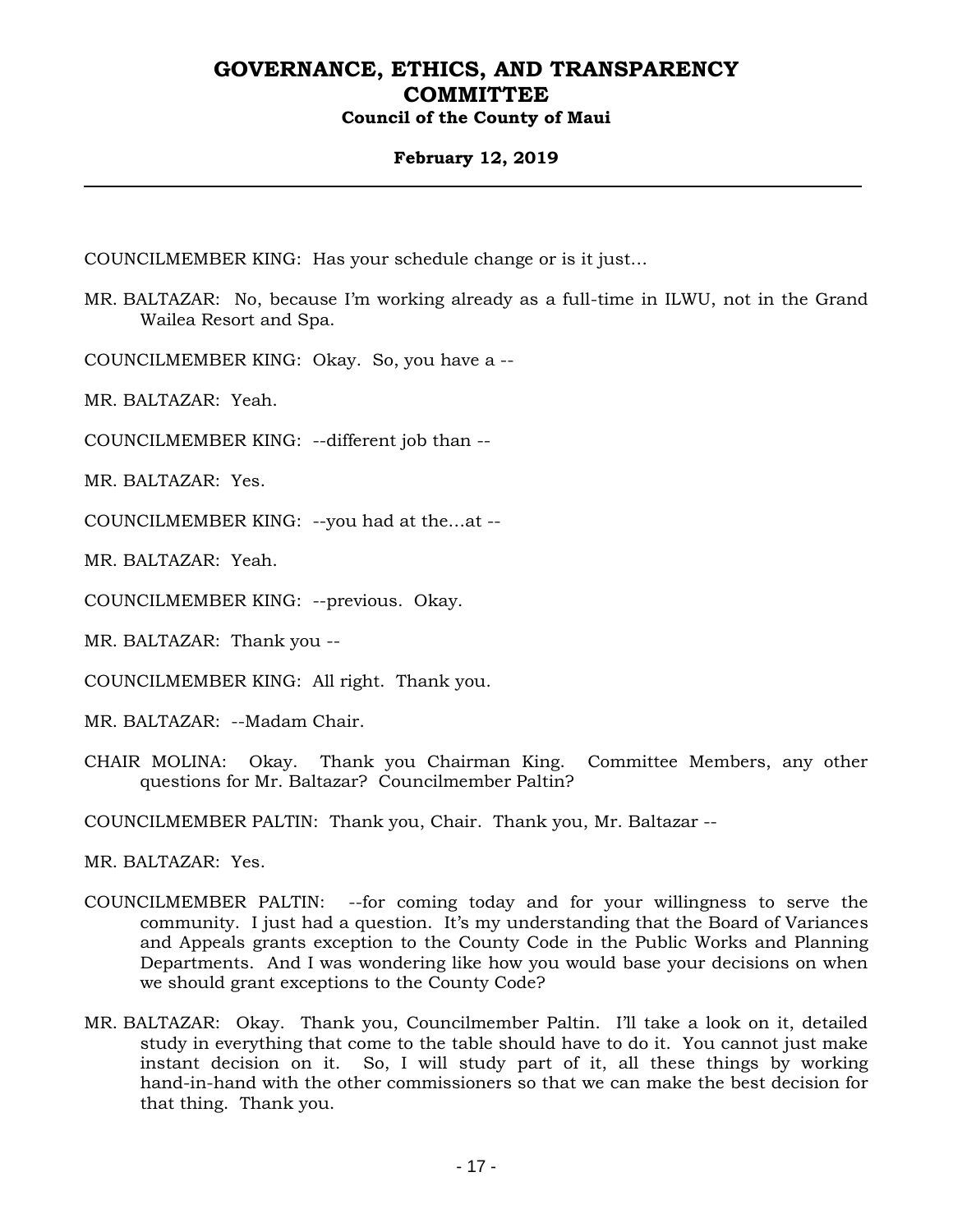#### **February 12, 2019**

- COUNCILMEMBER PALTIN: And do you plan to, once you make the decisions, have consistency so that it is, you know, fair for everybody, get the same opportunities and challenges? Just wondering.
- MR. BALTAZAR: Okay. I'm serving the community and the church. I want to treat equally, fairly everything.
- COUNCILMEMBER PALTIN: Thank you. Thank you, Chair.
- CHAIR MOLINA: Okay.
- MR. BALTAZAR: Thank you --
- CHAIR MOLINA: Thank you, Councilmember.
- MR. BALTAZAR: --Councilmember.
- CHAIR MOLINA: Any other questions for Mr. Baltazar before I excuse him from the podium? Seeing none, thank you very much, Mr. Baltazar, for --
- MR. BALTAZAR: Thank you, Mr. Chair.
- CHAIR MOLINA: --taking time to be here.
- MR. BALTAZAR: God bless us all.
- CHAIR MOLINA: Thank you. And our final nominee that the Chair asked to make an appearance before the Committee, we'd like to call upon Ms. Geraldine Lewis, who's a nominee for the Ethics Board. And as Ms. Lewis makes her way to the podium, I'd like to ask Ms. Baisa to give us a brief overview.
- MS. BAISA: Thank you very much, Chair. I'm very delighted to introduce you to Ms. Lewis. I have…this was a cold call when I called her, never heard or knew her before, never had the opportunity to speak with her but she was very clear on her application that her first wish was Board of Ethics. And after a few minutes on the phone with her, I was convinced that she was the right person. She has a wonderful attitude about wanting to serve the community, wanting to learn, wanting to help. And she gives the citizen-perspective on things. And I think it's very important for the Board of Ethics that we have regular citizen opinions, and she's very enthusiastic, has committed. You know, I made everybody practically swear that they would show up because I'm so concerned about attendance. And she's very enthusiastic and showed up today, kind of at a last-minute please come. And so, I can see that she's very dedicated. She is…has…is a active volunteer with the Seabury Hall Parent-Teacher Organization, and has worked in multiple PTA things, and has a desire to serve. And I really feel good about Mayor's nomination.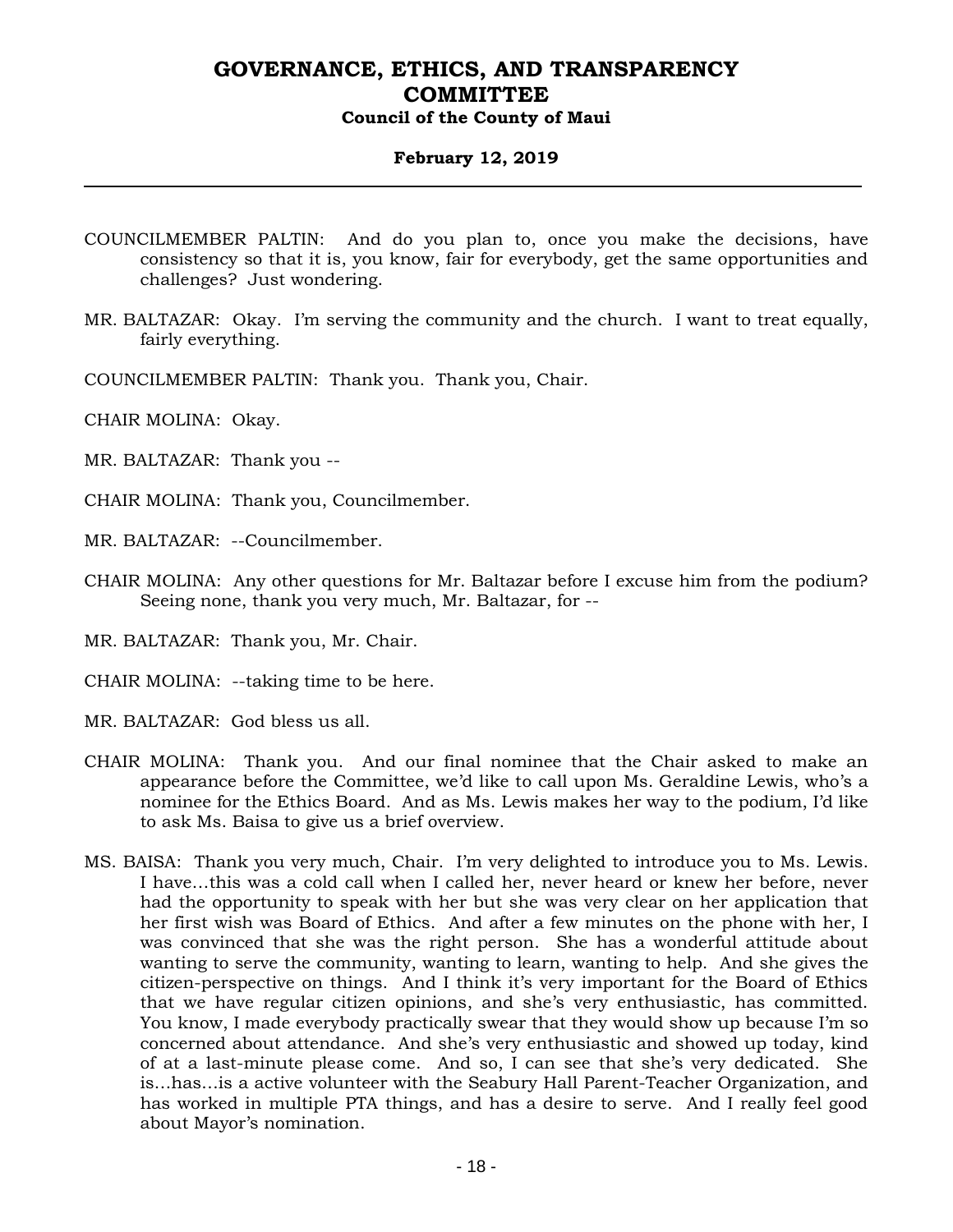#### **February 12, 2019**

CHAIR MOLINA: Okay. Thank you, Ms. Baisa. Good morning, Ms. Lewis. Please give the --

MS. LEWIS: Good morning.

- CHAIR MOLINA: --Committee a brief overview of your intentions of wanting to serve on the Ethics Board.
- MS. LEWIS: Thank you. Good morning. My name is Gery Lewis, or Geraldine Lewis. I've lived here on this island for over 20 years. I was born and raised in New York, and educated in the East Coast. I'm currently a business owner, small business owner. I work as a Kumon instructor, teaching math and reading to students on the island. I service about 50 families right now. I'm also a substitute teacher with the Department of Education, and I've been a substitute teacher for about 11 years. The reason why I applied for the board was to again, I believed it was an excellent opportunity for me to be in the government and serve for the community. I am dedicated. I'm very dedicated to my children but I am dedicated to the community as well. So, here I am. Thank you.
- CHAIR MOLINA: Okay. Thank you very much. Ms. Lewis. So, all the way from the East Coast. Is that New York City or --

MS. LEWIS: Upstate --

CHAIR MOLINA: --other parts of the state?

MS. LEWIS: --New York, Syracuse --

CHAIR MOLINA: Okay.

MS. LEWIS: --New York.

CHAIR MOLINA: Oh, fantastic.

MS. LEWIS: Yeah.

CHAIR MOLINA: I'm sure it's nice and warm out there right now.

MS. LEWIS: Very warm.

CHAIR MOLINA: And thank you for appearing here --

MS. LEWIS: Thank you.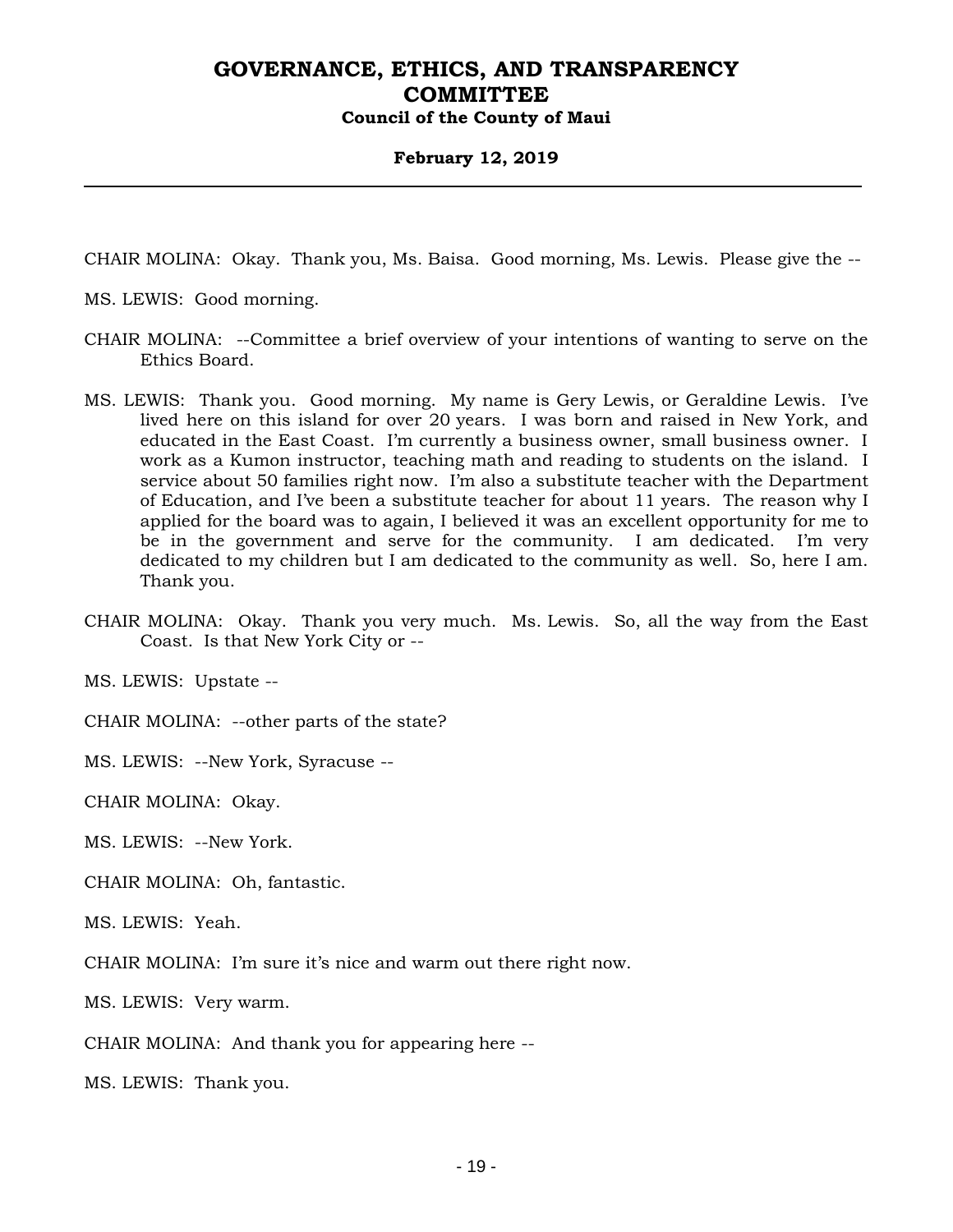#### **February 12, 2019**

- CHAIR MOLINA: --before us. The Chair did request your appearance because you're being considered for a board that has subpoena powers. So, quite powerful. This Board typically will review financial disclosures of all County officers aka elected officials, directors, and so forth. You'll be one of nine decision-makers that will have to make some important calls. And it's…this commission typically gets in the news a lot especially around election time and other matters that are possibly related to conflicts of interest and so forth. So, you mentioned your…and appreciate your involvement in education and your small business, so, your time commitment shouldn't be a problem?
- MS. LEWIS: Not a problem at all.
- CHAIR MOLINA: Okay. Very good. All right. I shall turn matters over to the Committee for any questions. Council Chair King?
- COUNCILMEMBER KING: Thank you, Chair. You actually answered the first question I was gonna ask.
- CHAIR MOLINA: Sorry. *. . .(inaudible). . .* --
- COUNCILMEMBER KING: What you --
- CHAIR MOLINA: --stealing your questions.
- COUNCILMEMBER KING: --when you told about what this board is about but --
- CHAIR MOLINA: Okay.
- COUNCILMEMBER KING: --you have a good explanation about what it is about. So, thank you for being here. And I just…I wanted to follow up with why this particular opportunity? Well, because you had five different boards and commissions on here and why Board of Ethics was your first choice?
- MS. LEWIS: Honestly, when I applied for this application I think it was during the election, the major election in the presidency. So, I felt that ethics was such a strong important…Board of Ethics would be a very strong important place for me so I can give a citizen's perspective. I think…I was thinking about this last night and these questions that you were possibly gonna answer [*sic*], and it always comes back to the children, and I always feel that I have to come up here and represent these children, my daughter, her classmates. So, I feel that my experience working in the financial business, in the education business, in the retail business, I think that I can give a really educational approach to and decisions that…unbiased decisions to what will be coming to me.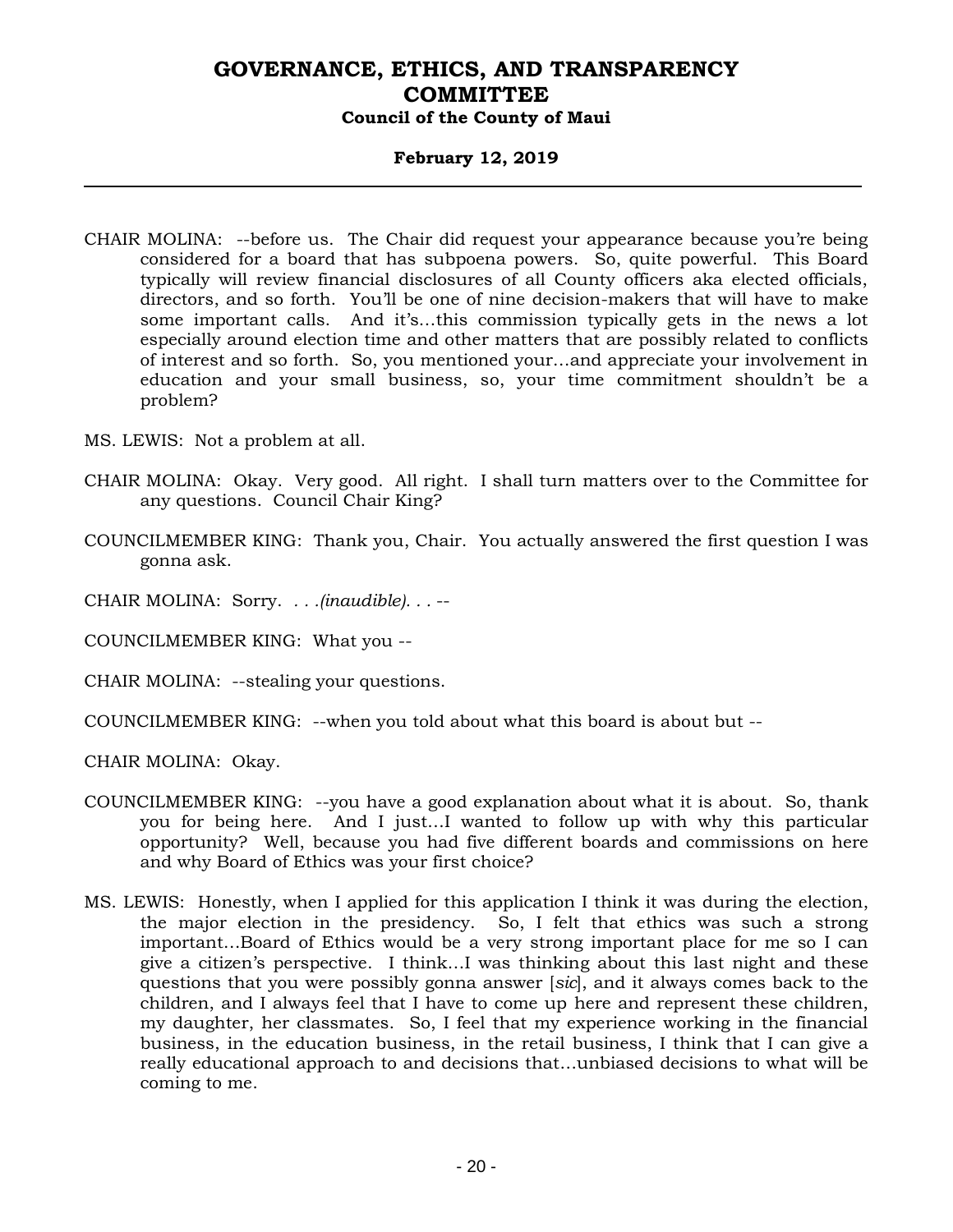#### **February 12, 2019**

- COUNCILMEMBER KING: Okay. And you feel equipped to handle the potential legal pressures of those kinds of decisions?
- MS. LEWIS: I believe so, yes.
- COUNCILMEMBER KING: Okay. Thank you.
- MS. LEWIS: Thank you.
- CHAIR MOLINA: Thank you, Council Chair. Committee Members, any other questions for Ms. Lewis before the Chair excuse her? Committee Vice-Chair Rawlins-Fernandez?

VICE-CHAIR RAWLINS-FERNANDEZ: Aloha, Ms. Lewis.

MS. LEWIS: Good morning.

VICE-CHAIR RAWLINS-FERNANDEZ: Mahalo for joining us today and mahalo for your willingness to serve our community. Have you familiarized yourself with the jobs and the duties and responsibilities --

MS. LEWIS: Yes.

VICE-CHAIR RAWLINS-FERNANDEZ: --described in the Charter?

MS. LEWIS: As much as I can, yes. Again, that's a lot of research and education. And so, yes, I have. I have looked on it, you know, did my due diligence 'til today. And so, I believe I am prepared. Again, it's all about education and learning. So, I believe I can just give that unbiased decision when needed on the committee [*sic*], yes.

CHAIR MOLINA: Okay.

VICE-CHAIR RAWLINS-FERNANDEZ: Thank you, Chair.

CHAIR MOLINA: All right.

VICE-CHAIR RAWLINS-FERNANDEZ: Thank you, Ms. Lewis.

MS. LEWIS: Thank you.

CHAIR MOLINA: Thank you, Ms. Rawlins-Fernandez.

MS. LEWIS: Thank you.

CHAIR MOLINA: Committee Members, any other questions for Ms. Lewis? Seeing none, thank you very much, Ms. Lewis, we appreciate...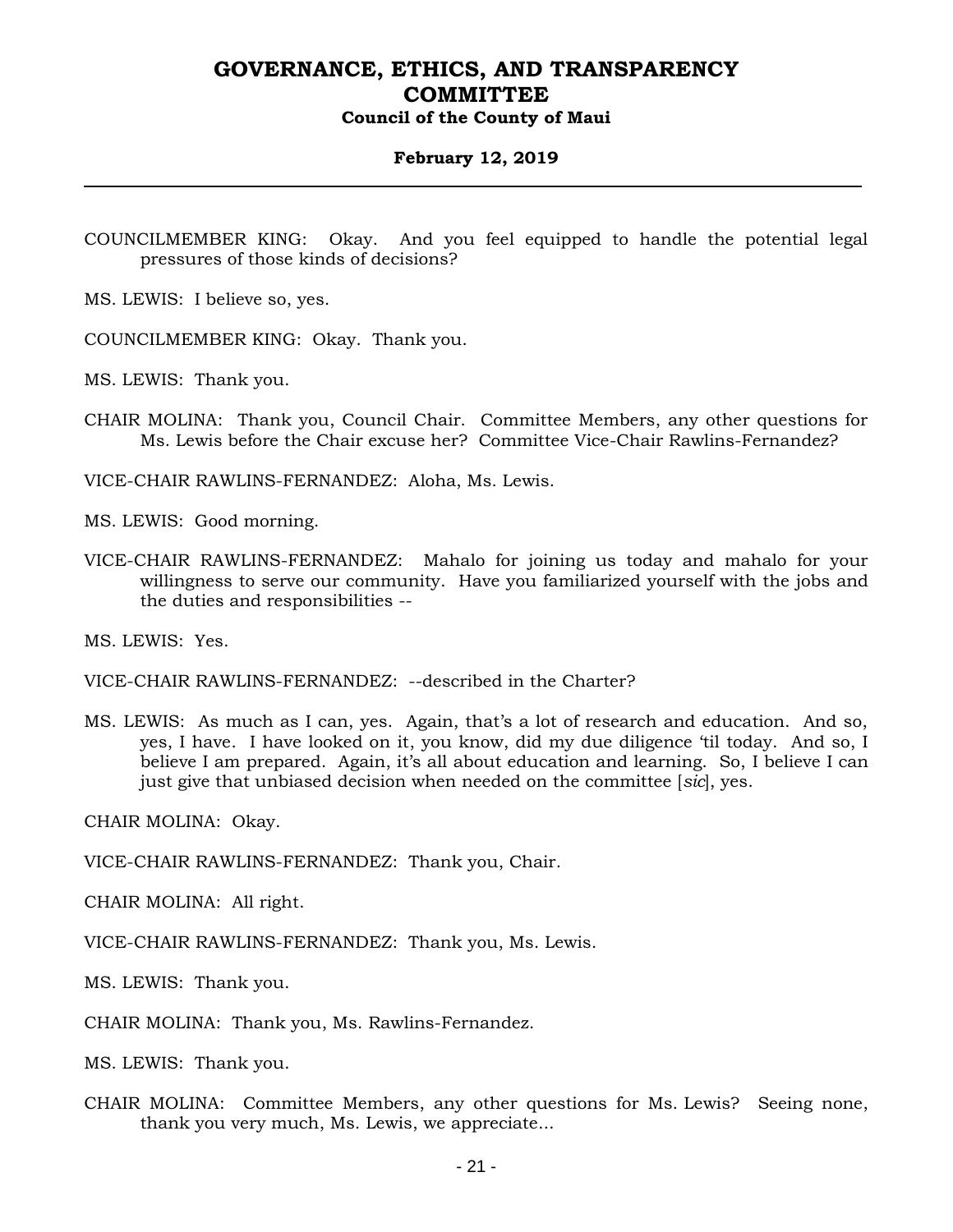#### **February 12, 2019**

MS. LEWIS: Thank you.

- CHAIR MOLINA: Oh, I'm sorry, Councilmember Hokama?
- COUNCILMEMBER HOKAMA: Thank you very much.

MS. LEWIS: Good morning.

COUNCILMEMBER HOKAMA: You gave a very candid open response, and I appreciate that. But most things that's gonna come before you is gonna be biased. Most of the…half of the cases that's gonna come before is those that have chose to break the law and now coming in by advice to get a variance to make it legal. Okay. They've already done the illegal act. Your decision is to make that act legal. So, any comments about that?

MS. LEWIS: Again, it's all on education and I have to educate myself on that. So…

COUNCILMEMBER HOKAMA: So, where does the kid come…kids come into play?

MS. LEWIS: Well, I always believe that I have to be a incredible role model to my kids, and that's having good morals.

COUNCILMEMBER KING: Chair, yeah, point of order. I think --

COUNCILMEMBER HOKAMA: I'm sorry.

COUNCILMEMBER KING: --we're --

COUNCILMEMBER HOKAMA: Yeah, yeah.

COUNCILMEMBER KING: --confused on the…this is the Board --

COUNCILMEMBER HOKAMA: Correct.

COUNCILMEMBER KING: --of Ethics that we're talking about.

COUNCILMEMBER HOKAMA: I apologize on that, Chair.

CHAIR MOLINA: No problem, Mr. Hokama.

COUNCILMEMBER HOKAMA: But on ethics though, you're gonna have to make a decision on whether or not there's potential conflict more than likely.

MS. LEWIS: Okay.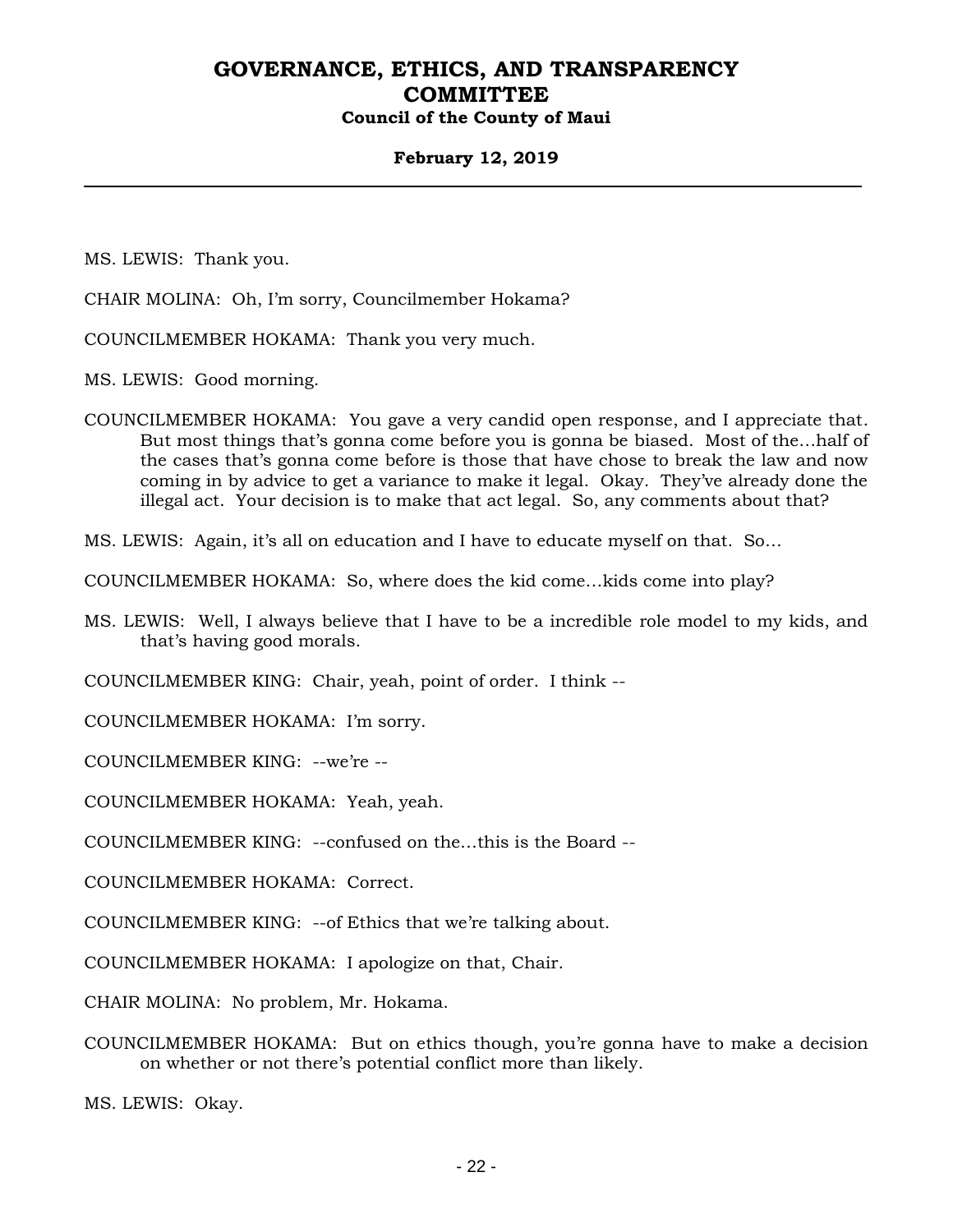#### **February 12, 2019**

- COUNCILMEMBER HOKAMA: Yeah. Do you see it as a grey thing or do you see it as simple black and white on ethics?
- MS. LEWIS: Ethics is code of conduct. So, it is black and white. It is.
- COUNCILMEMBER HOKAMA: I like that answer. 'Cause I don't have too much grey in my world either. Thank you, Chairman.
- CHAIR MOLINA: Thank you, Mr. Hokama. Committee Members, any other questions? Councilmember Paltin?
- COUNCILMEMBER PALTIN: Thank you for your willingness to serve and for being here today. And I just was wondering, you know, like how Chair Molina had stated, this is a pretty high-profile board to start off on, and did you ever think about learning on a board that wasn't so high-profile first?
- MS. LEWIS: Yes. But I put the Board of Ethics first because that…at that time was what I really truly believe that I can be of service to the community.
- COUNCILMEMBER PALTIN: What other boards and commissions had interested you as well?
- MS. LEWIS: So, maybe Ms. Baisa can refresh my memory since it's been a couple years ago that I applied.
- MS. BAISA: Mr. Chair?
- CHAIR MOLINA: Go ahead, Ms. Baisa.
- MS. BAISA: Thank you very much, Chair. She also had considered the Commission on Children and Youth --
- MS. LEWIS: Yes.
- MS. BAISA: --which is a good fit --
- MS. LEWIS: Yes.
- MS. BAISA: --as you can see --
- MS. LEWIS: Yes.
- MS. BAISA: --from her answers, and Committee on the Status of Women.
- MS. LEWIS: Yes.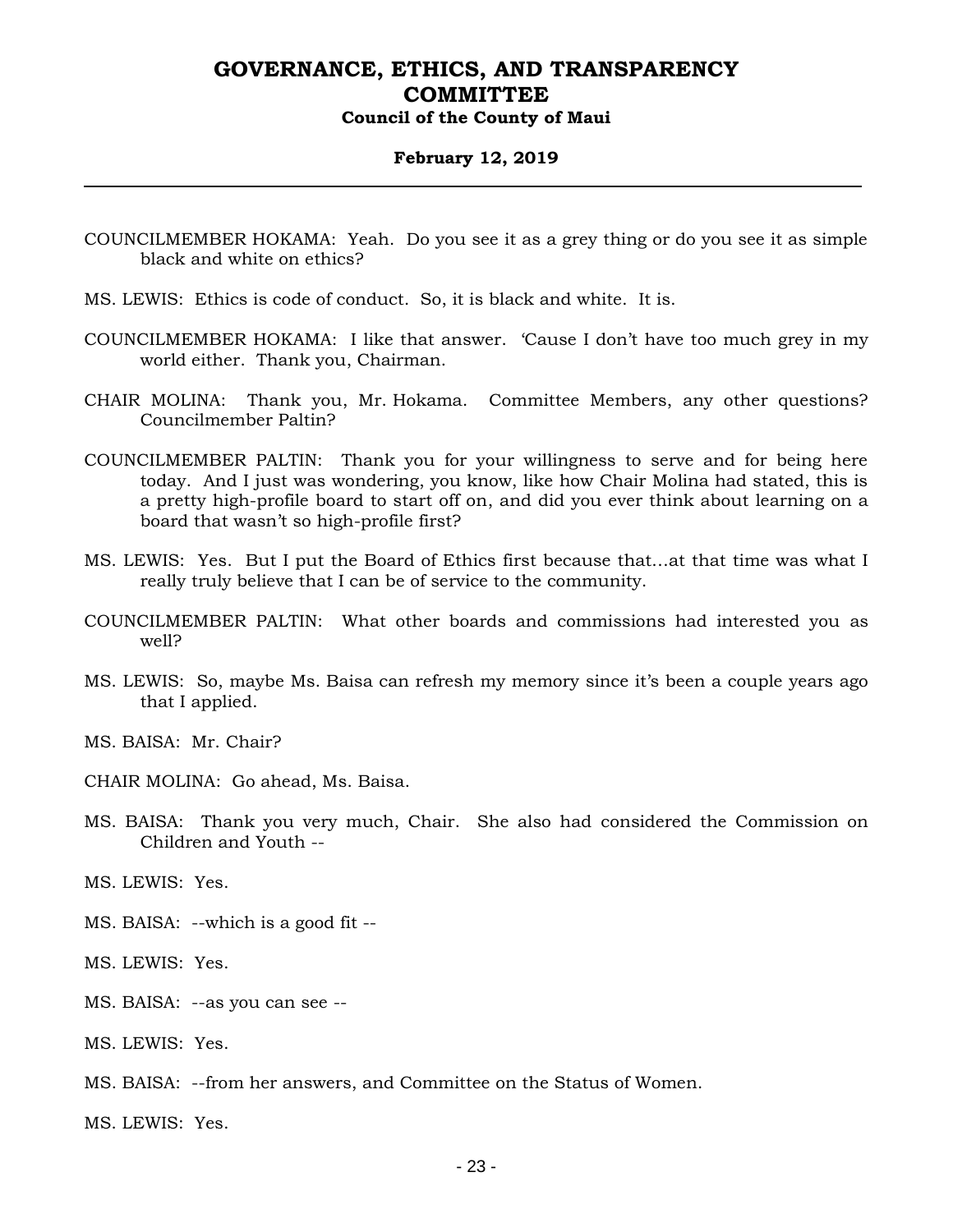#### **February 12, 2019**

- MS. BAISA: But obviously, she wanted the Board of Ethics. And after lengthy conversations, we had several, I felt that she was a really good fit. Thank you.
- CHAIR MOLINA: Okay. Thank you.
- COUNCILMEMBER PALTIN: Thank you, Chair. Thank you.
- CHAIR MOLINA: Thank you, Member Paltin.

MS. LEWIS: Thank you.

CHAIR MOLINA: Clare wanted to…Chair wanted to add also in addition to the Committee's…it's on her second document, which is by, you know, it should be all in your Granicus, it should be made available to you, she also considered Maui Redevelopment Agency, as well as the Public Works Commission. But she is correct in stating the Board of Ethics was --

MS. LEWIS: Yes.

CHAIR MOLINA: --her first choice.

MS. LEWIS: Thank you.

CHAIR MOLINA: Members, any other questions for Ms. Lewis before we excuse her? Seeing none…

COUNCILMEMBER KAMA: Chair?

CHAIR MOLINA: Oh, sorry, Councilmember Kama?

COUNCILMEMBER KAMA: Ms. Lewis, do you feel confident in your abilities to serve?

MS. LEWIS: Yes.

COUNCILMEMBER KAMA: Thank you.

MS. LEWIS: Thank you.

CHAIR MOLINA: Okay. Simple and straightforward. Very good answer. All right. Okay. Seeing no other questions, Ms. Lewis, thank you for taking the time --

MS. LEWIS: Thank you.

CHAIR MOLINA: --to share your thoughts --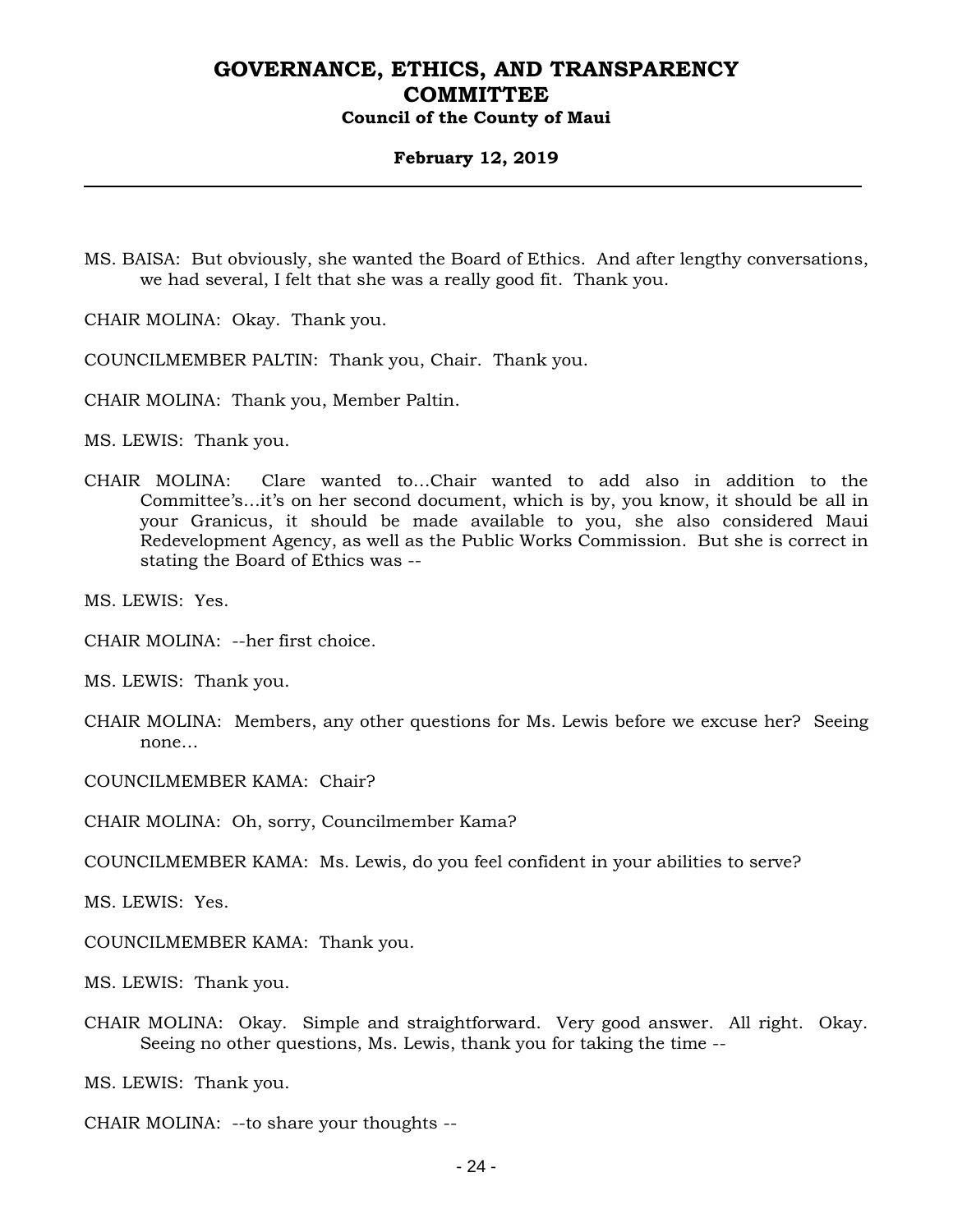#### **February 12, 2019**

MS. LEWIS: Thank you --

- CHAIR MOLINA: --with regards --
- MS. LEWIS: --very much.
- CHAIR MOLINA: --to your nomination.
- MS. LEWIS: Thank you.
- CHAIR MOLINA: Okay. Members, let's get down to business here. Chair first of all, would like to recognize Council Chair King. She had a question for Ms. Baisa with regards to the process. Ms. King?
- COUNCILMEMBER KING: Thank you, Chair. Yeah, thank you for being here, Gladys, and I appreciate your efforts to try to balance out these boards and commissions because some of them are still very unbalanced gender-wise and geographically. And so, one of the, I mean I'd call it a campaign promise that we had heard over the last year was to create…the Mayor wanted to create a…we called it a blue-ribbon committee several years ago when the previous Mayor did it. And that was…I was on that committee, the…it was volunteer committee that was…looked at all of the applications. And actually, we didn't just receive applications, we went out and recruited when we were trying to get that balance. So, do you know if there's any effort to do that to create that same model or at least create some way to go out and solicit for not only more balance in the boards and commissions but also new blood? Because a lot of these tend to be people who have served on boards and commissions. They come off one, they go on another, and then people who are applying kinda get pushed to the side. So, can you just speak to that process a little bit?

CHAIR MOLINA: Ms. Baisa?

MS. BAISA: Thank you, Chair. And thank you, Chair King. Definitely. Unfortunately, and I tried to explain this in my opening remarks and I probably didn't do a good job, but we were really under the gun. You know, I got into this position and I was immediately given a pile of paper, and also told that I had a deadline. And I discovered that, you know, you figure, well, I can make 40 phone calls fairly quickly. But it doesn't work that way --

#### COUNCILMEMBER KING: Right.

MS. BAISA: --because, you know, you get on the phone and people don't answer. I had one person who I talked...I left a message on the  $22<sup>nd</sup>$ , and she called me four weeks later, a little too late to make the cut. But, you know, it's not that simple. Also, as you talk to them, you find out that there may be issues or they may have changed their mind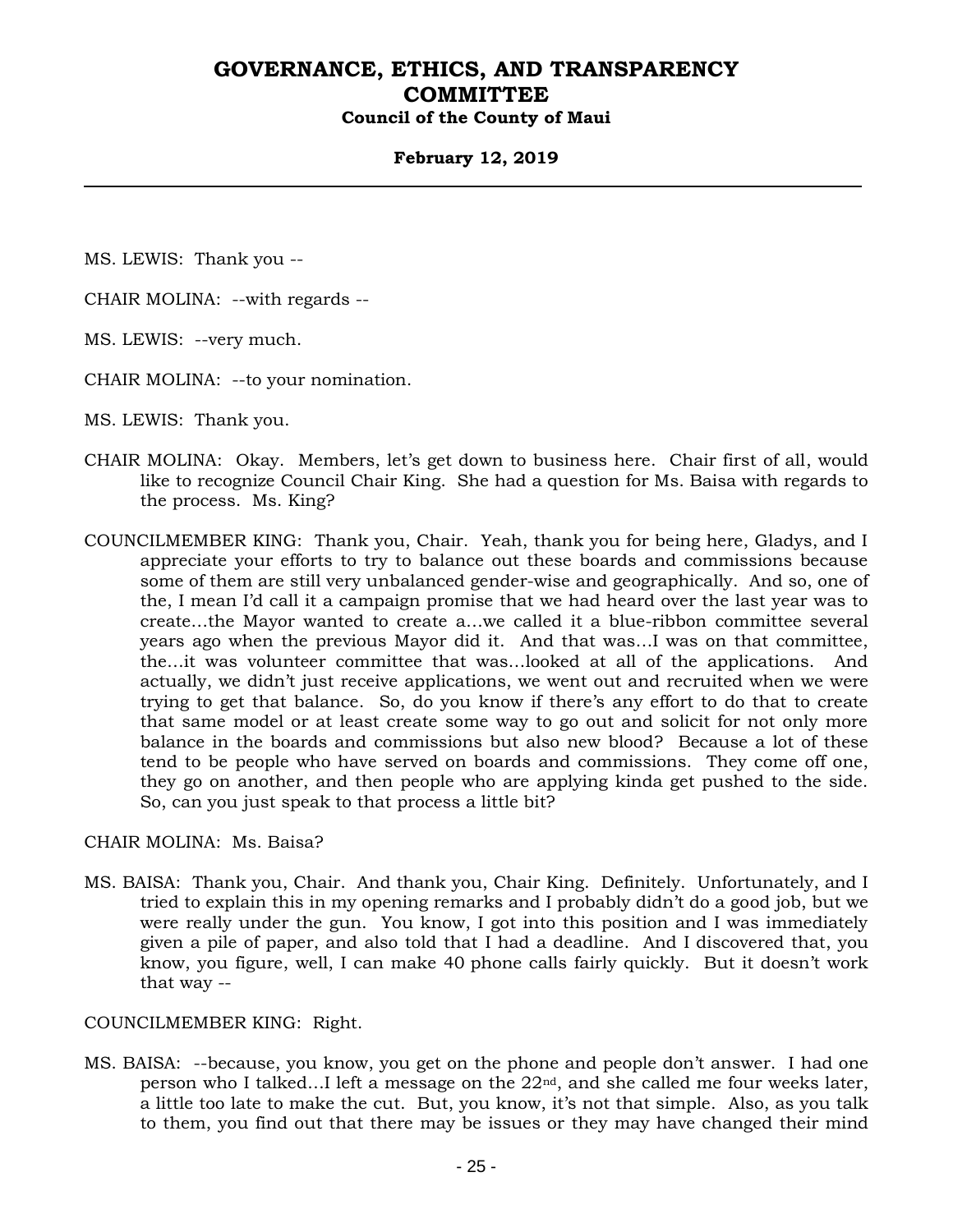#### **February 12, 2019**

or, you know, they have work issues or whatever. So, it's a lot of back and forth, and they call, and you miss them, and you do call them and they don't come back or whatever. They may even be missing something on their application that has to be fixed. And so, it's a little time-consuming process. So, my effort was let's get the best people we can to meet this mass deadline. As we go forward, I will have more time and I can work more with the Mayor on this idea of maybe I…if he mentioned it, I'm sure that's something he wants me to follow up on. But I haven't had a chance to discuss it with him. But as I told you, I'm taking this responsibility very, very seriously like I take everything I do because these boards and commissions have much power in our community, and a lot of what happens depends on them meeting and making good decisions. You can't do that if nobody's there or if nobody gets ready for the meeting. It's so difficult when people are not prepared. So, it's two ways. Staffing will have to make sure they have the right materials on time and that we have enough lead time. At the moment, I'm working on about eight other new commissioners to recommend that we've had vacancies or people are gonna leave or they've left the County, or all these things that I'm working on. So, it never stops. I see it as a circular process. So, I will, as soon as the Mayor can…I can get some time with him, he's been very busy too and out of town. I plan to sit with him and let's plan to do some something better. I wanna make it better.

COUNCILMEMBER KING: Okay. Well, I appreciate your efforts. And I know you…I can see you sitting there with a pile of papers in front of you and trying to make phone calls. But I do think it's important to also try and encourage new blood in some of these boards and commissions. And I…there are people in the community who have --

MS. BAISA: Yes.

COUNCILMEMBER KING: --been applying over and over again, and don't get considered. So, just appreciate if you would, you know, start looking at that. And I've asked before, and I don't know if this Mayor is going to give it to us because the last one wasn't, for a list of applicants so we can see how many people are applying for these various positions. Because I have gotten complaints in the community about, you know, people who've applied five times to be on the Planning Commission and never get considered. So, just something to keep in mind going forward.

MS. BAISA: Yes, thank you very much.

COUNCILMEMBER KING: Okay.

MS. BAISA: I will.

COUNCILMEMBER KING: Thank you.

MS. BAISA: I'm open to all suggestions. And if anybody knows a good person who you want on a commission, let me know, I'll chase them down.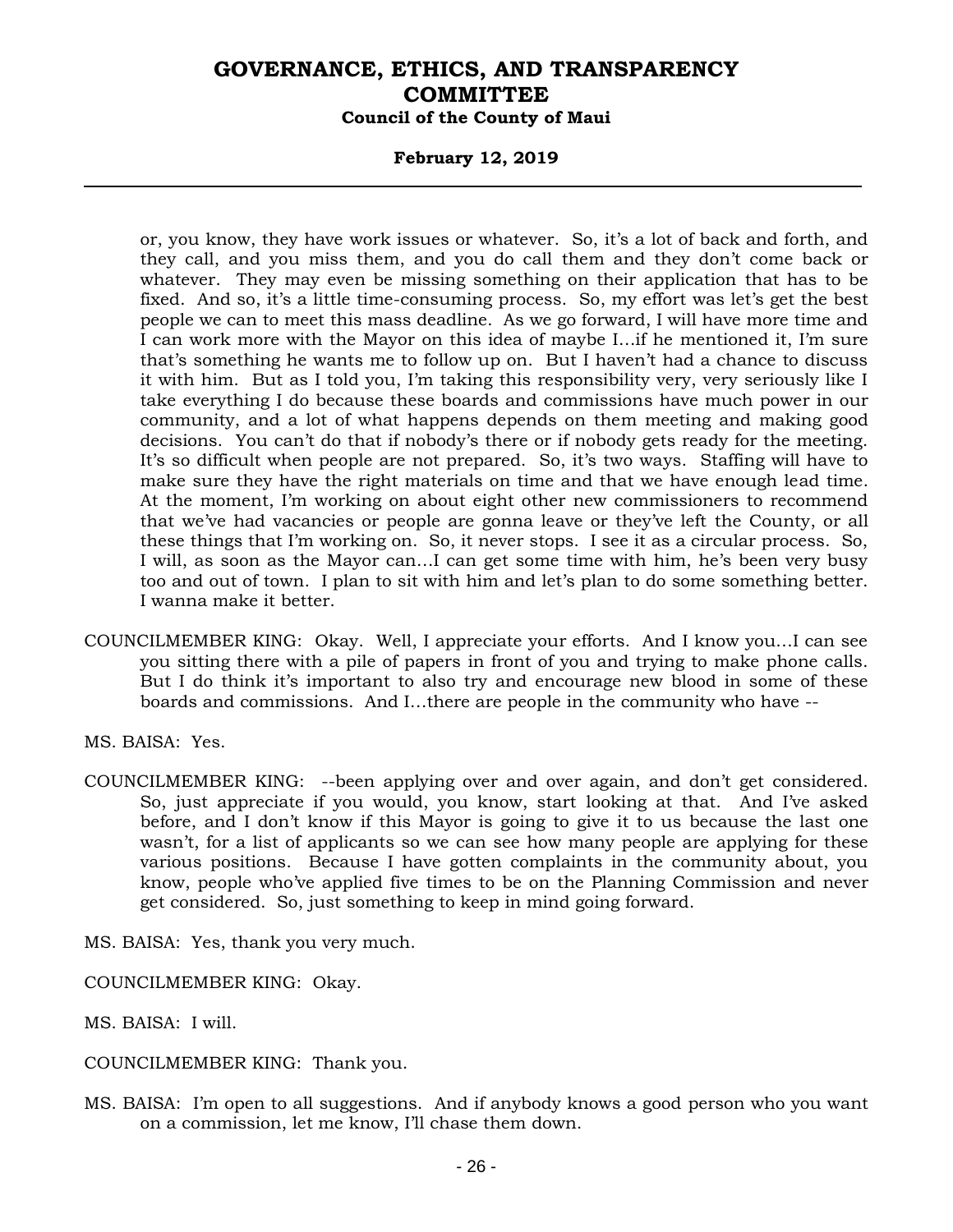#### **February 12, 2019**

COUNCILMEMBER KING: Okay. Thank you.

- CHAIR MOLINA: Okay. All right. Thank you very much, Ms. Baisa. Members, any other questions for Ms. Baisa as it relates to the process? Councilmember Paltin?
- COUNCILMEMBER PALTIN: Thank you, Chair. Thank you, Ms. Baisa. When you were talking, the two words that stuck out in my mind the most was training and attendance. And I was wondering first of all on attendance, is there any like a policy of three absences or anything like that?

CHAIR MOLINA: Good question, Councilmember. Ms. Baisa?

- MS. BAISA: I'm going to let the person who knows more about this than me answer because he has dealt with this. But there are attendance requirements and there is a process. But I think Chair could help us. It would be more definitive. Again, I'm in learning mode.
- CHAIR MOLINA: Yeah. Oh, thank you, Member Baisa. And, Ms. Paltin, I guess it varies from Administration to Administration what their policy is. The former Administration, we operated on a, I guess a three strikes if you're out. If we get reports from the committee that someone's not showing up, we go out and call the member, ask them what the problem is, then if they assure us they can come back to the, you know, attend meetings, then that's fine. Then again if there's another complaint, then the Mayor or the Administration would send that member a warning letter. And if the behavior continues, then the process will be either to ask the member to resign. And if the member refuses to resign, then we will bring it to Council. The Council has the final authority in removing a member from a board or commission if that member so chooses not to resign. Now, how Mayor Victorino operates with that, with his own personal policy, that's, you know, up to him. So, he may model it after what Mayor Arakawa did or he may not. So, it varies from Administration to Administration.
- COUNCILMEMBER PALTIN: Do you have any idea like, you know, through no fault of their own like they have an illness or extended like some kind of a accident, what is the policy if they know for health reasons or personal or family reasons that they'll be out for an extended period of time? Is there like, kind of like an at-will quality to that type of situation?
- MS. BAISA: Chair?
- CHAIR MOLINA: Okay. I'll throw my thoughts into that. We've had some members who've had health issues. So, it varies. Some folks have told us that they can return. And again, it's the call of the Mayor, if he or she wants that person to return. If a person has a health matter that will be long-term, we encourage that person to resign. And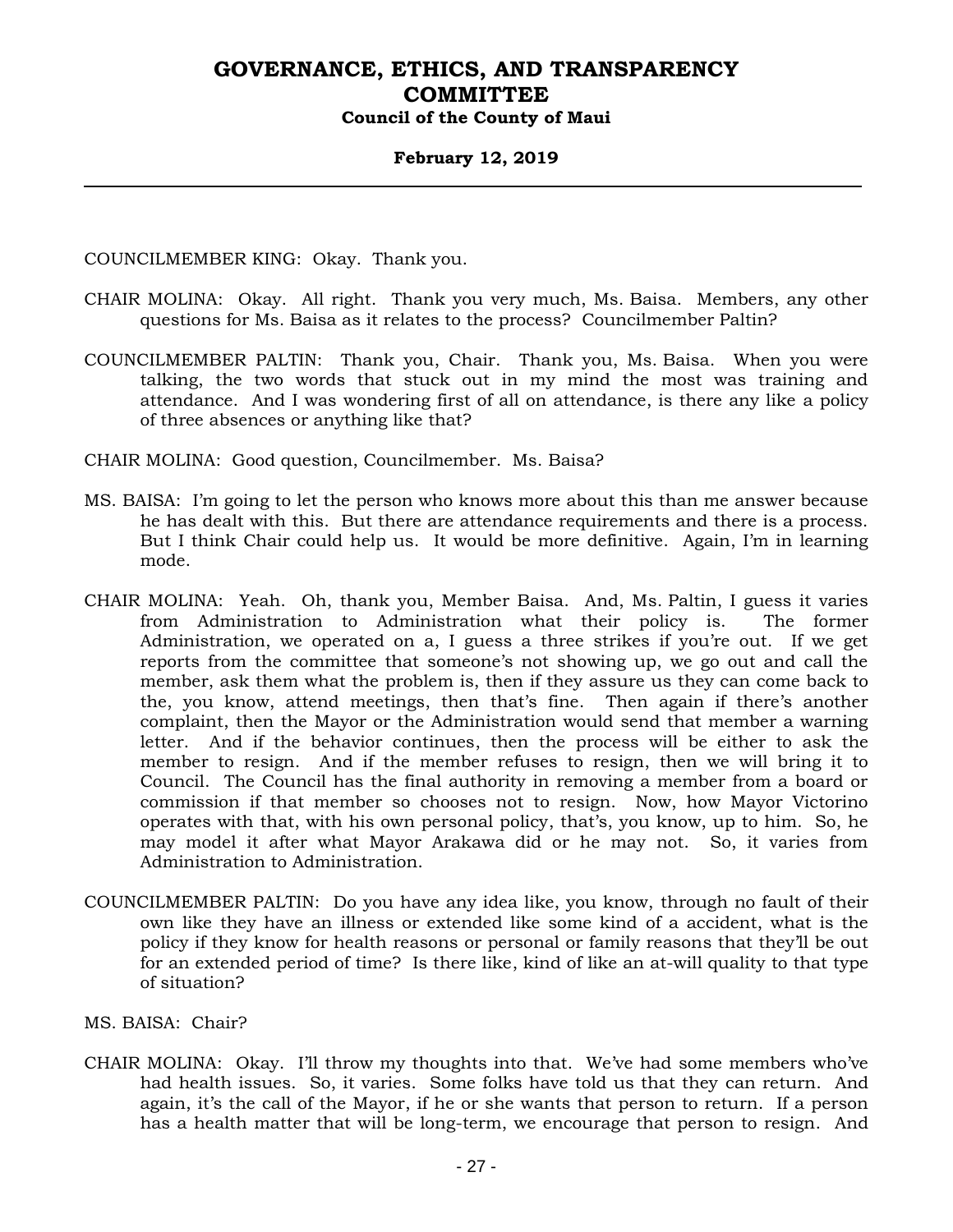#### **February 12, 2019**

when that person's health gets better, then the Mayor can consider that person for either the same commission at a later point or another commission, so. And there are always exceptions. Now if a person is being derelict with their duties just not wanting to show up, we've approached this Council in the past to remove that person, so.

- COUNCILMEMBER PALTIN: Thank you. And I was wondering if you could also explain the training processes for new appointees that haven't served on boards and commissions before the standard procedures of what they'll be given training on?
- MS. BAISA: Having been a commissioner myself, I do know that there is training and orientation for new commissioners. And that Corp. Counsel does also help to train so that they know the limits and the requirements of being on the commission and what you can and cannot do, and there are manuals. I'm going to make sure to follow up to make sure that all of the new commissioners get that training. I, yesterday, requested a list of all the chairs so that I can communicate with all of them. And like I said, I'm just gonna stay on them. Thank you.

COUNCILMEMBER PALTIN: Thank you, Ms. Baisa, for your diligence.

- CHAIR MOLINA: Yeah, thank you very, Councilmember Paltin. And for all the boards and commissions whichever department oversees them, they do provide an orientation much like what we had here at…from Council Services, and Corporation Counsel educating us on Sunshine Law and parliamentary procedures. Ms. Sugimura?
- COUNCILMEMBER SUGIMURA: I think you kinda said what I was gonna say. But I just wanna also add that I can see where all your years of MEO and importance of having your board show up and selection of the board and the diversity and understanding why it's important. I can see all the…your years of experience flowing into this, you taking on this position to do the boards and commissions, appreciate it. I think the follow-up is gonna be critical like what Mr. Molina used to do.

MS. BAISA: Chair?

- CHAIR MOLINA: Okay. All right. Thank you very much. Ms. Baisa, you want…like to respond --
- MS. BAISA: Yes.
- CHAIR MOLINA: --to that?
- MS. BAISA: Yes. Thank you, Councilmember Sugimura. I see the boards and commissions very similar to the board that I…at MEO. It was an all-volunteer board, and we had to be…at MEO, the constitution of the board is legal. It's Federal law how that board is constituted. So, not just anybody can sit on the MEO board. But the idea of choosing, mentoring, training, appreciating and informing them of everything, you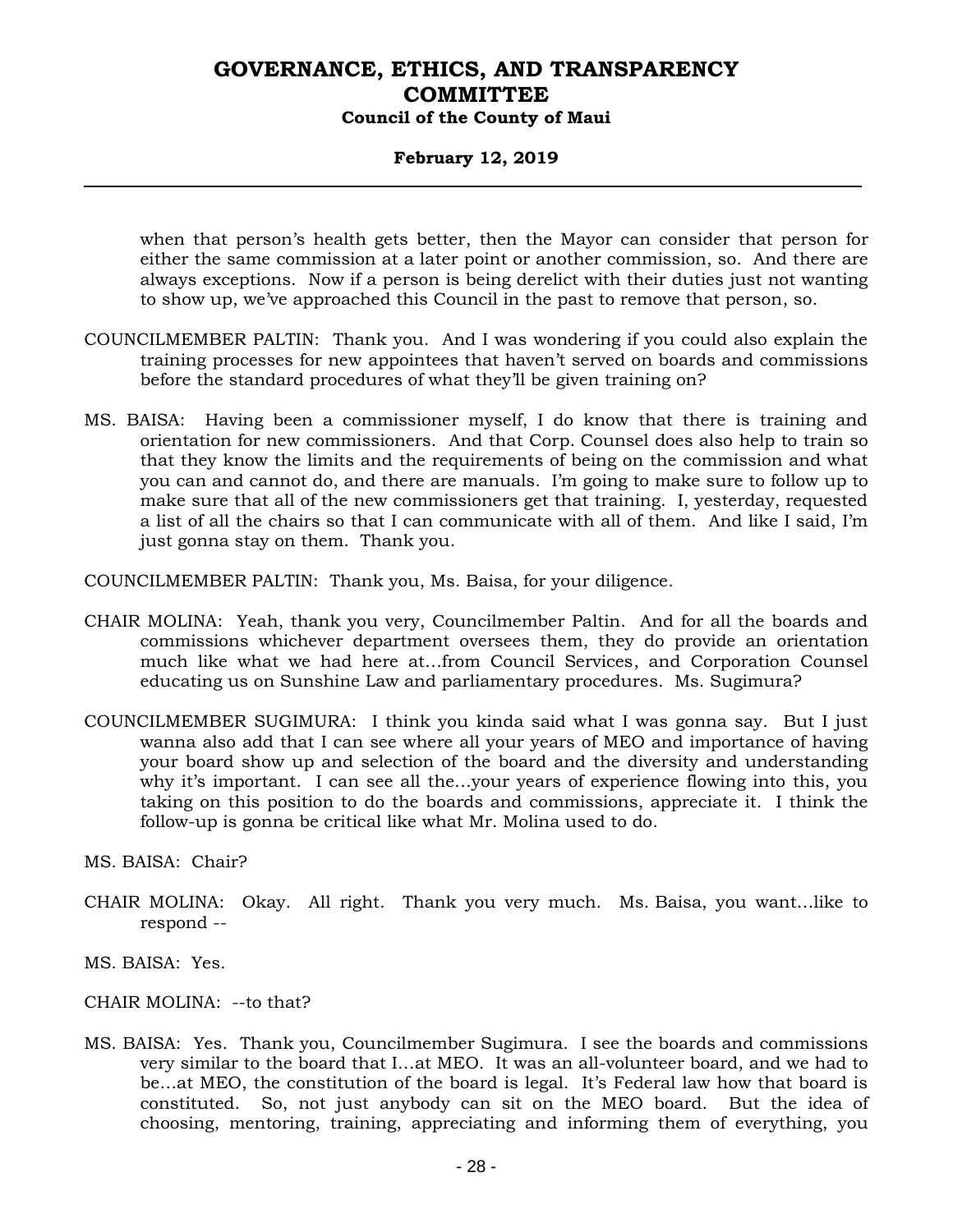#### **February 12, 2019**

know, the more the board knows, the more effective it can be. And so, that's really important. And I wanna work with the chairs to make sure that they understand their role as chair. It's a big role. And so, I'm very used to doing board training. As you know, I think I trained over 80 agencies. So, I'll just transfer this to boards and commissions.

COUNCILMEMBER SUGIMURA: Thank you.

- CHAIR MOLINA: Okay. Thank you very much, Ms. Baisa and Councilmember Sugimura. All right, at this point, Chair would like to address the…oh, I'm sorry, Councilmember Kama?
- COUNCILMEMBER KAMA: So, I just have a real hopefully easy question. So, Ms. Baisa, you said that you went through 268 applications, and we ended up with just these 34 appointees. So, are there any other vacancies? Are there more vacancies? 'Cause I see some of the committees have one name, some have two, some have four. So, that tells me that we're trying to fill up commissions with maybe nine people each. And so, how…I mean where are we? Are we…do we have enough people? Do we not have enough people? How many more people do we need so that we have a board and commissions that's fully loaded and ready to rock and roll this community? Because my sense is that if you want to get community engagement, this is it, it's at your boards and commissions. So, I wanna be able to allow our people to come 'cause that's were transparency begins, right? You don't know what's going on when you're outside looking in. But when you get inside, then you get to see a different perspective, and therefore, it helps you to understand --

COUNCILMEMBER KAMA: --where the County is. So, where are we in that and what can we do to continue to keep our people engaged? And when it comes to our neighbor island people and the fact that sometimes by the time the plane leave, it's too late, they gotta go back. How do we help them not to allow that to happen so much that they miss those meetings?

CHAIR MOLINA: Okay. Ms. Baisa, would you like an attempt --

COUNCILMEMBER KAMA: Thank you.

CHAIR MOLINA: --that very loaded question?

COUNCILMEMBER KAMA: I'm sorry.

MS. BAISA: Well, I'm living it. So --

COUNCILMEMBER KAMA: Yes.

MS. BAISA: Yes.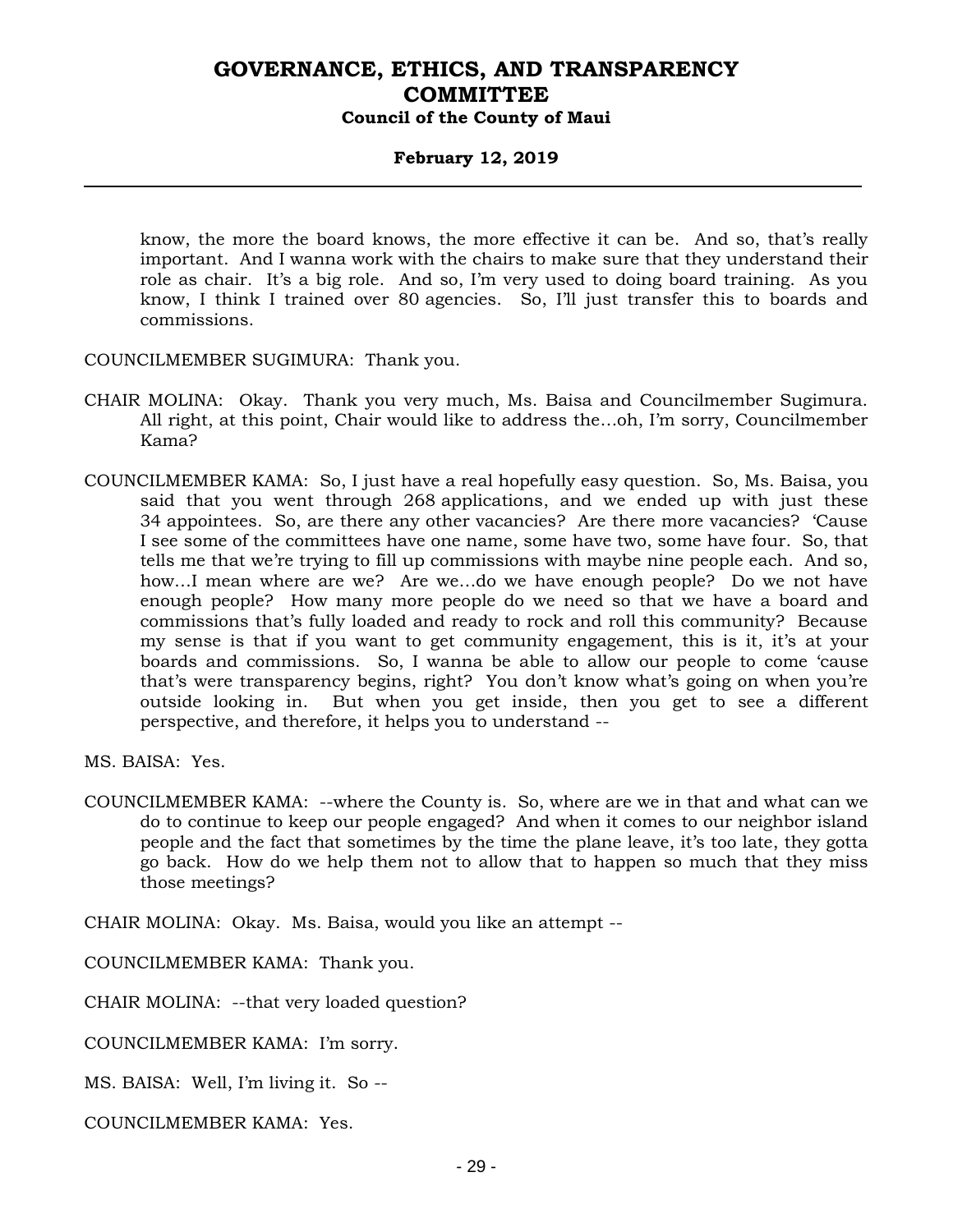#### **February 12, 2019**

MS. BAISA: --it's easy for me to share with you what I'm going through. Of course, we met the deadline and I got all these applications in. And so then I started working on the fact that as we were filling, people are leaving, people are not showing up, people moving to the mainland, or taking on new…I had one who had to resign because their parents are at the age now where they need a lot of help. And unfortunately, this opening was on Molokai. And in some of the commissions, it's very specific. Like in the case of…I have an opening now on the Molokai…on the Liquor Commission but it has to be a Molokai person. So, I work very hard and use every contact I have because we didn't have an application and identified somebody. And I was so happy to send them all the information and details about what that's in…and after she got it, this morning I got a thing, I'm sorry I can't, I just can't do this, it's too big a job. So, you know, you have to keep on. And so, I encourage all of you who have suggestions to please give them to me because I will call them and I'll try to get somebody who's interested. It is not that easy especially to fill the neighbor island commissions. But on Maui, we are pretty well set. We have people who did not get appointed who would make good substitutes. And I think we should actively ask people to send in applications who might be interested so that we still have a pool at anytime that we have a vacancy. So, yes, we have about I think I'm working on eight vacancies right now. And most of them if anybody knows, I need engineers. It seems like the problem I had at the Water Department has followed me to the Mayor's Office, trying to find engineers. We know they're extremely busy and they don't have a whole lot of time. So, if anybody knows any engineers who would like to serve. And, you know, these commissions, some of them are very specific like they'll ask for a civil engineer or they'll ask for a land architect or, you know, some kind of very specific person. And then it becomes difficult to find. But we do have a network and a lot of, you know, me, I'll ask anybody, I'm not afraid to say I need help and you get it done. So, I think we're gonna be okay.

#### COUNCILMEMBER KAMA: Thank you.

- CHAIR MOLINA: Okay. Thank you.
- COUNCILMEMBER KAMA: Thank you, Chair.
- CHAIR MOLINA: And, Member Kama, Chair would just like to add also every year there's a mass vacancy matter that the Council has to address. Typically, on most of our boards and commissions, you'll have at least one to two, three or four people whose terms are expiring. So, everybody is on staggered terms. So, that's what we have to address. The Mayor basically has 30 days to get in the names of his nominees not only for this time of year but also any other time there's a vacancy. If the Mayor does not meet the 30-day deadline, then the Council assumes authority and we have 60 days to replace any of these members who were…who have vacated those positions. Now, I saw a couple of hands go up.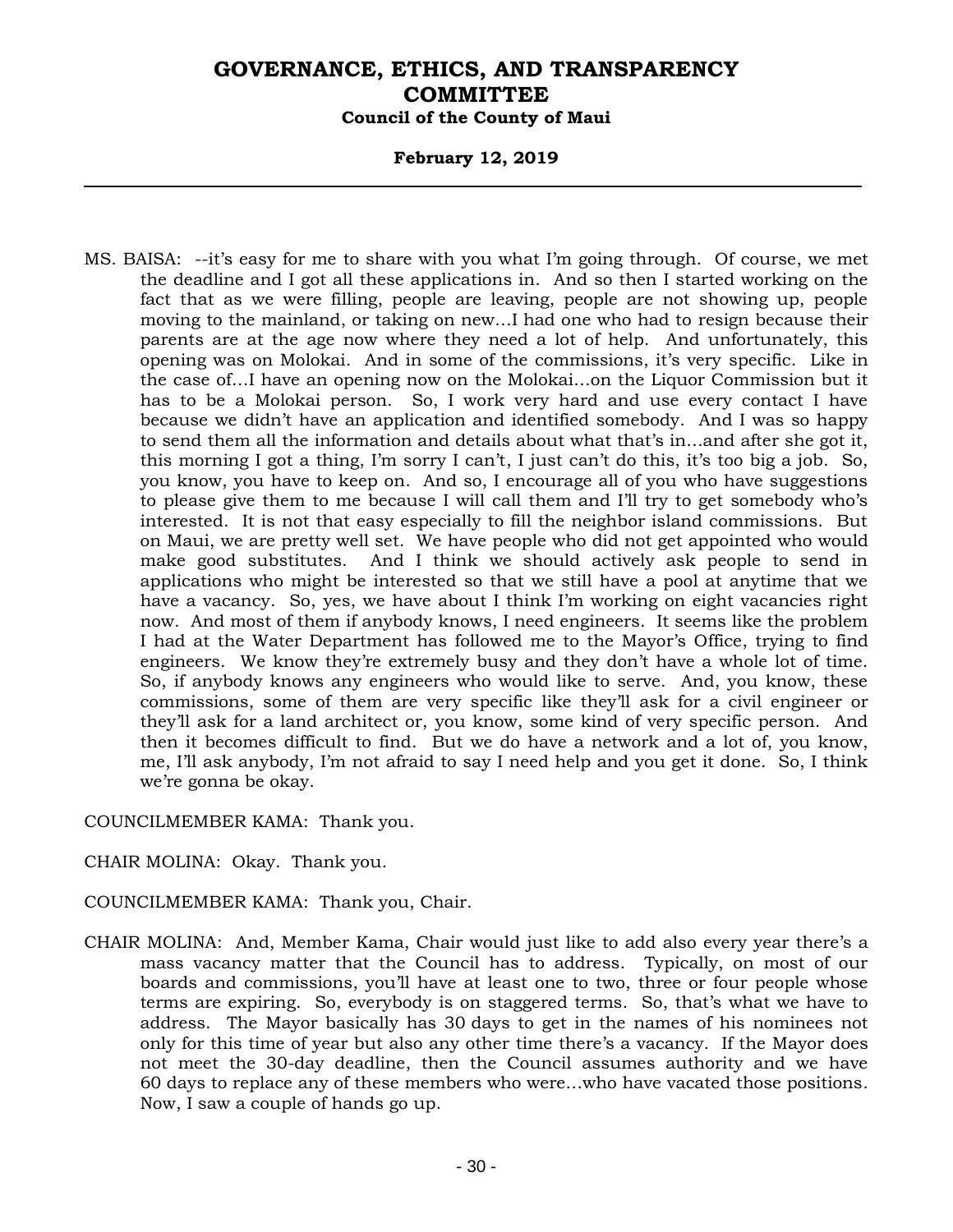#### **February 12, 2019**

COUNCILMEMBER HOKAMA: Point of order.

CHAIR MOLINA: Yes, sir. Mr. Hokama?

- COUNCILMEMBER HOKAMA: Chairman, you've been in my perspective very gracious on the parameter. My reading of this agenda is very narrow. It's about specific names for specific boards and commission. This is not a general subject matter to just go around the whole process of nominations. This is for us to either up or down a specific nomination for a specific board. So, I would ask if you would take that into your consideration of our discussion.
- CHAIR MOLINA: Okay. Thank you, Mr. Hokama. Chair will take your point, certainly. And again, it was just…I allowed for it just to help educate some of the Members as to how the process works. But Chair will try to keep it a little bit tighter. So, again, Members, if we can keep our focus on the names, if you have any questions about the names with regards to the various boards and commissions that are being considered for. And I believe we've exhausted Ms. Baisa with questions about the process. If you have any further questions about the process, I can do it as a Chair under the Committee, under my signature for this Committee, or you can do it individually out of your offices if you have questions about the process and so forth. So, again, my apologies to Mr. Hokama. It was the Chair's intent to allow for a little bit of leeway so the Members get an understanding with the process as it relates to the selection of the nominees. So, we'll move forward from that. I believe we had no…okay, you withdraw your question, Ms. Rawlins-Fernandez. Chair King, do you have any…
- COUNCILMEMBER KING: Yeah, I have question about…but it's about the process. So, I'll ask you to…after I'll talk with you directly and maybe you can send a communication.
- CHAIR MOLINA: Okay. Thank you. And the Chair appreciates that. All right, Members, let's get to our agenda item. I will ask Staff Analyst, Ms. Espeleta, to read into the record the names and the boards and commissions, all of the nominees are being considered for. So, if you would like to follow along on your agenda this morning, Members. Ms. Espeleta, please proceed.
- MS. ESPELETA: Mr. Chair, except as…I just wanna say except as otherwise noted, the terms of these appointments will be from April 1, 2019, for a five-year term ending on March 31, 2024. So, for your first board, to the Affirmative Action Advisory Council, Michael Gurat; to the Board of Ethics, Geraldine Lewis; to the Board of Variances and Appeals, Emmanuel Baltazar; to the Board of Water Supply, nominees Yarrow Flower, Hanna Mounce, and Buddy James Nobriga; to the Civil Service Commission, Blake Takayama; to the Maui County Commission on Persons with Disabilities, Joseph D'Alessandro and Evalina "Nani" Watanabe; to the Cost of Government Commission, Bonnie De Rose, reappointment; Paula Heiskell, reappointment; Barbara Matson, reappointment; Brenda "Michelle" Del Rosario, and Sara Simmons; to the…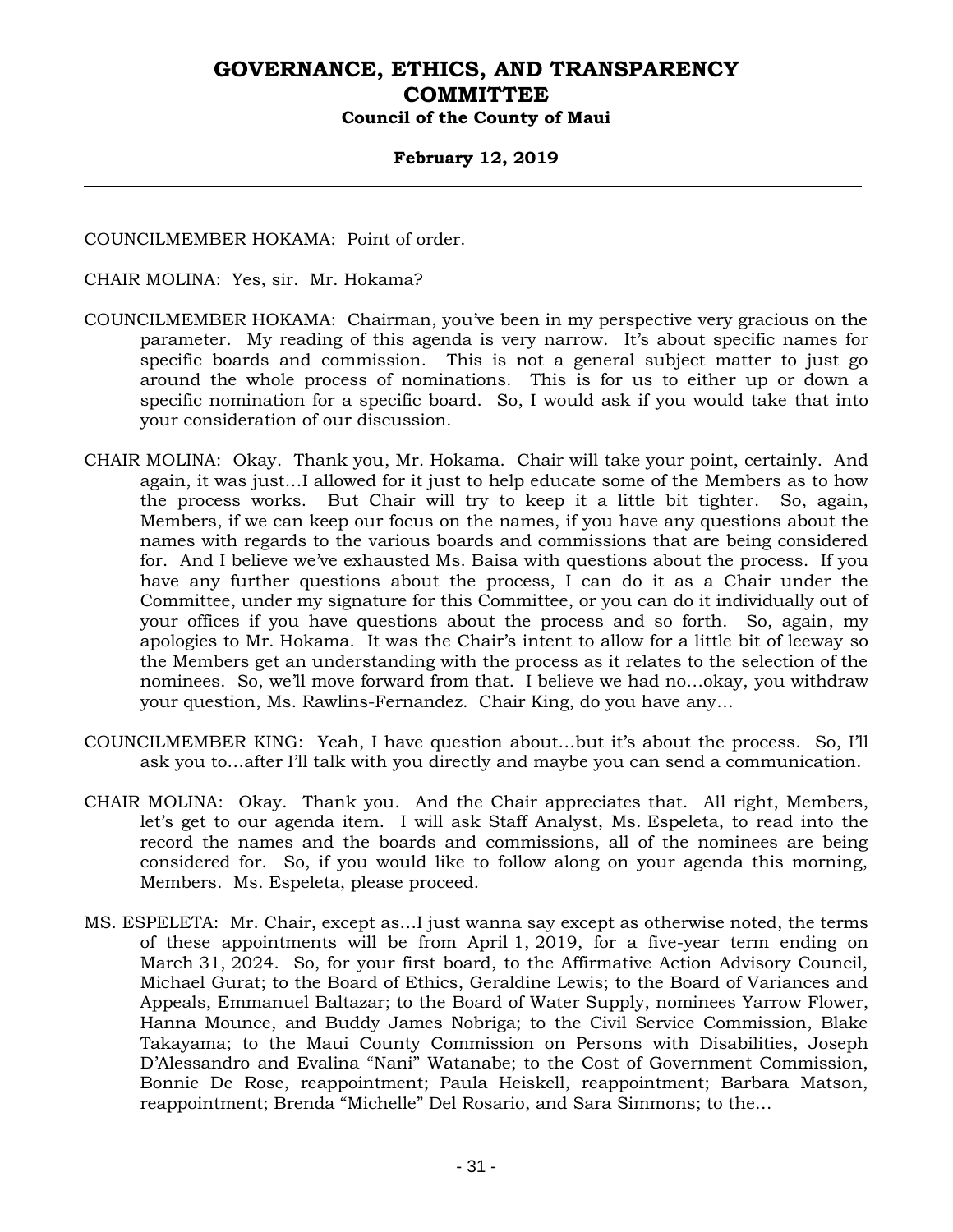#### **February 12, 2019**

- CHAIR MOLINA: Ms. Espeleta, if I could stop you for a second, Members, you do note that Ms. Espeleta skipped number seven on the Committee on the Status of Women. Why she did that, there was no need for the Administration to submit that as an agenda item. The Mayor makes the call on that. The Council has no decision-making on that. At a later point, we'll take action on filing this communication. Okay. So, just wanted to make that note. Ms. Espeleta, please continue.
- MS. ESPELETA: To the Council on Aging, Debra Cabebe; to the Fire and Public Safety Commission, Dwight Burns and Lisa Vares; to the Liquor Control Adjudication Board, Allan Almeida; to the Liquor Control Commission, Jerrybeth De Mello; to the Maui County Cultural Resources Commission, Thomas Cannon, architect; and Daniel Kanahele, Hawaiian culture/ethnic history; to the Maui Planning Commission, Kellie Pali, reappointment; to the Molokai Planning Commission, Laakea Poepeoe, reappointment; he is also being designated as the Native Hawaiian traditional and customary practices expert; Julie-Ann Bicoy, and Bridget Mowat; to the Police Commission, Matthew Mano; to the Public Works Commission, Brooks Aoki, engineer, from alternate member to regular member; Harry Hecht, engineer, from alternate member to regular member; and Luana Kawaa, Hawaiian language. Mr. Aoki and Mr. Hecht will each continue their current term expiring on March 31, 2021. Ms. Kawaa's term will begin on April 1, 2019, and expire on March 31, 2024; to the Real Property Tax Review Board, Thomas Croly; and to the Salary Commission, Scott Parker and Stanford Lanias.
- CHAIR MOLINA: All right. Thank you very much, Ms. Espeleta. Those names have been read into the record. First of all, the Chair would like to take action initially on the appointment of members to the Committee on the Status of Women for reasons that I previously stated. And so, what will be under consideration, the Chair would like a motion to file the resolution entitled Appointment of Members to the Committee on the Status of Women for the County of Maui.

COUNCILMEMBER SUGIMURA: So moved.

COUNCILMEMBER LEE: Second.

- CHAIR MOLINA: Okay. Moved by Member Sugimura, seconded by Member Lee. Is there any discussion on the filing? Mr. Hokama?
- COUNCILMEMBER HOKAMA: Chairman, this is basically because this is a State commission, and that the Statute that establishes it just allows the Mayor to make appointments? Is that correct understanding of the Committee?
- CHAIR MOLINA: Correct. And also the Mayor is only required to notify the Council in writing of who he appoints to the Commission.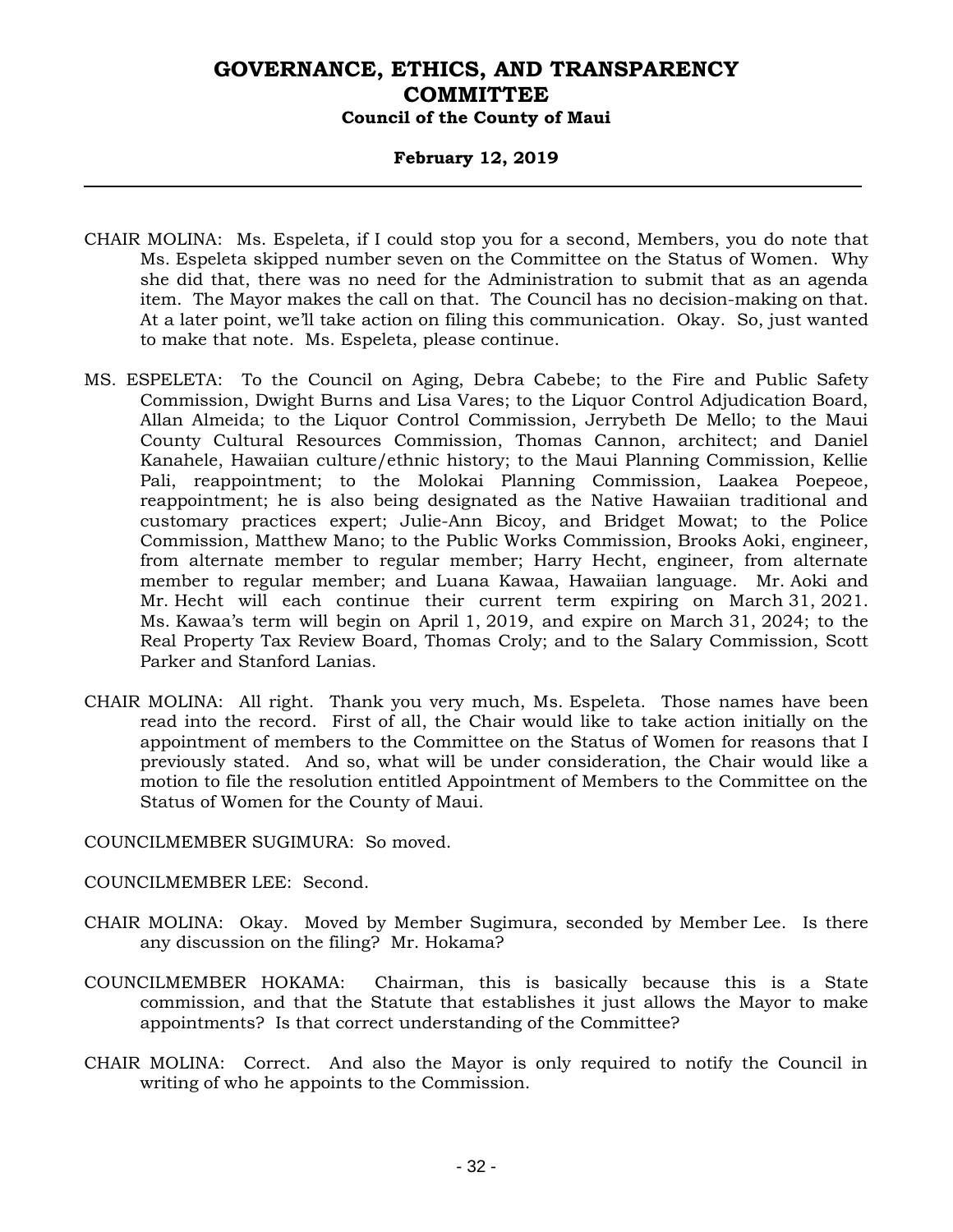#### **February 12, 2019**

- COUNCILMEMBER HOKAMA: That in no way would also include the Council on Aging, Mr. Chairman?
- CHAIR MOLINA: I'm not real clear on the Council on Aging. I'm…I do believe we have to take action on members who the Mayor nominates to the Council on Aging.

COUNCILMEMBER HOKAMA: Okay. Thank you, Chairman.

CHAIR MOLINA: Okay. Thank you, Mr. Hokama. Any other discussion on the motion to file the communication or the resolution entitled Appointment of Members to the Committee on the Status of Women? Seeing none, all those in favor signify by saying "aye."

COUNCILMEMBERS VOICED AYE.

CHAIR MOLINA: All those opposed? Thank you. Chair will mark it nine-zero, with the filing.

| VOTE: | <b>AYES:</b>           | Chair Molina, Vice-Chair Rawlins-Fernandez,<br>Councilmembers Hokama, Kama, King, Lee,<br>Paltin, Sinenci, and Sugimura. |
|-------|------------------------|--------------------------------------------------------------------------------------------------------------------------|
|       | <b>NOES:</b>           | None.                                                                                                                    |
|       | <b>ABSTAIN:</b>        | None.                                                                                                                    |
|       | <b>ABSENT:</b>         | None.                                                                                                                    |
|       | $\mathbf{EXC}$ .:      | None.                                                                                                                    |
|       | <b>MOTION CARRIED.</b> |                                                                                                                          |

#### **ACTION: FILING OF RESOLUTION FOR COMMITTEE ON THE STATUS OF WOMEN.**

CHAIR MOLINA: Okay. Members, now, the Chair would like to ask for any Members who would like to consider a separation of the nominees and the various boards or commissions they are being considered for. Quickly, what separation is about, if you have a…you would like a separate discussion and vote on a particular nominee or nominees, please make the Chair aware of it now prior to the Chair making a recommendation as in one full-blanket motion for all 34 nominees. If you have a particular concern about someone the Mayor is nominating, alert the Chair to that, and what we will do, we'll separate that name out of this mass vacancy list and have a separate discussion and vote. For example, the Chair will request a separation of the one of the nominees to the Cost of Government Commission, Ms. Michelle Del Rosario.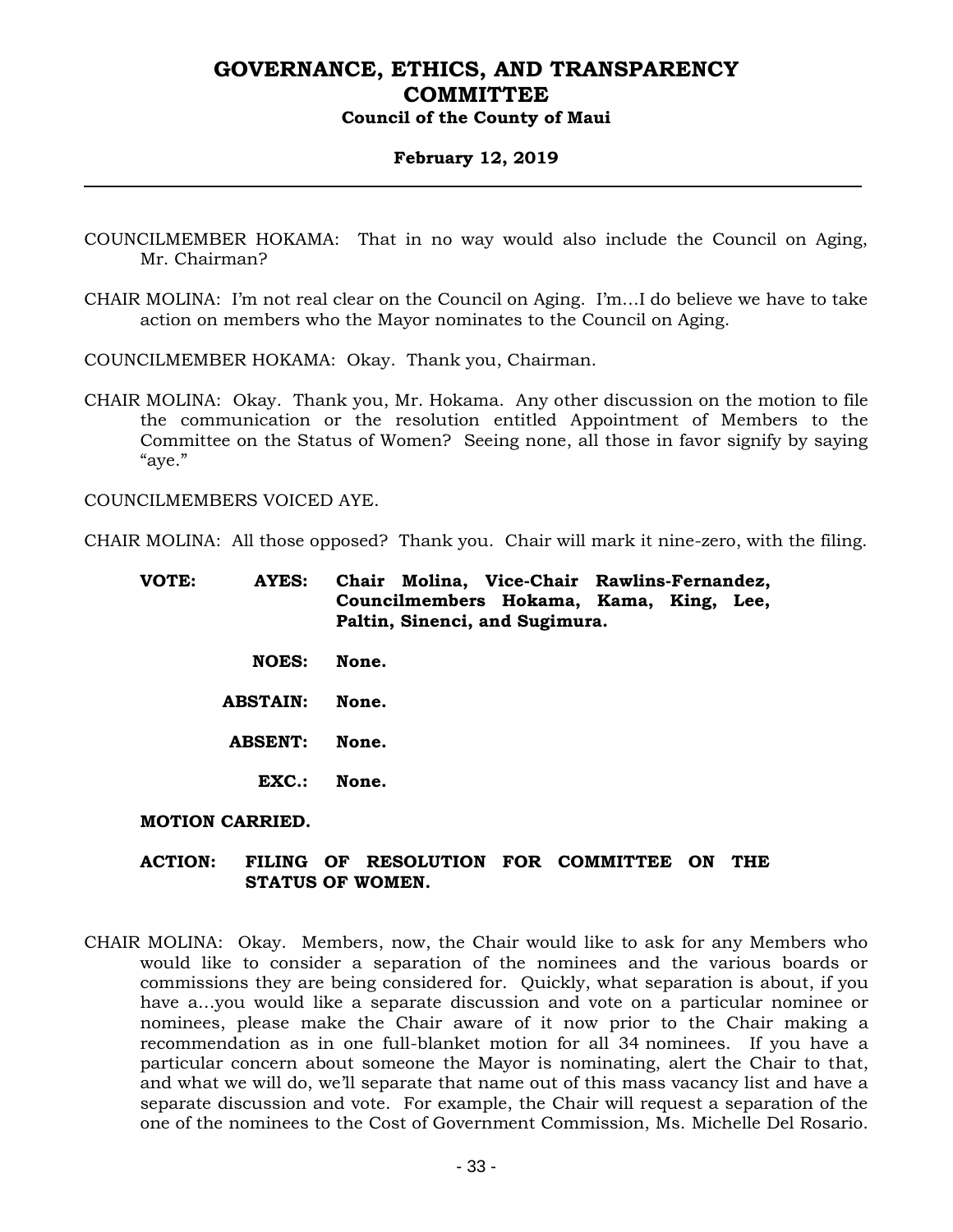#### **February 12, 2019**

So, Staff, please make a note of that for separate discussion just more for informational purposes. Mr. Hokama?

COUNCILMEMBER HOKAMA: Number 19, Chairman, separation.

CHAIR MOLINA: Okay. Number 19, which --

COUNCILMEMBER HOKAMA: Salary.

CHAIR MOLINA: --is the Salary Commission for both nominees, Mr. Hokama?

COUNCILMEMBER HOKAMA: Yes, Chairman.

CHAIR MOLINA: Okay. Staff, make note of that. Any other request? Thus far, we have a nominee for the Cost of Government and the two nominees for Salary Commission for separate discussion and votes. Going once, going twice, I know --

COUNCILMEMBER KING: Chair?

CHAIR MOLINA: --you've had some time to review.

COUNCILMEMBER KING: Yeah, so --

CHAIR MOLINA: Chair King?

COUNCILMEMBER KING: --I don't have any particular issues with any particular commission but I did have questions for, you know, regarding the reappointments, because you have a lot of reappointments. So, I don't know if that's considered part of the process that you don't want me to ask about or, you know, if I'm able to ask that in the discussion about all the nominees we're lumping together.

CHAIR MOLINA: Do you have any one in particular you have a --

COUNCILMEMBER KING: No --

CHAIR MOLINA: --question?

COUNCILMEMBER KING: --I just have concerns about, you know, just we have a lot of reappointments to the Planning Commission, to the Cost of Government Commission. You know, there's one, two, three reappointments. So, I just wanted to ask a question of…

CHAIR MOLINA: Administration?

COUNCILMEMBER KING: Right.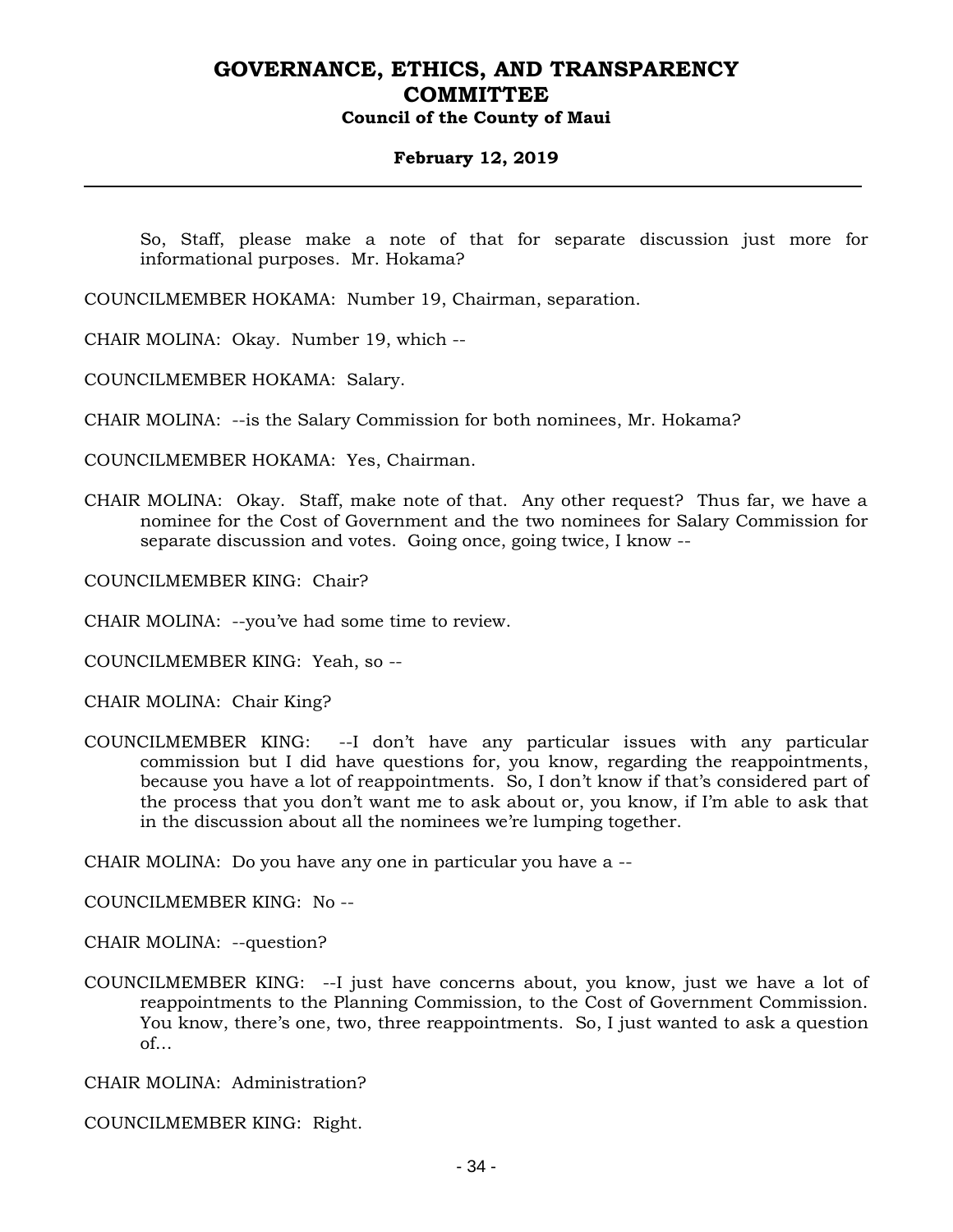#### **February 12, 2019**

CHAIR MOLINA: All right. Members, any objections to question asked of Administration with regards to the reappointments on the agenda in general? So, Ms. Baisa, if you could just provide a broad analysis of the reappointments as it relates to Council Chair --

COUNCILMEMBER KING: Yeah.

- CHAIR MOLINA: --King's question?
- COUNCILMEMBER KING: Yeah, and basically, my question is, you know, if --

MS. BAISA: I understand.

- COUNCILMEMBER KING: --we have a lot other applicants or if we don't have applicants, and what the plan is to reach out just so we can get, you know, circulating new blood in.
- MS. BAISA: I…Mr. Chair?
- CHAIR MOLINA: Proceed --
- MS. BAISA: Thank you.
- CHAIR MOLINA: --Ms. Baisa.
- MS. BAISA: Chair King, I definitely understand your question, and it was in my mind the whole time because I know that we are trying to get new people involved. And, you know, we have some commissioners that go from commission to commission or they stay for a long time. And so, in every case where we have a reappointment, in the case of every single one of 'em, they were reappointed because they are really needed on that commission, and we are in the middle of some kind of business that they're working on. Let's take for instance, Cost of Government, we're losing the chair of the Cost of Government Commission who has been outstanding. And these people we really need some core there who can carry on the business. It's a very complicated Commission. And I have to tell you that a lot of people that I called that I wanted to ask refused it. And the answer was they work too hard. 'Cause people have watched them on TV and they've seen, you know, what they go through. And so, really, in order to get a full commission, I work very hard to get --

COUNCILMEMBER KING: Okay.

MS. BAISA: --the reappointments and the new person.

COUNCILMEMBER KING: Okay. Thank you.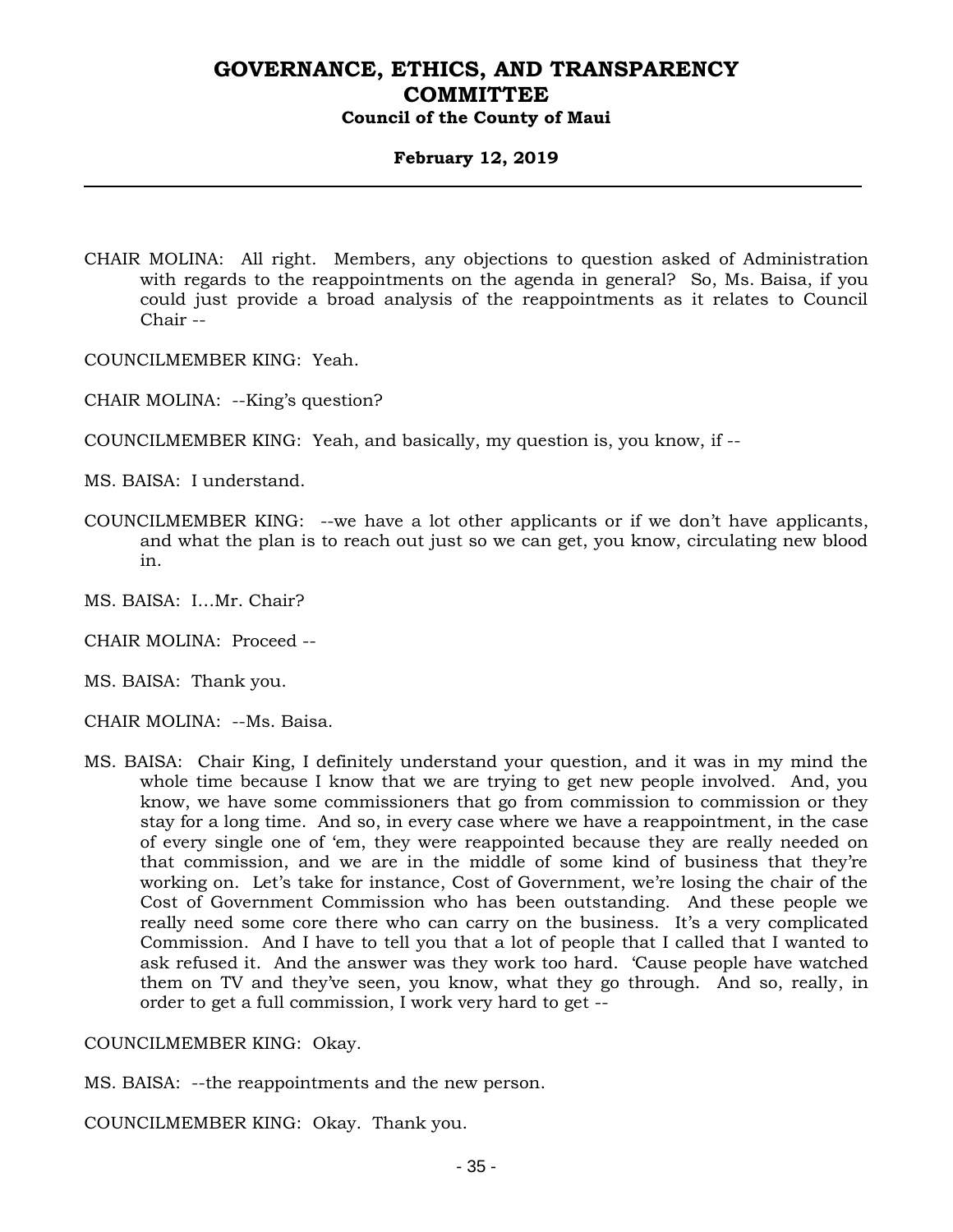#### **February 12, 2019**

CHAIR MOLINA: Okay. Thank you, Chair --

COUNCILMEMBER KING: Appreciate --

CHAIR MOLINA: --King.

COUNCILMEMBER KING: --that.

CHAIR MOLINA: Members, any other request for separation? Councilmember Paltin, followed by Councilmember Sugimura?

COUNCILMEMBER SUGIMURA: Oh, sorry.

COUNCILMEMBER PALTIN: For Cost of Government Commission, Bonnie De Rose.

CHAIR MOLINA: Bonnie De Rose. Okay. Staff, make note of that. Ms. Sugimura?

COUNCILMEMBER SUGIMURA: Oh, thanks. Question.

CHAIR MOLINA: Go ahead. Question?

COUNCILMEMBER SUGIMURA: So, what about the Urban Design and Review Board? I know there's no deadline. You don't wanna take it up the same way --

CHAIR MOLINA: No --

COUNCILMEMBER SUGIMURA: --you took the Status…

CHAIR MOLINA: --the Chair made a decision with the boards and commissions that have no deadline. We'll take it up at a future meeting.

COUNCILMEMBER SUGIMURA: Okay.

CHAIR MOLINA: Okay. Thank you. Any other request for separation?

COUNCILMEMBER KING: Oh --

CHAIR MOLINA: Chair King?

COUNCILMEMBER KING: --Chair?

CHAIR MOLINA: Yeah, I just had some questions for Mr. Croly on the Boards of Variances and Appeals.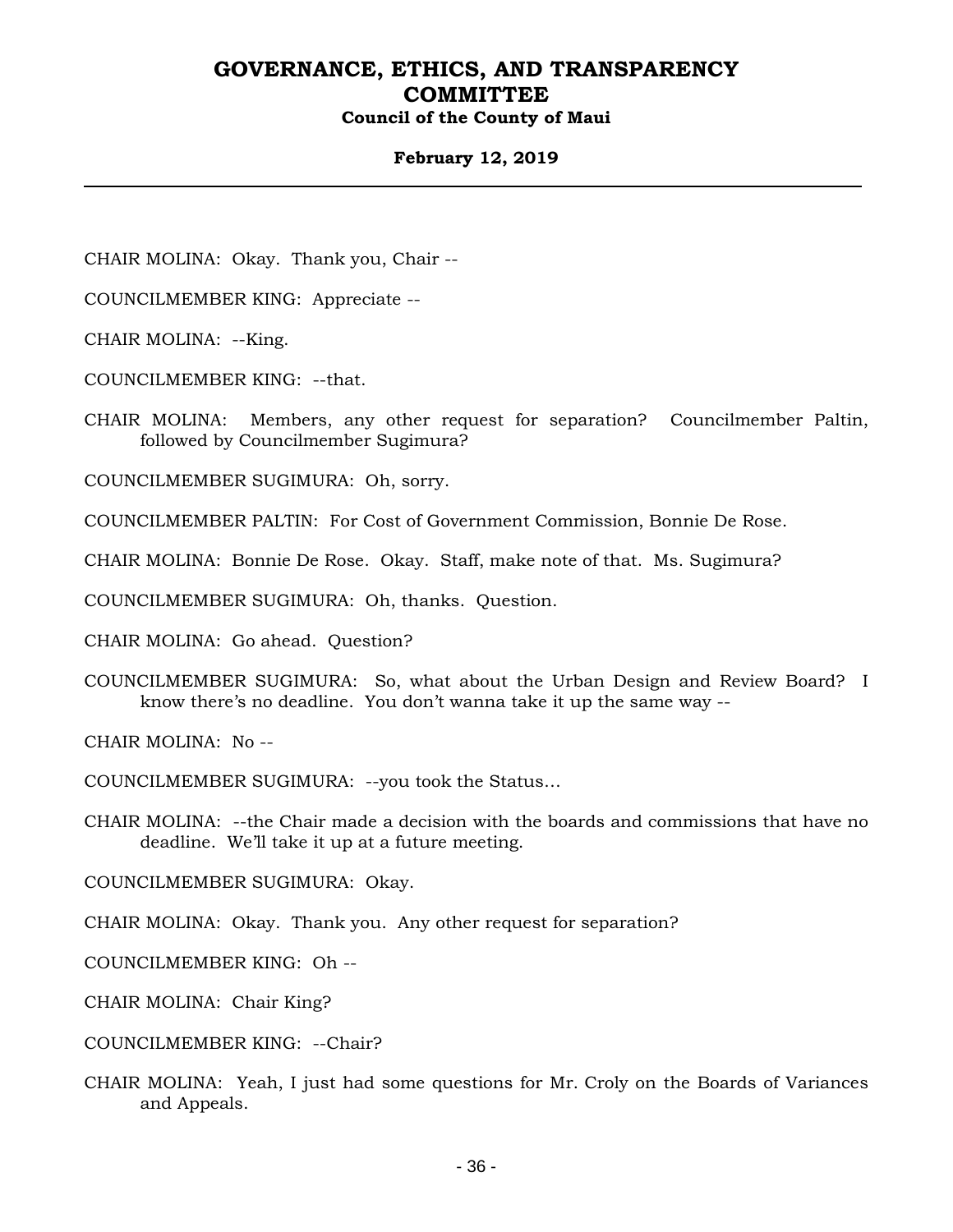#### **February 12, 2019**

- COUNCILMEMBER KING: Okay. He doesn't appear in the gallery. I don't see Mr. Croly back from his other engagement. Well, Chair King, you have the option if he doesn't return, Members, you are privy to the confidential document that has all of our nominees' contact information. So, you can ask --
- MS. BAISA: Chair?
- CHAIR MOLINA: --make a contact with the nominee in…as far as --
- MS. BAISA: Chair?
- CHAIR MOLINA: --that option. Ms. Baisa?
- MS. BAISA: Mr. Croly texted and said that if we need him, he's available. All we have to do is call him.
- CHAIR MOLINA: Okay. At this point, the Chair is not interested in waiting. I'd like to --

MS. BAISA: Okay.

- CHAIR MOLINA: --proceed with matters. So, you know, if he's here, I would hope that he would have been here sooner but we'll see what happens here. And depending…we'll see how far we progress. Any other request for separation?
- COUNCILMEMBER SINENCI: Chair? Just a --
- CHAIR MOLINA: Mr. Sinenci?
- COUNCILMEMBER SINENCI: --question. If we had any applicants that was from our district, would this be a time to promote them during this procedures?
- CHAIR MOLINA: You could during the motion phase. Now, if you're not…so, you're not requesting a separation of any of the nominees that come from your district, Mr. Sinenci, just so I can understand your question?
- COUNCILMEMBER SINENCI: Yeah, it would be for one of the commissions. So, should I ask to separate the commission?
- CHAIR MOLINA: I'll leave that to you. You can and if you --

COUNCILMEMBER SINENCI: Okay.

CHAIR MOLINA: --want a --

COUNCILMEMBER SINENCI: The…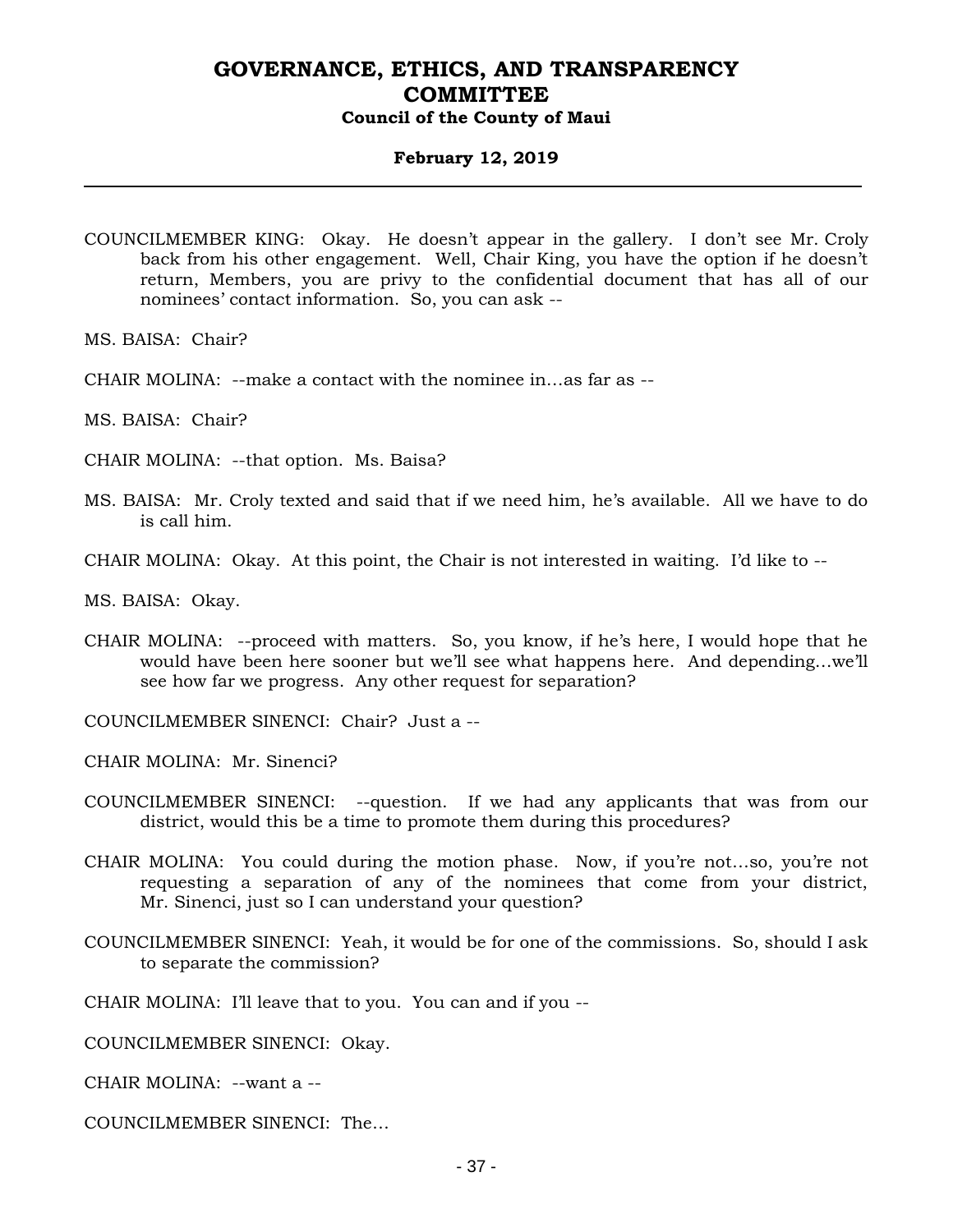#### **February 12, 2019**

- CHAIR MOLINA: --separate discussion.
- COUNCILMEMBER SINENCI: Yes, the Maui Planning Commission.
- CHAIR MOLINA: Okay. Maui Planning Commission.
- COUNCILMEMBER SINENCI: Thank you.
- CHAIR MOLINA: Maui Planning Commission nominee. Okay. Okay. Any other request for separation before the Chair makes a recommendation on the rest of the nominees for our various boards and commissions? Ms. Lee?
- COUNCILMEMBER LEE: Just for clarification, I'm hoping that Councilmember Sinenci doesn't think we can substitute our suggestions, you know, just to make that clear.

CHAIR MOLINA: Sure. Mr. --

COUNCILMEMBER LEE: Thank you.

CHAIR MOLINA: --Sinenci, is that your…so, your intent to separate the Planning Commission nominee, which is Kellie Pali, are you…want…is that still your request to have a separate discussion on this individual and then have a separate vote?

COUNCILMEMBER SINENCI: Well, part of it was just to look at the reappointment.

CHAIR MOLINA: Okay, of Ms. Pali?

COUNCILMEMBER SINENCI: Yeah.

CHAIR MOLINA: Okay. And I know she's not from the Hana area. But if you still would like to proceed with that?

COUNCILMEMBER SINENCI: Yes.

- CHAIR MOLINA: Okay. All right. Chair will recognize that. Ms. Sugimura?
- COUNCILMEMBER SUGIMURA: So, could you, before we take action, I guess read off who you separated out --

CHAIR MOLINA: Yes, we --

COUNCILMEMBER SUGIMURA: --so we can --

CHAIR MOLINA: --will do that.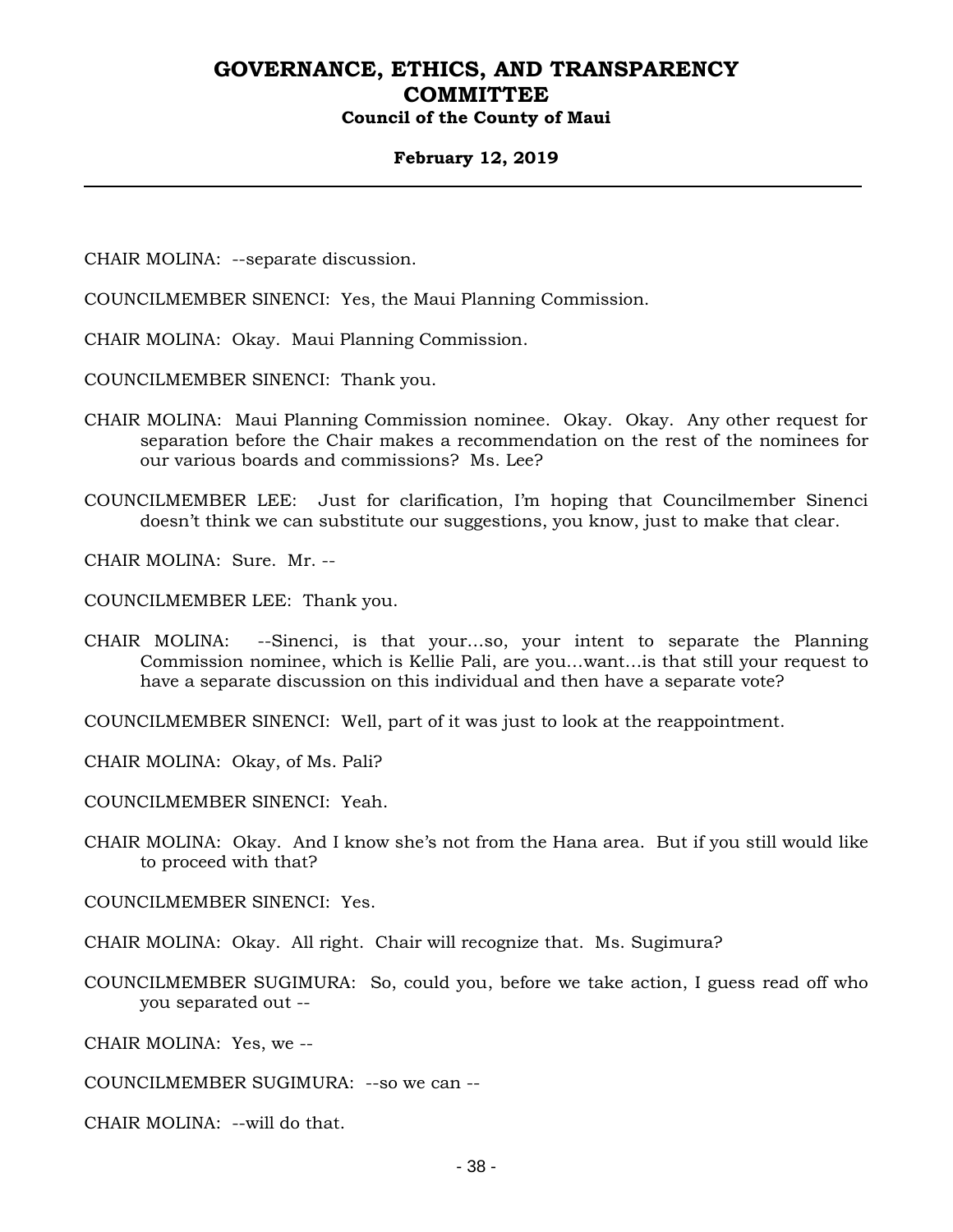### **February 12, 2019**

COUNCILMEMBER SUGIMURA: --be clear --

CHAIR MOLINA: And…

COUNCILMEMBER SUGIMURA: --about what we're voting --

CHAIR MOLINA: Chair is aware.

COUNCILMEMBER SUGIMURA: --about.

CHAIR MOLINA: Ms. Rawlins-Fernandez?

VICE-CHAIR RAWLINS-FERNANDEZ: Yes.

CHAIR MOLINA: You had a question?

VICE-CHAIR RAWLINS-FERNANDEZ: Mahalo --

CHAIR MOLINA: Separation?

VICE-CHAIR RAWLINS-FERNANDEZ: --Chair. Yeah, so, was Thomas Croly separated out?

CHAIR MOLINA: No.

VICE-CHAIR RAWLINS-FERNANDEZ: Oh, okay.

COUNCILMEMBER KING: Oh *. . .(inaudible). . .*

VICE-CHAIR RAWLINS-FERNANDEZ: Oh, okay.

CHAIR MOLINA: You…would you like Mr. Croly --

VICE-CHAIR RAWLINS-FERNANDEZ: Ms. King --

CHAIR MOLINA: --separated?

VICE-CHAIR RAWLINS-FERNANDEZ: --would like.

MS. BAISA: Chair?

CHAIR MOLINA: Okay.

VICE-CHAIR RAWLINS-FERNANDEZ: Okay. Yeah. And…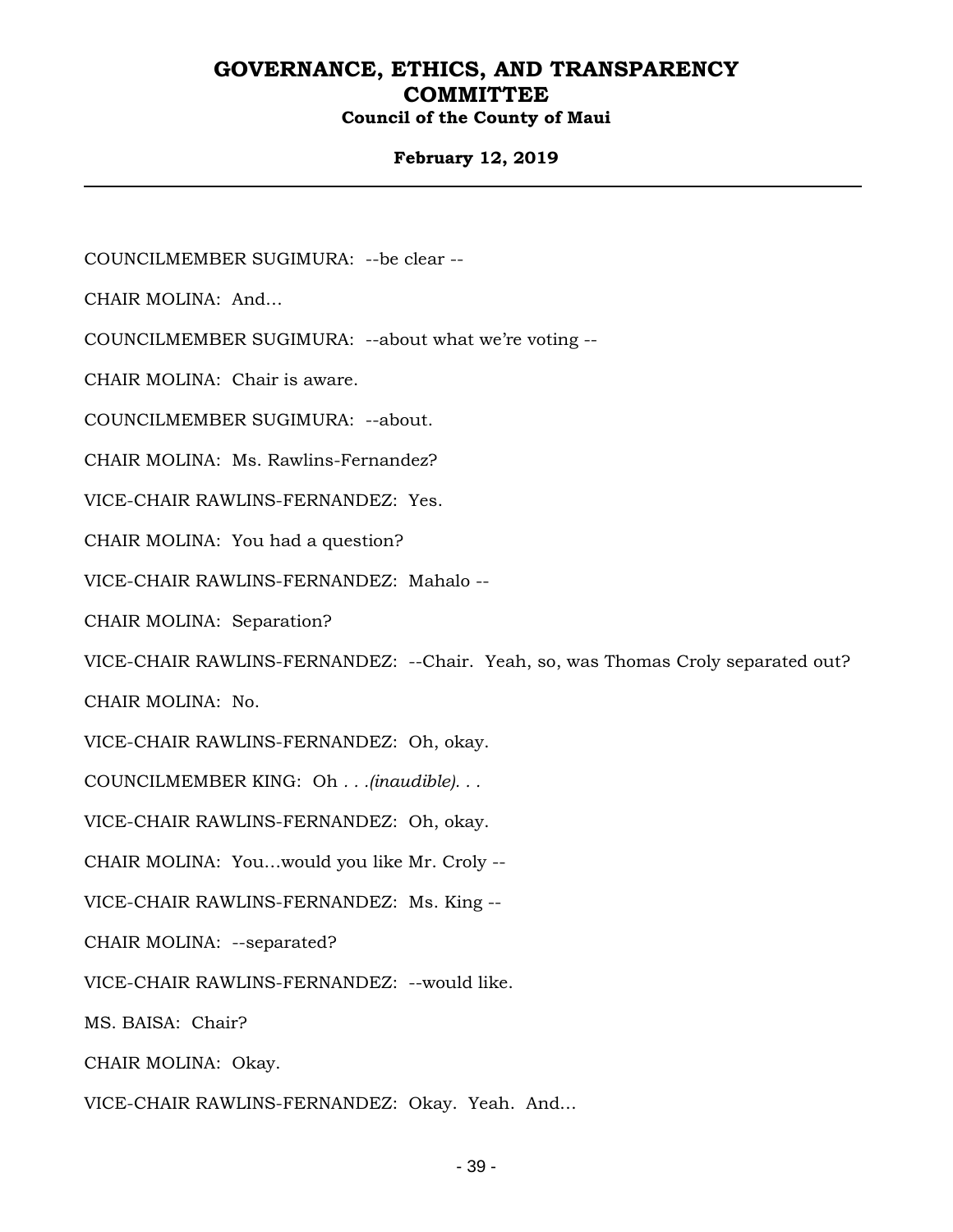### **February 12, 2019**

CHAIR MOLINA: Okay.

MS. BAISA: Chair --

VICE-CHAIR RAWLINS-FERNANDEZ: Yeah.

MS. BAISA: --he's on his way up.

VICE-CHAIR RAWLINS-FERNANDEZ: Okay.

CHAIR MOLINA: Okay.

VICE-CHAIR RAWLINS-FERNANDEZ: And then Board of Water Supply.

CHAIR MOLINA: You want all nominees --

VICE-CHAIR RAWLINS-FERNANDEZ: Yarrow --

CHAIR MOLINA: --of Board of Water Supply?

VICE-CHAIR RAWLINS-FERNANDEZ: --Flower.

CHAIR MOLINA: Yarrow Flower. Okay. Board of Water Supply.

VICE-CHAIR RAWLINS-FERNANDEZ: Thank you.

- CHAIR MOLINA: Okay. Anyone else, Members? Okay. Seeing none, Staff, if you are ready, prepare to again state for the record, which nominees and their respective boards and commissions are being requested for separation.
- MS. ESPELETA: Thank you, Mr. Chair. A request for separation has been made for the Board of Water Supply for nominee Yarrow Flower; for the Cost of Government Commission for Michelle Del Rosario…Brenda "Michelle" Del Rosario and Bonnie De Rose; for the Maui Planning Commission, Kellie Pali, reappointment; for the Real Property Tax Review Board, Thomas Croly; for the Salary Commission, both nominees, Scott Parker and Stanford Lanias.
- CHAIR MOLINA: Okay. Are we okay, Members? I believe those are the request for separation?

UNIDENTIFIED SPEAKER: Yes.

CHAIR MOLINA: All right. Okay. With that being said, the Chair will then make a recommendation initially to approve all of the nominees that have not been separated.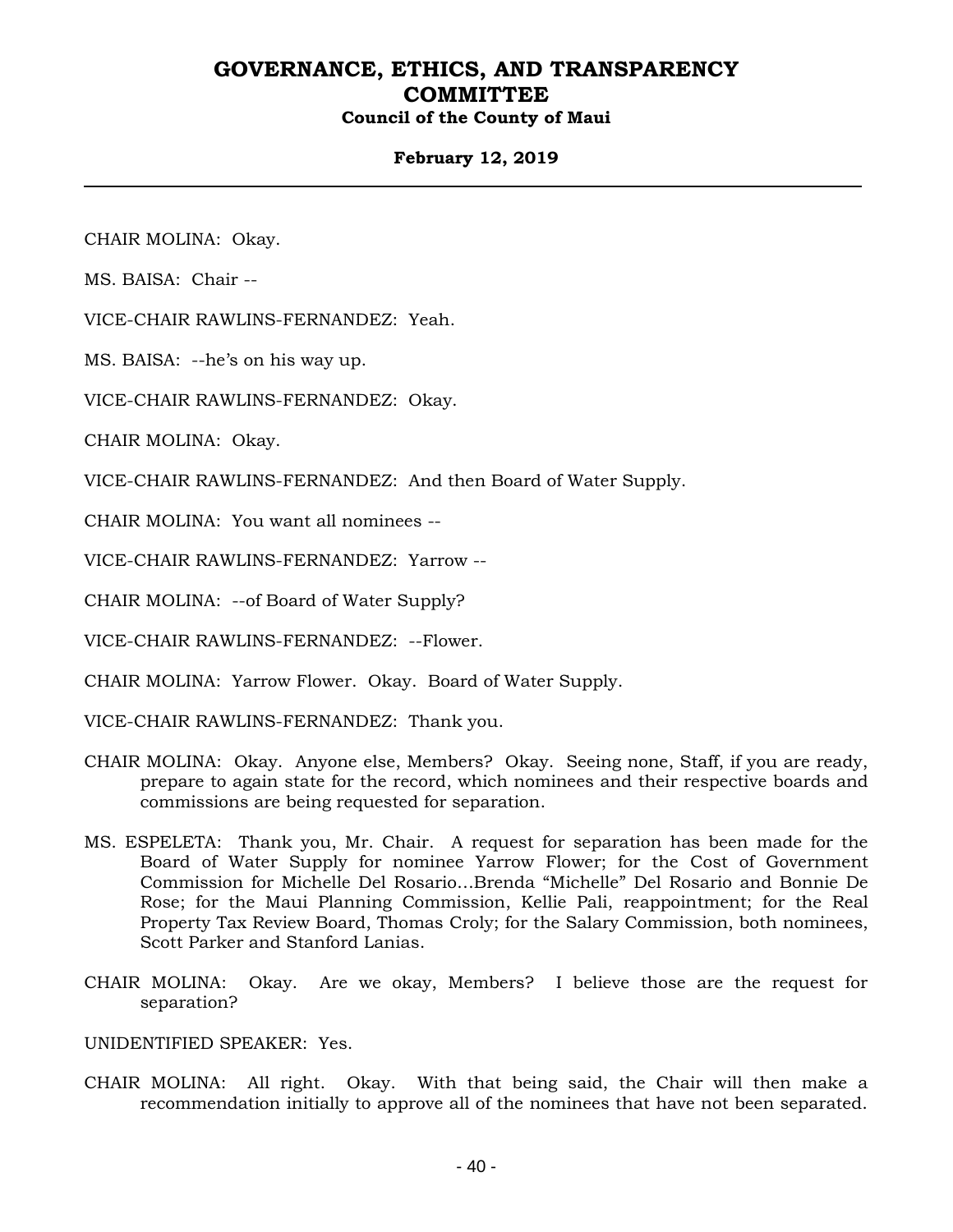#### **February 12, 2019**

So, that is the Chair's recommendation. And I believe this will also include the…allowing Staff to make any nonsubstantive changes and --

COUNCILMEMBER SUGIMURA: So move.

CHAIR MOLINA: --as well as any…this is the…on…to be placed on the resolution to approve. Am I correct, Ms. Espeleta? Okay. All right.

COUNCILMEMBER SUGIMURA: So move.

CHAIR MOLINA: So, it's been moved by Member Sugimura.

COUNCILMEMBER LEE: Second.

CHAIR MOLINA: And second. Okay. Any discussion on the nominees that have not been requested for separation prior to the Chair calling for the vote? Ms. Paltin?

COUNCILMEMBER PALTIN: I think I need a point of information.

CHAIR MOLINA: Proceed.

COUNCILMEMBER PALTIN: Are we gonna vote on each name or as a group?

CHAIR MOLINA: No, what this is, Member Paltin, is a blanket motion to cover all of the nominees that have not been requested for a separate vote. So, basically, the Chair is recommending approval of all the nominees who have not been requested for separate vote. That's what we'll be voting on. Now, all the people who have been requested for separation, we will do that individually for a separate discussion and vote. So, yeah, that's what we're doing here. So, for the sake of expediency and did you have someone in mind that you…

COUNCILMEMBER PALTIN: Yeah, can I make a couple more separations? I'm very sorry.

CHAIR MOLINA: Members, any objections to Member Paltin's request?

COUNCILMEMBERS VOICED NO OBJECTIONS.

CHAIR MOLINA: Okay. Proceed with your request for separation, Ms. Paltin.

COUNCILMEMBER PALTIN: Cost of Government, Sarah Simmons.

CHAIR MOLINA: Okay.

COUNCILMEMBER PALTIN: Cultural Resources, Thomas Cannon.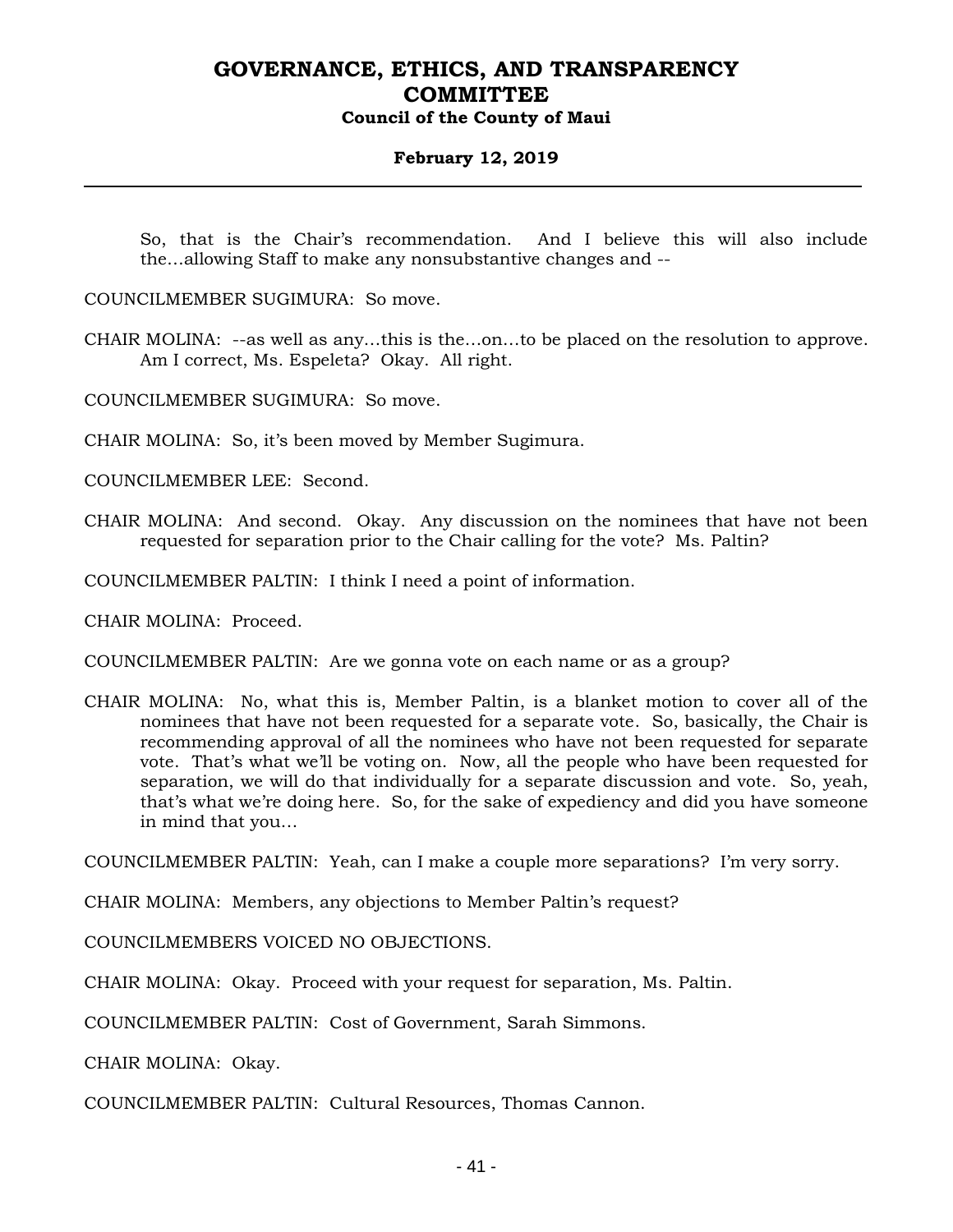#### **February 12, 2019**

CHAIR MOLINA: Okay.

COUNCILMEMBER PALTIN: Maui Redevelopment Agency.

CHAIR MOLINA: Okay. This is on the nominee, just the name of the individual again?

COUNCILMEMBER PALTIN: Jo-Ann Ridao.

CHAIR MOLINA: Jo-Ann Ridao. Okay.

COUNCILMEMBER PALTIN: Thank you very much for your patience.

CHAIR MOLINA: Okay.

MS. ESPELETA: Mr. Chair?

CHAIR MOLINA: Thank you. Ms. Espeleta?

- MS. ESPELETA: For the Maui Redevelopment Agency, that doesn't require…there's no deadline for Council approval. So, I believe the Chair will be taking that up at a future meeting.
- CHAIR MOLINA: Okay. Yeah, that was one of those commissions we'll take up at a later time since there's no time deadline. So, if you'd like to withdraw that consideration for today's meeting?

COUNCILMEMBER PALTIN: Sure thing.

CHAIR MOLINA: Okay.

COUNCILMEMBER PALTIN: Thank you.

CHAIR MOLINA: So, noted. Okay. So, you have Tom Cannon for the CRC and Sarah…sorry, make sure I can…finding my place here…Sarah Simmons --

COUNCILMEMBER SUGIMURA: Cost of Government.

CHAIR MOLINA: --for the Cost of Government, as a request for separation. Okay. So…

COUNCILMEMBER KING: Chair?

CHAIR MOLINA: All right. Yes, Ms. King?

COUNCILMEMBER KING: Just for clarification, could we have the Secretary read the name…the names of the board or commission, and the name of the persons, you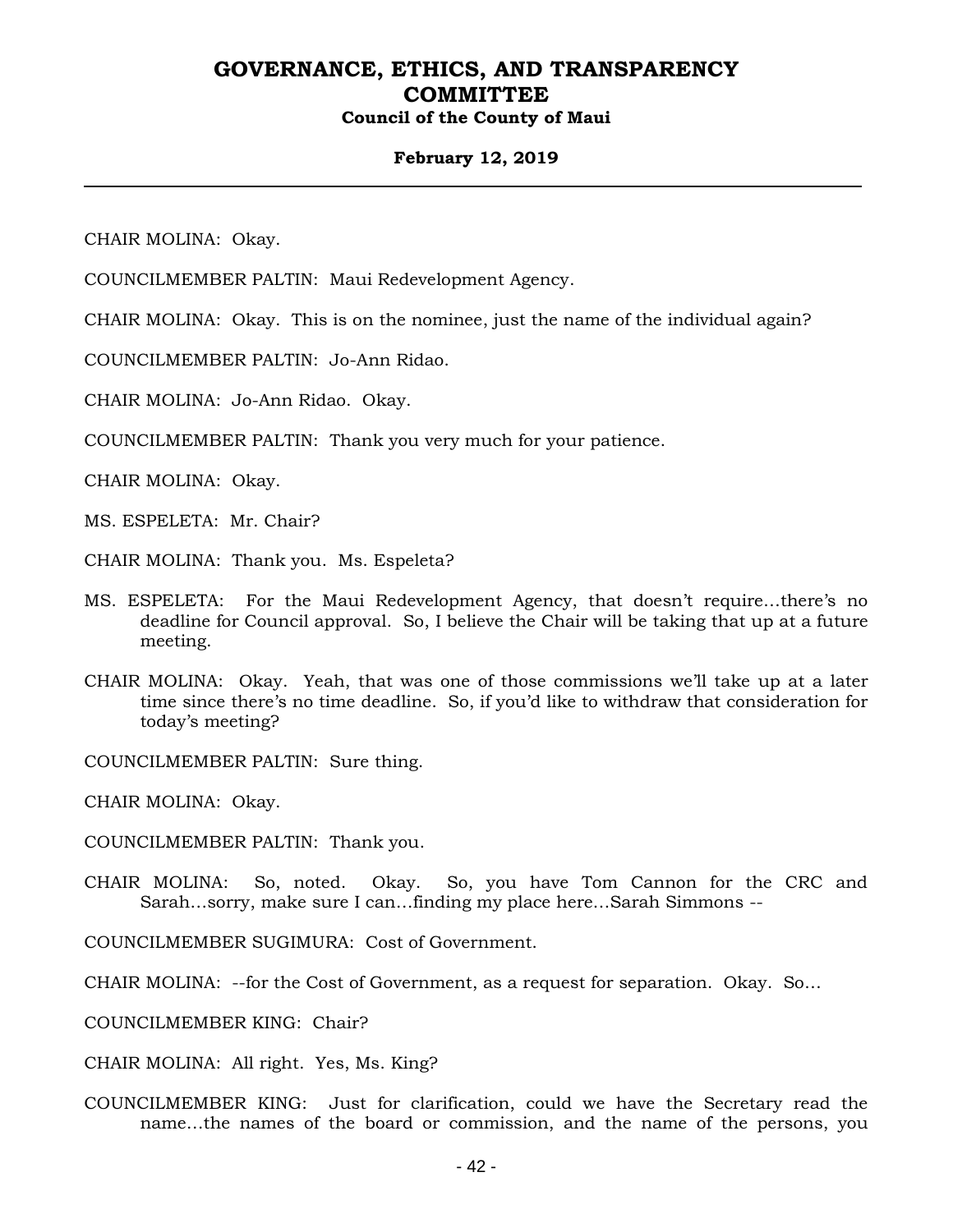### **February 12, 2019**

know, the commission and the person that we are approving with this motion that we have on the floor right now?

CHAIR MOLINA: So, you want that again read in its entirety --

COUNCILMEMBER KING: Because…yeah --

CHAIR MOLINA: --for the --

COUNCILMEMBER KING: --instead of --

CHAIR MOLINA: --people --

COUNCILMEMBER KING: --just…

CHAIR MOLINA: --we're approving.

COUNCILMEMBER KING: Because there's a lot of stuff being pulled out. And so, if we can just have it read, the list that we're --

CHAIR MOLINA: All right.

COUNCILMEMBER KING: --approving just have it read once, I think that'll be helpful.

CHAIR MOLINA: Any objections, Members? Okay. Ms. Espeleta, you have the floor.

- MS. ESPELETA: To the Affirmative Action Advisory Council, Michael Gurat; to the Board of Ethics, Geraldine Lewis; to the Board of Variances and Appeals, Emmanuel Baltazar; to the Board of Water Supply, Hanna Mounce, and Buddy James Nobriga; to the Civil Service Commission, Blake Takayama; to the Maui County Commission on Persons with Disabilities, Joseph D'Alessandro and Evalina "Nani" Watanabe; to the Cost of Government Commission, Paula Heiskell, reappointment; Barbara Matson, reappointment; to the Council on Aging, Debra Cabebe; to the Fire and Public Safety Commission, Dwight Burns and Lisa Vares; to the Liquor Control Adjudication Board, Allan Almeida; to the Liquor Control Commission, Jerrybeth De Mello; to the Maui County Cultural Resources Commission, Daniel Kanahele, Hawaiian culture/ethnic history; to the Molokai Planning Commission, Laakea Poepeoe, reappointment and Native Hawaiian traditional and cultural expert; Julie-Ann Bicoy, and Bridget Mowat; to the Police Commission, Matthew Mano; to the Public Works Commission, Brooks Aoki, engineer, from alternate member to regular member; Harry Hecht, engineer, from alternate member to regular member; and Luana Kawaa, Hawaiian language.
- CHAIR MOLINA: Okay. Thank you very much, Ms. Espeleta. So, that's been read into record as far as the motion we are considering currently. Mr. Hokama?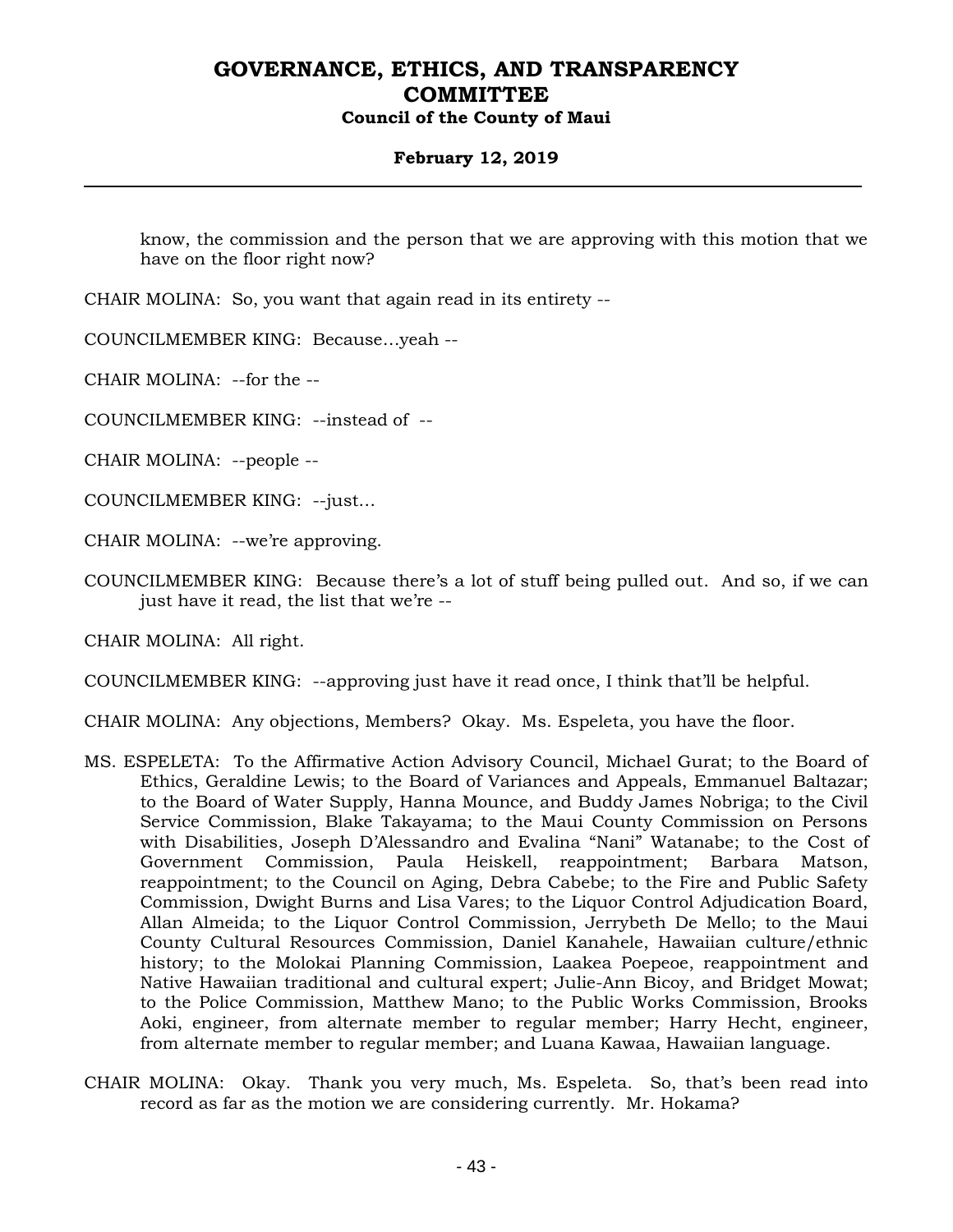#### **February 12, 2019**

- COUNCILMEMBER HOKAMA: Chairman, I speak to the motion in favor with some reservations. First, I want to speak in support of Matthew \_\_\_\_\_ Mano of Lanai. He is keiki o ka aina. His family has been there generations and generations and generations. So, he's not a fake resident. He's a Lanaian. Okay. I can vouch for them. They know the island well. They understand the uniqueness that makes up our community. And I believe Mr. Mano who has been very active in our community, in community services, athletics. I believe he can serve the County very well. Also, I'd like to speak in support of Nani Watanabe. She's also keiki o ka aina to Lanai. She's part of the clan that we look for in guidance for cultural understanding, the Kaopuiki's. Nani continues to represent her love of Lanai and her County by continuing to use service in an area that she's quite passionate in, and that's our youth and our adults who have challenges in life. So, I can speak heartily for her. My one comment of reservations, Chairman, is at it regards to the Salary Commission. And I appreciate Ms. King bringing up some of her concerns 'cause I do too regarding greater district representation. If you look at the Board of Water Supply, Molokai is a big part of this group. There's not one Molokaian. I would ask for consideration of those district balances. Hana is part of this water district. No Hana representative. But as in regards to the Salary Commission, I am…my concern, Chairman, is I'm hoping they understand the decisions that they have made and when they put into effect to implement some of the decisions. This latest salary increase by this current Commission that went into effect January 1st, do they understand how much the recalculations we are gonna do for the retirement benefits for that one extra day that crossed the 31st into the 1st? How much it's gonna mean on our retirement system impact, our EUTF impact? Because that one day recalculated that whole past Administration's retirement, and I don't know if the tax base is aware of what this commission decision was as it impacts their taxes to pay. I'm quite disturbed because I don't see anywhere that this Commission took into account that additional cost. Hey, everybody wants raises, Chairman. Understand who pays for it and how it's paid for is my concern. Cost of Government, my only comment with reservation, Chairman, is we have a County Auditor. As the Charter states, we should be looking at ways of simplifying, as well as eliminating duplicative services. I consider this a duplication. We are the branch by the people to hold the Administration accountable for its actions and its spending, not another internal administrative Cost of Government Commission. Okay. That's our job and by Charter, that's the County Auditor's job, not an administrative board. Thank you, Chairman.
- CHAIR MOLINA: Okay. Thank you, Mr. Hokama. Any other comments as it relates to the motion on the floor and the individuals being considered?

#### COUNCILMEMBER KING: Chair?

- CHAIR MOLINA: Chairman King?
- COUNCILMEMBER KING: Thank you, Chair. Did we skip over the Kula Ag Park? I didn't hear that mentioned.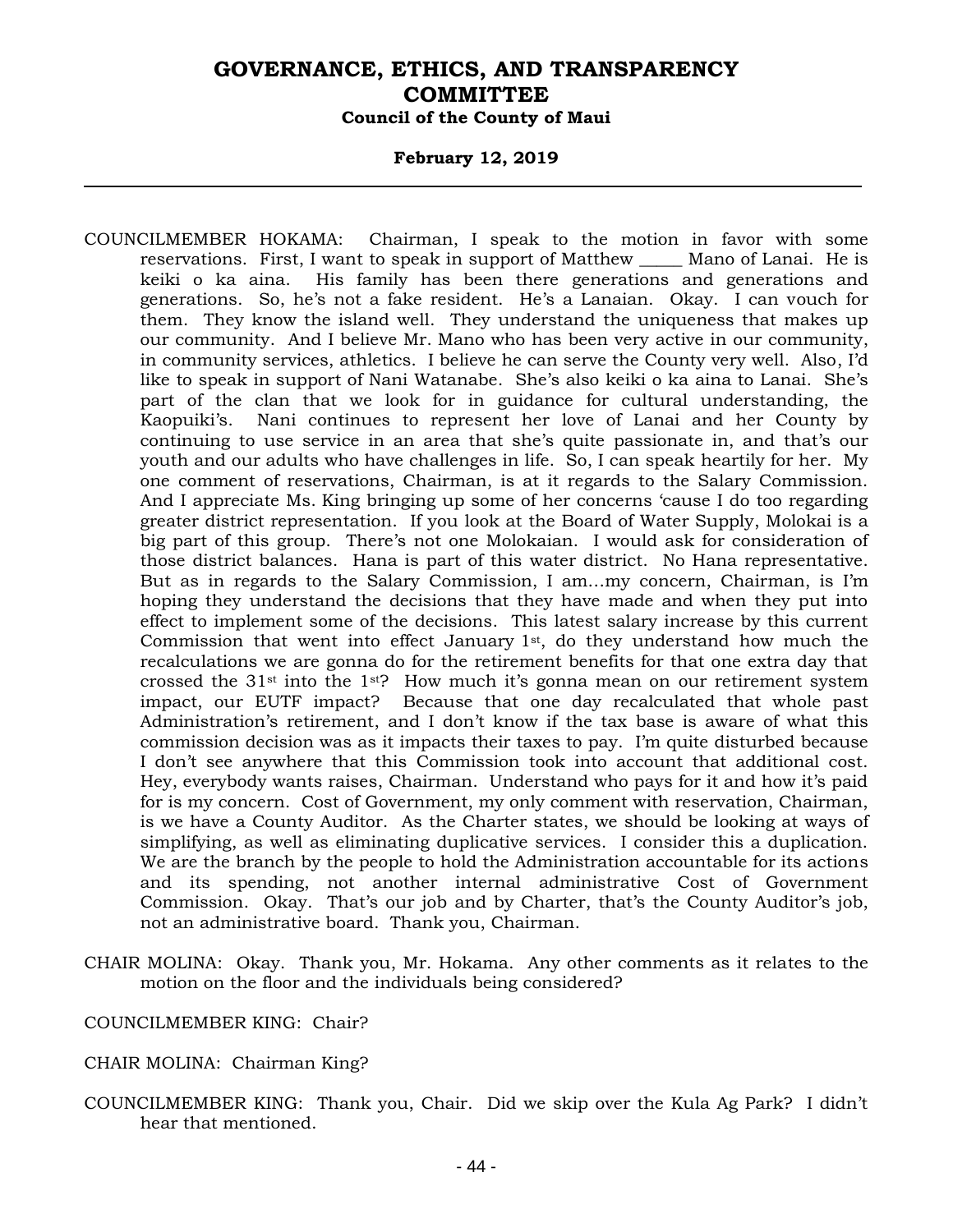### **February 12, 2019**

CHAIR MOLINA: Yeah, that is another commission that we're gonna consider at a different time.

COUNCILMEMBER KING: Okay.

CHAIR MOLINA: So, yeah.

COUNCILMEMBER KING: All right. Thank you.

CHAIR MOLINA: Again, I believe there's no time limit on that as well, Ms. Espeleta? Correct.

COUNCILMEMBER KING: Okay.

CHAIR MOLINA: Okay.

MS. ESPELETA: That's --

- CHAIR MOLINA: Members --
- MS. ESPELETA: --correct.
- CHAIR MOLINA: --any other comments as it relates to the motion before the Chair calls for the votes? Okay. Seeing none, all those in favor of the motion signify by saying "aye."

COUNCILMEMBERS VOICED AYE.

CHAIR MOLINA: Any "noes?" Okay. Thank you. Chair will mark it eight "ayes," with one excusal, Member Kama.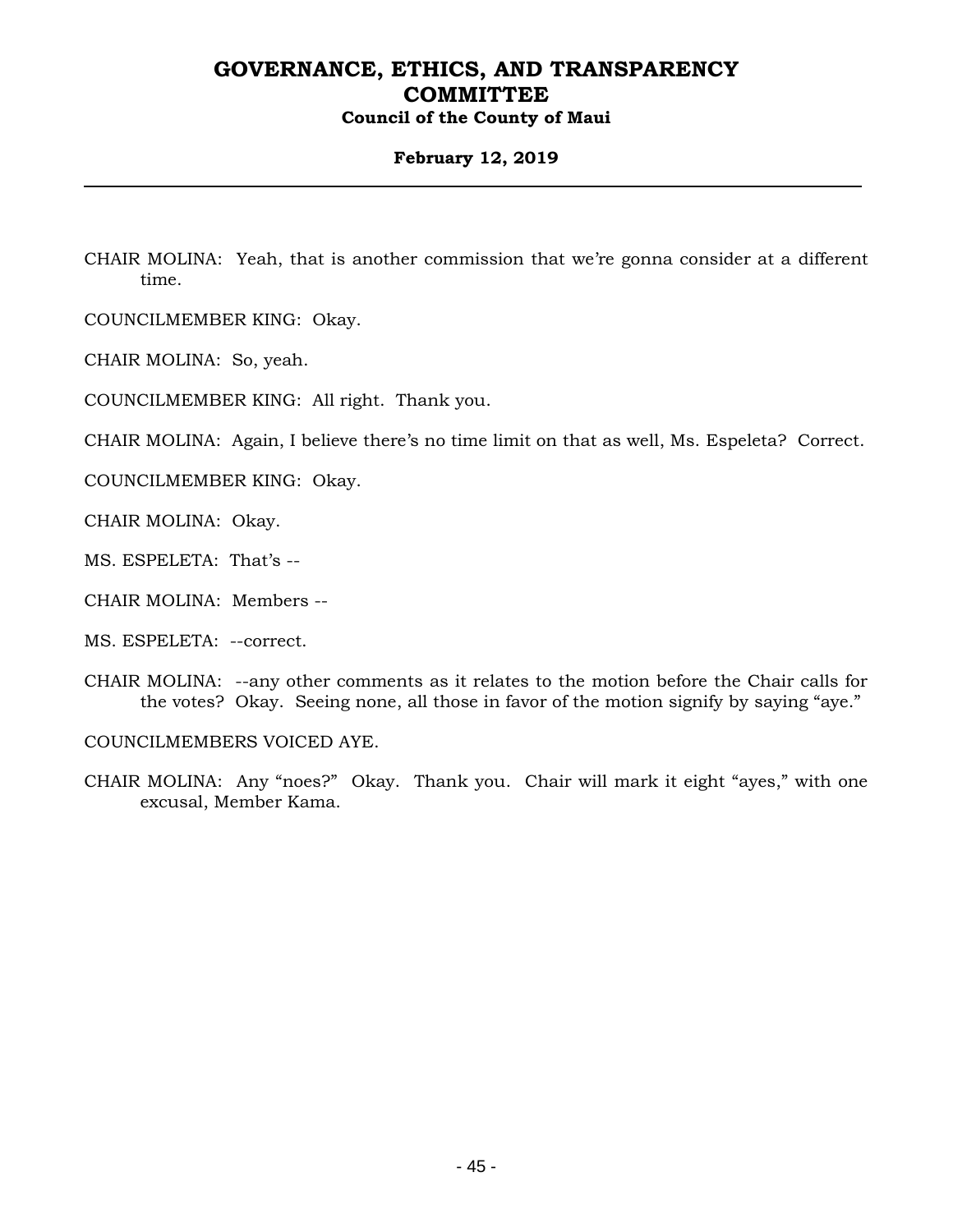**February 12, 2019**

- **VOTE: AYES: Chair Molina, Vice-Chair Rawlins-Fernandez, Councilmembers Hokama, King, Lee, Paltin, Sinenci, and Sugimura.**
	- **NOES: None.**
	- **ABSTAIN: None.**
	- **ABSENT: None.**
		- **EXC.: Councilmember Kama.**

#### **MOTION CARRIED.**

- **ACTION: ADOPTION OF ALL RESOLUTIONS ON THE AGENDA EXCEPT BRENDA "MICHELLE" DEL ROSARIO, BONNIE DE ROSE, AND SARAH SIMMONS TO THE COST OF GOVERNMENT COMMISSION; THOMAS CROLY TO THE REAL PROPERTY TAX REVIEW BOARD; YARROW FLOWER TO THE BOARD OF WATER SUPPLY; KELLIE PALI (REAPPOINT) TO THE MAUI PLANNING COMMISSION; SCOTT PARKER AND STANFORD LANIAS TO THE SALARY COMMISSION; AND THOMAS CANNON (ARCHITECT) TO THE MAUI COUNTY CULTURAL RESOURCES COMMISSION.**
- CHAIR MOLINA: Members, before we proceed into the separation discussion on the various nominees, Chair would like to call for a morning recess. Recess until 10:45. *. . . (gavel) . . .*
	- **RECESS: 10:32 a.m.**
	- **RECONVENE: 10:48 a.m.**
- CHAIR MOLINA: . . . *(gavel)* . . . The GET Committee meeting for Tuesday, February 12th is now back in session. Members, it is ten minutes to the hour of 11 a.m. Thank you very much for that much-needed break especially on behalf of the Chair. And we have…Chair's intent is to wrap up by our time hopefully around noon-ish. We do have a 1:30 Committee meeting under Mr. Sinenci's leadership. If we do go beyond, then hopefully the Chair may not have to consider a recess date but I'm very confident that you'll keep your comments to a minimum and just be direct with your questions. We have nine individuals that have been requested for separate discussion and vote. All right, since the Chair made the first recommendation for separation, this was related to Ms. Brenda "Michelle" Del Rosario, nominee for the Cost of Government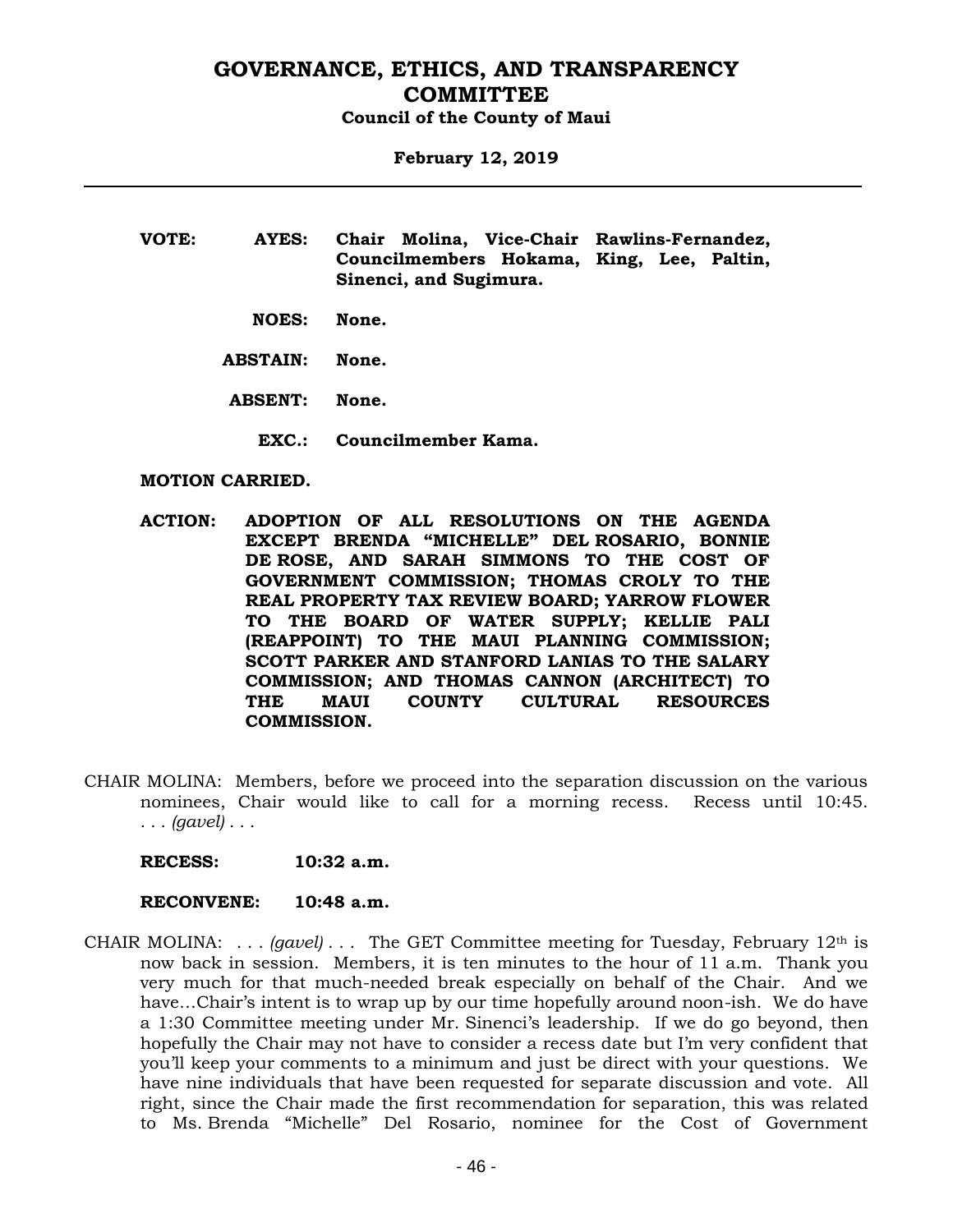### **February 12, 2019**

Commission. Again, this is just more informational for the Administration. It was brought to my attention that the Mayor has a policy with regards to County employees serving on various boards and commissions. And I would like some clarification on that. Chair has no problem with supporting Ms. Del Rosario for this particular board or commission. Ms. Baisa, can you expound on what I've just stated with regards to the Mayor's policy?

- MS. BAISA: Well, the Mayor was hoping that we would avoid possible conflict of interests by not having a member…commissioners who work in one of the offices on the board. But unfortunately, we already have one who is grandfathered. And when Ms. Del Rosario's name was proposed, she was not an employee. That came up after the nomination had already been submitted. And so, knowing that we're here today; however, I've talked with her and she's assured me that there will not be a conflict of interest. So, it's a decision that the Council will have to make.
- CHAIR MOLINA: Okay. Thank you very much, Ms. Baisa. Members, any comments with regards to Ms. Baisa's overview of Ms. Del Rosario's nomination? Seeing none, then the Chair will make a motion to approve Ms. Del Rosario to the Cost of Government Commission, to place her name on the resolution to approve; and this will include any nonsubstantive changes by Staff. Is there a motion?

COUNCILMEMBER KING: So moved.

CHAIR MOLINA: Okay. Moved by Chair King. Is there a --

COUNCILMEMBER LEE: Second.

CHAIR MOLINA: --second?

COUNCILMEMBER SINENCI: Second.

COUNCILMEMBER LEE: Second.

CHAIR MOLINA: Second by Member Lee. Discussion?

COUNCILMEMBER KING: Chair?

CHAIR MOLINA: Chair Lee…Chair King?

COUNCILMEMBER KING: I did ask Ms. Del Rosario if she thought it would be a conflict of interest and she's part-time in my office right now. But she has served on boards and commissions in the past. Actually, I have another employee who was already serving on the Committee on the…for the Status of Women, which is as you pointed out, out of our hands and that has not been a conflict either. So, I don't have a problem with it.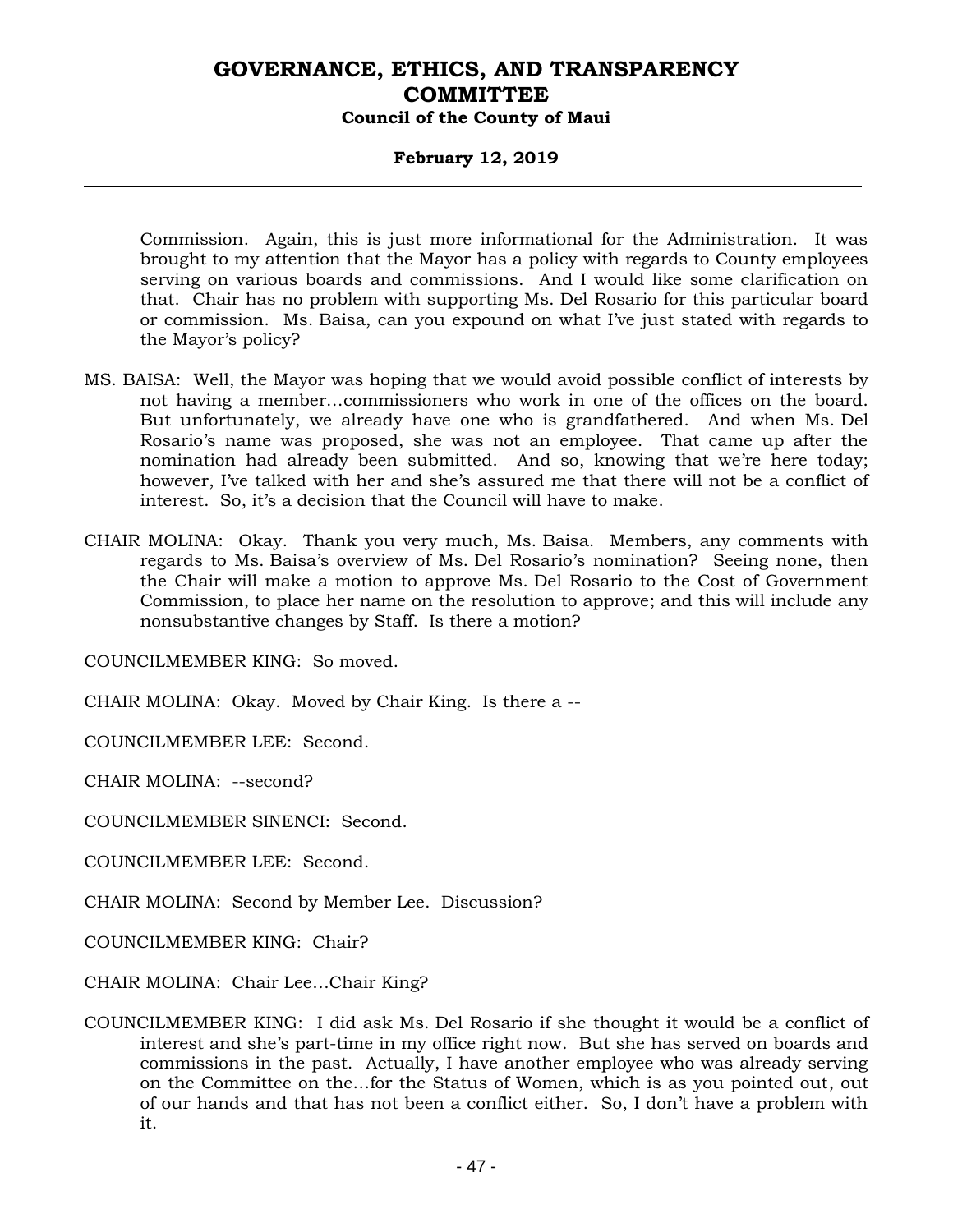### **February 12, 2019**

- CHAIR MOLINA: Okay. Thank you, Chairman King. Any other discussion as it relates to the motion to approve Ms. Del Rosario to the Cost of Government Commission? Okay. Seeing none, all those in favor…oh, excuse me, Mr. Hokama?
- COUNCILMEMBER HOKAMA: Chairman, I see a conflict. Eventually, this Council will be making votes on that Cost of Government funding. Okay. So, I appreciate your perspective. I can justify my perspective. And that is why we have a Board of Ethics. The applicant should or any member should in advance of making decisions submit to the board a query whether or not there is a potential conflict. Secure that opinion from that board and the Council can at least hang its hat on a review board that is set up to make a decision, and we can move forward with that. But to leave the cloud hanging of potential conflict, is that how we wanna be remembered for this term? I prefer not to, Chairman. Thank you.
- CHAIR MOLINA: Okay. Thank you, Mr. Hokama. Any other discussion? Councilmember Sugimura?
- COUNCILMEMBER SUGIMURA: Chair, so, I like what Mr. Hokama is saying, you know, just to kinda clear the air. Nothing against the individual. I will tell you that for a little while I served on the Cost of Government. And as you know, the Cost of Government digs into discrepancies in the County governance and looks at departments that they see are problems. When I was on there, there were questions like oh, so, Molokai Planning Commission, should we have that, you know…the Commission was talking about things like that, which are really sometimes I think the…now that I sit here are things that we talk about, you know, and important discussions from the community. And because I think Ms. Del Rosario is a, you know, viable and interesting member of our community, I would rather her come on board with a clean slate so that we know that the Board of Ethics are saying, you know, there's no problem, just because I've sat on the Cost of Government and seen what kind of work they did. They looked at use of County vehicles. They looked at pCard. I mean kinda serious stuff, important stuff, and I would rather us not have a cloud over this Commission and we go through the process so we know that it's all fine. I understand, you know, that perspective.
- CHAIR MOLINA: Okay. Thank you. Chair appreciates your thoughts. Members, any other comments? Member Lee?
- COUNCILMEMBER LEE: Mr. Chair, do you know how long it would take to be cleared by the Board of Ethics?
- CHAIR MOLINA: Good question. I believe they meet once a month. It could take a while. Now, if you decide to go with the Chair's recommendation, we could ask Ms. Del Rosario to go and get an advisory opinion in the meantime, and I'm hopeful that Ms. Del Rosario should she be confirmed that if she…there is any potential conflict, she would do the right thing to either abstain or if there are potentially too many more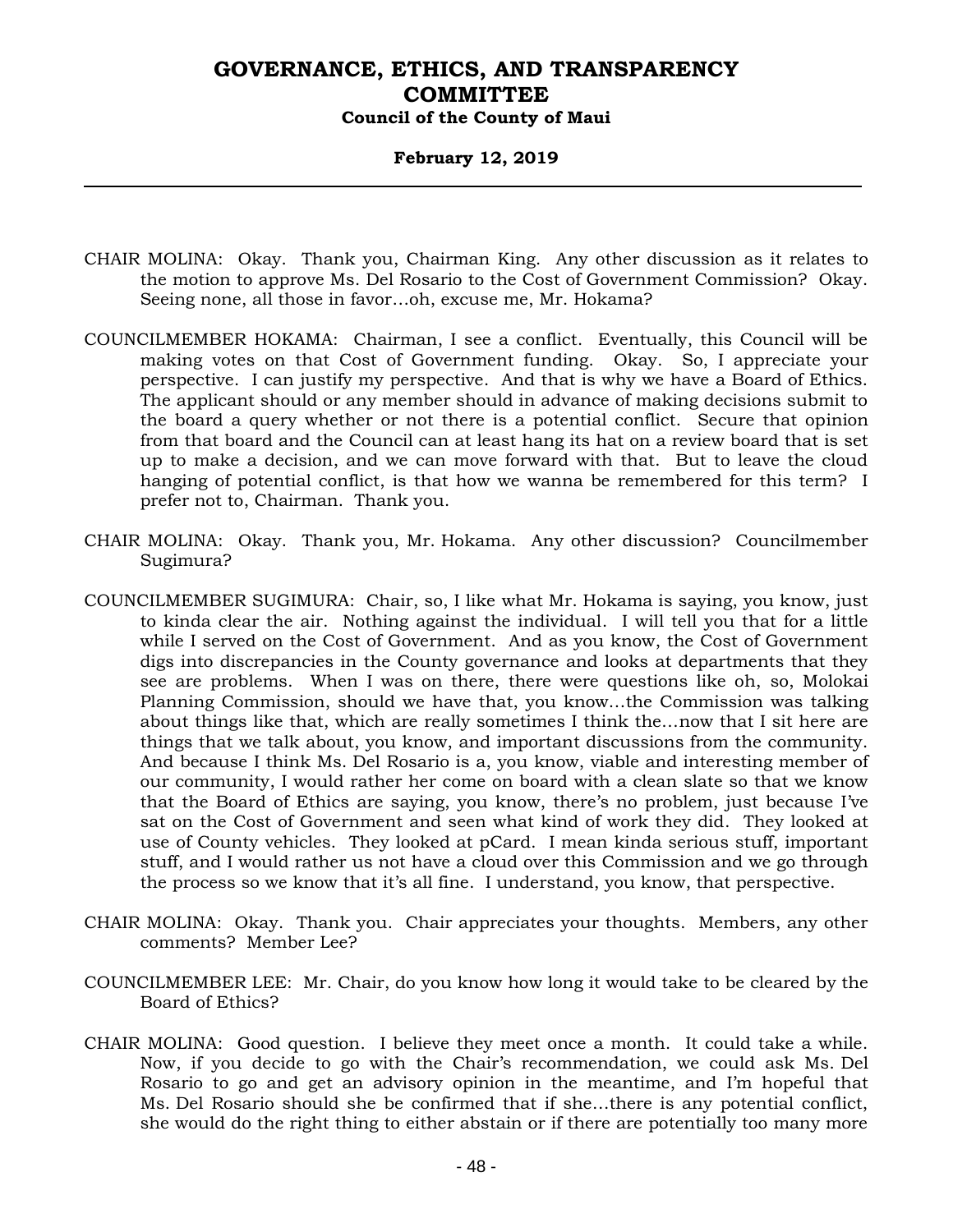### **February 12, 2019**

conflicts down the road, then do the appropriate thing if need be. But the Chair would like to give her this opportunity to serve and I will leave it at that.

COUNCILMEMBER LEE: Thank you.

- CHAIR MOLINA: Thank you. Any other discussion as it relates to the motion on the floor? Member Paltin?
- COUNCILMEMBER PALTIN: Thank you, Chair. I share your concern but, you know, I kinda feel like she's a part-time, at-will employee, and that she doesn't depend on that job. So, I feel okay supporting her.
- CHAIR MOLINA: Okay. Thank you. Any other discussion before the Chair calls for the votes? Okay.

VICE-CHAIR RAWLINS-FERNANDEZ: Chair?

CHAIR MOLINA: The…

VICE-CHAIR RAWLINS-FERNANDEZ: Chair? Oh, go ahead.

COUNCILMEMBER KAMA: Sure?

VICE-CHAIR RAWLINS-FERNANDEZ: Yeah.

CHAIR MOLINA: Okay. Councilmember --

COUNCILMEMBER KAMA: So…

CHAIR MOLINA: --Kama?

COUNCILMEMBER KAMA: So, I've been a volunteer all my life. And as a volunteer, I've done this because I feel I have something to contribute. I feel like I…there's something that I can give back to my community because of what my community has given to me. And so, when I come, I come because I want to serve. And so, we, as a Council, and as a community, as a…the County, we've thrown out our net and we've said come. And then they come, then we tell hold it, I'm not sure. But in an issue like this where there could be potential conflicts or I mean I would like to ensure that the public out there is looking at us with transparency, that we're being transparent with them. And like Councilmember Sugimura said, it's not about the person, it's about really all about us and how we conduct the business of our County to ensure that our community gets the best representative possible, and I think they will in Michelle. But you're right about nobody wants to have a cloud hanging over them. So, I would support if Ms. Rosario would be able to do that, I'd be very happy to confirm her.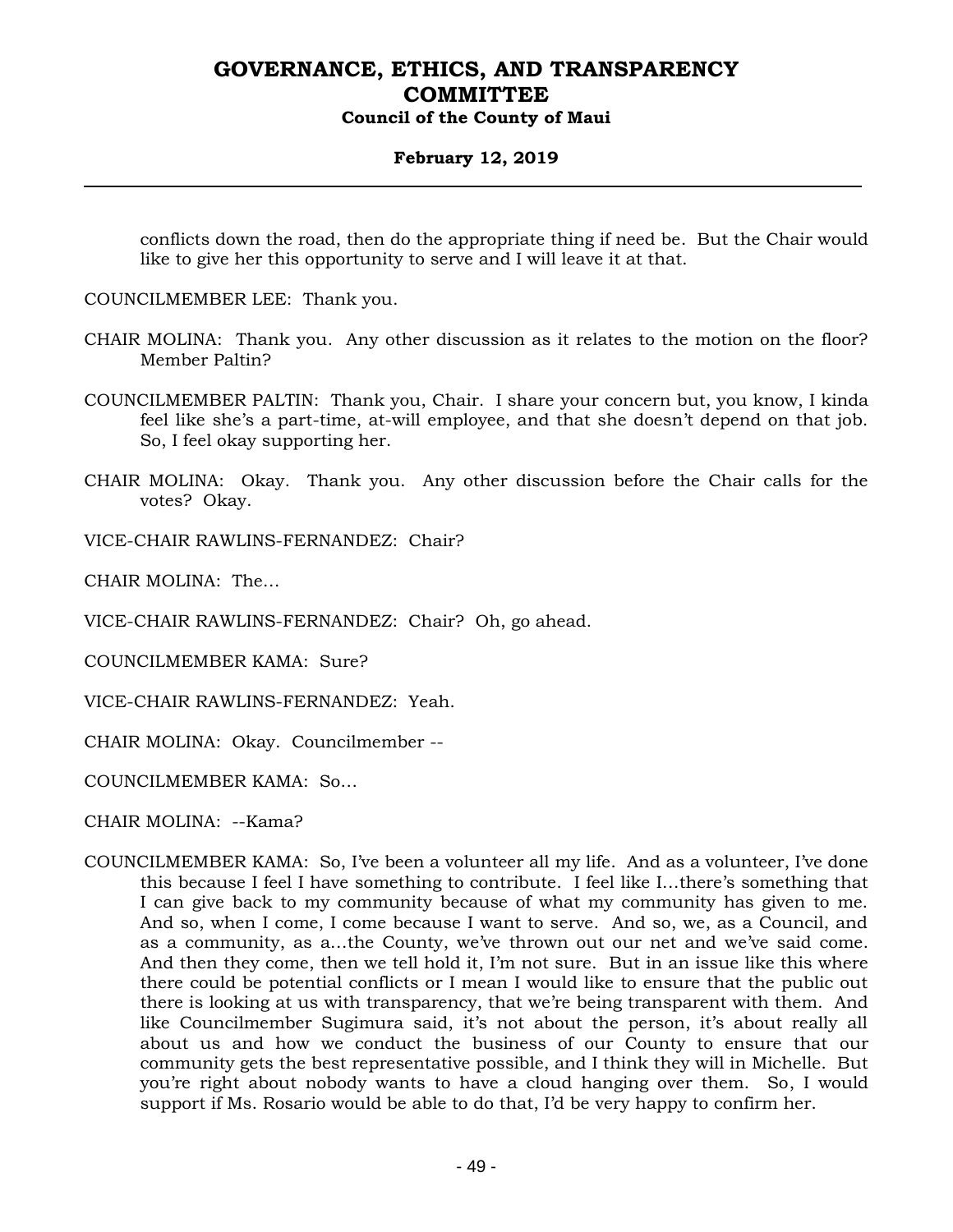### **February 12, 2019**

CHAIR MOLINA: Okay. Thank you, Ms. Kama. Ms. Rawlins-Fernandez?

- VICE-CHAIR RAWLINS-FERNANDEZ: Mahalo, Chair. I know Ms. Del Rosario. And I know she's an independent thinker. She's very smart and wouldn't compromise herself. The conflict of interest from…as I understand it is if there's a direct financial gain. And in this situation, as an employee of Ms. King, it's Ms. King who decides on her salary. Cost of Government doesn't decide her salary. So, there is no direct financial gain. I think…I mean I would support that advise or an advisory decision from the Board of Ethics. And I think, you know, for her own reputation, she'd probably, you know, be in support of doing it herself just to clear the air. But I will be voting in support of her nomination to the Cost of Government Commission. Mahalo.
- CHAIR MOLINA: All right. Thank you very much, Ms. Rawlins-Fernandez. Any other discussion before the Chair calls for the votes? Okay. Seeing none, all those in favor of approving Ms. Del Rosario on the resolution to approve, signify by saying "aye."

COUNCILMEMBERS VOICED AYE.

CHAIR MOLINA: All those opposed?

COUNCILMEMBER HOKAMA: No.

CHAIR MOLINA: Okay. Chair will mark it eight "ayes," and one "no," Mr. Hokama.

- **VOTE: AYES: Chair Molina, Vice-Chair Rawlins-Fernandez, Councilmembers Kama, King, Lee, Paltin, Sinenci, and Sugimura.**
	- **NOES: Councilmember Hokama.**
	- **ABSTAIN: None.**
	- **ABSENT: None.**
		- **EXC.: None.**

**MOTION CARRIED.**

**ACTION: ADOPTION OF RESOLUTION TO APPROVE THE APPOINTMENT OF BRENDA "MICHELLE" DEL ROSARIO TO THE COST OF GOVERNMENT COMMISSION AND FILING OF RESOLUTION TO DISAPPROVE.**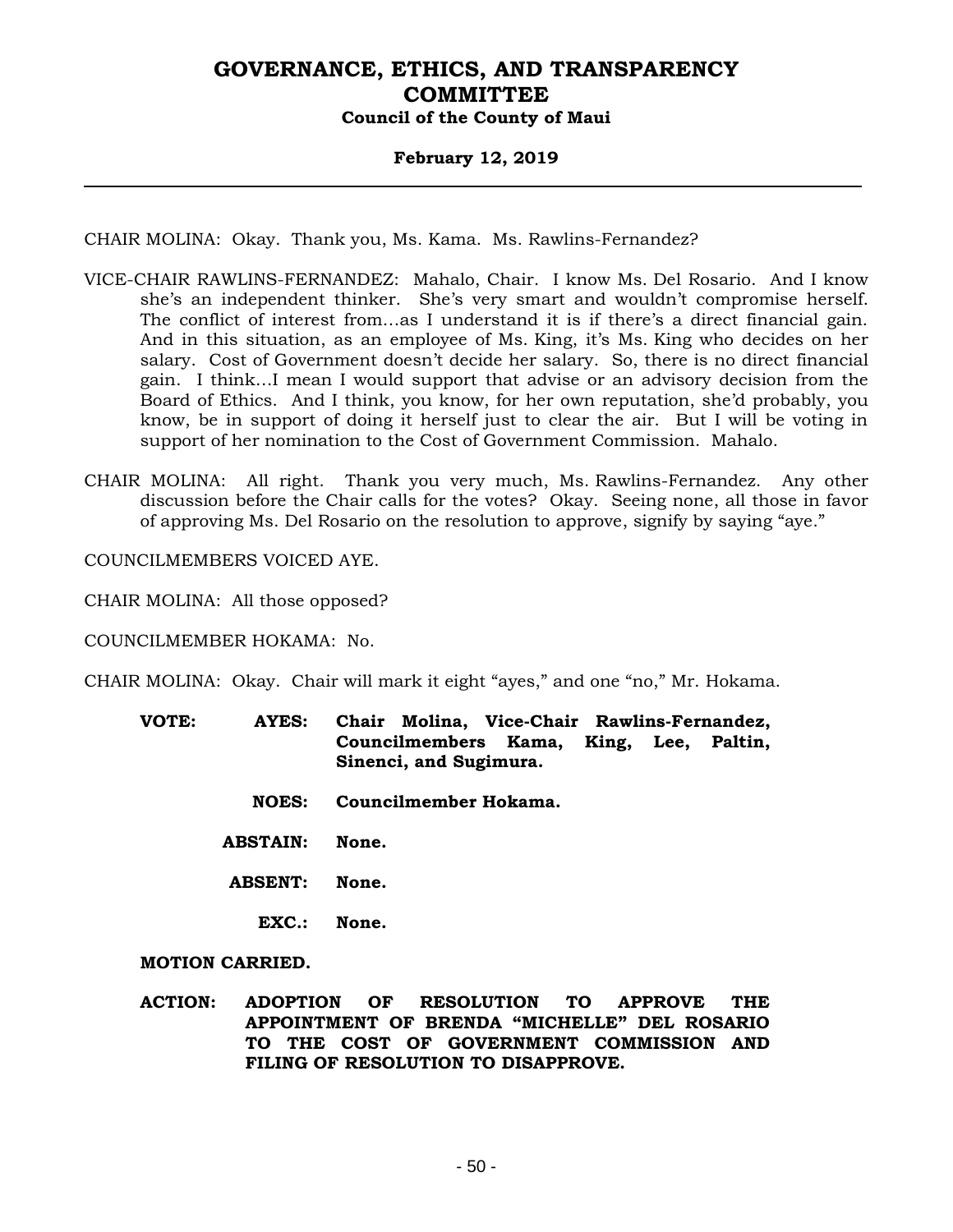#### **February 12, 2019**

- CHAIR MOLINA: Okay. And the Chair again would encourage Ms. Del Rosario in light of the discussion to get an advisory opinion from the Ethics Board as well. All right. Continuing with the Cost of Government, I believe Member Paltin made a request for a discussion and separate vote for first, Bonnie De Rose, and then Sarah Simmons. We'll first discuss Ms. De Rose. Ms. Paltin, you have the floor.
- COUNCILMEMBER PALTIN: Thank you, Chair. So, you know, similar to other Members have said today, it's nothing with that nominee and the applicant that is the problem. I just recently became aware that she had a health condition in which she's in the hospital. And so, I think that maybe she might not be able to…it just happened over the weekend. So --

CHAIR MOLINA: Okay.

COUNCILMEMBER PALTIN: --that's…

- CHAIR MOLINA: Would you like a comment from Ms. Baisa from the Mayor's Office with regards to that? Ms. Baisa, are you prepared to respond to what Councilmember Paltin stated about Ms. De Rose's health condition and ability to serve?
- MS. BAISA: Thank you very much, Chair. I was not aware of it until I just heard it. In fact, I attended the recent meeting and spoke with her on the phone also and she looked okay. So, news to me. Thank you.
- COUNCILMEMBER PALTIN: Yeah, on social media with her stepdaughter. And so, it was just accident, you know. So, I think in light of that.
- CHAIR MOLINA: Well, thank you for making us aware of that. Chair hasn't been made aware of her condition as well. And having formally served in the Arakawa Administration and staffing the Cost of Government Commission, I can tell you that Ms. De Rose has always participated in the discussions. So, she's been very effective. And from my personal observations, I think she would make a very good reappointment. Any other discussion as it relates to Ms. De Rose prior to the Chair making a recommendation?

COUNCILMEMBER KING: Chair? Just --

CHAIR MOLINA: Yes --

COUNCILMEMBER KING: --a question --

CHAIR MOLINA: --Chairman King?

COUNCILMEMBER KING: --for Ms. Paltin. Was there a request from the family to remove her name or do we have any…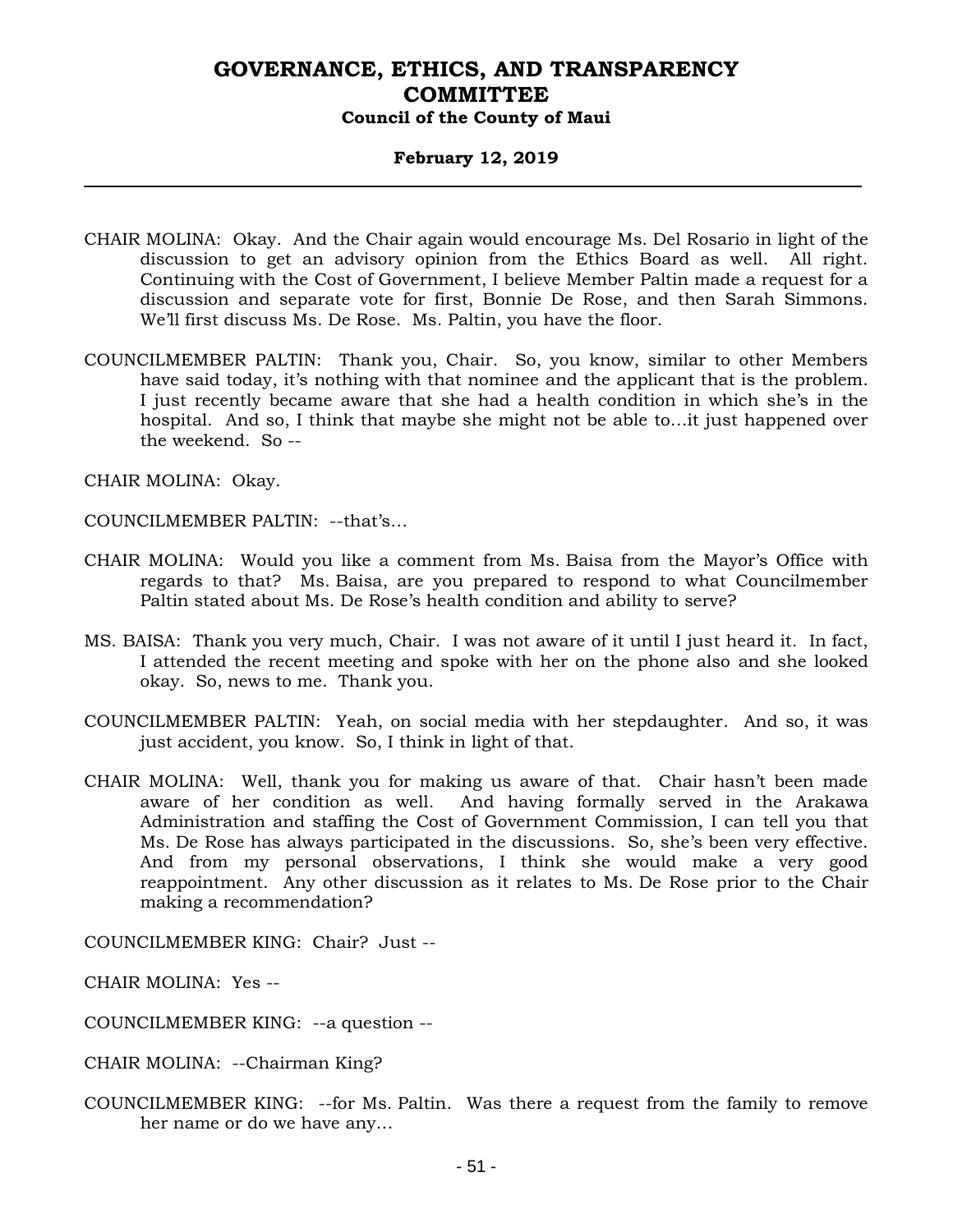### **February 12, 2019**

- CHAIR MOLINA: Ms. Paltin, just to clarify Chairman King's question, was there a request from the family to have Ms. De Rose's nomination be reconsidered because of her health?
- COUNCILMEMBER PALTIN: No, not to me.
- COUNCILMEMBER KING: Okay. So, you know, like the previous situation, if we approve it and then there is something, we can address it then maybe.
- CHAIR MOLINA: And I'm sure under Ms. Baisa's watch, she'll monitor the situation should she be confirmed. Okay. Seeing none, then the Chair will call for a motion to place the name of Bonnie De Rose on the resolution to approve as a nominee to the Cost of Government Commission; and to allow Staff to make any nonsubstantive changes.

COUNCILMEMBER SUGIMURA: So move.

COUNCILMEMBER LEE: So move.

CHAIR MOLINA: Moved by Member Lee --

COUNCILMEMBER SUGIMURA: Second.

- CHAIR MOLINA: --and seconded by Member Sugimura. Any discussion? Seeing none, all those in favor, signify by saying "aye."
- COUNCILMEMBERS VOICED AYE.

CHAIR MOLINA: All those opposed?

- COUNCILMEMBER HOKAMA: No.
- COUNCILMEMBER PALTIN: No.
- CHAIR MOLINA: Okay. For the record, Members Hokama and Member Paltin. So, Chair will mark it seven "ayes," and two "noes."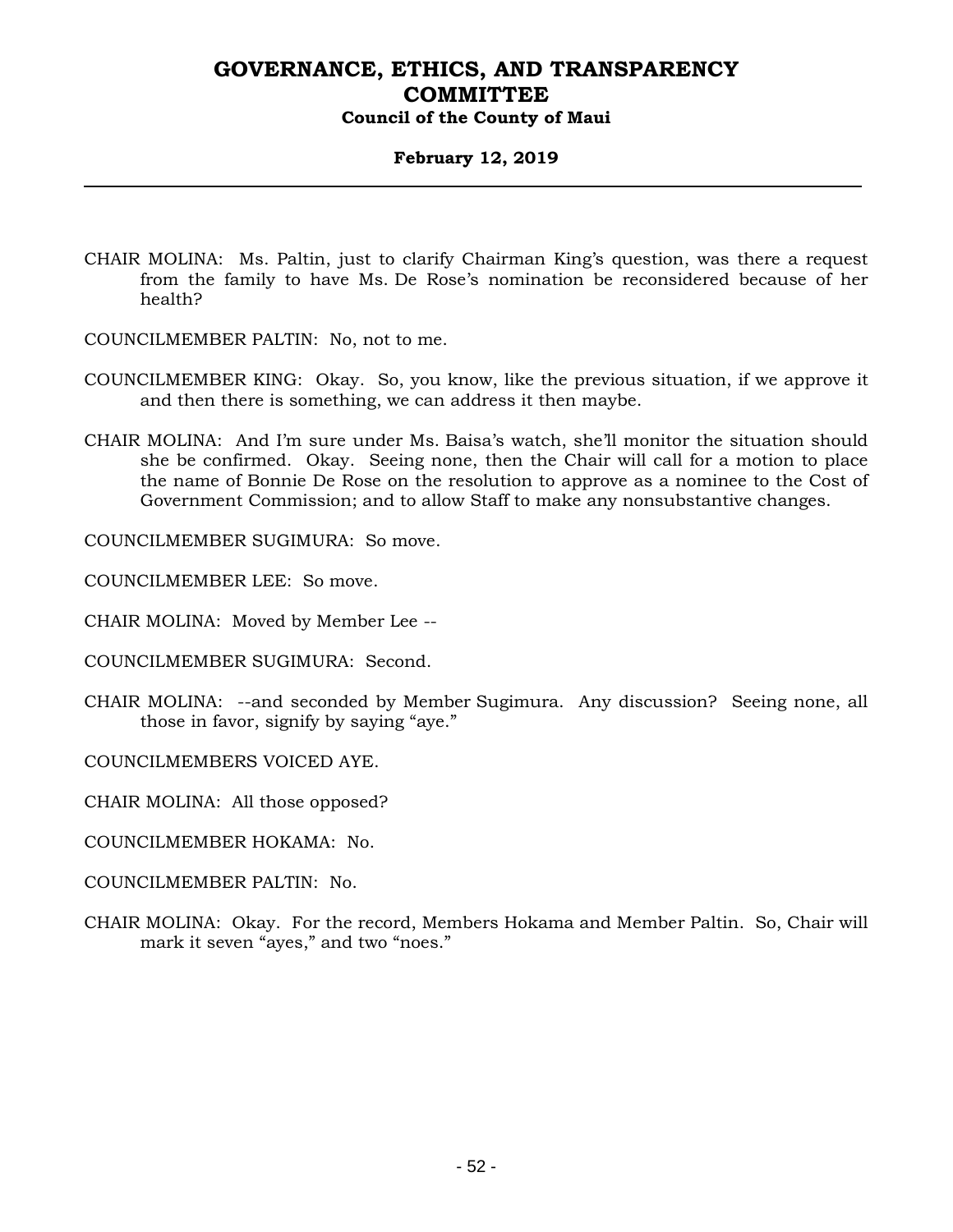### **February 12, 2019**

| VOTE: | AYES:        | Chair Molina, Vice-Chair Rawlins-Fernandez,<br>Councilmembers Kama, King, Lee, Sinenci, and<br>Sugimura. |
|-------|--------------|----------------------------------------------------------------------------------------------------------|
|       | <b>NOES:</b> | <b>Councilmembers Hokama and Paltin.</b>                                                                 |

**ABSTAIN: None.**

**ABSENT: None.**

**EXC.: None.**

#### **MOTION CARRIED.**

#### **ACTION: ADOPTION OF RESOLUTION TO APPROVE THE APPOINTMENT OF BONNIE DE ROSE (REAPPOINT) TO THE COST OF GOVERNMENT COMMISSION AND FILING OF RESOLUTION TO DISAPPROVE.**

- CHAIR MOLINA: Okay. Thank you, Members. And the other consideration from Member Paltin as it relates to the Cost of Government Commission, Sarah Simmons. Ms. Paltin, you have the floor.
- COUNCILMEMBER PALTIN: Thank you, Chair. Similar to the first discussion we had, I believe this employee…this nominee is a County employee full-time. And so, you know, similar concerns that it could be a conflict of interest, and it has nothing to do with the applicant-nominee but, you know, with the role and whatnot.
- CHAIR MOLINA: Okay. Ms. Baisa, are you prepared to respond to Councilmember Paltin's concern?
- MS. BAISA: Well, I…thank you, Chair. I don't know if everybody has access to an application. But Ms. Simmons is employed by the County in the Prosecutor's Office. And her employer does not have a problem with her serving. And this was her wish. So, it…again, it becomes your decision.

CHAIR MOLINA: Okay. Ms. Paltin, any --

COUNCILMEMBER PALTIN: Yeah, I…

CHAIR MOLINA: --additional comments?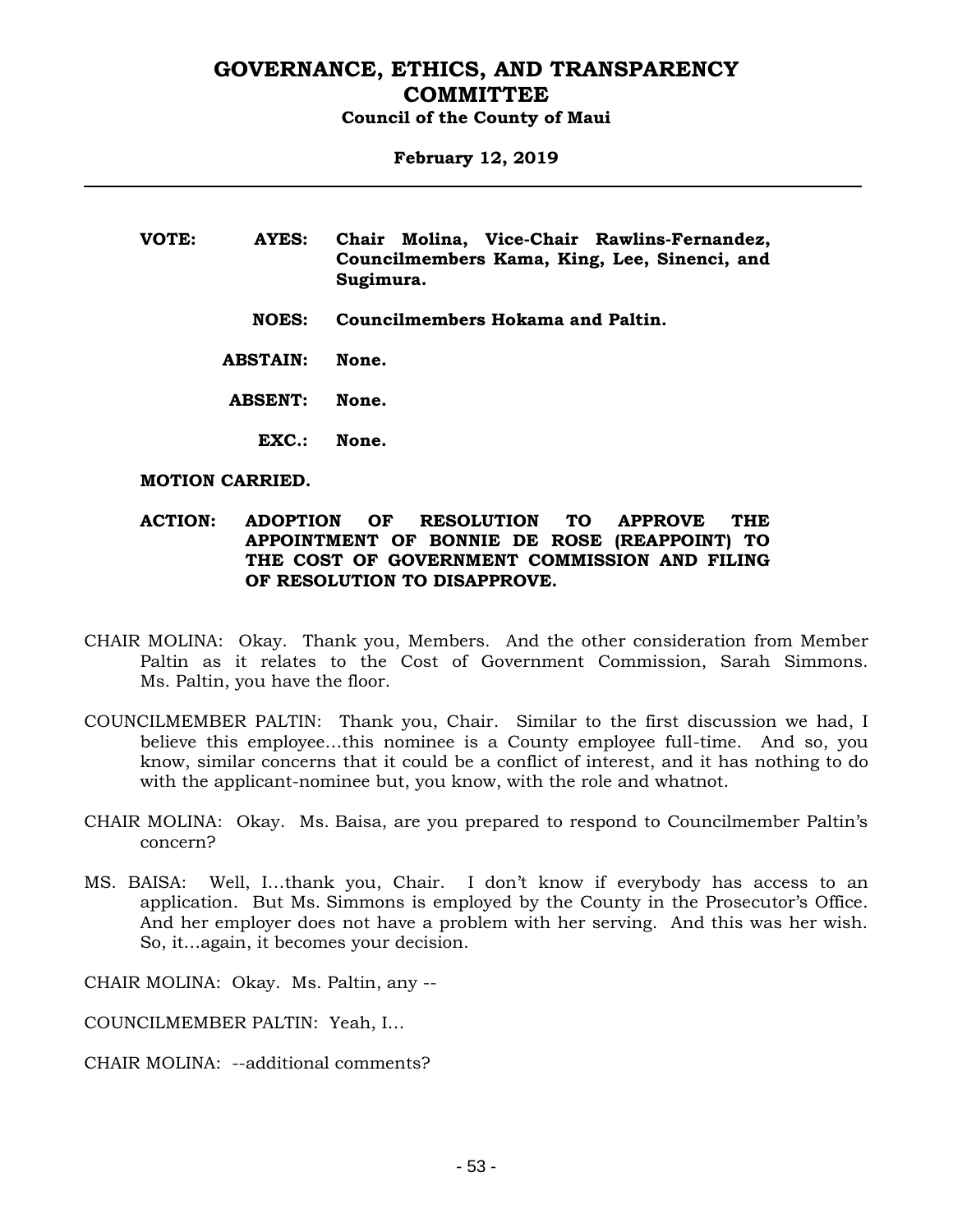#### **February 12, 2019**

- COUNCILMEMBER PALTIN: I just…I feel like it's a little too close to home. And, you know, for the reasons that Mr. Hokama and Ms. Sugimura had previously stated. I'm opposed to this nominee.
- CHAIR MOLINA: Okay. Thank you. Members, any other comments as it relates to this prior to the Chair making a recommendation? Ms. King?
- COUNCILMEMBER KING: Chair, I have a question on this…the application. The employer and position…the employer is the Prosecutor's Office and the position is Deputy Prosecutor? Is that correct --
- CHAIR MOLINA: Ms. Baisa?
- COUNCILMEMBER KING: --Ms. Baisa?
- MS. BAISA: I'm sorry, I missed the question.
- COUNCILMEMBER KING: Well, I'm trying to…because it's a little confusing on the application, current employer and position. So, her employer is County of Maui Prosecutor's Office and the --

MS. BAISA: Yes.

- COUNCILMEMBER KING: --position is a Deputy Prosecutor?
- MS. BAISA: As a Deputy Prosecutor.
- COUNCILMEMBER KING: Okay. And then, is that a…that's a civil service position or is at-will?
- MS. BAISA: I'm sorry, Ms. King, I don't know.
- COUNCILMEMBER KING: Oh, maybe Mr. Kushi knows.
- CHAIR MOLINA: Mr. Kushi, are you able to respond? And, Members, we got a reminder from *Akaku* television to ask us to please speak into the mics so you can be heard much more loudly and clearly. Mr. Kushi?
- MR. KUSHI: Yeah, Mr. Chair, Member King, Deputy Prosecutors as well as Deputy Corp. Counsels are all at-will.
- COUNCILMEMBER KING: Okay. So, that's for the four-year term or is that…what…is that appointed along with the Mayor? The Mayor appoints for the four-year term or…
- MR. KUSHI: Maybe shorter. It's at-will.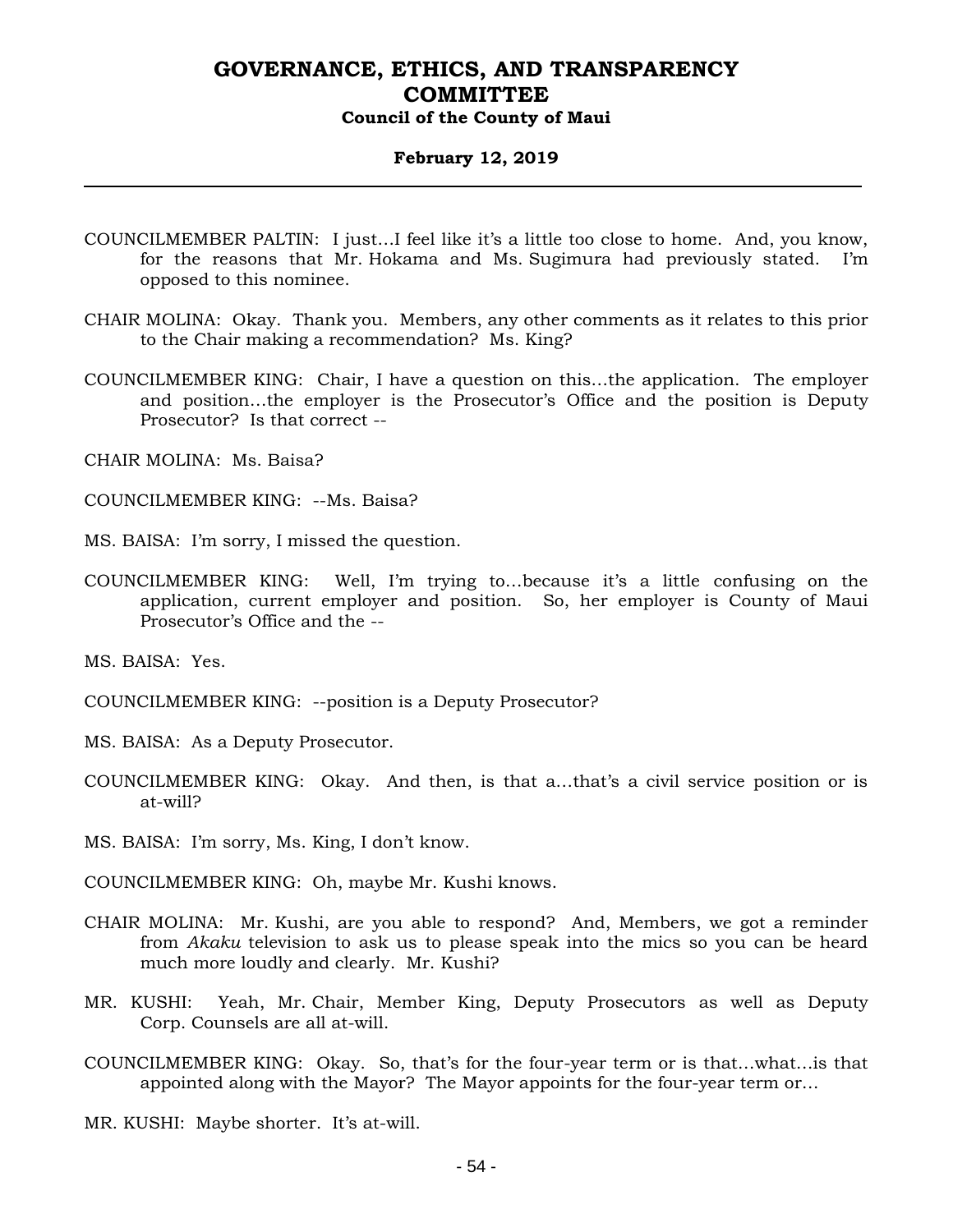#### **February 12, 2019**

COUNCILMEMBER KING: Okay.

MR. KUSHI: It depends where the…which way the wind is blowing.

COUNCILMEMBER KING: Okay. Okay. And then, Chair, so, if we do approve this person, then would we make the same directive and request that they --

CHAIR MOLINA: Get an advisory opinion?

COUNCILMEMBER KING: --get advisory opinion from the Board of Ethics --

CHAIR MOLINA: Sure.

COUNCILMEMBER KING: --on --

CHAIR MOLINA: We can make that --

COUNCILMEMBER KING: --potential conflict --

CHAIR MOLINA: --request to…

COUNCILMEMBER KING: --of interest?

CHAIR MOLINA: Okay. That's a fair request. Okay. Any other discussion before the Chair makes a recommendation? Okay. So, be it. Chair recommends putting the name of Sarah Simmons on the resolution to approve as the Mayor's nominee to the Cost of Government Commission. Is there a motion on the floor?

COUNCILMEMBER SUGIMURA: So move.

CHAIR MOLINA: Moved by Member Sugimura. Is there a second?

COUNCILMEMBER LEE: Second.

CHAIR MOLINA: Seconded by Member Lee. Any discussion? Seeing none, all those in favor, signify by saying "aye."

COUNCILMEMBERS VOICED AYE.

CHAIR MOLINA: All those opposed?

COUNCILMEMBER HOKAMA: No.

COUNCILMEMBER PALTIN: No.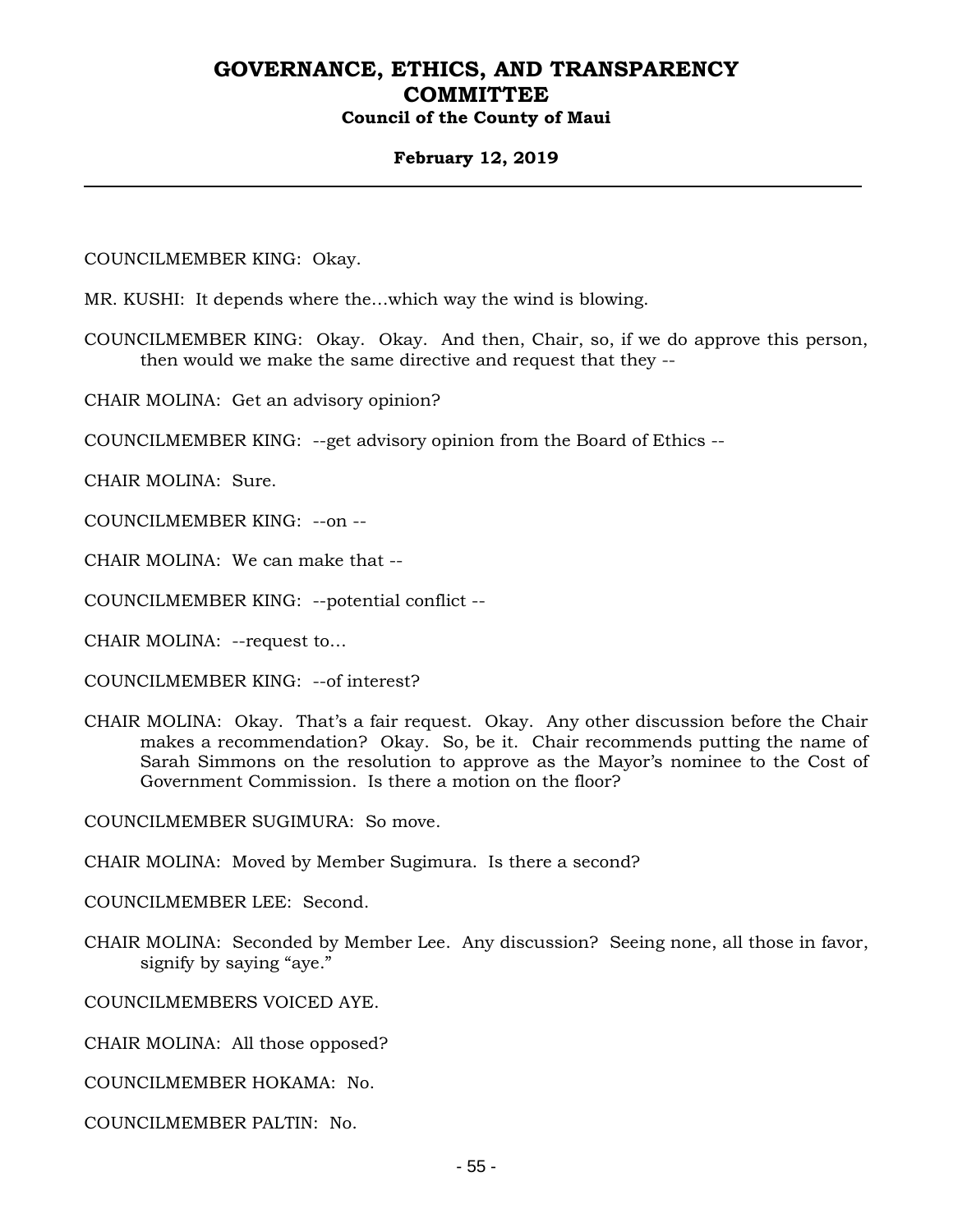#### **February 12, 2019**

- CHAIR MOLINA: Okay. We will mark it seven "ayes," and two "noes," Members Hokama and Paltin.
	- **VOTE: AYES: Chair Molina, Vice-Chair Rawlins-Fernandez, Councilmembers Kama, King, Lee, Sinenci, and Sugimura.**
		- **NOES: Councilmembers Hokama and Paltin.**
		- **ABSTAIN: None.**
		- **ABSENT: None.**
			- **EXC.: None.**

#### **MOTION CARRIED.**

### **ACTION: ADOPTION OF RESOLUTION TO APPROVE THE APPOINTMENT OF SARAH SIMMONS TO THE COST OF GOVERNMENT COMMISSION AND FILING OF RESOLUTION TO DISAPPROVE.**

CHAIR MOLINA: Okay. Thank you very much, Members. So, that completes the Cost of Government separation matters. Let us --

COUNCILMEMBER SUGIMURA: Chair?

CHAIR MOLINA: --move on.

COUNCILMEMBER SUGIMURA: Can I ask --

CHAIR MOLINA: Yes.

COUNCILMEMBER SUGIMURA: --a question? So, what --

CHAIR MOLINA: Miss…

COUNCILMEMBER SUGIMURA: --you're doing now is that anybody who works for the County, you're asking them to get a Board of Ethics' opinion whether they can serve or not? Is that what's happening? It --

CHAIR MOLINA: Well --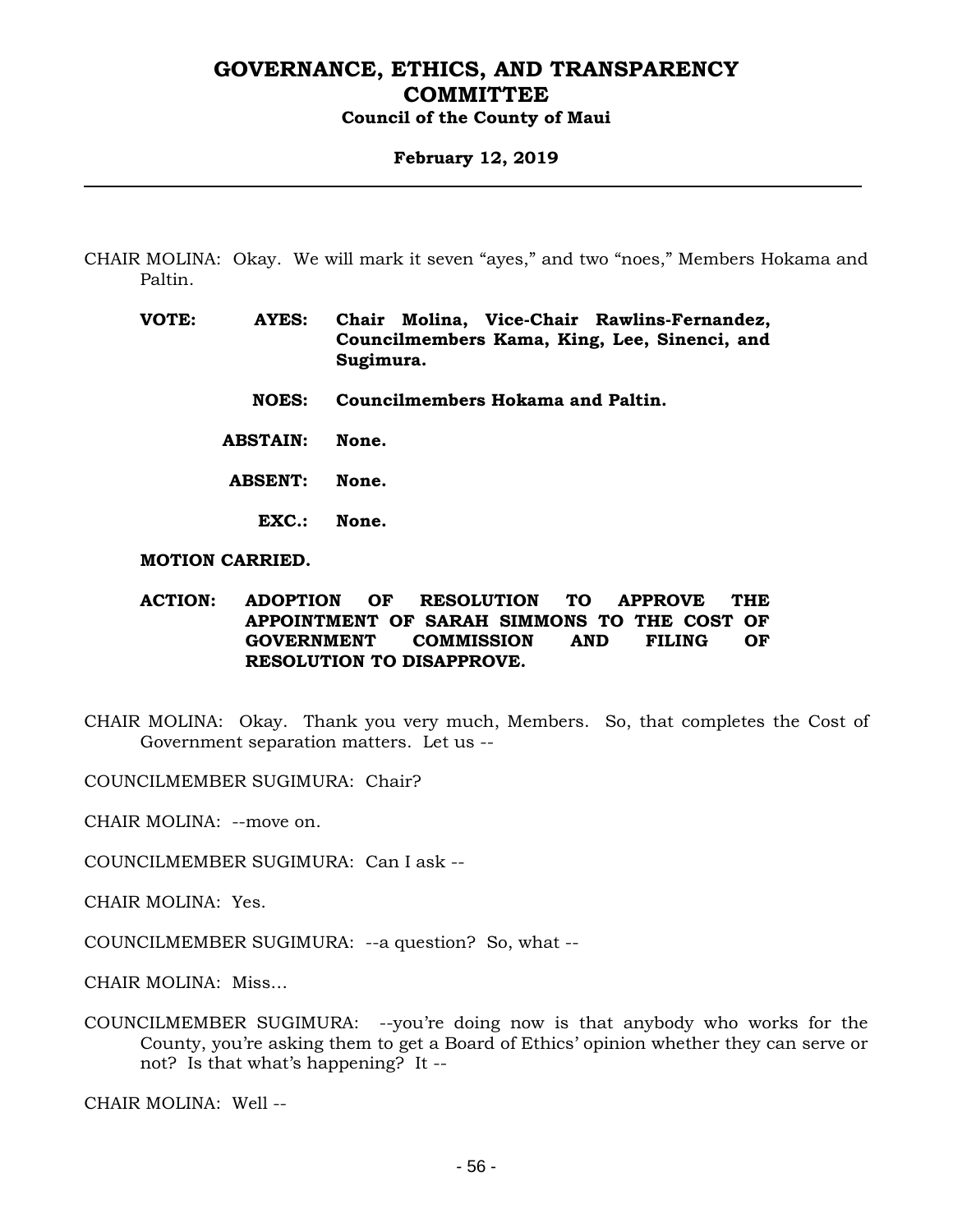### **February 12, 2019**

COUNCILMEMBER SUGIMURA: --sounds like that.

- CHAIR MOLINA: --I'm not asking but Members…the body, it's you, you're making the suggestion, and if…and it's been agreed upon by the Administration that…of course, everybody is different. We did have a…some folks who became employed by the County that was approved by the previous Councils, and they were not, to my knowledge, asked to get an advisory opinion; however, if it is the will of this particular Council that any future nominees from the Mayor that are employed by the County that they get an advisory opinion, then that's…so be it. So, Ms. Baisa?
- MS. BAISA: Thank you, Chair. I will be very happy to convey that to the Mayor. And I think it's fair. It does solve the question and take away any possible problems.
- CHAIR MOLINA: Right. And so, for the record, we want Ms. Simmons to get an advisory opinion as well as Ms. Del Rosario, who we dealt with earlier. Okay. Moving on, Members, let us go now, I see Mr. Croly who's here. The discussion on the Real Property Review Board, I believe Chairman King, you made a request for separation. So, maybe I'll ask Mr. Croly to respond to some questions from Ms. King. Mr. Croly, if you'll approach the podium. Proceed, Ms. King.
- COUNCILMEMBER KING: Okay. Thank you, Chair. Thanks for coming back, Mr. Croly. My main question was if you've been involved in any appeals yourself, any real property tax appeals or represented anybody in any appeals?
- MR. CROLY: Thank you for that question. Yes, in fact, the first time that I met Scott Teruya was when I appealed my own property taxes for a condominium unit that I own down in Kihei. And I…we reached a stipulation in that appeal and that made me understand the process. And there have been people who have asked me to prepare paperwork for them for an appeal. I don't do that as a regular matter but I did prepare paperwork for people who had made an appeal and represented them in that matter. But it's not something that I do on a regular basis or anything.
- COUNCILMEMBER KING: Okay. Do you think that that gives you any bias towards approving appeals or…I mean how does that affect your…how will that affect your position on that Board of Appeals?
- MR. CROLY: I certainly don't think it creates a bias. It just --

COUNCILMEMBER KING: Okay.

- MR. CROLY: --creates an awareness of the process and a better understanding, which the general public I don't think has, of what constitutes a valid appeal.
- COUNCILMEMBER KING: Okay. So, you wouldn't be…have any more propensity towards approving appeals than not, you'll just look at it objectively?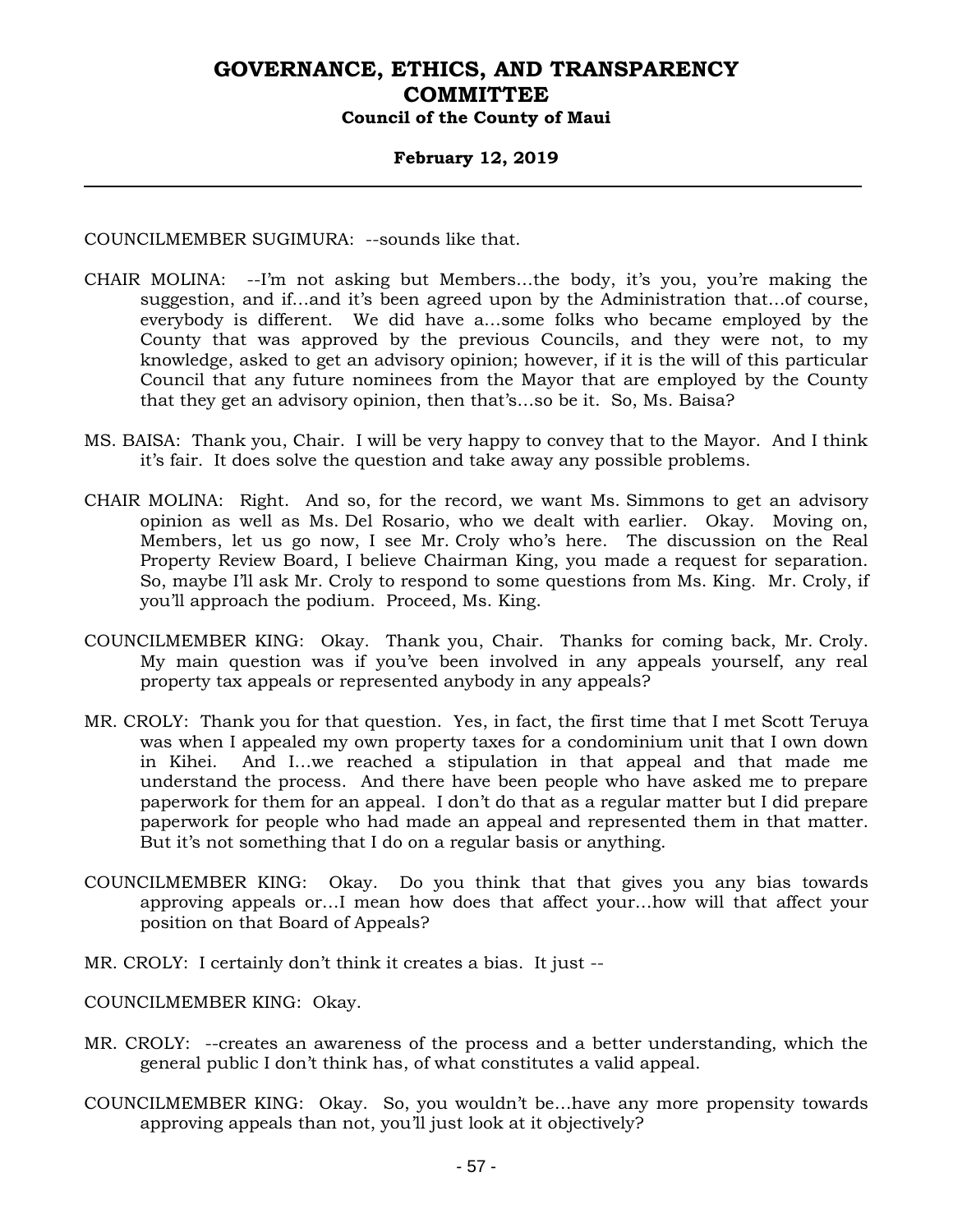### **February 12, 2019**

MR. CROLY: Absolutely.

COUNCILMEMBER KING: Okay.

- MR. CROLY: I think I understand the…what goes into the assessments and can be objective about whether or not the assessment was correct, and what goes into the evaluation of proper notice and so forth that people must serve, and helping to make a decision on the board as to whether that was properly done or not.
- COUNCILMEMBER KING: Okay. And for the period that you serve on this board, would you agree to not put yourself in a position of assisting people in their appeals because then they'll be coming to you for…
- MR. CROLY: Right. And certainly, even someone asks me my opinion on something, I would be sure to reveal that if their appeal became, you know, before the board, and then let the board decide whether or not I should consider that. There are people who know me and know that I understand matters of real property taxes and so forth and will just ask me a question just as people would ask you a question about the County Council. And if I were to provide them with any information and then later, they would appeal before the…appear before the board, I would expect that I would reveal that I may have advised that person whether that person paid me or not. And again, that's not a business that I'm in. It's just that people do understand that I understand that end of the --

COUNCILMEMBER KING: Okay.

MR. CROLY: --things.

COUNCILMEMBER KING: Okay. Thank you.

- CHAIR MOLINA: Okay. Thank you, Ms. King. Members, any other questions for Mr. Croly prior to the Chair making a recommendation? Mr. Hokama?
- COUNCILMEMBER HOKAMA: Well, thanks for putting yourself up to this, Mr. Croly. So, I appreciate your nomination to this important board. How do you separate your bias for or against the short-term rental program because some of these variances is to correct any legal activity already done to become legal? How do you deal with this?
- MR. CROLY: Well, I understand…I think I understand the laws relating to the ability or inability of the County to change a classification based on a use that's not allowed. Those of us who have permits, myself, a bed-and-breakfast permit, we are by this Council directed into a certain tax classification. Someone who doesn't have a permit but makes the same use, well, while I would think that they should be put into a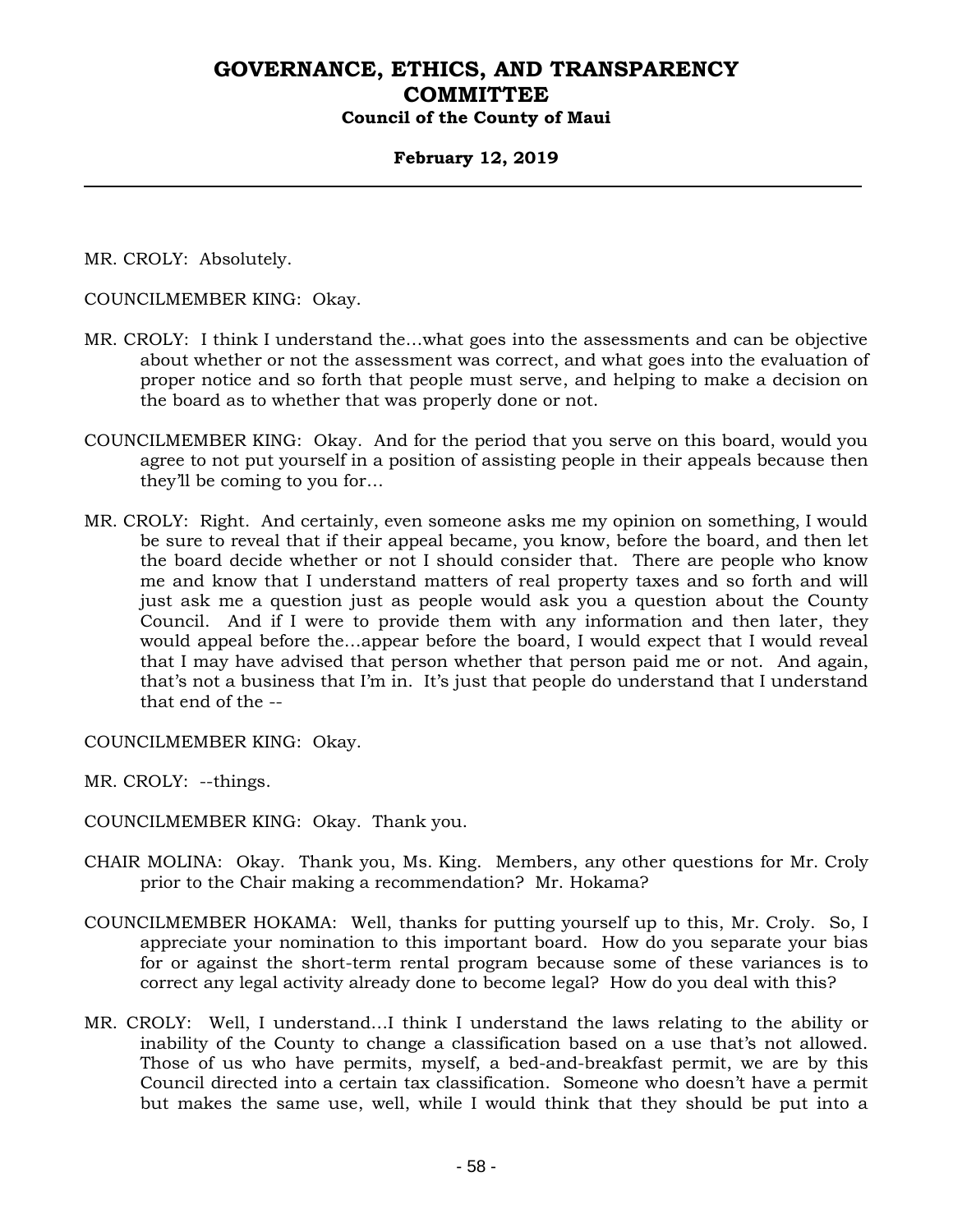### **February 12, 2019**

different classification, I understand that the County doesn't have that authority to do so. And I think that I certainly can separate that…those concerns that I might have.

- COUNCILMEMBER HOKAMA: Do you believe currently that the County's process is that has…it has set up and maintained for many years including a filing deadline to be currently appropriate?
- MR. CROLY: I certainly feel like the County has a very clear and appropriate process for appeal. If you asked me would you change the process in some way, shape, or form, I might advocate for changing the process in some way, shape, or form. But if I serve on this Commission, the process is the process, understanding whether or not someone has met a deadline or not met a deadline is a black-and-white issue.
- COUNCILMEMBER HOKAMA: I see it the same way, Mr. Croly. So, I appreciate that comment. We are always looking at improving our process. So, if you had recommendations that will be appreciated 'cause more than likely, it might take an ordinance for some adjustments. So, I'd be curious on your recommendations --
- MR. CROLY: Thank you.
- COUNCILMEMBER HOKAMA: --of improvement. Chairman, thank you very much for my opportunity.
- CHAIR MOLINA: Thank you, Member Hokama. Committee Members, any other questions for Mr. Croly? Okay. Member Rawlins-Fernandez?
- VICE-CHAIR RAWLINS-FERNANDEZ: Aloha, Mr. Croly.
- MR. CROLY: Aloha.
- VICE-CHAIR RAWLINS-FERNANDEZ: Mahalo for being here and for your willingness to serve. Are you a paid, registered, or lobbyist under the definition of the State law?
- MR. CROLY: Thank you for that question. No, I've never been a paid lobbyist. And I am registered currently as a spokesperson for…as a volunteer for the Maui Vacation Rental Association. However, recently, I have resigned from the board of the Maui Vacation Rental Association and would no longer be speaking on behalf of that association. I continue to be a bed-and-breakfast operator, and I will continue to advocate for fair, you know, ordinances that affect me. But I have never been a paid lobbyist for any organization, whatsoever.
- VICE-CHAIR RAWLINS-FERNANDEZ: Okay. So, you were, just for clarification, sorry, you were a spokesperson for that organization?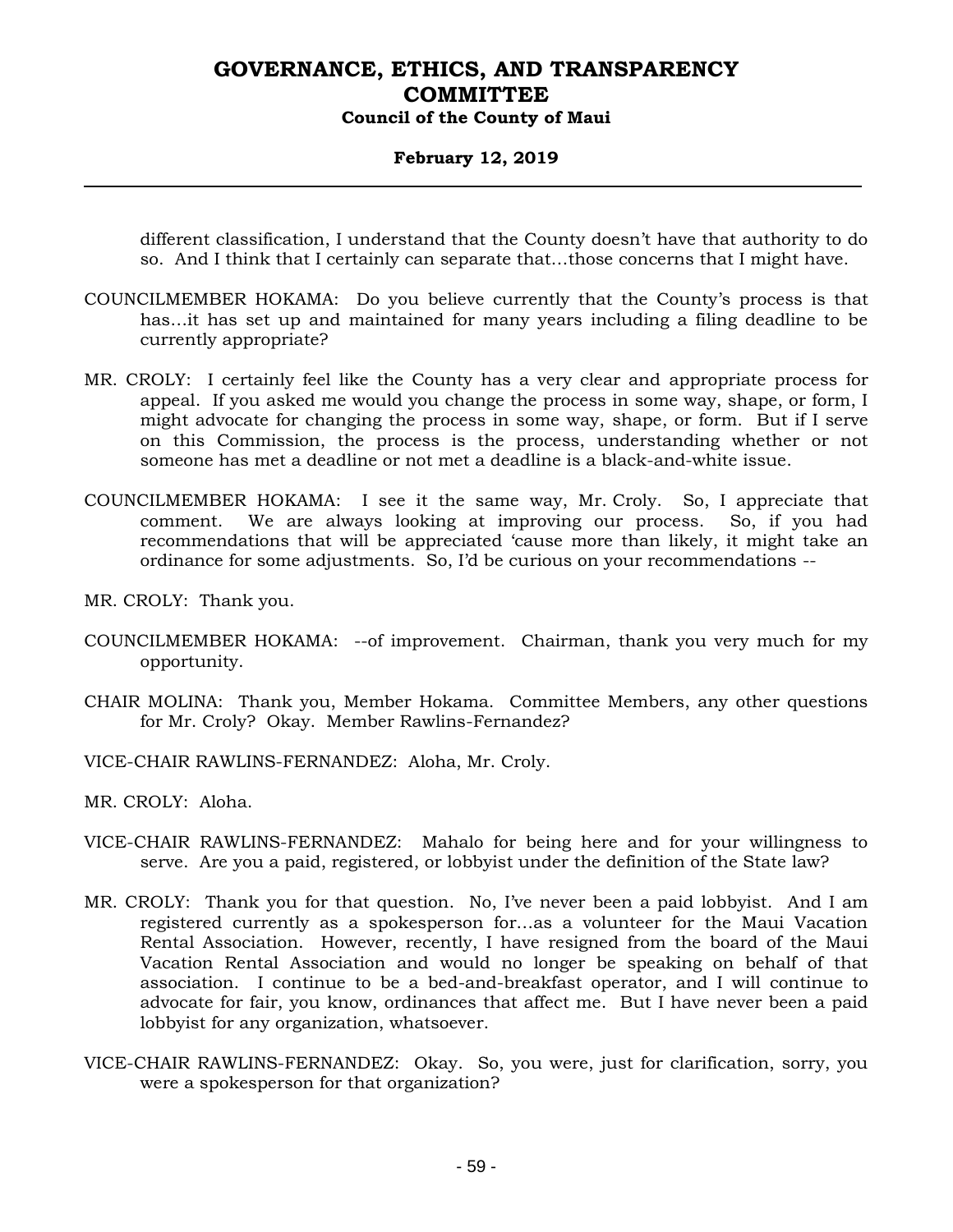#### **February 12, 2019**

- MR. CROLY: Correct. As a volunteer board member on that 501(c) organization, nonprofit organization, directed to education of the public, I acted as a spokesperson for them on a volunteer basis, that is correct.
- VICE-CHAIR RAWLINS-FERNANDEZ: Okay. Under State law, and I'm not sure if it applies to County lobbyist, perhaps, I should ask Corp. Counsel?
- CHAIR MOLINA: All right, Mr. Kushi, are you…will you be able to respond to Ms. Rawlins-Fernandez regarding lobbyists under State law?

MR. KUSHI: I'm sorry --

VICE-CHAIR RAWLINS-FERNANDEZ: 'Cause under State --

MR. KUSHI: --what was the question?

- VICE-CHAIR RAWLINS-FERNANDEZ: --law, it's any kind of lobbying would be considered five hours of work in advocating for a specific organization per month, like five hours per month or something like that. So, does our County law follow that type of…'cause I'm trying to figure out whether there's a difference between being a spokesperson and being a lobbyist under County law I guess.
- MR. KUSHI: Mr. Chair, Member Rawlins, I'm really not sure whether if you're a spokesperson being unpaid, are you then deemed to be a lobbyist, which then requires registration. I'm not sure about that.

MR. CROLY: Chair?

VICE-CHAIR RAWLINS-FERNANDEZ: Okay. Thank you.

CHAIR MOLINA: Excuse me. Hang on, Mr. Croly. Member Rawlins, if you prefer under…the Committee, maybe asking that question, getting it memorialized in writing to your response if that is a preference of yours for further clarification, we can address --

VICE-CHAIR RAWLINS-FERNANDEZ: Okay.

CHAIR MOLINA: --that in that form.

VICE-CHAIR RAWLINS-FERNANDEZ: Mahalo, Chair.

CHAIR MOLINA: Okay. Do you have any other questions for Mr. Croly?

VICE-CHAIR RAWLINS-FERNANDEZ: I think Mr. Croly may have something to add to that?

CHAIR MOLINA: Okay.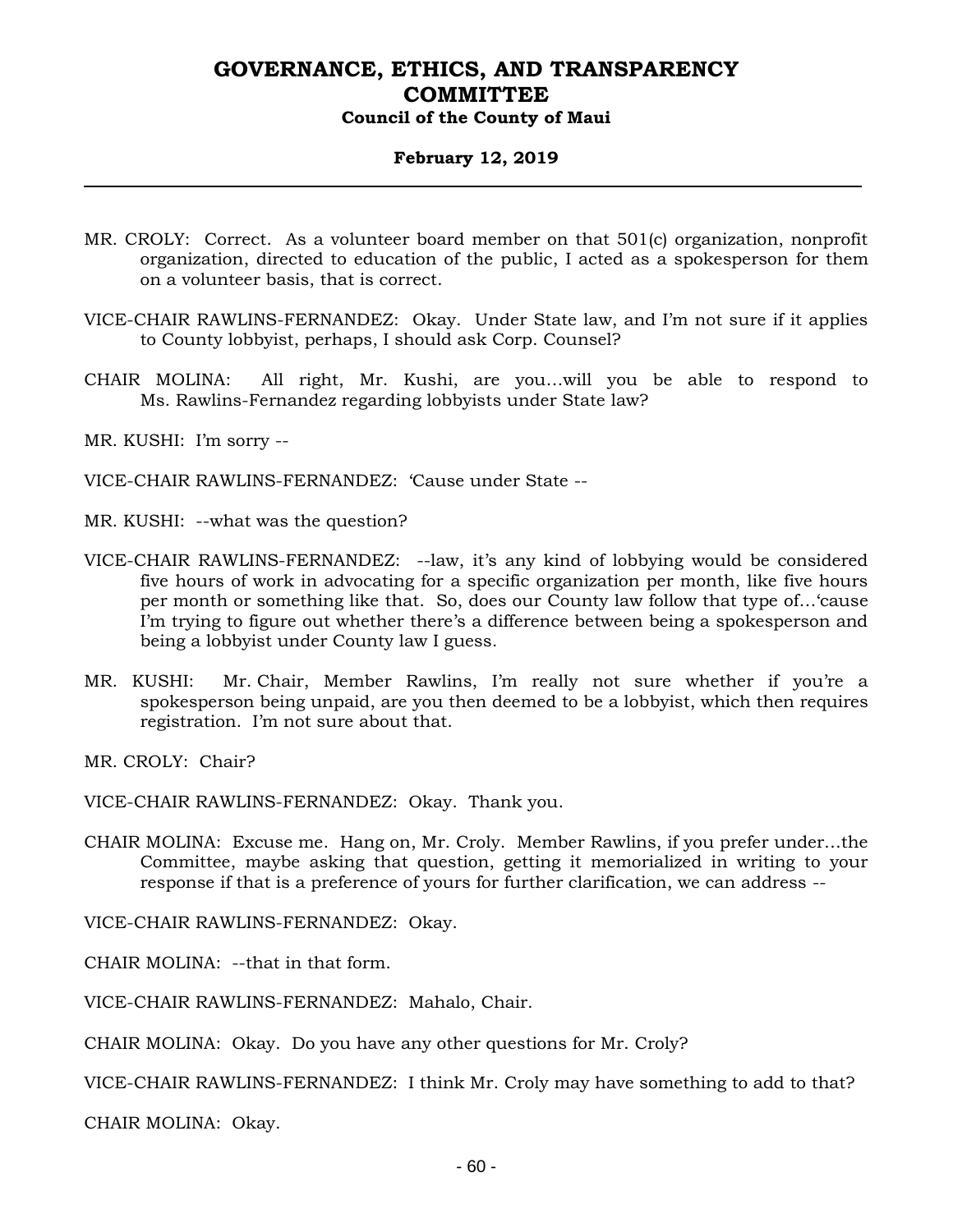#### **February 12, 2019**

MR. CROLY: Yes.

VICE-CHAIR RAWLINS-FERNANDEZ: Okay.

CHAIR MOLINA: Mr. Croly?

MR. CROLY: I am registered. I did register with the County in exactly what I explained to you as an unpaid lobbyist. Okay. I will be unregistering because as I say, I recently resigned from the Maui Vacation Rental Association board, and I'm no longer going to be speaking on their behalf. So, I will be rescinding that, which was filed I don't know, several years ago. So, just to be clear that that paperwork is on file with the County that I was in that capacity.

VICE-CHAIR RAWLINS-FERNANDEZ: Okay. Mahalo, Mr. Croly.

CHAIR MOLINA: Okay.

VICE-CHAIR RAWLINS-FERNANDEZ: Mahalo --

CHAIR MOLINA: Thank you.

VICE-CHAIR RAWLINS-FERNANDEZ: --Chair.

CHAIR MOLINA: Thank you, Ms. Rawlins-Fernandez. Members, any other questions for Mr. Croly prior to the Chair making a recommendation? Seeing none, thank you, Mr. Croly. Okay. Members, the…based on the comments from Mr. Croly, Chair is prepared to recommend submitting his name on the approval resolution as the Mayor's nominee to the Real Property Tax Review Board. Chair will entertain a motion.

COUNCILMEMBER SUGIMURA: So move.

CHAIR MOLINA: Moved by Member --

COUNCILMEMBER LEE: Second.

CHAIR MOLINA: --Sugimura, seconded by Member Lee. Any discussion with regards to Mr. Croly's nomination? Seeing none, Chair calls for the vote. All those in favor, signify by saying "aye."

COUNCILMEMBERS VOICED AYE.

CHAIR MOLINA: All those opposed? Okay. Chair will mark it unanimous, nine-zero.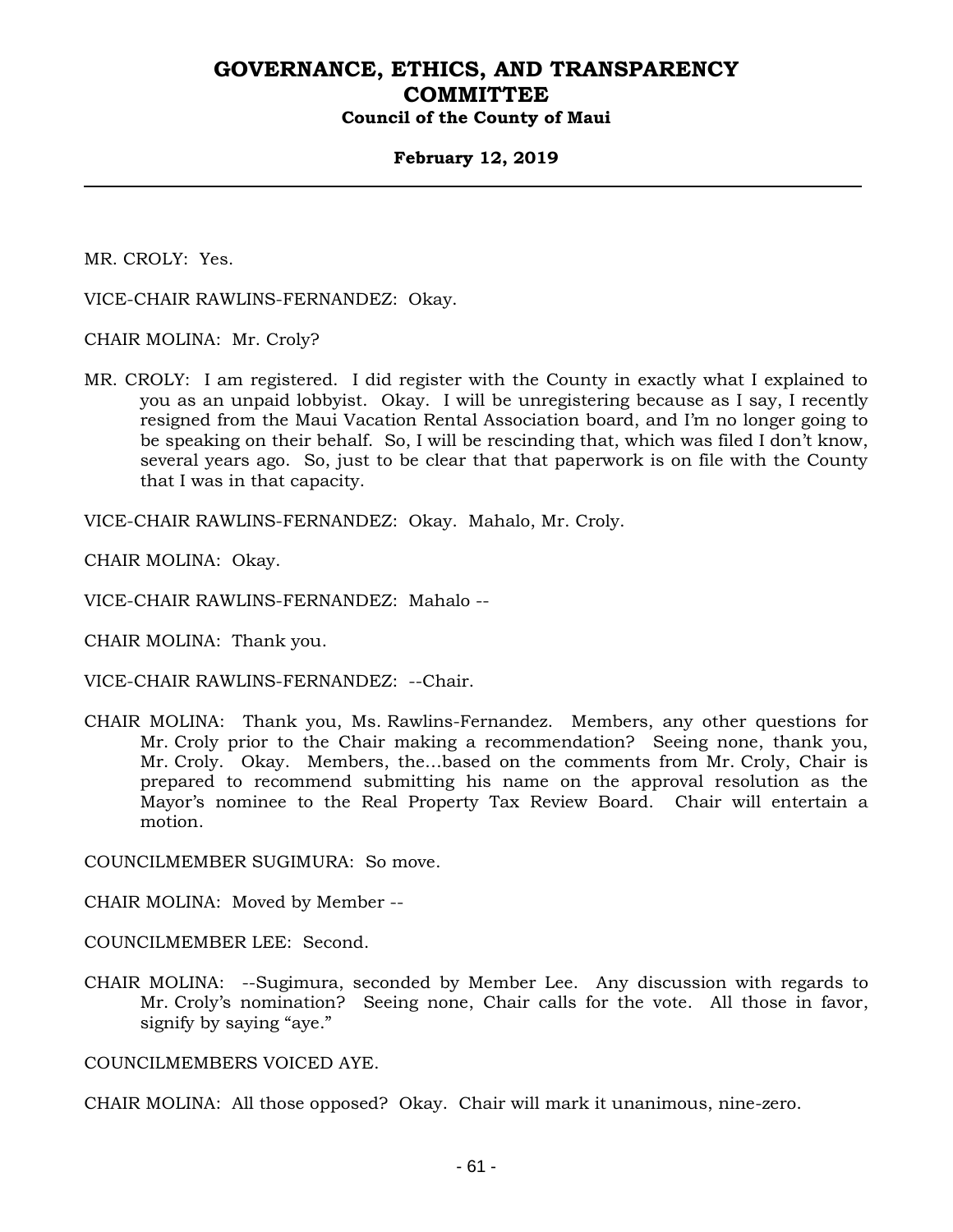**February 12, 2019**

- **VOTE: AYES: Chair Molina, Vice-Chair Rawlins-Fernandez, Councilmembers Hokama, Kama, King, Lee, Paltin, Sinenci, and Sugimura.**
	- **NOES: None.**
	- **ABSTAIN: None.**
	- **ABSENT: None.**
		- **EXC.: None.**

#### **MOTION CARRIED.**

#### **ACTION: ADOPTION OF RESOLUTION TO APPROVE THE APPOINTMENT OF THOMAS CROLY TO THE REAL PROPERTY TAX REVIEW BOARD AND FILING OF RESOLUTION TO DISAPPROVE.**

- CHAIR MOLINA: Thank you. Moving on, Members, we had a consideration I believe, was it Ms. Rawlins-Fernandez for Ms. Yarrow Flower's matter to be a separate vote? Am I correct or was that Ms. Paltin? I'm not sure. Sorry. Staff, could you confirm that? It was Ms. Rawlins-Fernandez? Okay. Yes, Ms. Yarrow Flower is a nominee to the Board of Water Supply. And according to Staff, it was Committee And according to Staff, it was Committee Vice-Chair Rawlins-Fernandez who wanted a separate vote and discussion on Ms. Flower's nomination. She happens to be in the gallery as well. So, if you have any questions for her. Ms. Flower, if you wouldn't mind, please proceed to the podium. Okay. Ms. Rawlins-Fernandez, proceed with your questioning of Ms. Flower.
- VICE-CHAIR RAWLINS-FERNANDEZ: Okay. Aloha, Ms. Flower. Mahalo for being here without even being asked. I appreciate that. And mahalo for your willingness to serve. So, it says that you're currently the land asset manager at Monsanto now there. Is that --
- MS. FLOWER: That's correct.
- VICE-CHAIR RAWLINS-FERNANDEZ: --correct?
- MS. FLOWER: I work for Bayer Crop Science as the land asset manager. It was formerly Monsanto Company.
- VICE-CHAIR RAWLINS-FERNANDEZ: Okay. Do you believe that your current job poses any conflict of interest in your decisions regarding water?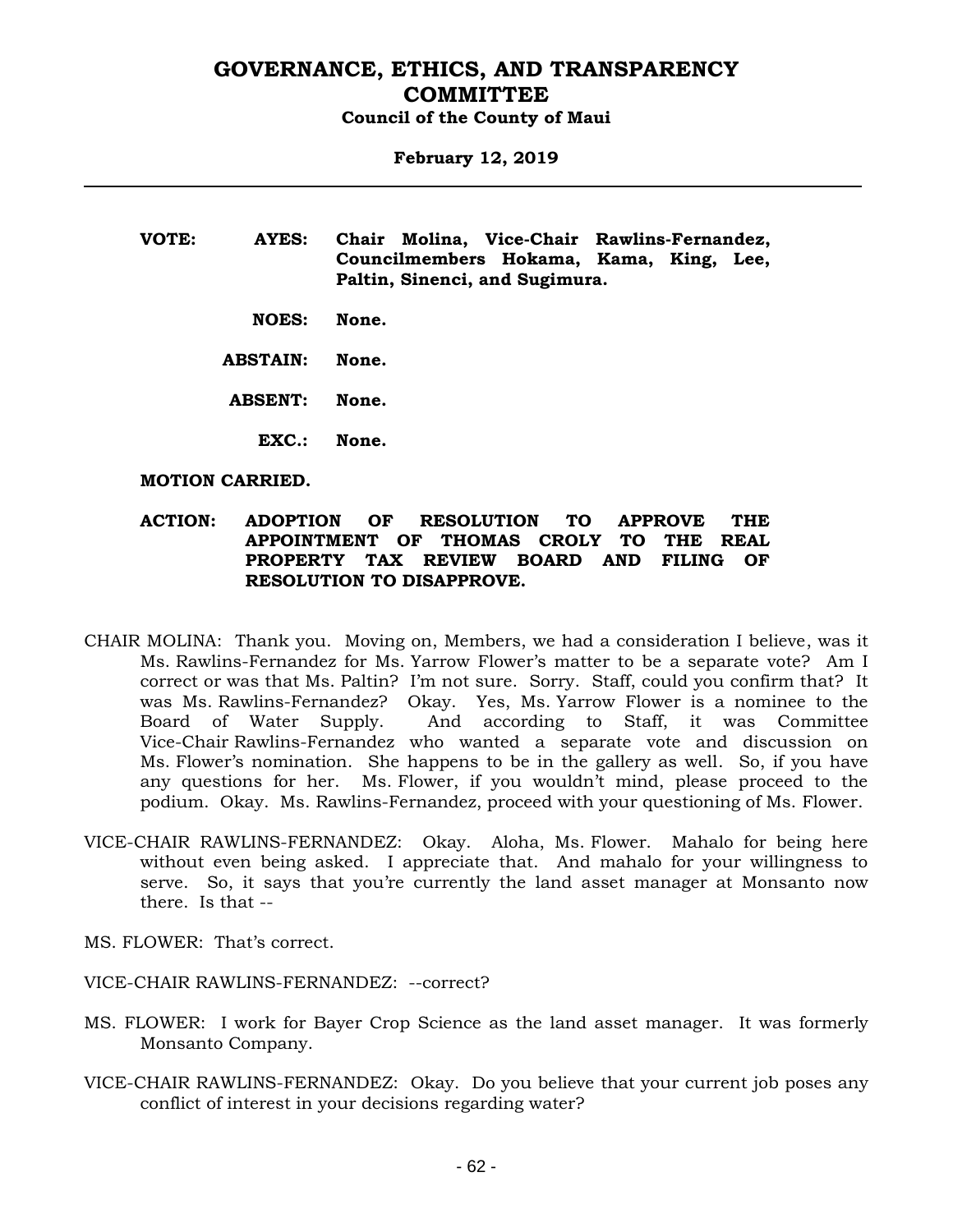#### **February 12, 2019**

MS. FLOWER: I do not.

- VICE-CHAIR RAWLINS-FERNANDEZ: Okay. Does this company have ties in the agricultural industry who would benefit from your placement on this board?
- MS. FLOWER: If I understand your question correctly, what you're asking is if in a position on the Board of Water Supply, I would be in a position to somehow help people in the agriculture industry? Is that correct?

CHAIR MOLINA: Ms. Rawlins-Fernandez?

VICE-CHAIR RAWLINS-FERNANDEZ: The company that you work for specifically?

MS. FLOWER: Right. So, I work for Bayer Crop Science. It is an agriculture company. I haven't been able to think of a hypothetical situation that would present a conflict of interest for me. I am very sensitive to that though. I really believe that…I really think it's important to be sensitive to that. And although I don't see a conflict, I would definitely defer to the Ethics Committee [*sic*] for any conflict perceived or otherwise. But I've literally racked my brains and haven't come up with any to this point.

VICE-CHAIR RAWLINS-FERNANDEZ: Okay. Mahalo, Ms. Flower.

CHAIR MOLINA: Okay. Thank you, Ms. Rawlins-Fernandez.

VICE-CHAIR RAWLINS-FERNANDEZ: Mahalo, Chair.

- CHAIR MOLINA: Ms. Flower, just for the record, what exactly do you do for this company or your position?
- MS. FLOWER: So, I'm the land asset manager, which means I have responsibility for land and water management tasks. That would include managing landlord-tenant relationships, land dispositions, easements, access rights, that type of thing. I do get to work on some special projects, one of which would be like the subdivision of the Honouliuli Internment Camp on Oahu to dedicate to the National Park Service.
- CHAIR MOLINA: Thank you. Ms. Flower, again, this is the Chair's, it's recommendation that I certainly would approve you to serve on this board 'cause I know of your past work on the Civil Service Commission. You've been…outstanding work. So, I know your attendance and your ability to deal with matters is unquestioned. You mentioned the keyword in water. So, I would ask that you, should you be confirmed by this Committee, you get a ruling from the Ethics Board just to make sure everything is clear and run by them. So, that is my suggestion.

MS. FLOWER: Absolutely.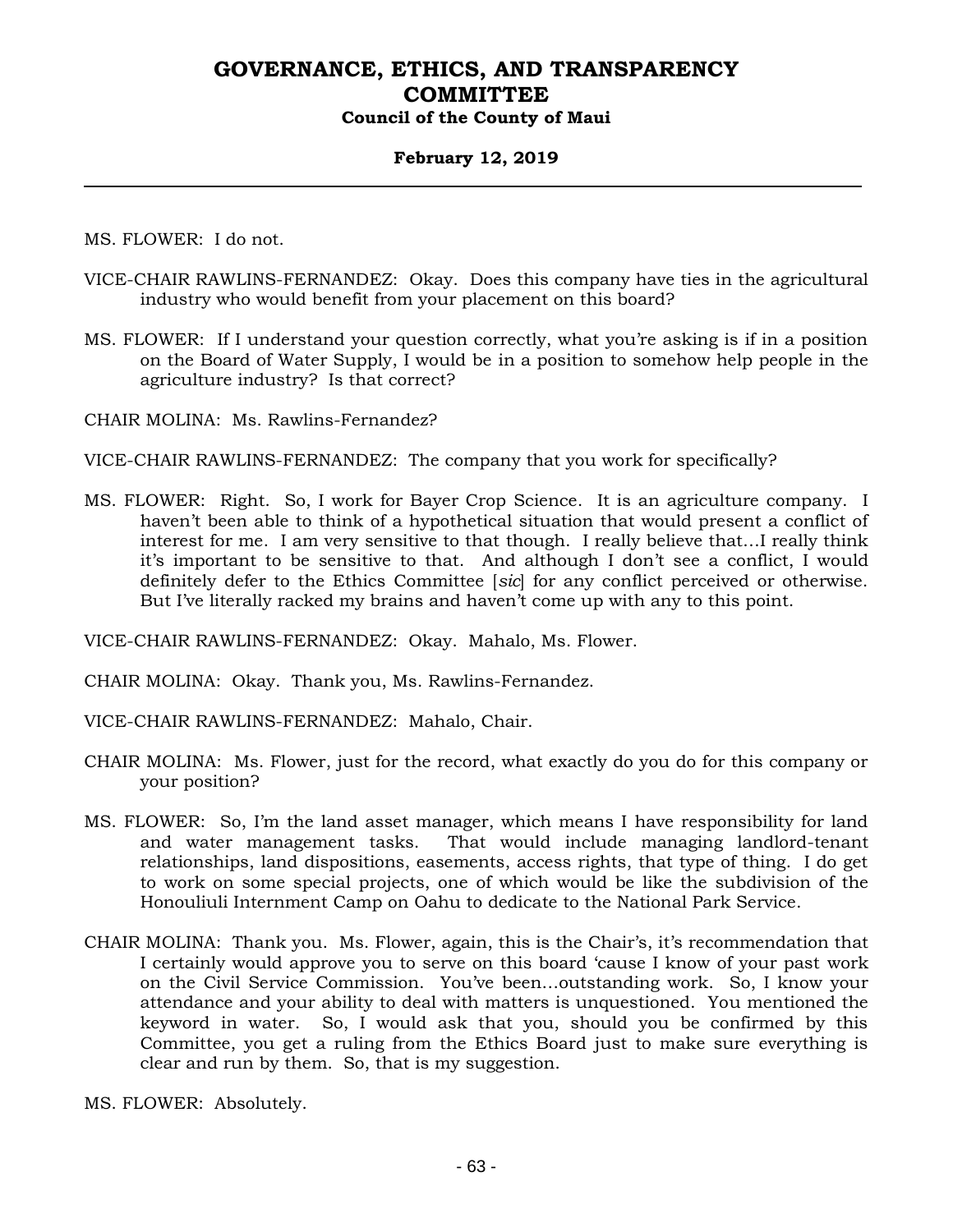#### **February 12, 2019**

#### COUNCILMEMBER KING: Chair?

#### CHAIR MOLINA: Administration?

- MS. BAISA: Thank you very much, Chair. I just wanted to present some of the reasons why Mayor felt strongly about Ms. Flower. She has a history of being extremely involved in many things like Big Bothers, Sustainable Living Institute, ag leadership, and she's also served on Cost of Government and Civil Service Commissions. And mostly, she is also a very early member of the Ka Ipu Kukui Fellows program. She's a graduate. And she also serves as an advisory board member for Ka Ipu Kukui. And during that process, she can probably explain this better than I do, but one of the halawais that they go through is with water. And they look at it from all angles. And so, it seems that she has the background. Thank you.
- CHAIR MOLINA: Thank you. Members, there was a question on the floor. Ms. King, followed by Ms. Rawlins-Fernandez.
- COUNCILMEMBER KING: Thank you, Chair. Thank you for being here, Ms. Flower. So, my question is based on what your…what you just…your answer to the previous Councilmembers' questions is do you, in your position working for Bayer, have you done any or do you do any advocating for water rights for that company?
- MS. FLOWER: I do not advocate for water rights for the company. I'm not a registered lobbyist for the company.
- COUNCILMEMBER KING: Okay. And you're not involved in any decisions for that company on their water rights or water usage?
- MS. FLOWER: Well, I mean there are no water rights in Hawaii for water usage. Are you referring to like County of Maui --

COUNCILMEMBER KING: Well, advocating…

MS. FLOWER: --meter permits?

COUNCILMEMBER KING: Adding for…advocate…there's been, you know, there's…you know, the issue that's going on with the water rights and the water usage of the…of A&B. And so, I'm not sure how involved Monsanto is or Bayer is in that. I actually…

MS. FLOWER: That would be 100 percent not involved.

COUNCILMEMBER KING: Okay. Okay. Thank you.

CHAIR MOLINA: All right. Thank you, Member King. Councilmember Rawlins-Fernandez?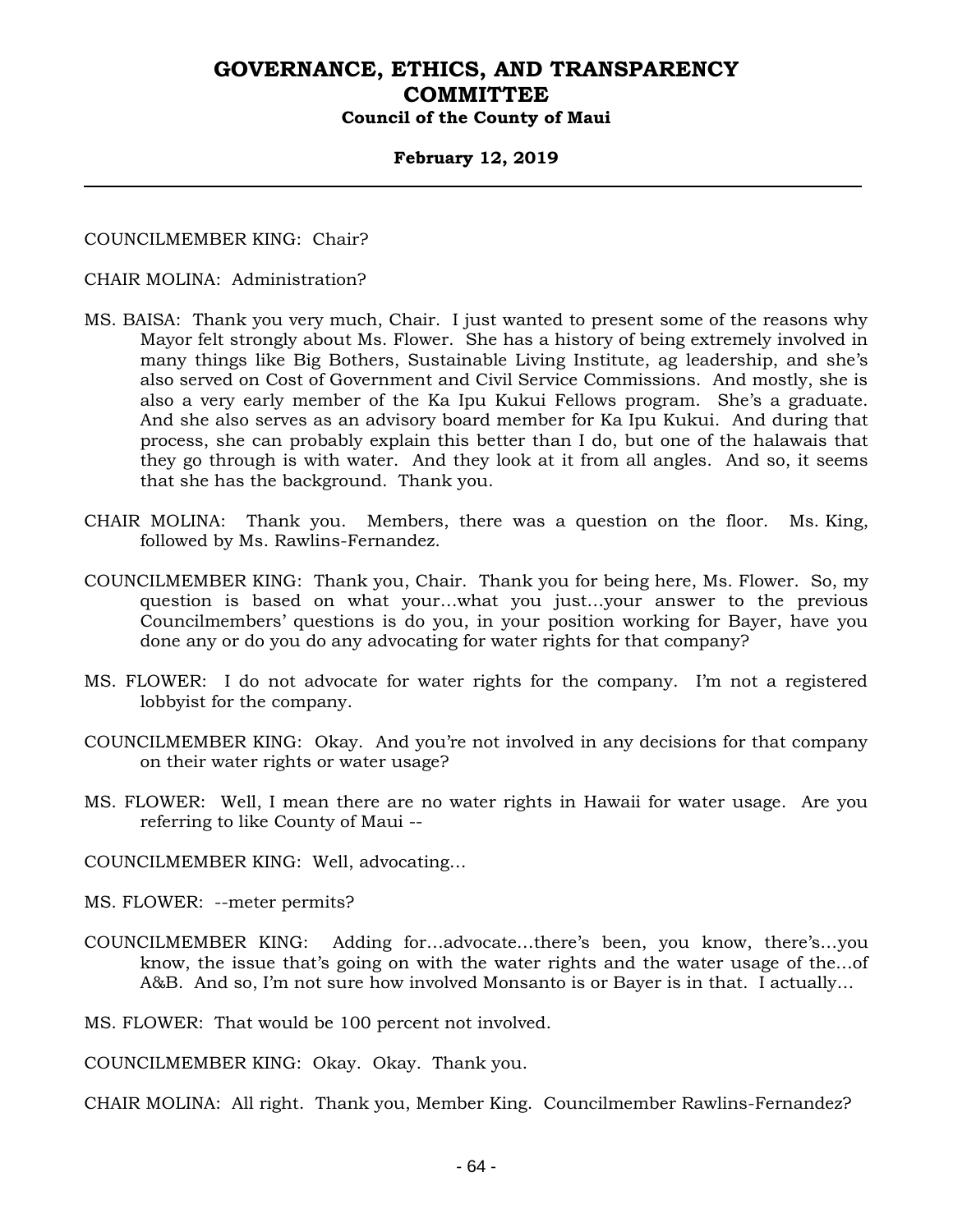### **February 12, 2019**

- VICE-CHAIR RAWLINS-FERNANDEZ: Mahalo, Chair. So, you served on the Civil Service Commission for multiple terms. What was the reason for the switch now to Board of Water Supply?
- MS. FLOWER: My service with the Civil Service Commission expires in March. It will be my seventh year I'll be completing with them. It's very…it's a big-time commitment but it's also a very gratifying Commission. As I've been serving on a County board or commission since probably over ten years, about 2008. So, as I looked at my next board that I wanted to apply for, I felt like Board of Water Supply was appropriate 'cause I have a professional and personal background. It seemed like a good fit.

VICE-CHAIR RAWLINS-FERNANDEZ: Mahalo, Chair. Mahalo --

CHAIR MOLINA: Okay.

VICE-CHAIR RAWLINS-FERNANDEZ: --Ms. Flower.

CHAIR MOLINA: Thank you, Ms. Rawlins-Fernandez. Members, any other questions before I dismiss Ms. Flower? Seeing none, thank you very much, Ms. Flower, and we appreciate all of your years of volunteerism for the County of Maui.

MS. FLOWER: Thank you so much.

CHAIR MOLINA: All right, Members, the Chair will make a recommendation to put the name of Yarrow Flower on the resolution to approve as the Mayor's nominee to the Board of Water Supply; and of course, to allow Staff to make any nonsubstantive changes. Is there a motion?

COUNCILMEMBER SUGIMURA: So move.

CHAIR MOLINA: Okay. Moved by Member Sugimura.

COUNCILMEMBER LEE: Second.

CHAIR MOLINA: Seconded by Member Lee. Members, discussion? Okay. Seeing none, all those in favor, signify by saying "aye."

COUNCILMEMBERS VOICED AYE.

CHAIR MOLINA: All those opposed?

- COUNCILMEMBERS VOICED NO.
- CHAIR MOLINA: Okay. Roll-call vote, Ms. Espeleta?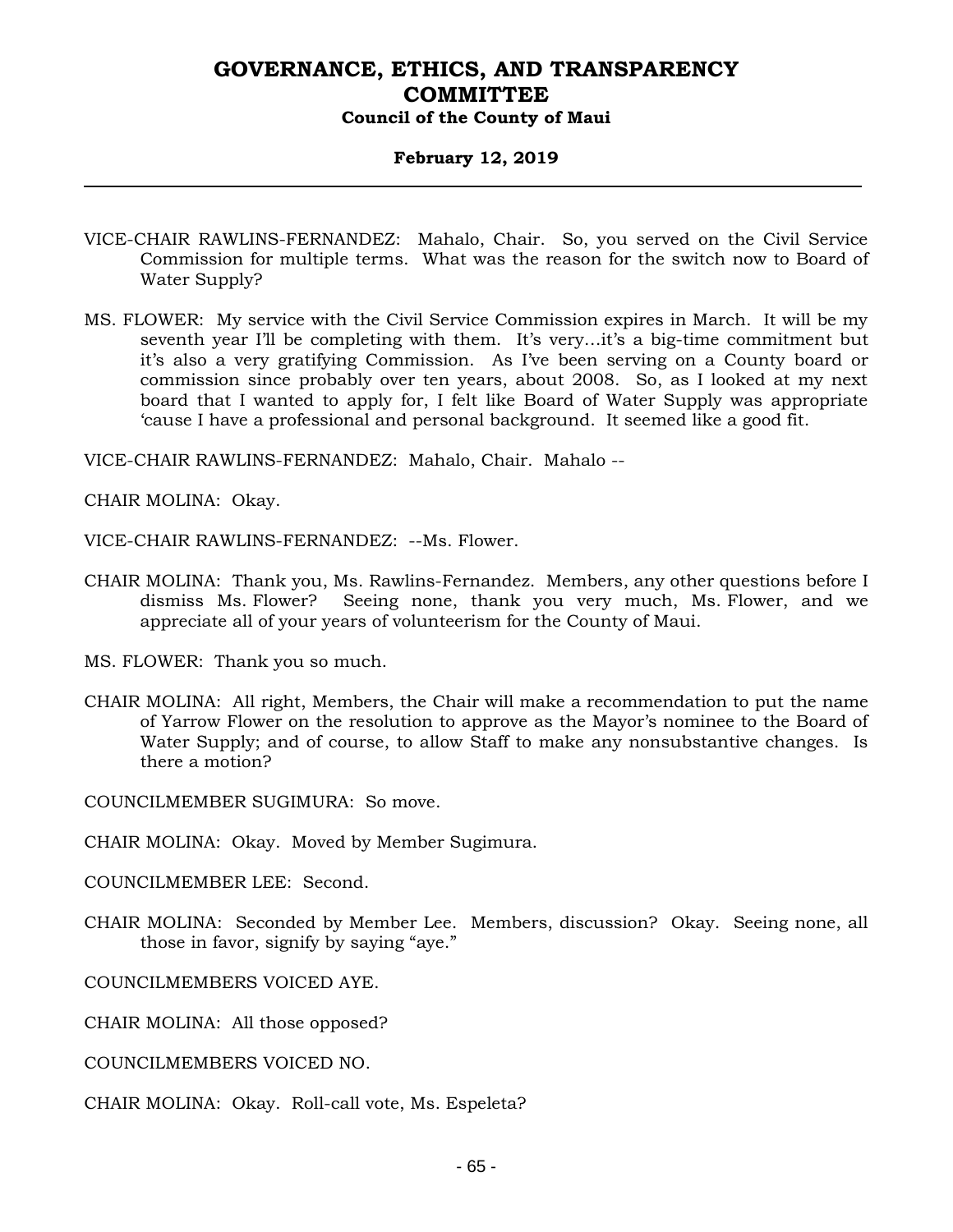### **February 12, 2019**

MS. ESPELETA: Okay. Starting with Councilmember Sinenci?

COUNCILMEMBER SINENCI: No.

MS. ESPELETA: Councilmember King?

COUNCILMEMBER KING: Aye.

MS. ESPELETA: Councilmember Lee?

COUNCILMEMBER LEE: Aye.

MS. ESPELETA: Councilmember Hokama?

COUNCILMEMBER HOKAMA: Aye.

MS. ESPELETA: Councilmember Paltin?

COUNCILMEMBER PALTIN: No.

MS. ESPELETA: Councilmember Sugimura?

COUNCILMEMBER SUGIMURA: Aye.

MS. ESPELETA: Councilmember Kama?

COUNCILMEMBER KAMA: Aye.

MS. ESPELETA: Vice-Chair Rawlins-Fernandez?

VICE-CHAIR RAWLINS-FERNANDEZ: No.

MS. ESPELETA: Chair Molina?

CHAIR MOLINA: Aye.

MS. ESPELETA: The vote is six-three. The motion passes.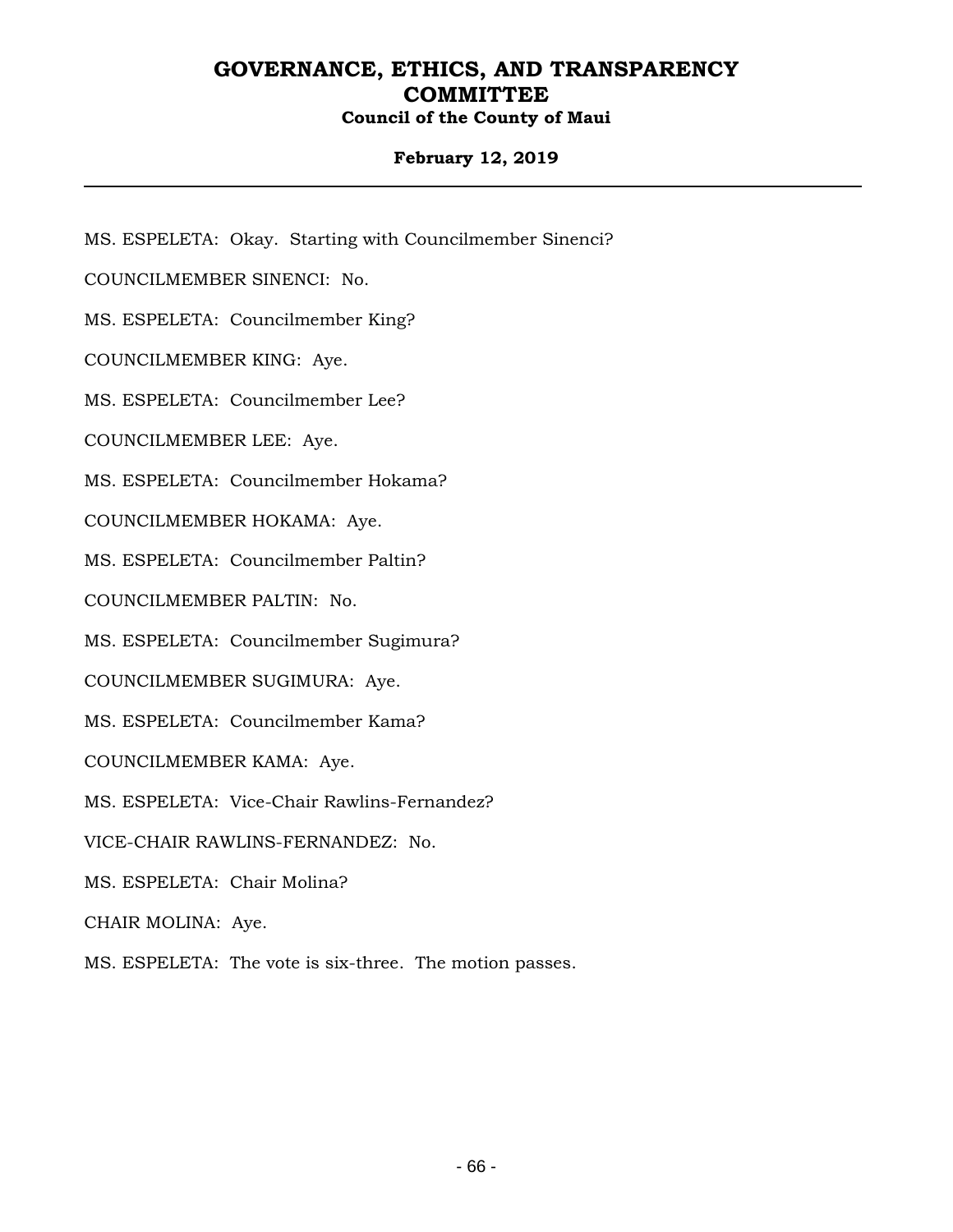#### **February 12, 2019**

| VOTE: | AYES:           | Chair Molina, Councilmembers Hokama, Kama,<br>King, Lee, and Sugimura. |
|-------|-----------------|------------------------------------------------------------------------|
|       | <b>NOES:</b>    | Vice-Chair Rawlins-Fernandez, Councilmembers<br>Paltin and Sinenci.    |
|       | <b>ABSTAIN:</b> | None.                                                                  |
|       | <b>ABSENT:</b>  | None.                                                                  |
|       | EXC.            | None.                                                                  |

#### **MOTION CARRIED.**

#### **ACTION: ADOPTION OF RESOLUTION TO APPROVE THE APPOINTMENT OF YARROW FLOWER TO THE BOARD OF WATER SUPPLY AND FILING OF RESOLUTION TO DISAPPROVE.**

- CHAIR MOLINA: Okay. Thank you very much. So, Ms. Rawlins…oh, Miss…Ms. Flower's nomination will move on to the full Council as approved from this Committee by a vote of six to three, with three Members voting "no," Mr. Sinenci, Ms. Rawlins-Fernandez, and Ms. Paltin. Thank you.
- COUNCILMEMBER KING: Chair?
- CHAIR MOLINA: Yes --
- COUNCILMEMBER KING: Just --
- CHAIR MOLINA: --Ms. King?
- COUNCILMEMBER KING: --for information, and you'll add your recommendation to get an opinion?
- CHAIR MOLINA: Yes, and I would ask Ms. Flower to get an opinion from the Ethics Board. Thank you for that reminder, Council Chair.

COUNCILMEMBER KING: Thank you.

CHAIR MOLINA: Okay. Members, moving on. Let us now take a look at the…for the Maui Planning Commission, I believe Mr. Sinenci made a request with regards to the reappointment of Kellie Pali. Mr. Sinenci, you have the floor.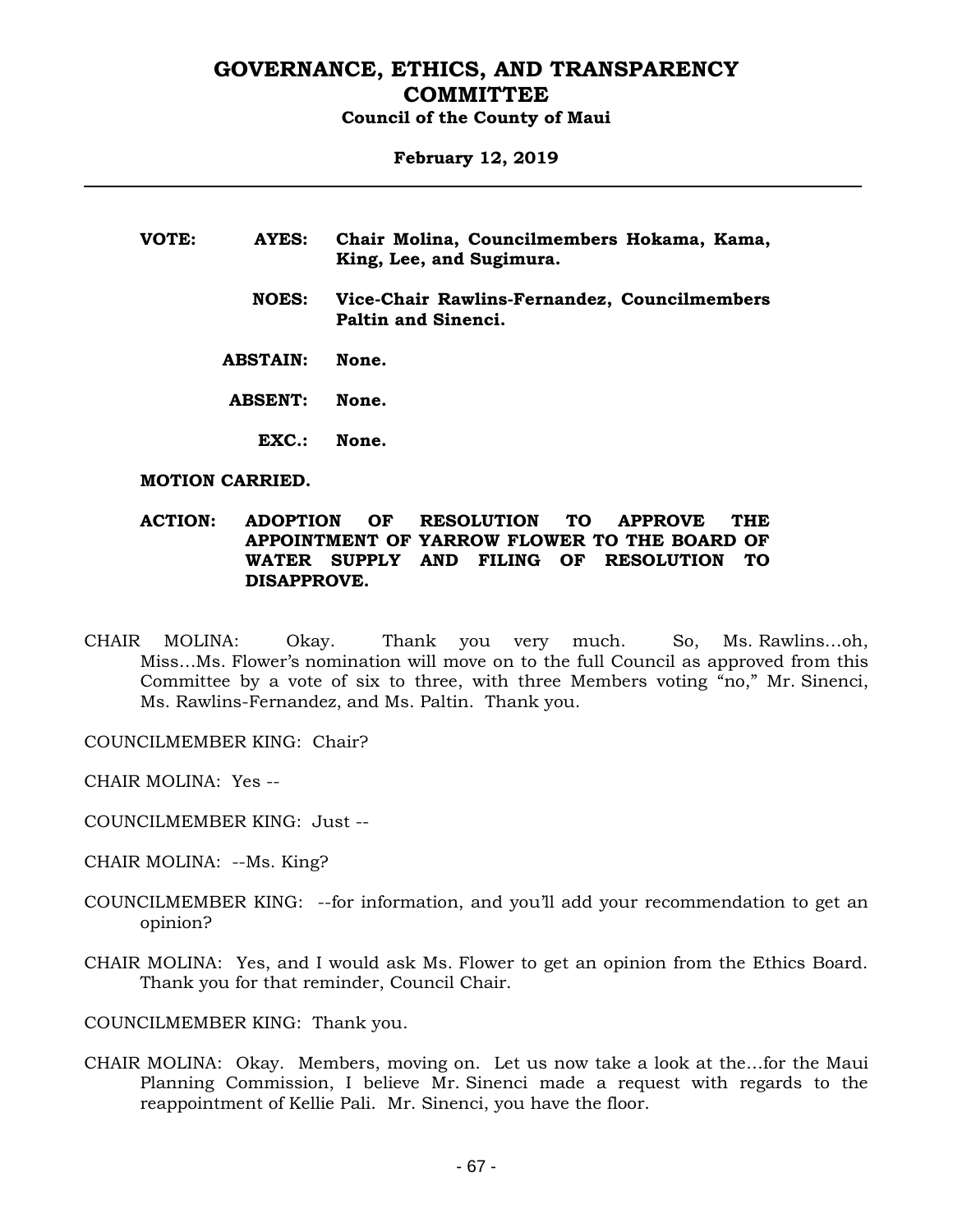#### **February 12, 2019**

COUNCILMEMBER SINENCI: Thank you, Chair. I just wanted to ask Administration of the reasoning's for Ms. Pali's reappointment?

CHAIR MOLINA: Ms. Baisa?

MS. BAISA: Thank you very much, Chair. And thank you, Member Sinenci, for the question. I asked the same question. But I do follow all of the Planning Commission meetings, and I am aware that Ms. Pali has not been on the Commission very long. She filled a term for a person who had to resign. And I have also been asked by the chair of the Commission. They feel she's one of the best commissioners they've ever had. And so, she was very much supported. She attends all the meetings and does her homework and does a good job. So, there was a request if we could give her more time.

CHAIR MOLINA: Thank you, Ms. Baisa. Mr. Sinenci?

- COUNCILMEMBER SINENCI: Yeah, thank you. I don't personally know Ms. Pali. But just looking into some of her work on the recent housing TIG, and I just felt that in a time where we need more affordable housing that some of her recommendations were against those efforts to put more affordable housing on to the market. So, that's why I wasn't gonna support her appointment.
- CHAIR MOLINA: Thank you, Mr. Sinenci. Members, any other discussion? Ms. Sugimura, as it relates to the nominee for the Planning Commission, Ms. Pali?
- COUNCILMEMBER SUGIMURA: Yeah, thank you. Yes, so, Kellie Pali was…she filled in. You're right. And I recently saw her in fact. And I asked her about her experience being on the Planning Commission. I think by trade, is she a realtor or she's a financial planner kind of person? And I'm sorry, I should pull out her resume but…her application. I didn't see what Member saw in terms of the Planning Commission meeting and the exchange. And I will tell you that she's somebody who has stood there as we talked about different projects that she might have come, and she came to testify, and she's totally into housing. So, I support her.

CHAIR MOLINA: Okay. Ms. Sugimura, if…what I'd like --

COUNCILMEMBER SUGIMURA: Yeah.

CHAIR MOLINA: --to know, you had mentioned about her background, maybe Ms. Baisa --

MS. BAISA: I'd be happy to.

CHAIR MOLINA: --can provide --

COUNCILMEMBER SUGIMURA: Yeah.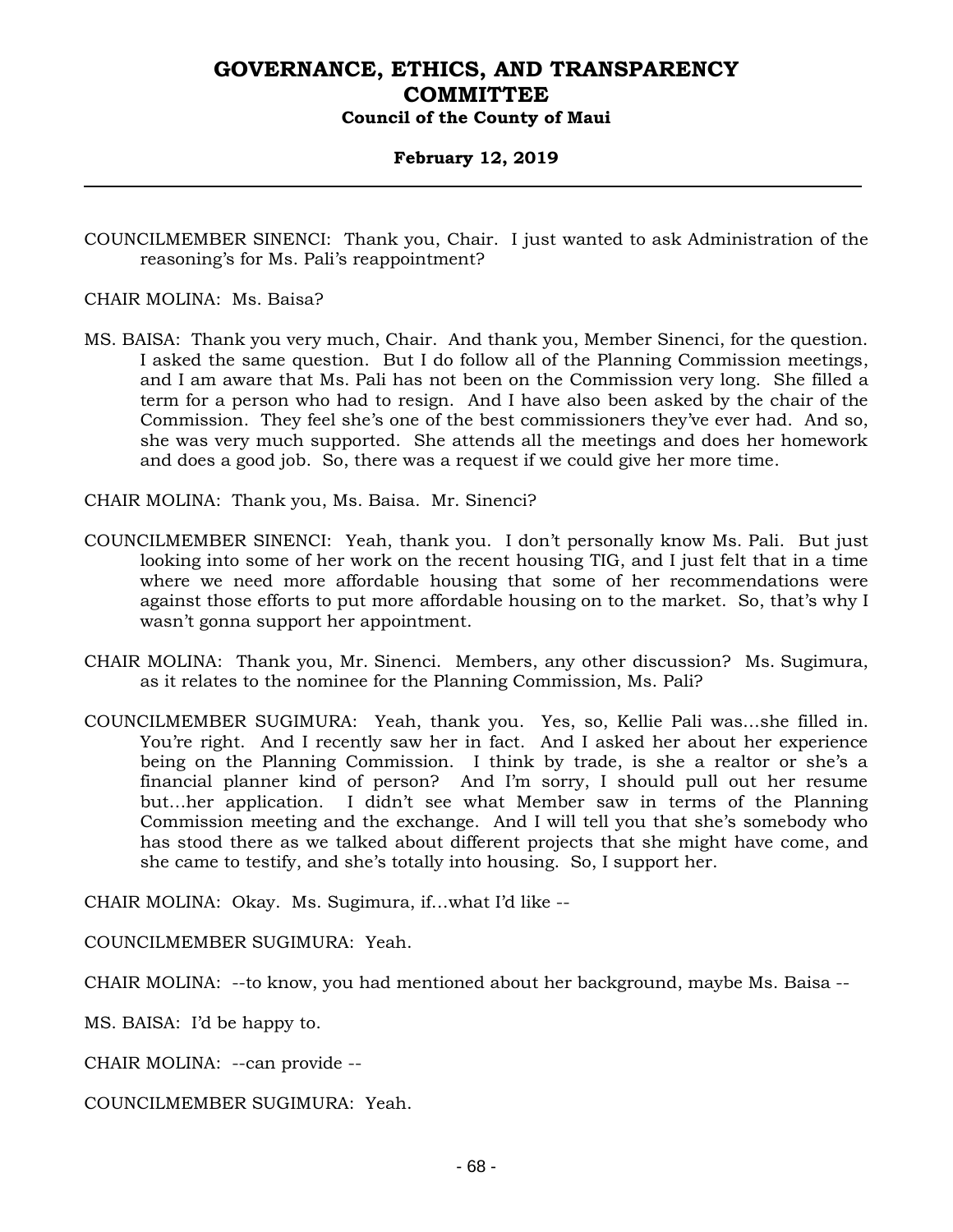### **February 12, 2019**

CHAIR MOLINA: --some clarification as to what she exactly does for --

COUNCILMEMBER SUGIMURA: So, I should pull out --

CHAIR MOLINA: --a living.

COUNCILMEMBER SUGIMURA: --her resume --

CHAIR MOLINA: Go ahead.

COUNCILMEMBER SUGIMURA: --her application.

MS. BAISA: Thank you, Mr. --

CHAIR MOLINA: Go ahead.

MS. BAISA: --Chair. I'll be happy to give out some of her experience and qualifications. First of all, she's a local girl, and her business is called Creative Financial. And she goes the extra mile to try to find ways that local people who don't have a lot of money can qualify for a house. And she'll search everywhere to find…try to find a loan and the funding for them. She also serves on many things. She's a member of Go. She works as a board of director for Kihei Commercial Plaza, current member of the Kihei Charter School. She's the liaison chair for Real Estate Association of Maui. She serves as charter president for the Lions Club of Kihei and AYSO. And she's a fabulous lady.

CHAIR MOLINA: Ms. Sugimura?

COUNCILMEMBER SUGIMURA: Yeah, sorry, I pulled out her application also. Yeah, so, I didn't hear that Commission meeting. But I will tell you that she stood before us, this body and really advocated to support housing. And if that's the business she does and she lives it, you know, as…

CHAIR MOLINA: Okay.

COUNCILMEMBER SUGIMURA: So, I support her.

CHAIR MOLINA: Okay. Thank you.

COUNCILMEMBER SUGIMURA: I support her.

CHAIR MOLINA: And I'm glad you brought that up because I think it was when I was working for the former Administration, we had submitted her name for consideration, and you had chaired that policy meeting way back when. So --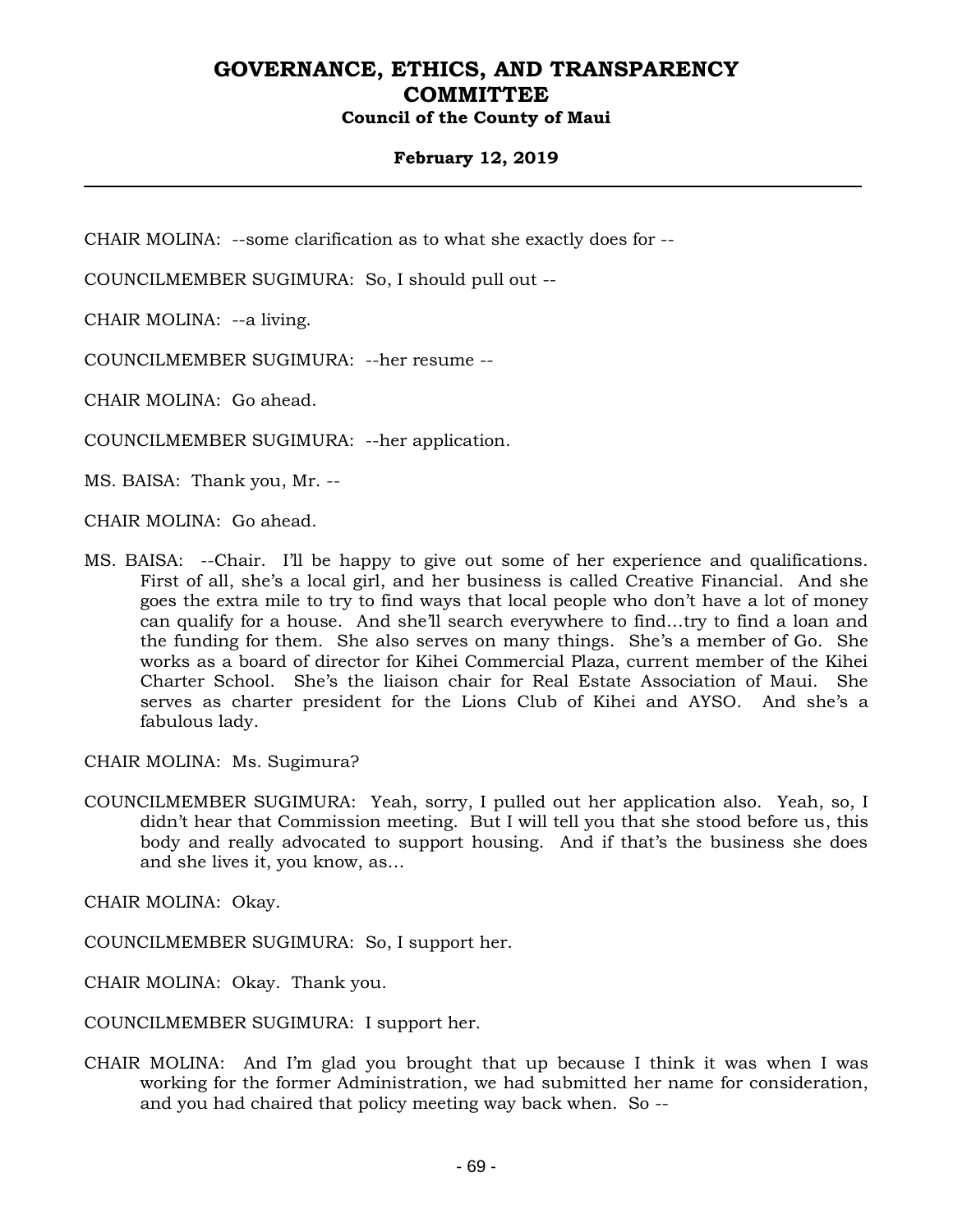#### **February 12, 2019**

MS. BAISA: Chair?

- CHAIR MOLINA: --yeah, Ms. Pali is a very active person in the community, so, and she has certainly found the time to attend all of the Planning Commission meetings. Ms. Baisa?
- MS. BAISA: Just one more relevant fact, I wanna give you the date that she became…she replaced Mr. Higashi, who resigned, and that was in 5/25/18. So, she hasn't been there that long.
- CHAIR MOLINA: Okay. So, roughly seven months --

MS. BAISA: Yeah.

CHAIR MOLINA: --she's been on the Commission. Members, any other discussion as it relates to Ms. Pali prior to the Chair making a recommendation? Okay.

VICE-CHAIR RAWLINS-FERNANDEZ: Yes, Chair?

CHAIR MOLINA: Ms. Rawlins-Fernandez?

VICE-CHAIR RAWLINS-FERNANDEZ: Yeah, so, I have some concerns about this nomination.

CHAIR MOLINA: Okay. Ms. Rawlins-Fernandez, if you don't mind, can I make a recommendation and then you can --

VICE-CHAIR RAWLINS-FERNANDEZ: And then we --

CHAIR MOLINA: --go ahead --

VICE-CHAIR RAWLINS-FERNANDEZ: --discuss?

CHAIR MOLINA: --and provide…yes.

VICE-CHAIR RAWLINS-FERNANDEZ: Okay.

CHAIR MOLINA: If you have…

VICE-CHAIR RAWLINS-FERNANDEZ: Yes.

CHAIR MOLINA: You're ready to state your position. Okay. Seeing none, Chair will make a recommendation to submit the name of Kellie Pali on the resolution to approve as a reappointment to the Maui Planning Commission. Is there a motion for --

COUNCILMEMBER SUGIMURA: So move.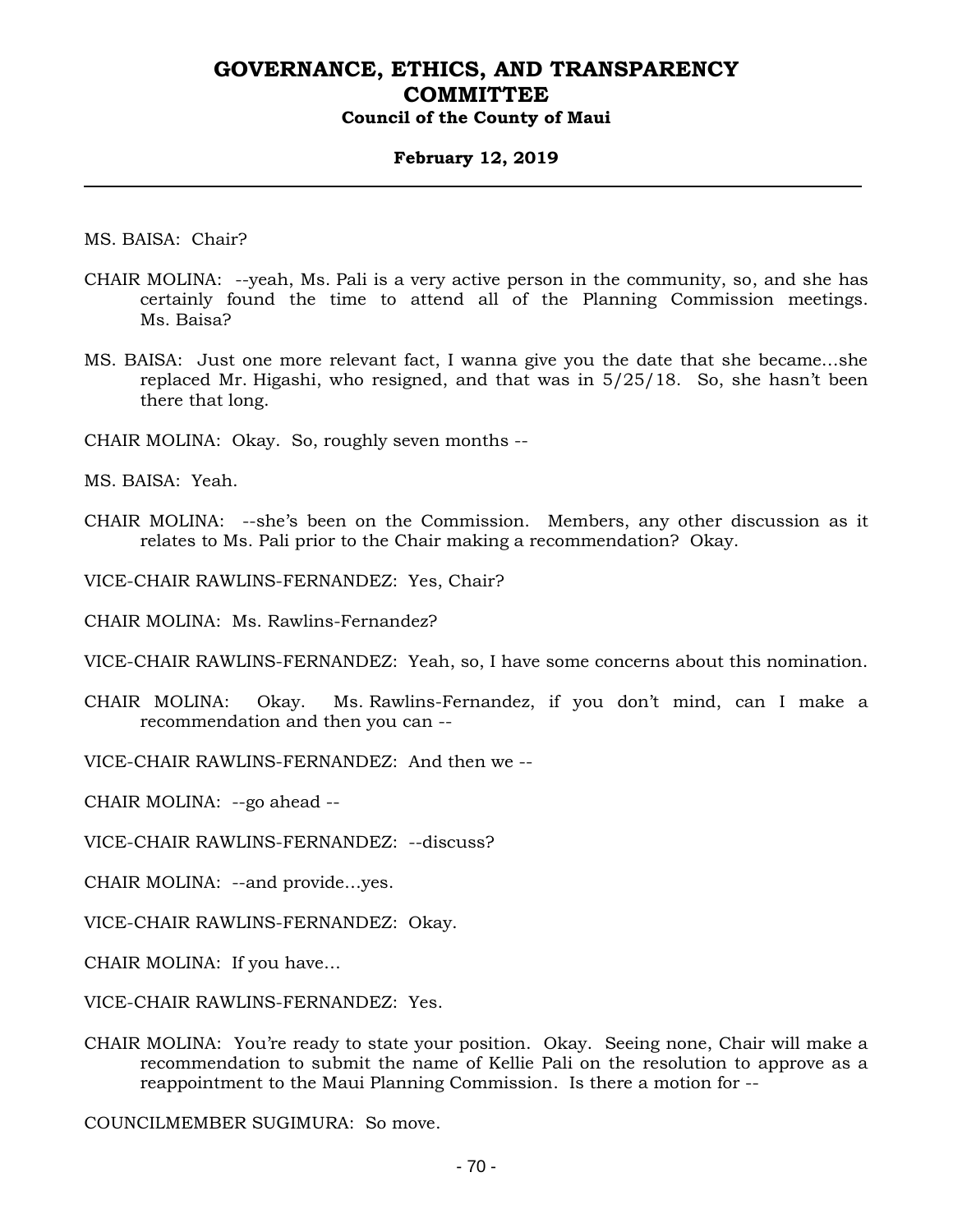#### **February 12, 2019**

CHAIR MOLINA: --approval? Okay. Moved by Member Sugimura, seconded by Member Lee. Member Sugimura, I know you've made some comments already so I…if you don't mind, I'd like to recognize Member Rawlins-Fernandez.

VICE-CHAIR RAWLINS-FERNANDEZ: Okay. Mahalo, Chair.

CHAIR MOLINA: Okay.

- VICE-CHAIR RAWLINS-FERNANDEZ: So, I have some information from the discussion of the Commission on December 7, 2018, after the Native Hawaiian law training that some of us attended. And because the planning commissions hold a lot of power to trampling over the rights of Native Hawaiians, I think it's really important that commissioners attend this training but also to understand it as much as possible. And if they don't have a full understanding to ask questions of those who provided the information, and some of the takeaways that she listed is concerning for me. One was that, you know, she said understanding that private ownership interest was actually a King Kamehameha thing and not us later after the throw over. And two, the other thing was really more eye-opening to me was OHA's position, and from my takeaway of the generic fundamental structure that was why they created OHA, that's why the State and the Federal government made sort of an agreement that yes, these lands may have been taken away and here's our settlement to you, we're going to establish OHA. That's kind of scary to me that that was the takeaways from the Native Hawaiian law training. I'm also really concerned about her view on community plans and the value and power that it has. And in one of the meetings, she talked about whether permits should be denied or approved. And that if it doesn't comply with the community plan, that it…that alone wasn't enough to deny a permit. And that was from the November 27th meeting, 2018. And I would just…I would like to have someone on the planning commissions that really recognize the value of our community plans. They were created by our communities. And if our communities in our plans say that they don't want short-term vacation rentals in their district, I believe we should, you know, respect those communities' wishes. Okay. So, those are my big concerns for approving this candidate or nominee. Mahalo.
- CHAIR MOLINA: Okay. So noted. Any other comments as it relates to the nominee, Ms. Kellie Pali to the Maui Planning Commission?

COUNCILMEMBER KING: Chair?

- CHAIR MOLINA: Chairman King?
- COUNCILMEMBER KING: Are we…is it possible to have this person come before the Committee before we do the approval?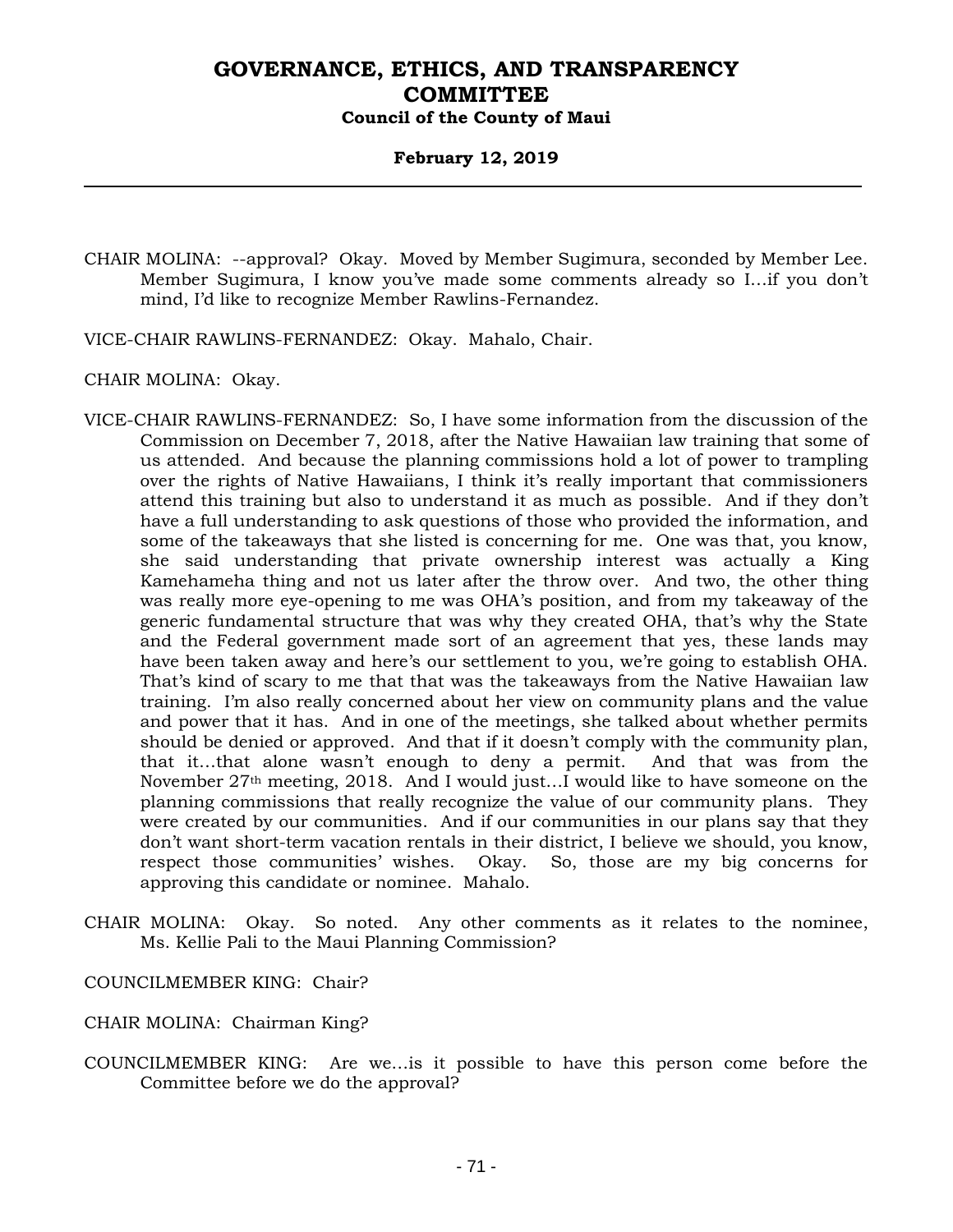#### **February 12, 2019**

- CHAIR MOLINA: I know this person came before the Council last term. I know Ms. Pali very well. I'm satisfied with what I had heard as a former member of the Administration and Ms. Pali's statements. And my understanding is she's been very active with the Commission. At least, she attends the meetings. So, for me, I have no need; however, again, like with all nominees, you have access to their contact information. You can ask them the hard questions should she pass out of Committee, and take it from there.
- COUNCILMEMBER KING: Okay. Yeah, I have…yeah, I'm just…I think Miss…Councilmember Rawlins-Fernandez brought up some good points. And I've always, you know, and nothing against Ms. Pali, but I've always had a problem with this Committee because of the fact that I am privy to some folks that have applied to this Committee over and over and over again and don't get appointed. So, to me when I look at the, you know, the makeup of the Committee, it does look a little skewed, you know, towards development. And we certainly had been…this Council has been at odds with the Planning Commission on some specific issue, developments, I mean not, you know, not arguably, but just, you know, voting against some things that have come before us from…by the Planning Commission. So, it's a tough call for me to make without actually having a…the discussion about some of the issues that were brought up.
- CHAIR MOLINA: So noted, Chairman. And you certainly have that right, Members. Again, the way the process works, if you feel strongly against the Mayor's appointments, you express yourself through vote. And the Mayor…it is the Mayor's prerogative. As the current process works, if the nominee fails to advance, then the Mayor has X number of days to submit a new nominee, and that's how it goes, so. But I appreciate your comments, Chairman. Any other comments for the second and last time on the motion that's on the floor? Ms. Rawlins-Fernandez?

VICE-CHAIR RAWLINS-FERNANDEZ: I'm sorry. It's a question for Ms. Baisa.

CHAIR MOLINA: Question? Proceed.

VICE-CHAIR RAWLINS-FERNANDEZ: Okay. In the December 7, 2018 meeting, Kellie stated that she only attended a portion of the training, which is a requirement for all commissioners. Is this codified requirement being taken seriously by the Administration?

MS. BAISA: I think --

- CHAIR MOLINA: Ms. Baisa?
- MS. BAISA: --that's one for our Corp. Counsel.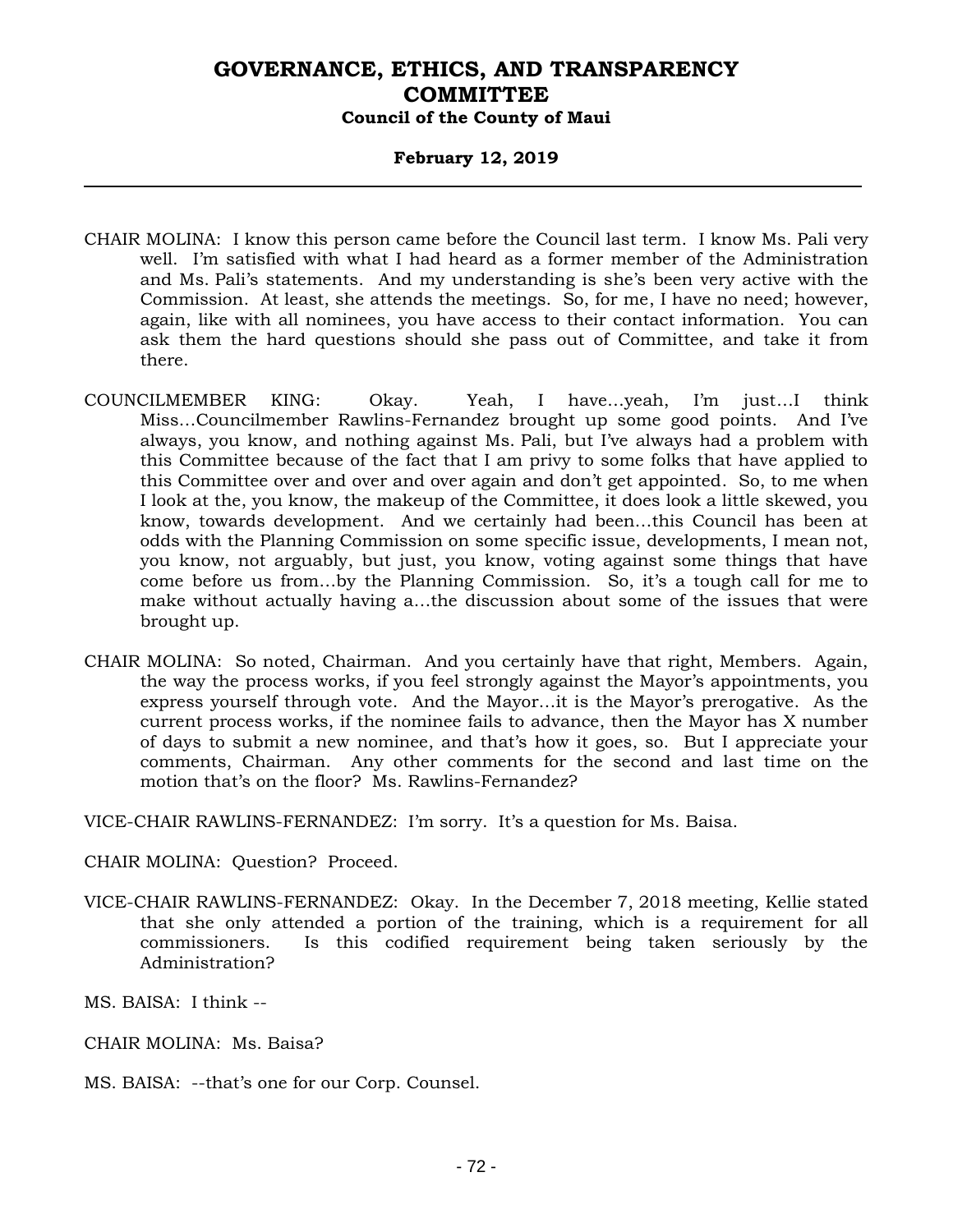#### **February 12, 2019**

- CHAIR MOLINA: Mr. Kushi, are you prepared to respond to Ms. Rawlins-Fernandez' question?
- MR. KUSHI: Mr. Chair, I believe this body passed an ordinance requiring that the…when available, that the planning commissioners go to this training. I'm not sure when it was available. And I really can't answer that but I know there's an ordinance.
- VICE-CHAIR RAWLINS-FERNANDEZ: Right. Okay. So, yeah, that it's been codified in our ordinance that they're required to go and it was offered in December but she only attended a small portion of it, and she…that she admitted to in the meeting. Is it being...are they aware that they're required to attend the entire training? Because it's not available often. It's available like once a year.
- CHAIR MOLINA: Okay. Corporation Counsel or Ms. Baisa, would you like to respond to that question?
- MS. BAISA: Yes, Chair. I am a big supporter of that training. I had the opportunity to go when I was on the Council and went to Honolulu and decided that I thought it was something that a lot of people in any kind of decision-making, you know, situation for the County should be able to go. What I don't, and I can't comment on is would she be able to take this later even if she had to go to Oahu? We could require that as for being able to stay on the Commission, she has to take the other half.

CHAIR MOLINA: Okay. Ms. Rawlins-Fernandez?

VICE-CHAIR RAWLINS-FERNANDEZ: Mahalo, Ms. Baisa.

CHAIR MOLINA: Okay. Thank you. I guess the question is how much are they supposed to complete the full training? Is that codified where you must complete the full training or half of the trainings? So, I guess that may be a question --

COUNCILMEMBER KING: Chair?

CHAIR MOLINA: --that needs to be answered, yeah.

COUNCILMEMBER KING: I'll…

CHAIR MOLINA: Ms. King?

COUNCILMEMBER KING: Yes, thank you, my second and final comments. I think training is training, and I went to that training. It was very good. And I don't think you could get the full gist of what they were talking about in a couple of hours. So, you do need to be there. In my opinion, if it says you need the training, then you do need to be there for the whole training. It doesn't come to Maui that often. So, I would hope that somebody who's on the Planning Commission who, and especially if they want to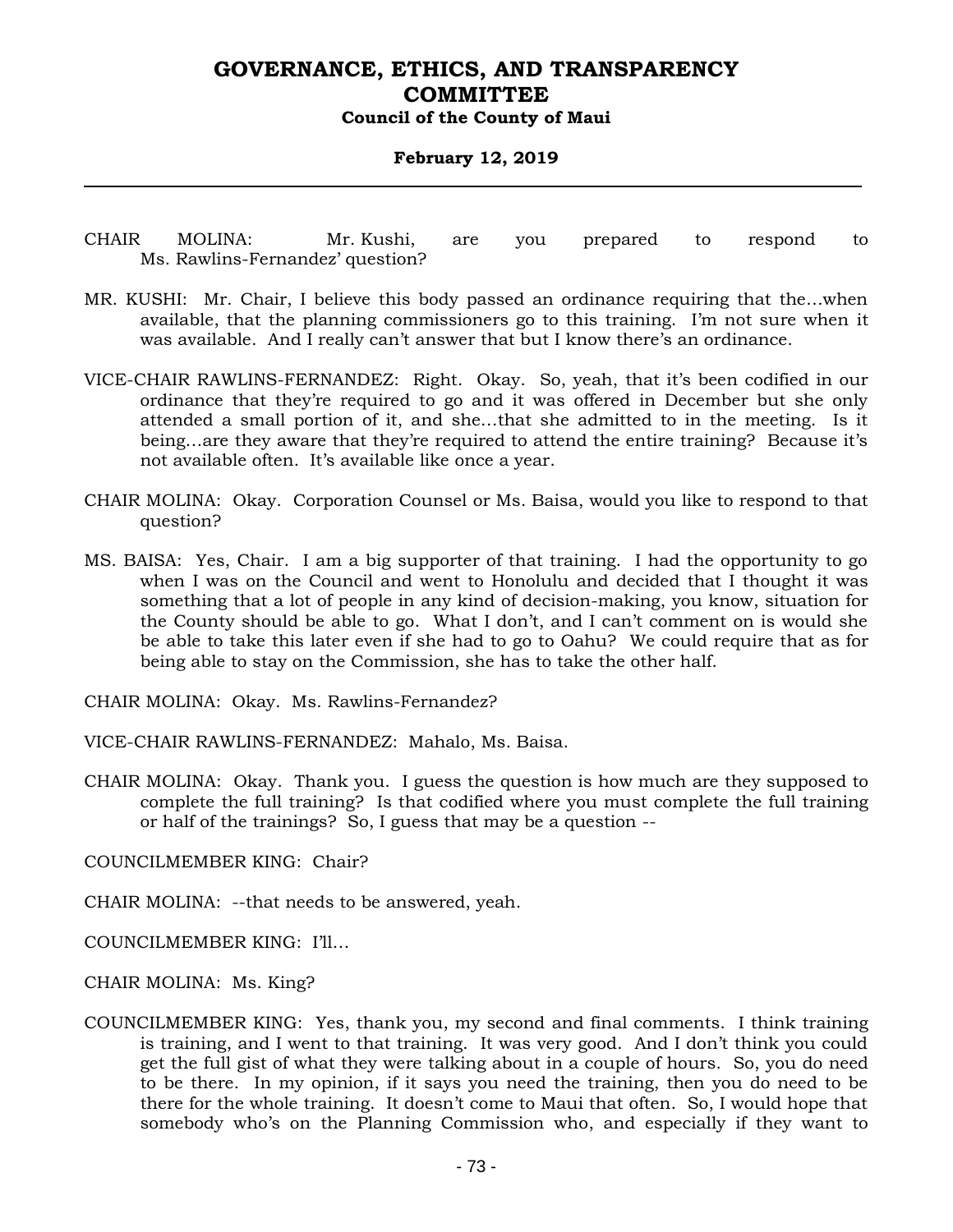### **February 12, 2019**

remain there, would stay for the entire training. I was not required to do it but I knew it was a requirement of the Planning Commission. So, yeah, that gives me more pause on this candidate. Thank you.

- CHAIR MOLINA: Okay. Thank you very much. Ms. Baisa, further clarification before the Chair calls for the vote?
- MS. BAISA: Yes. The only thing I can suggest is that we try to find out exactly what happened and why she wasn't able to do the whole thing, and would she be able to have it because I do know that it's conducted on Oahu. And it would be okay for her to go, it would be very good for her to go. We can require her to go.
- CHAIR MOLINA: Okay. So, Ms. Baisa, if you can maybe seek out Ms. Pali and have her provide a response, clarification?
- MS. BAISA: We would have time before the second reading, right?
- CHAIR MOLINA: Yes, assuming she passes out of Committee, we'd have roughly two weeks maybe or so but it should give you enough time. One week, is that correct, Ms. Espeleta? So, maybe…
- MS. ESPELETA: I just wanted to clarify, it is a resolution with one reading.
- CHAIR MOLINA: One reading. Okay. I thought you said we had one week. Okay. I…improve my hearing here. All right, Members, so Chair is ready to call for the vote. All those in favor of the name of Kellie Pali on the resolution to approve as the Mayor's nominee to the Maui Planning Commission, signify by saying "aye."

COUNCILMEMBERS VOICED AYE.

CHAIR MOLINA: All those opposed?

VICE-CHAIR RAWLINS-FERNANDEZ: No.

- COUNCILMEMBER SINENCI: No.
- COUNCILMEMBER KING: No.
- CHAIR MOLINA: Okay. If the Chair is correct, without calling for a roll call at this time, we have three "noes," Mr. Sinenci, Ms. King, and Ms. Rawlins-Fernandez. The Chair is correct? So, six "ayes," and three "noes," Sinenci, King, and Rawlins for the record. Okay. Thank you. Chair calls it six to three.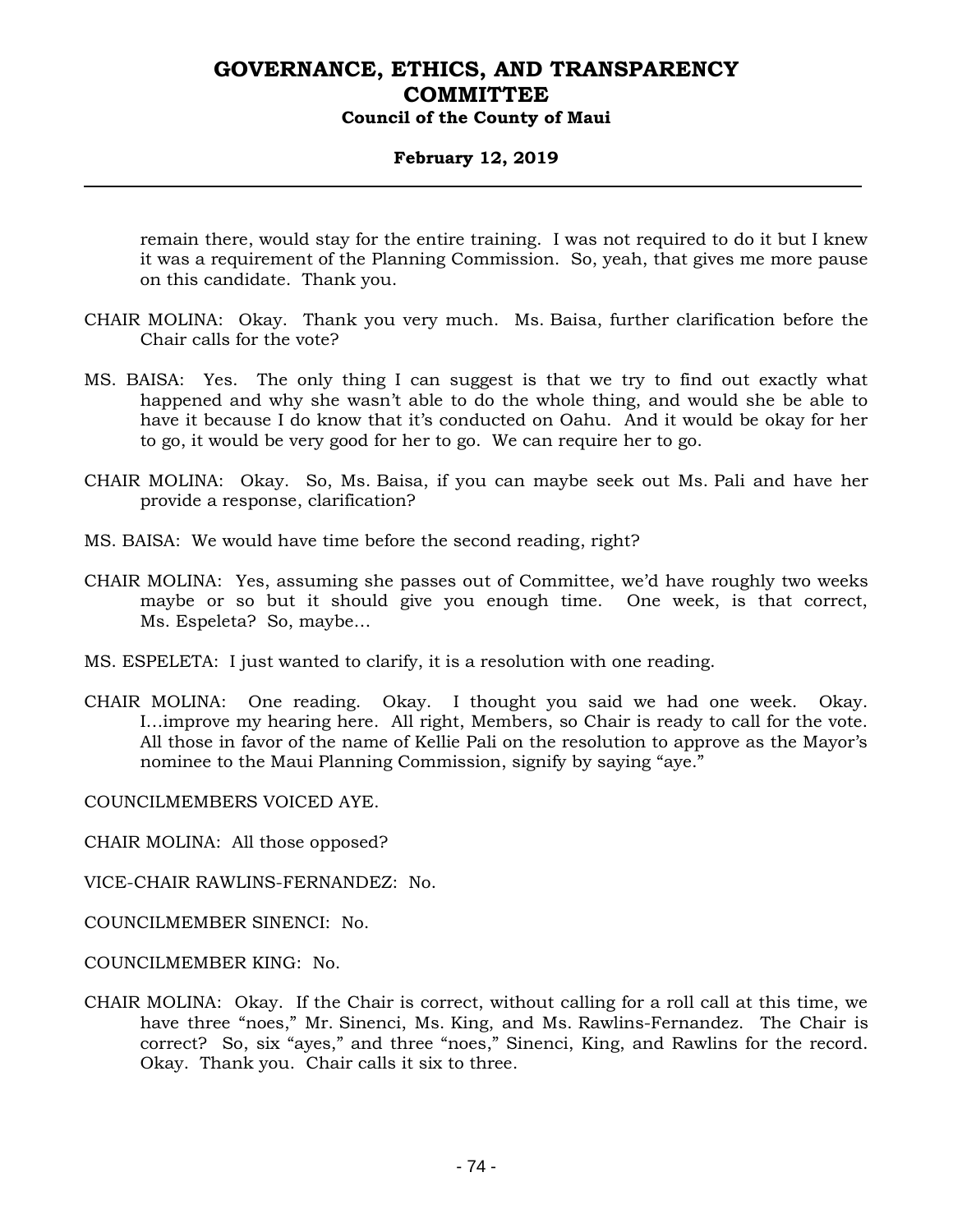## **February 12, 2019**

| VOTE: | AYES:           | Chair Molina, Councilmembers Hokama, Kama,<br>Lee, Paltin, and Sugimura. |
|-------|-----------------|--------------------------------------------------------------------------|
|       | <b>NOES:</b>    | Vice-Chair Rawlins-Fernandez, Councilmembers<br>King and Sinenci.        |
|       | <b>ABSTAIN:</b> | None.                                                                    |
|       | <b>ABSENT:</b>  | None.                                                                    |
|       | EXC.:           | None.                                                                    |

#### **MOTION CARRIED.**

#### **ACTION: ADOPTION OF RESOLUTION TO APPROVE THE APPOINTMENT OF KELLIE PALI (REAPPOINT) TO THE MAUI PLANNING COMMISSION AND FILING OF RESOLUTION TO DISAPPROVE.**

- CHAIR MOLINA: Okay. We have…I'd like to take up Mr. Hokama's consideration with regards to the Salary Commission nominees. We have one of them in the gallery, Mr. Parker. If there's no objections, I'd like to ask Mr. Parker to give a statement as to why you would like to be on this Commission. And thank you for sitting through the whole proceedings this morning, Mr. Parker. And then from there, I'll open the floor for questions from Mr. Hokama. Good morning, Mr. Parker.
- MR. PARKER: Aloha, good morning. I do appreciate this opportunity and I guess I'll keep my remarks brief. I think this is an opportunity to serve the community. I, and briefly, understand Member Hokama's concerns, but I'll wait for questions there. But I think this is an opportunity having been back on the island for the last two years after being away on Oahu with the Department of Education. It's good to be home. I think my roots are more formally planted now with my present employer, and family, et cetera. So, I definitely think this is an opportunity to step up and serve our community. I do value the contributions that members of other boards and commissions make and this Council. And I think this is I guess an opportunity to engage, to do the work collectively of the Administration and the Council but to really create an opportunity for a better life for our people.
- CHAIR MOLINA: Okay. Thank you very much, Mr. Parker. Chair has just one quick question with regards to your employment. Are you a teacher with the Department of Education or an administrator?
- MR. PARKER: I was formerly. I presently work for a private educational institution --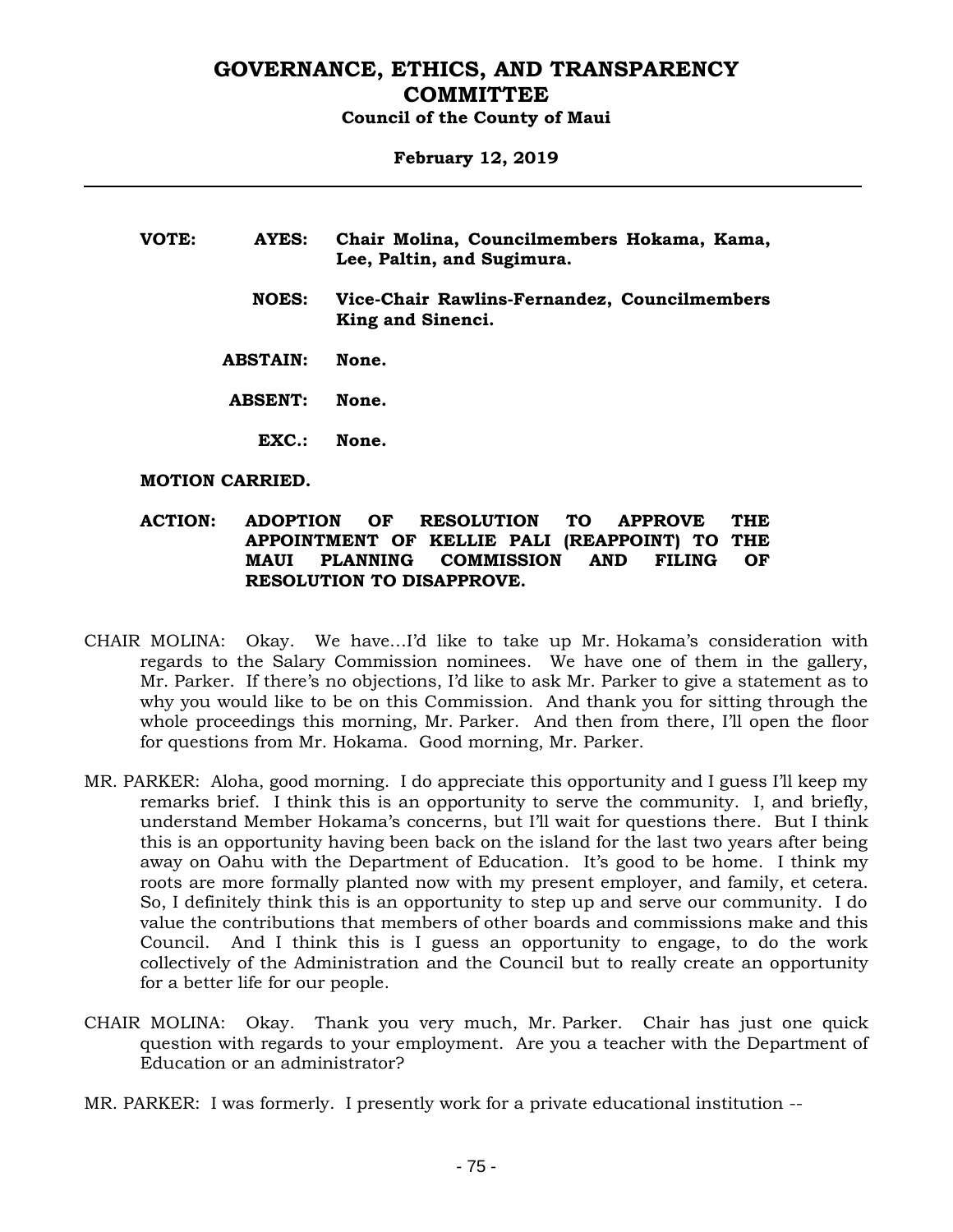#### **February 12, 2019**

CHAIR MOLINA: Okay. As a --

MR. PARKER: --here --

CHAIR MOLINA: --teacher --

MR. PARKER: --on Maui.

CHAIR MOLINA: --or a administrator?

MR. PARKER: As an administrator.

CHAIR MOLINA: Okay. The reason I ask, typically, the Salary Commission meets during the day, once --

MR. PARKER: Yeah.

- CHAIR MOLINA: --a month, roughly 9:00 a.m. I think on Fridays, one Friday a month or a Thursday. So, any…no problem with your employer attending these meetings?
- MR. PARKER: No. And I will clarify, I did make sure to get approval from my CEO and legal office, and I did get approval from both, so.
- CHAIR MOLINA: Okay. All right. The floor is open. Mr. Hokama, any opening…any questions for Mr. Parker?
- COUNCILMEMBER HOKAMA: Chairman, I don't have any questions for either nominee. I'm just upset with this past or current Commission, and their last raise. And they did not even tell the community about it basically of the increases and what those increases mean to the tax base. That's my headache. That's my pain in my okole. Okay. I don't appreciate being informed at the end of the calendar year of the impacts the Commission feels whether they deserved it or not to give certain pay raises. We don't have a say in it, yeah? The only say we have is who or what component of \_\_\_\_\_ is gonna pay the bill. Okay.

CHAIR MOLINA: All right.

COUNCILMEMBER HOKAMA: So, I had found that to be quite in my perspective, Chairman, quite deceiving on the tax base. And so, my displeasure is with the Commission in general, not with the two nominees.

CHAIR MOLINA: Okay. Thank you for that clarification, Mr. Hokama. And again --

MS. BAISA: Chair?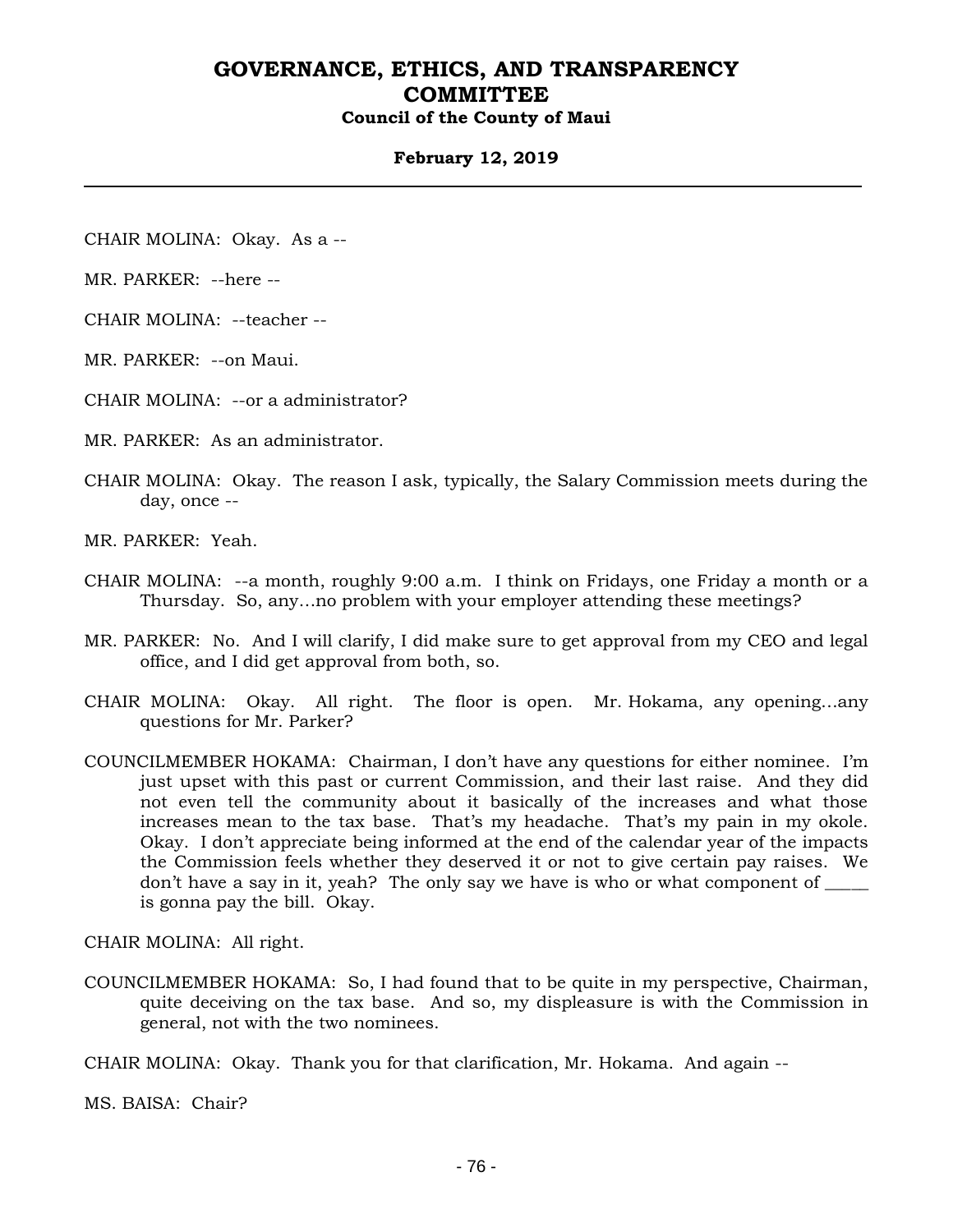#### **February 12, 2019**

- CHAIR MOLINA: --certainly your opinion is valuable as far as the direction the Commission took. But again, let's keep our focus on the nominees. I believe Ms. Baisa had a comment with regards to the nominees?
- MS. BAISA: Yes, thank you very much, Chair. I want to support Dr. Parker. I was thrilled after talking to him about this that he was willing to serve. Because I thought he brings a very broad knowledge in terms of budget and laws, and what is fair. And he can really add to the discussion at the Salary Commission about salaries, what is appropriate, and he knows how to do research. So, he can figure out what other people are doing. And I just think that he would be a wonderful professional addition to the Salary Commission. And I was really worried when he said I have to check with my boss. But he checked, and he called me right back and he said, yes, I'm really looking forward to it, and he's very aware of the attendance requirement. Also, with the other person, same kind of response that I got. And so, I'm very happy with these nominees. And I know the Mayor is too.
- CHAIR MOLINA: Okay. Thank you, Ms. Baisa. And yeah, I'd like to echo that as far as Mr. Lanias, he…his term is expiring on the Cost of Government Commission, and he's been very active and vocal with his thoughts as far as contributing towards the Cost of Government Commission. Members, any questions for Mr. Parker before he's excused? Okay. Let's…I wanna recognize Ms. Paltin, followed by Ms. King, and then Mr. Hokama.
- COUNCILMEMBER PALTIN: Thank you, Chair. Thank you, Dr. Parker, for being here and your willingness to serve. I just was wondering as to why this particular Commission, and if you've served another ones for starters?
- MR. PARKER: Yeah, no, this would be my first experience on a board and commission for any…for the County of Maui or any county. I think this one I guess I'll share part of the experiences that we've gone through as an organization have revolved around salaries, salary adjustments, a lot of research that has gone into that. So, I think I bring some experience to any conversation that might occur with regards to adjustments, up or down, or the rationale behind it. I'm just hoping that I can contribute effectively to the dialogue, and hopefully, get to a point where if decisions are made, they're not contentious, and that they're for the betterment of everybody, those on the receiving end of something and the County as a whole.
- COUNCILMEMBER PALTIN: Thank you for the answer. So, my concern, and it's not necessarily with you but just in general is this could also be a high-profile Commission and I've seen in the past, you know, when it has come out in the newspaper. And I just was wondering if you're up to that kind of scrutiny being the first time on a commission like this?
- MR. PARKER: Yeah, personally, I would say yes. I think having approval from my bosses also acknowledges the fact that there is an opportunity for the employer to be thrown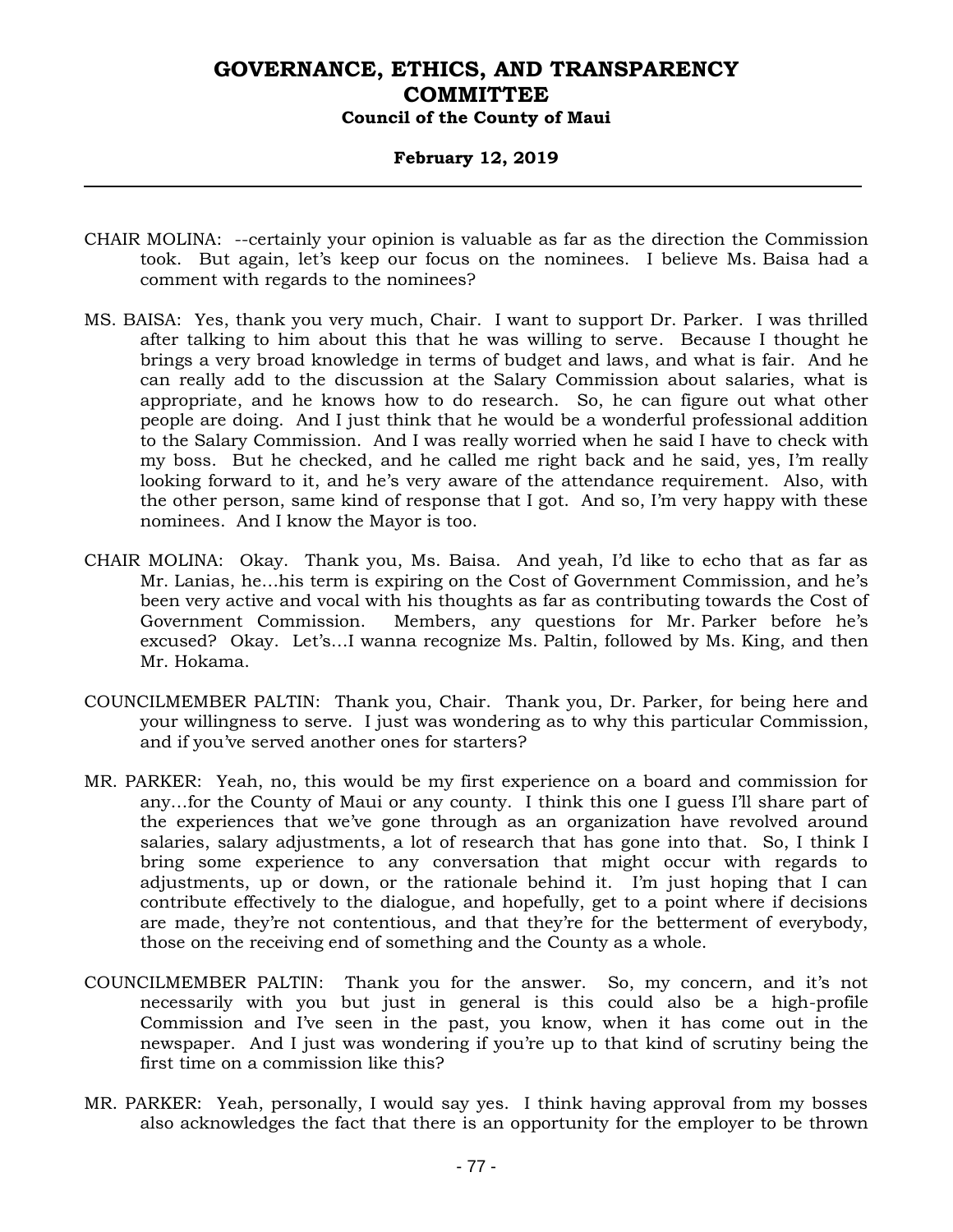## **February 12, 2019**

into the mix. But they seem committed to having more engagement from the employer side in this experience. And I think I would answer no, I don't have any hesitation to being called out. I think as long as our work is transparent and fair, and that we're working towards the highest ethical and compliance standards. I don't think anybody should be afraid to contribute to that process.

- COUNCILMEMBER PALTIN: Thank you. I appreciate that type of stewardship for our resources.
- CHAIR MOLINA: Thank you, Member Paltin. Member King?
- COUNCILMEMBER KING: Thank you, Chair. Thanks for being here and for putting your name out there.
- MR. PARKER: You're welcome.
- COUNCILMEMBER KING: I did note that you applied for eight boards and commissions. This was your last choice. So, I'm assuming you got recruited for this position because I think Ms. Baisa recognized some of your experience in that. But just kinda going back to some of the concerns that were brought up earlier, what do you think the responsibility is of the Salary Commission to this body or the Administration, or the general public really in--sorry, my phone is beeping--knowing and relating the knowledge of what burden that's going to put on the County budget? You know, because in the past, the salaries, the…there was a spike in the salary…in the raises a couple of years ago, and there was very little said about how much that was gonna burden the, you know, the…our taxpayers. So, just can you give me your thoughts on how you would integrate that aspect of salary raises?
- MR. PARKER: Sure. I guess I would start off by saying with all due respect to this body and the Administration, I think my…I think the people that I'm beholden to the most would be the taxpayers first and foremost 'cause they would be on the receiving end of any type of conversation. And I do think based on some of the experiences that I have with my employer, you know, we operate on as beneficiaries of a trust, and we're expected to ensure that that trust exists in perpetuity. So, the same kinds of emphasis and scrutiny that we put on decisions there to make sure that that exists would be similar conversations and scrutiny I would believe to be important to the conversations here with regards to how our tax dollars are used, and how people are recognized for their contributions as employees as well. But I think at the end of the day, the question has to be, is it sustainable and is it something that the County can manage and handle going forward? I don't wanna speak to previous decisions 'cause I don't have enough context behind how they were made. But I think everything should be looked at. I think everything should be transparent. And of course, in the simplest of terms, the pros and cons of every decision should be well vetted. And whatever kind of resources we can have and call upon to make those decisions should be there and made available so that the Commission has everything in front of them.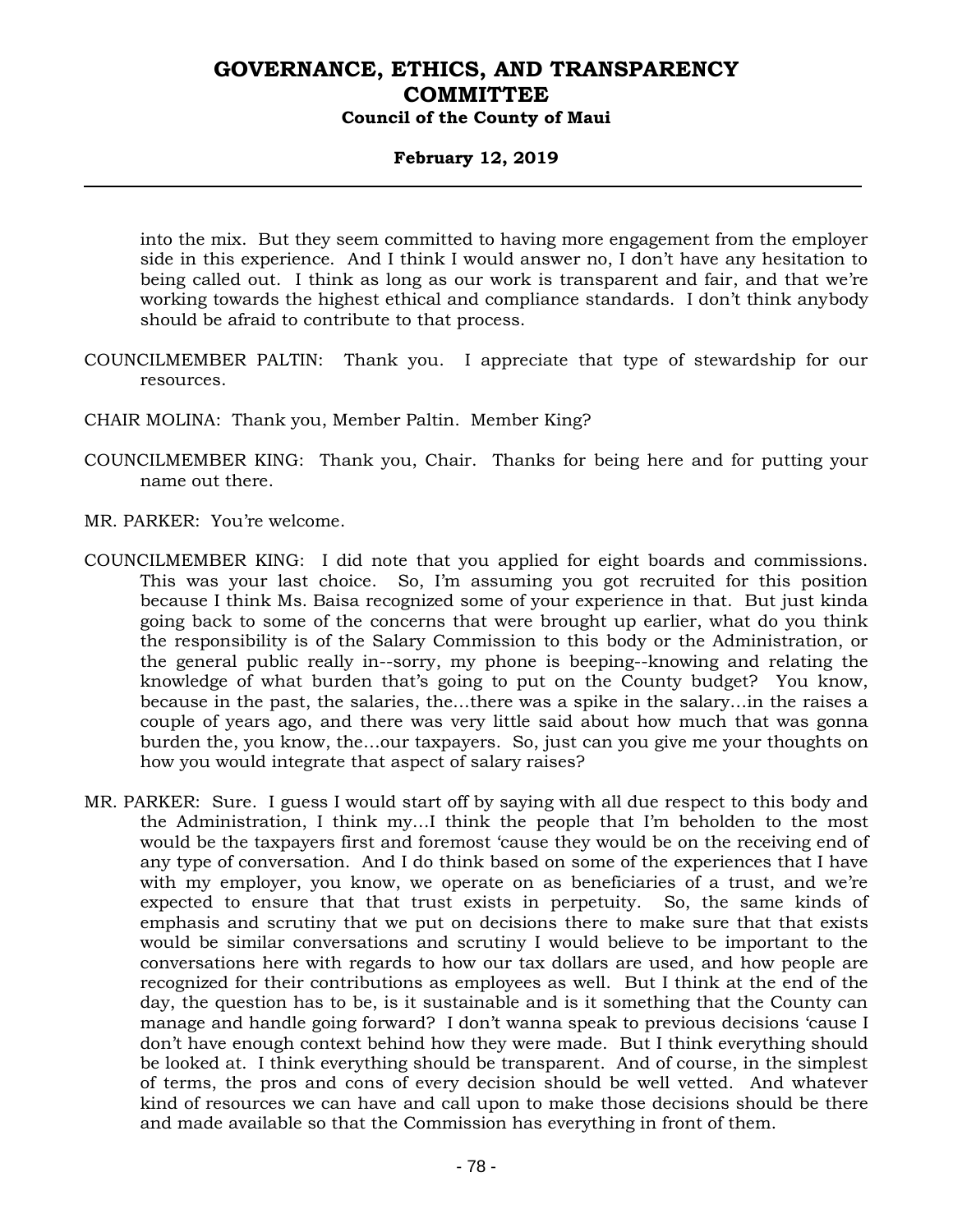#### **February 12, 2019**

COUNCILMEMBER KING: Okay.

- MR. PARKER: And then we can respond to questions when they come up as to the rationale why decisions were made.
- COUNCILMEMBER KING: Okay. And then my other questions, and I don't really…I mean this is one thing from myself from the…being from the private sector that's always bothered me about the salary raises is they don't seem to have any correlation with any type of evaluation for jobs. So, what are your thoughts on that?
- MR. PARKER: I chuckle 'cause that's an interesting conversation that we're having internally where I work. I think there's two sides that can respond to that. I think performance and merit is a conversation. But I don't know that performance and merit necessarily aligns with base compensation for a job and work. But that's just personal. But I think it's important to have all of the information on the table before someone makes a final decision. I just don't know…yeah, I just think establishing base compensation is one thing but then addressing compensation depending on a person's performance is somewhat tied but it's also a different conversation. How you address poor performance or recognize exceptional performance, I don't know if that's necessarily tied to base compensation.
- COUNCILMEMBER KING: Well, I think what we're talking about, you know, is more than base compensation. So, some of the salaries that we've seen, you know, the 12 percent increase is not reaching base. It's reaching some kind of a equitable level. But I just…it's always bothered me that's it's not based on any type of evaluation or merit. It's just sort of, you know, which I…which in my opinion, and I'm not asking your opinion 'cause I know that you don't…you have to follow whatever rules the Committee has. But, you know, that's just been one of the things that's I think should be at that highest level. It should definitely be merit and evaluation but there never is. So, anyway, thank you --

CHAIR MOLINA: All right.

COUNCILMEMBER KING: --Chair.

- CHAIR MOLINA: Thank you, Chair. And I'll just...before I recognize Member Hokama, my understanding is when Commission members are to look at the position itself ad exclude the personalities that currently occupy those positions, for example, Councilmembers, the Mayor, who's the directors, and that is how they're supposed to look at the scope of responsibilities with the job as time evolves. So, anyway that's my understanding. Mr. Hokama?
- COUNCILMEMBER HOKAMA: Do you have any relationship with the other nominee since both of you seem to have a private school connection per se?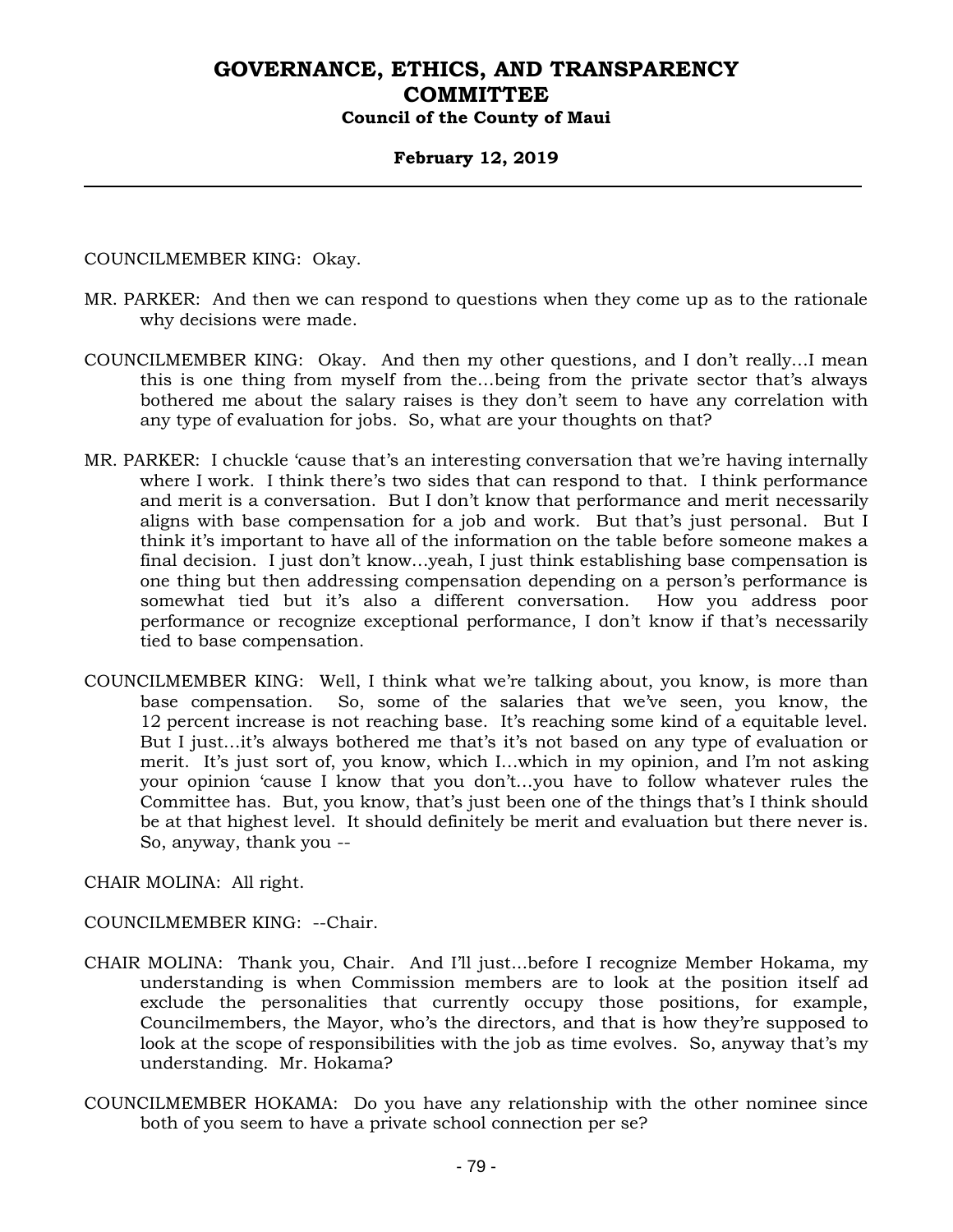#### **February 12, 2019**

MR. PARKER: I don't. I do believe he served in a role, I wanna say it expired last year. I can't remember off the top of my head. But no, I don't have a relationship. And I believe that role is somewhat separate in the organization because it focuses more around the parents, but it's more of a support function for the parents versus I guess having oversight or operational line --

COUNCILMEMBER HOKAMA: You're the --

- MR. PARKER: --of authority.
- COUNCILMEMBER HOKAMA: --operational guy, right?

MR. PARKER: Yes.

- COUNCILMEMBER HOKAMA: Okay. And this…you're…the other nominee is more of what, a parent-teacher type of…
- MR. PARKER: Yeah, I believe he represents the parent group or did represent the parent group.
- COUNCILMEMBER HOKAMA: Okay. No, I just was wondering. I know the school is very close-knit and it's one of its strengths. So, just wondering if you folks have already an established relationship through the school in a educational component.
- MR. PARKER: Yeah, no. I'll be honest. I met him once when I was interviewing for the job because he was on the committee.

COUNCILMEMBER HOKAMA: Oh.

- MR. PARKER: And then I did have interactions throughout the year at major events. But aside from that, nothing more.
- COUNCILMEMBER HOKAMA: Well, I appreciate you putting yourself up for nomination. Thank you.

CHAIR MOLINA: Okay.

MR. PARKER: Thank you.

CHAIR MOLINA: Thank you. As it relates to Mr. Lanias, the other nominee, his term will be expiring on the Cost of Government Commission at the end March, March 31, 2019. Ms. Baisa, do you have anything else to add?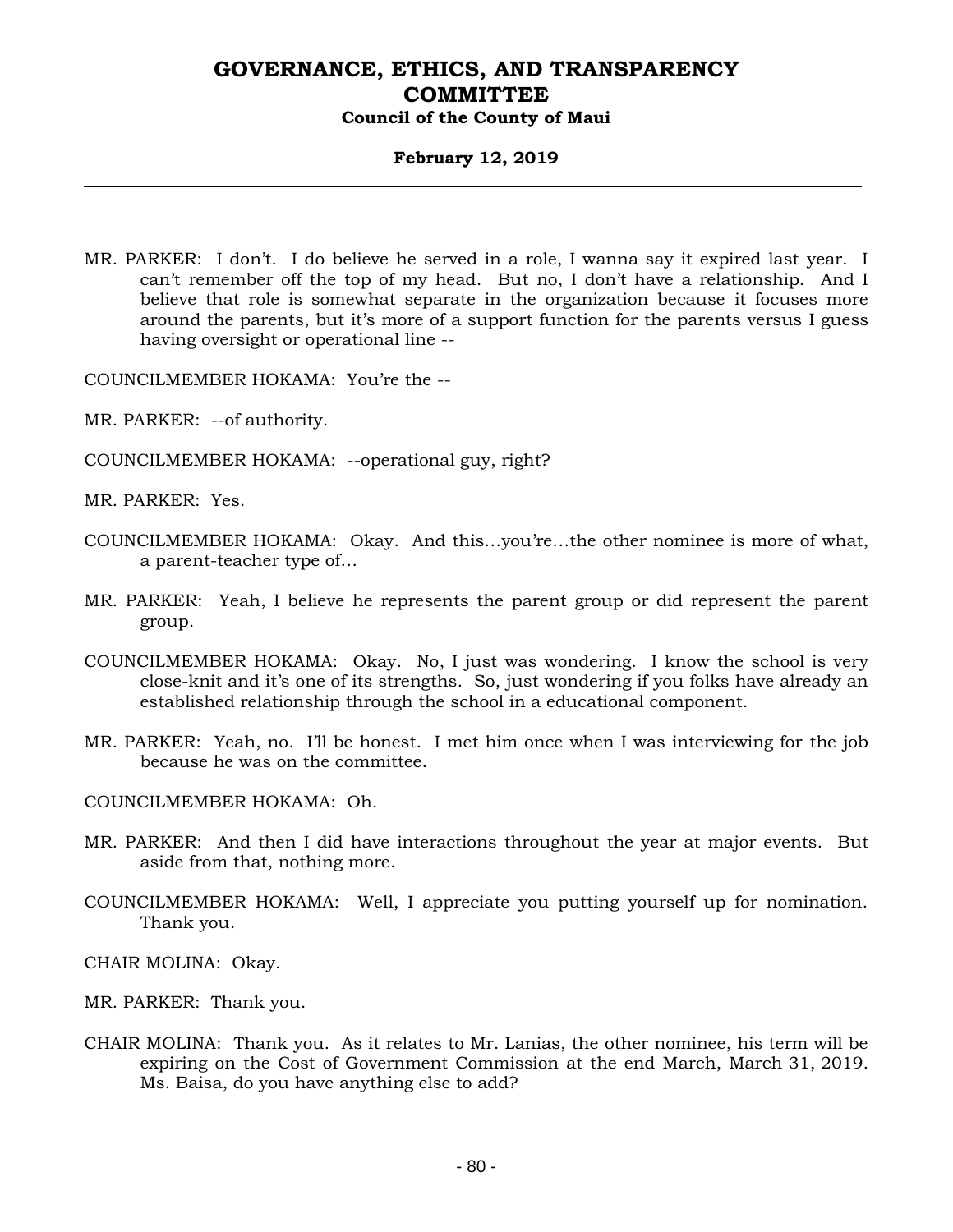#### **February 12, 2019**

- MS. BAISA: Yes, Chair. Thank you very much. I, you know, I served as a Salary Commissioner myself years ago. And so, I'm very familiar with the work that it does. And I attended a meeting a few weeks ago just to or, you know, just to familiarize myself with the members so that I would have a chance to meet and see how they operate. I was really excited to have Dr. Parker come because of his background and his experience with setting salaries and keeping within a budget and being transparent and all of that. I think that he will be a great addition to this Commission. It needs I think to have, to take a look at how decisions are made and the resources that they call in. I experienced it when I was on the Commission that sometimes decisions were needed to be made but we didn't have the right resources there. So, I think that with somebody like yourself would be really helpful 'cause you would know. We'd probably need a financial guy. We might need to call in somebody from Budget, County Budget, you know. So, I'm really looking forward to that. I think it will take the Commission to a higher level.
- CHAIR MOLINA: Okay. Thank you, Ms. Baisa. Members, any other questions for Mr. Parker before I excuse --

COUNCILMEMBER SUGIMURA: Yes.

CHAIR MOLINA: --him from the podium? Councilmember Sugimura?

COUNCILMEMBER SUGIMURA: So, I just want to thank you very much. We recently, some of Councilmembers were invited to Kamehameha School, had a gathering in your office in Wailuku. And Dr. Wong presented and other members of your administration. But I'm very impressed that Kamehameha Schools as…I was impressed with that presentation but I see where if you did ask your boss to participate in this, if it's in with the big steps that I heard that Kamehameha Schools is doing throughout the State. So, thank you for putting yourself up there, out there, and your professional expertise is greatly appreciated, and will be an added benefit to the greater picture. I hope that after this Commission ends, you'll sign up for another one. So, thank you.

CHAIR MOLINA: Okay. Thank you.

- MR. PARKER: Thank you.
- CHAIR MOLINA: Members, I'm gonna excuse Mr. Parker from the podium. Thank you very much, Mr. Parker --
- MR. PARKER: Thank you.
- CHAIR MOLINA: --for making yourself available today. All right, Members, the Chair is gonna make a recommendation for both Mr. Parker and Mr. Lanias, to add the names of Scott Parker and Stanford Lanias on the resolution to approve as the Mayor's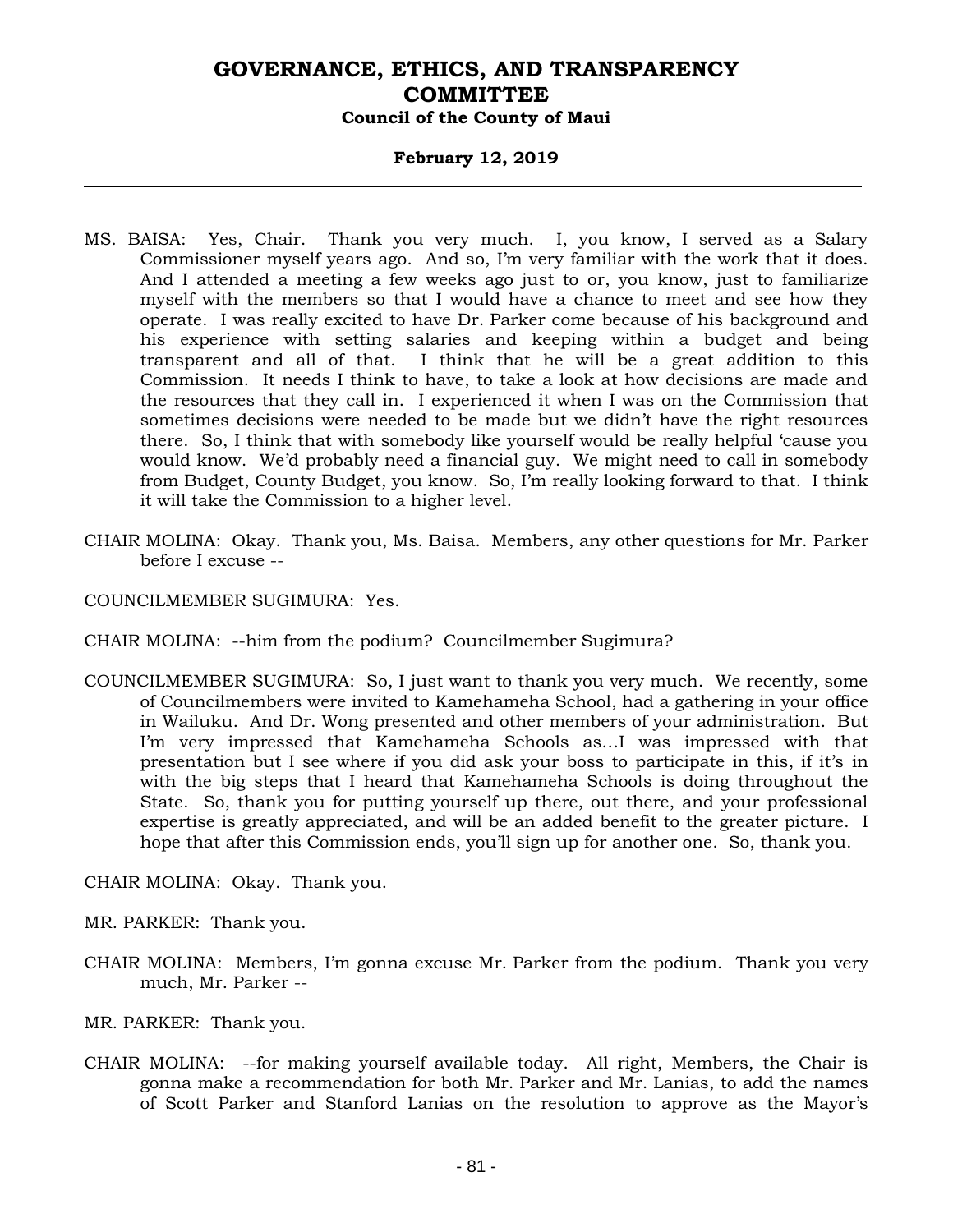#### **February 12, 2019**

nominees to the Salary Commission; and to allow Staff to make any nonsubstantive changes. Motion is on the floor made by Member Sugimura. Is there a second?

COUNCILMEMBER LEE: Second.

CHAIR MOLINA: Member Lee. Okay. Floor is open for discussion. Okay. Seeing none, then the Chair will call for the vote. All those in favor, signify by saying "aye."

COUNCILMEMBERS VOICED AYE.

CHAIR MOLINA: All those opposed? Thank you. The Chair will mark it unanimous, nine-zero.

**VOTE: AYES: Chair Molina, Vice-Chair Rawlins-Fernandez, Councilmembers Hokama, Kama, King, Lee, Paltin, Sinenci, and Sugimura.**

- **NOES: None.**
- **ABSTAIN: None.**
- **ABSENT: None.**
	- **EXC.: None.**

**MOTION CARRIED.**

- **ACTION: ADOPTION OF RESOLUTION TO APPROVE THE APPOINTMENT OF SCOTT PARKER AND STANFORD LANIAS TO THE SALARY COMMISSION AND FILING OF RESOLUTION TO DISAPPROVE.**
- CHAIR MOLINA: We have one more consideration, Members. And that was I believe from Member Rawlins-Fernandez related to Mr. Cannon, the nominee for the Cultural Resources Commission. Oh, I'm sorry, Ms. Paltin. Ms. Paltin, you have the floor.
- COUNCILMEMBER PALTIN: Thank you, Chair. So, my concerns with Mr. Cannon stem from, you know, just following the news, and I believe he was the former chairperson for the Wailuku Main Street Association. And, you know, I know that they were investigated by the Deputy Attorney General Hugh Jones, for fraud and financial malfeasance. And I'm not making any decision about that situation. For me, a lot of it is based on, you know, the behavior and the way that he presented himself. I don't think it's becoming of someone that we appoint to the board, you know. And then, you know, there was his refusal under oath to divulge where the remaining Wailuku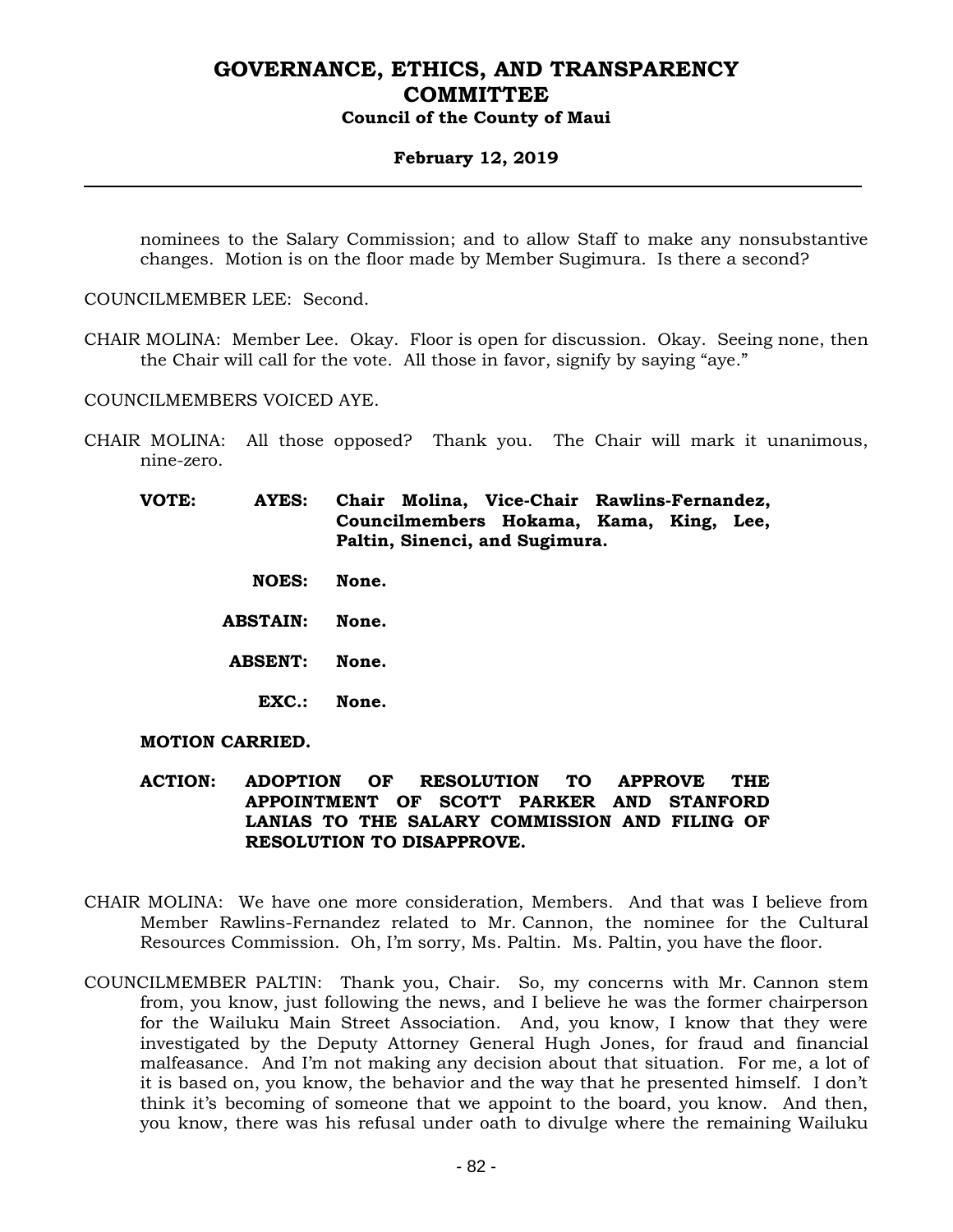#### **February 12, 2019**

Main Street Association assets were. I felt that he was not very respectful to the media and in dealing with Deputy Attorney General, Mr. Jones. I can't support this nominee at this time. Thank you.

- CHAIR MOLINA: Okay. Thank you, Ms. Paltin. I'd like to ask the Administration your comments with regards to the nomination of Mr. Cannon to fill the architect position on the CRC.
- MS. BAISA: Thank you very much, Chair. Honestly, we had a very, very difficult finding this person. And Tom Cannon volunteered and sent in an application. And so, we were very happy to have a volunteer and didn't really have any of those concerns.
- CHAIR MOLINA: Okay. Thank you, Ms. Baisa. Members, any other comments as it relates to the nomination of Mr. Tom Cannon to the Cultural Resources Commission prior to the Chair making a recommendation? Seeing none, Chair, yes, I guess it's sometimes very difficult to find people of certain skills that are required of our commissions. So, I can understand where the Administration is from. And I can also understand your concerns, Ms. Paltin. I guess in this case, well, I'll speak for myself. I wanna give that person the benefit of the doubt. And obviously, if Mr. Cannon engages in any situations where there may be some concern, the Administration will monitor that and take appropriate action if necessary. I do know Mr. Cannon on a personal basis from prior meetings and years passed to discuss community issues. So, he seems very knowledgeable. Yes, he is a very strong and opinionated individual but I see nothing wrong with being strong and opinionated as it relates to democracy. That's what it's about. We may agree or disagree. But he seems to be someone who will certainly engage himself in the community issues whether you agree with him or not. So, I'm just happy that as a volunteer, he's willing to lend his services to the County of Maui. And again, every board and commission nominee is upheld to a code of behavior and ethics. If there is anything inappropriate going on, I'm sure the Mayor will hear about it. You have that say as well, Councilmembers. So, I'll leave at that. So, the Chair will support placing the name of Tom Cannon on the resolution to approve as the nominee to the Cultural Resources Commission as the architect holder so to speak; and to allow Staff to make any nonsubstantive revisions. Is there a motion on the floor?

COUNCILMEMBER LEE: So move.

COUNCILMEMBER SUGIMURA: So move.

CHAIR MOLINA: Moved --

COUNCILMEMBER SUGIMURA: Second.

CHAIR MOLINA: --by Member Lee, seconded by Member Sugimura. Any discussion?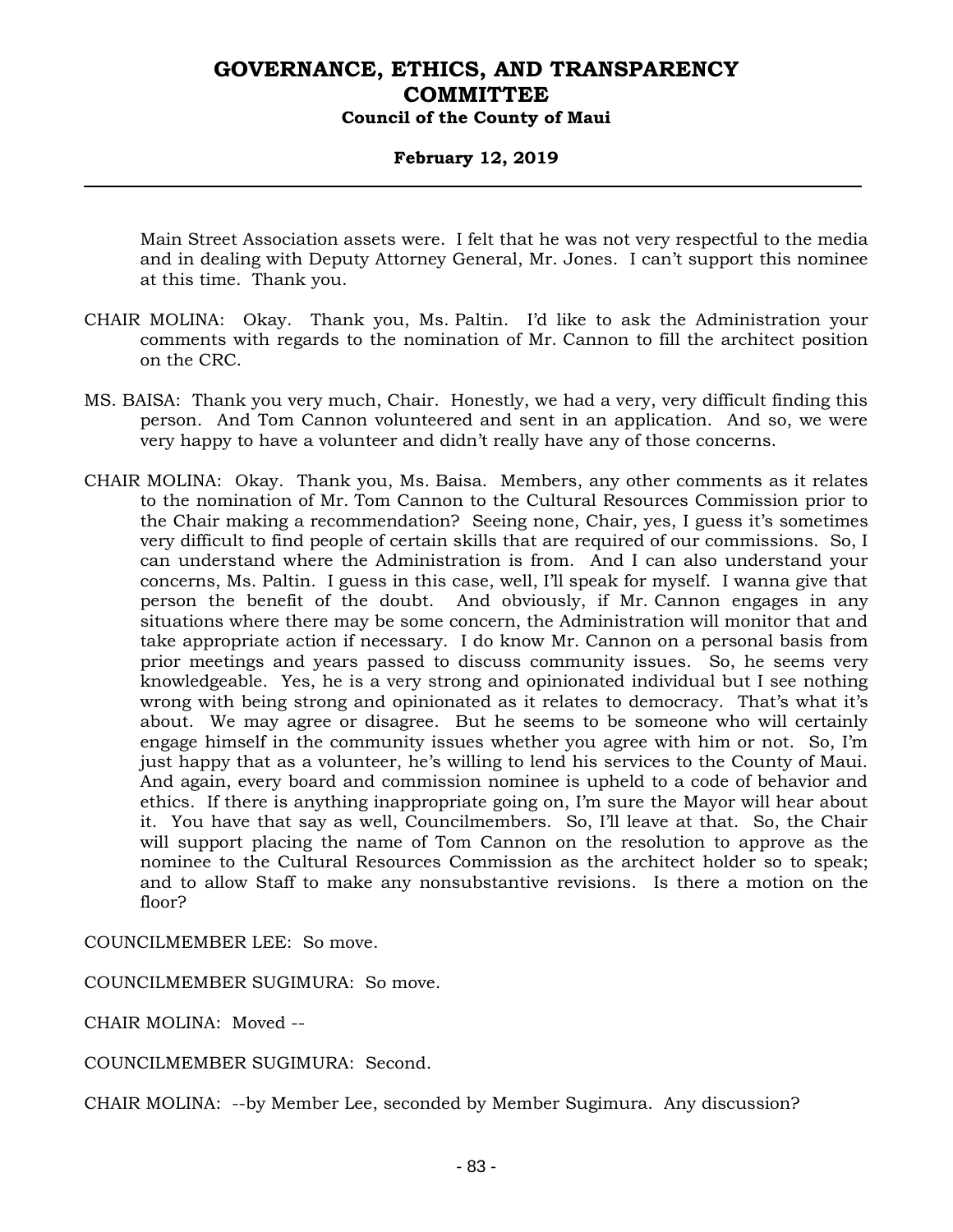#### **February 12, 2019**

COUNCILMEMBER KING: Chair?

CHAIR MOLINA: Council Chair King?

- COUNCILMEMBER KING: Thank you, Chair. Yeah, it's kind of disturbing thinking about someone with this history that we're gonna be approving. And I don't really agree that anybody who's going to step up should just automatically be approved by virtue of the…of being willing to step up. You did some really good, Chair, recommendations as far as bringing in some of the nominees to answer, you know, who might have had some conflicts or some issues, and I would rather…I'd like to see this person also come forward before I vote for them. So, I'm not going to be voting in favor right at this point.
- CHAIR MOLINA: Okay. So noted, Chairman King. Any other discussion as it relates to the motion on the floor? Okay. Seeing none, the Chair will call…oh, excuse me, Member Paltin?
- COUNCILMEMBER PALTIN: Thank you, Chair. I just wanted to restate, I understand it's hard to find architects but I don't think that should lower our standards. And, you know, a person's behavior in these types of board and commission represent all of us, the County as a whole. And I just don't think that's it's appropriate for somebody with a past history of ridiculing, you know, people that are doing their job. I just don't think it's appropriate.

CHAIR MOLINA: Okay. Thank you for your comments, Member Paltin. Okay.

COUNCILMEMBER KING: Chair? Just --

CHAIR MOLINA: Yes?

COUNCILMEMBER KING: --a question, we did already approve Daniel Kanahele for the CRC?

CHAIR MOLINA: Yes.

COUNCILMEMBER KING: Okay.

CHAIR MOLINA: I believe we did --

COUNCILMEMBER KING: Okay.

CHAIR MOLINA: --take action on Mr. Kanahele. So, he will move on to the full Council for --

COUNCILMEMBER KING: Okay.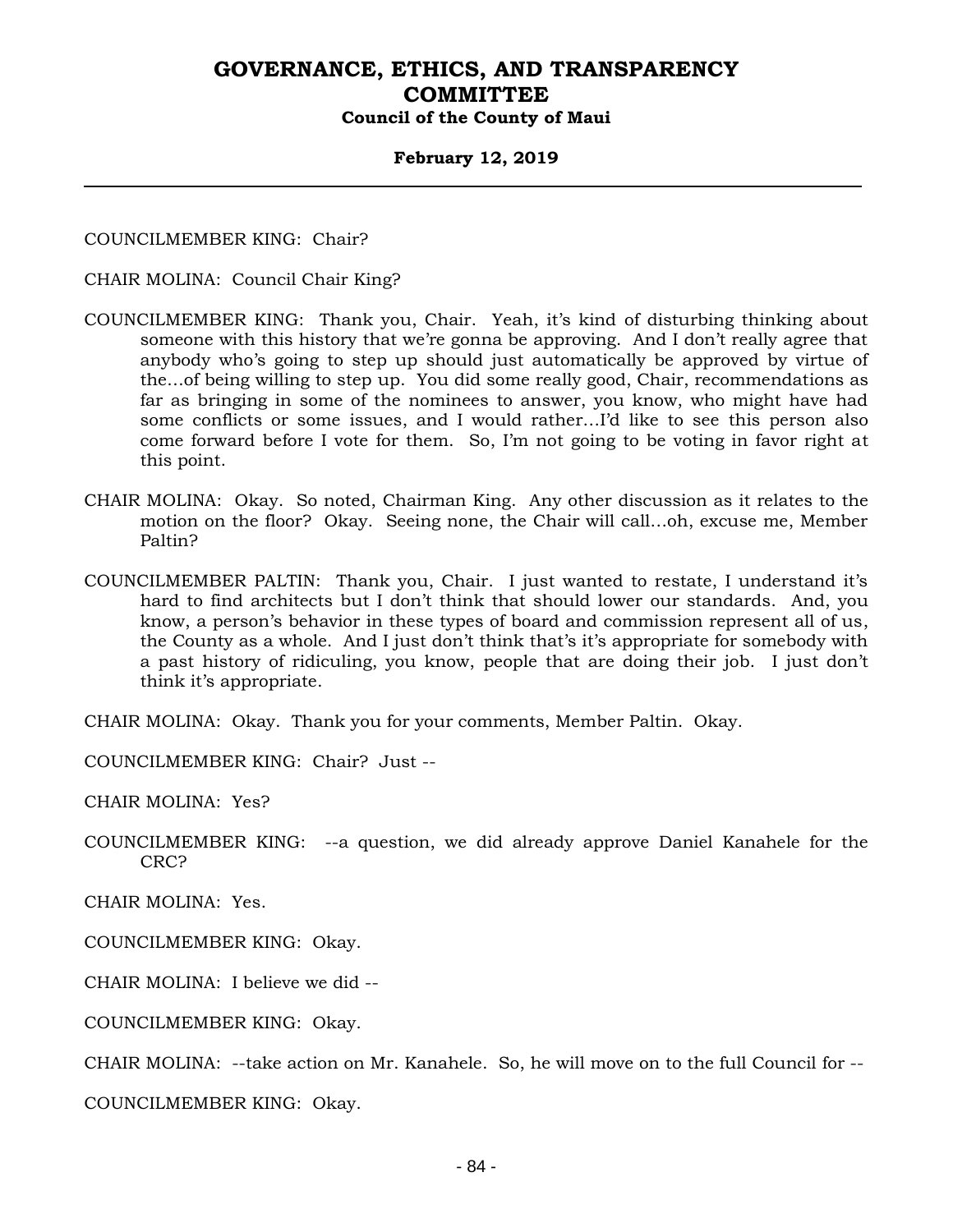#### **February 12, 2019**

CHAIR MOLINA: --the vote. Okay. Seeing no other discussion, Members, Chair will call for the vote with regards to Mr. Cannon. All those in favor, signify by saying "aye."

COUNCILMEMBERS VOICED AYE.

CHAIR MOLINA: All those opposed?

COUNCILMEMBERS VOICED NO.

CHAIR MOLINA: Okay. Ms. Espeleta, roll call. Ms. Espeleta, do you need a moment? I'm sorry to catch you off-guard.

MS. ESPELETA: Thank you, Mr. Chair. Starting with Councilmember Sinenci?

COUNCILMEMBER SINENCI: No.

MS. ESPELETA: Councilmember King?

COUNCILMEMBER KING: No.

MS. ESPELETA: Councilmember Lee?

COUNCILMEMBER LEE: Aye.

MS. ESPELETA: Councilmember Hokama is excused. Councilmember Paltin?

COUNCILMEMBER PALTIN: No.

MS. ESPELETA: Councilmember Sugimura?

COUNCILMEMBER SUGIMURA: Aye.

MS. ESPELETA: Councilmember Kama?

COUNCILMEMBER KAMA: No.

MS. ESPELETA: Vice-Chair Rawlins-Fernandez?

VICE-CHAIR RAWLINS-FERNANDEZ: No.

MS. ESPELETA: Chair Molina?

CHAIR MOLINA: Aye.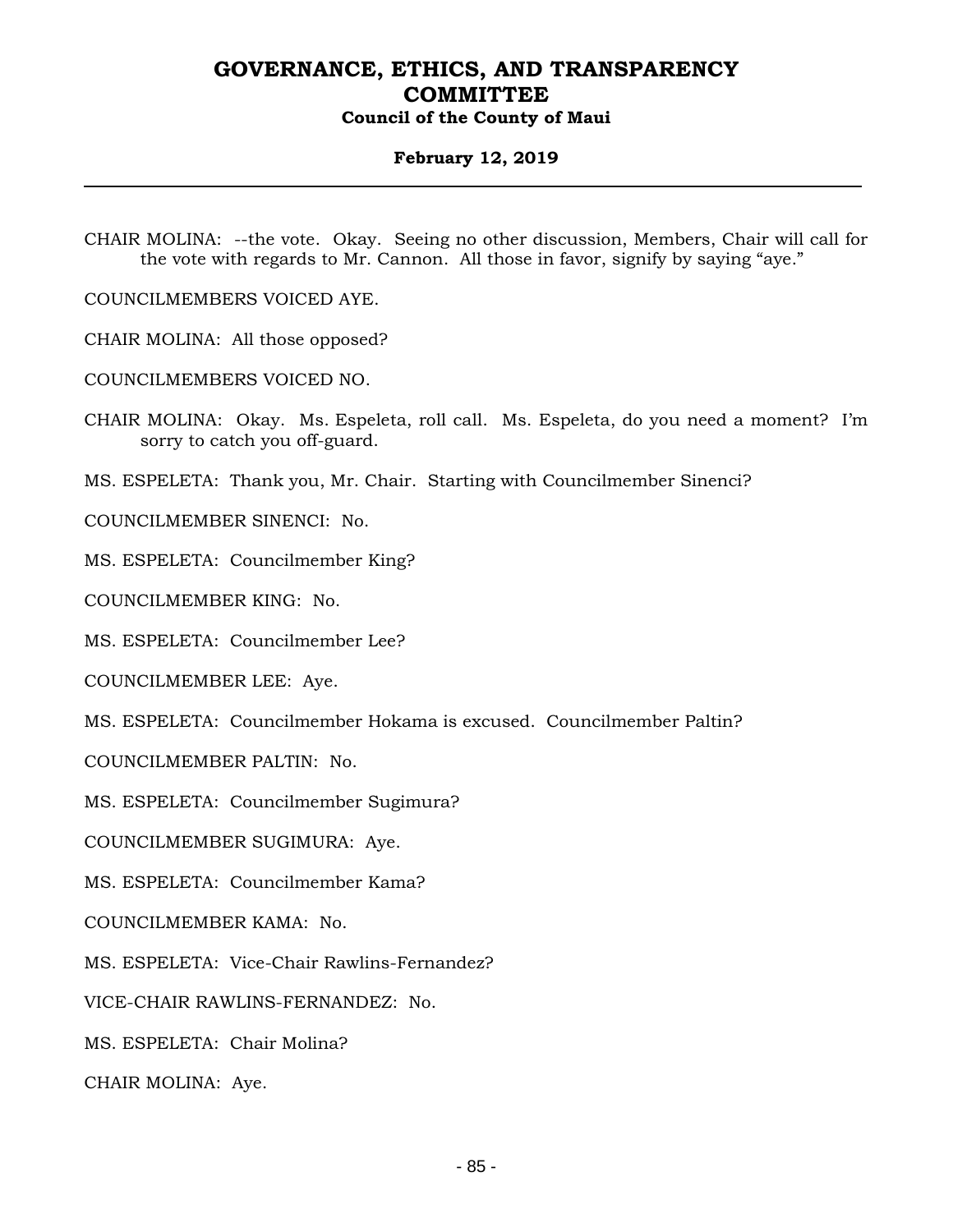#### **February 12, 2019**

- MS. ESPELETA: The vote is three "ayes," five "noes," and one excused, Councilmember Hokama. The motion --
- CHAIR MOLINA: Okay.

MS. ESPELETA: --fails.

| VOTE: | AYES:            | Chair Molina, Councilmembers<br>Lee<br>and<br>Sugimura.                          |
|-------|------------------|----------------------------------------------------------------------------------|
|       | <b>NOES:</b>     | Vice-Chair Rawlins-Fernandez, Councilmembers<br>Kama, King, Paltin, and Sinenci. |
|       | <b>ABSTAIN:</b>  | None.                                                                            |
|       | <b>ABSENT:</b>   | None.                                                                            |
|       | $\mathbf{EXC}$ : | Councilmember Hokama.                                                            |

#### **MOTION FAILED.**

CHAIR MOLINA: Okay. Thank you very much, Ms. Espeleta. So, the motion fails. So, Mr. Cannon will go as a recommendation to the full Council as a disapproval. So, now what we need to do I believe is to take action on the resolution to disapprove. Okay. So, Chair will now entertain a motion to place the name of Tom Cannon on the resolution to disapprove as the Mayor's nominee to the Cultural Resources Commission.

COUNCILMEMBER PALTIN: So moved.

CHAIR MOLINA: Moved by Member Paltin.

VICE-CHAIR RAWLINS-FERNANDEZ: Second.

CHAIR MOLINA: Is there a second? Second by Member Rawlins-Fernandez. Any discussion? Okay. Seeing none, Chair will call for the vote. All those in favor of the motion to disapprove Mr. Cannon to the Cultural Resources Commission, signify by saying "aye."

COUNCILMEMBERS VOICED AYE.

CHAIR MOLINA: All those opposed?

COUNCILMEMBER LEE: No.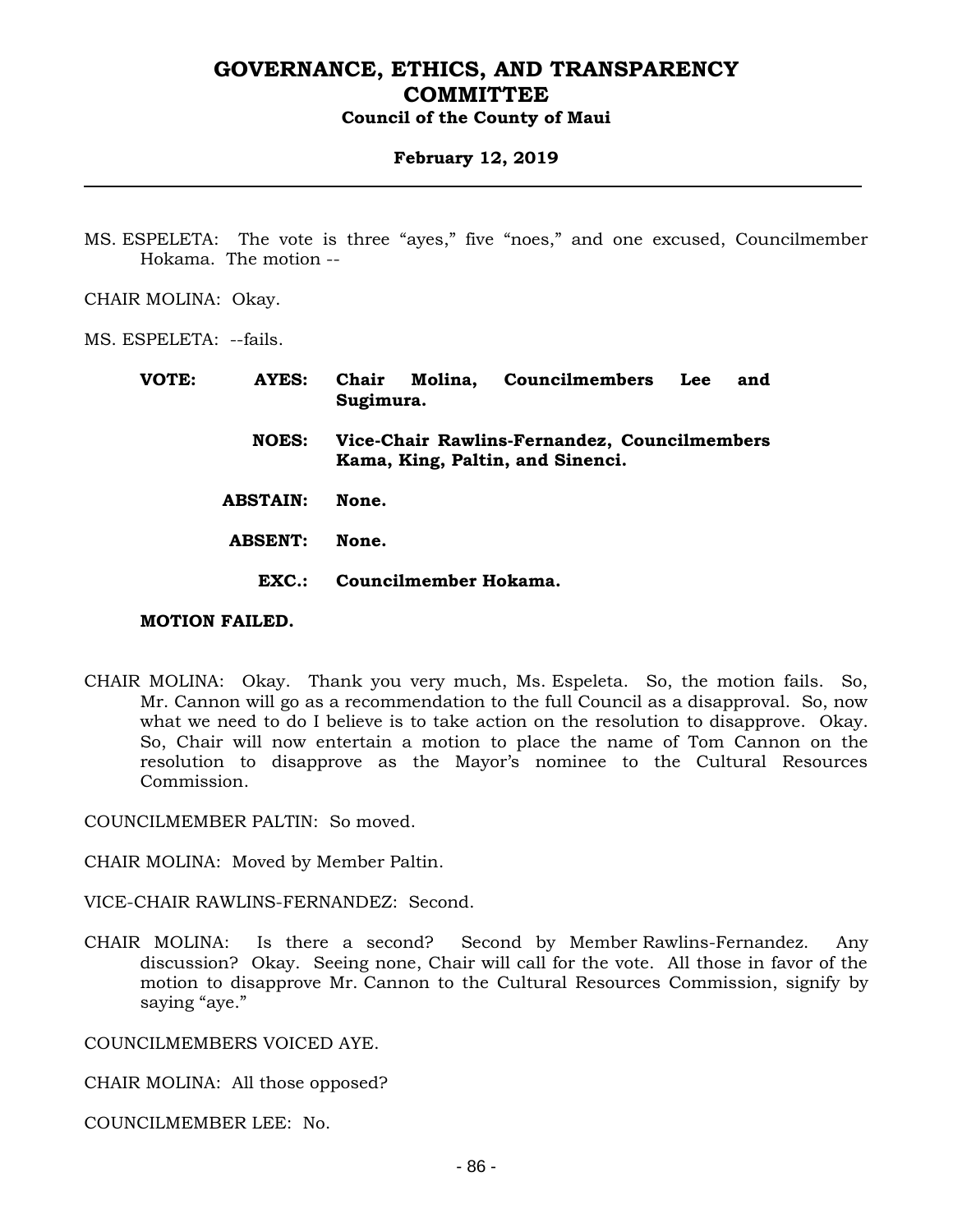#### **February 12, 2019**

COUNCILMEMBER SUGIMURA: No.

CHAIR MOLINA: Chair votes no. So, if I'm correct we have five "ayes," for the disapproval and three "noes," for the disapproval. So, the motion or what will --

COUNCILMEMBER KING: And one excused.

- CHAIR MOLINA: --carry over now will go as a recommendation to disapprove by a five-to-three vote to the Council.
	- **VOTE: AYES: Vice-Chair Rawlins-Fernandez, Councilmembers Kama, King, Paltin, and Sinenci.**
		- **NOES: Chair Molina, Councilmembers Lee and Sugimura.**
		- **ABSTAIN: None.**
		- **ABSENT: None.**
			- **EXC.: Councilmember Hokama.**

#### **MOTION CARRIED.**

#### **ACTION: ADOPTION OF RESOLUTION TO DISAPPROVE THE APPOINTMENT OF THOMAS CANNON (ARCHITECT) TO THE MAUI COUNTY CULTURAL RESOURCES COMMISSION AND FILING OF RESOLUTION TO APPROVE.**

- CHAIR MOLINA: All right. Ms. Espeleta, is there any other business on our agenda today? The Chair had asked you for a recess date to consider but I guess we don't need I believe so, right?
- MS. ESPELETA: No, nothing further, Mr. Chair.
- CHAIR MOLINA: Thank you very much. Chair would like to thank all of you for your very hard and diligent work today on all of our nominees to our various boards and commissions. Thank you very much to Ms. Baisa. We appreciate your information and insight on to these matters as well.
- MS. BAISA: Thank you very much, and the Mayor also thanks you.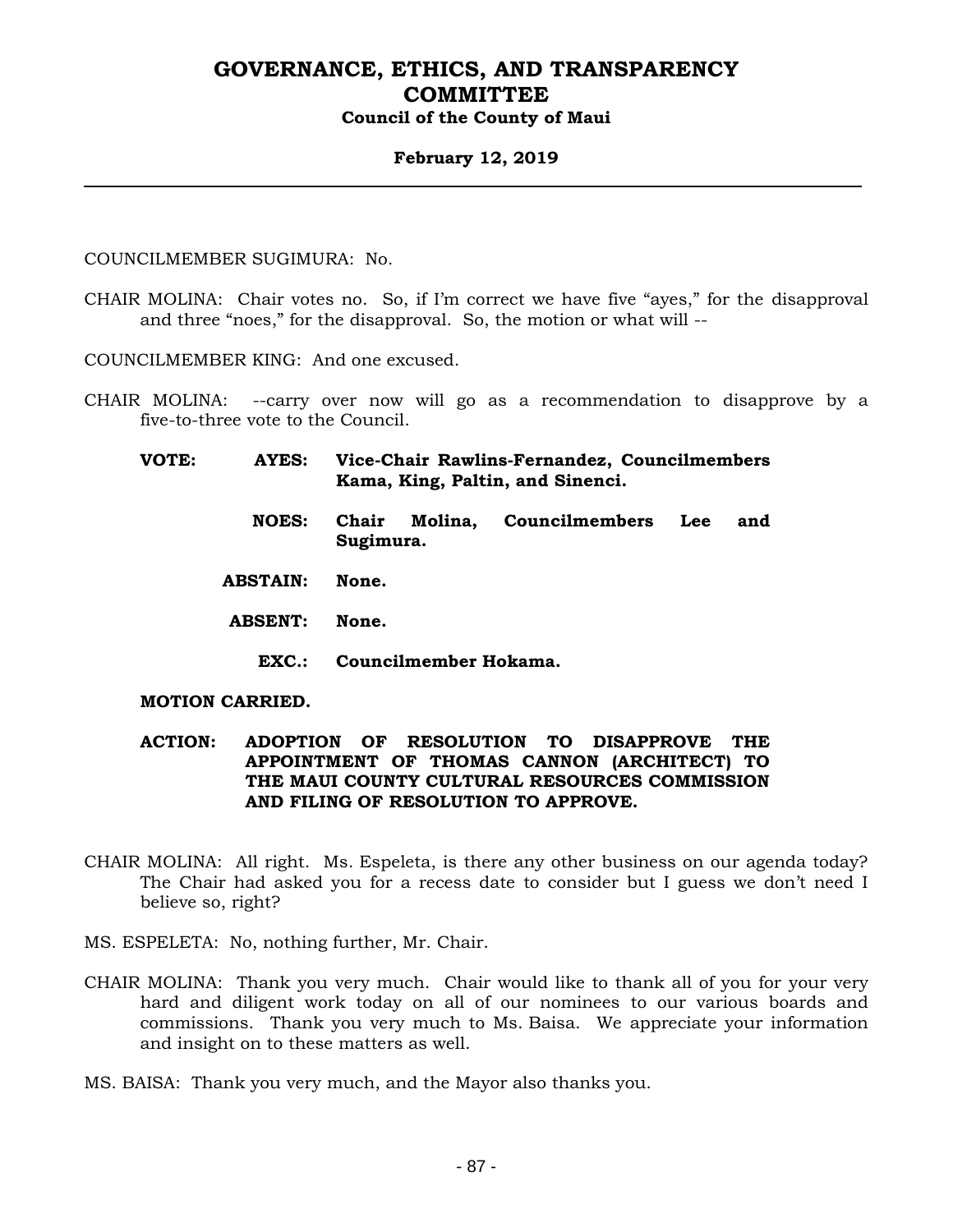## **February 12, 2019**

CHAIR MOLINA: All right. Very good. So, if there are no other business, Members it is ten minutes after the noon hour on Tuesday, February 12th. This GET meeting for today is now adjourned.  $\ldots$  (gavel)...

**ADJOURN: 12:07 p.m.** 

------------------------------

APPROVED BY:

MICHAEL J. MOLINA, Chair Governance, Ethics, and Transparency Committee

get: min: 190212: acqp Transcribed by: Ann Carmel Q. Pugh